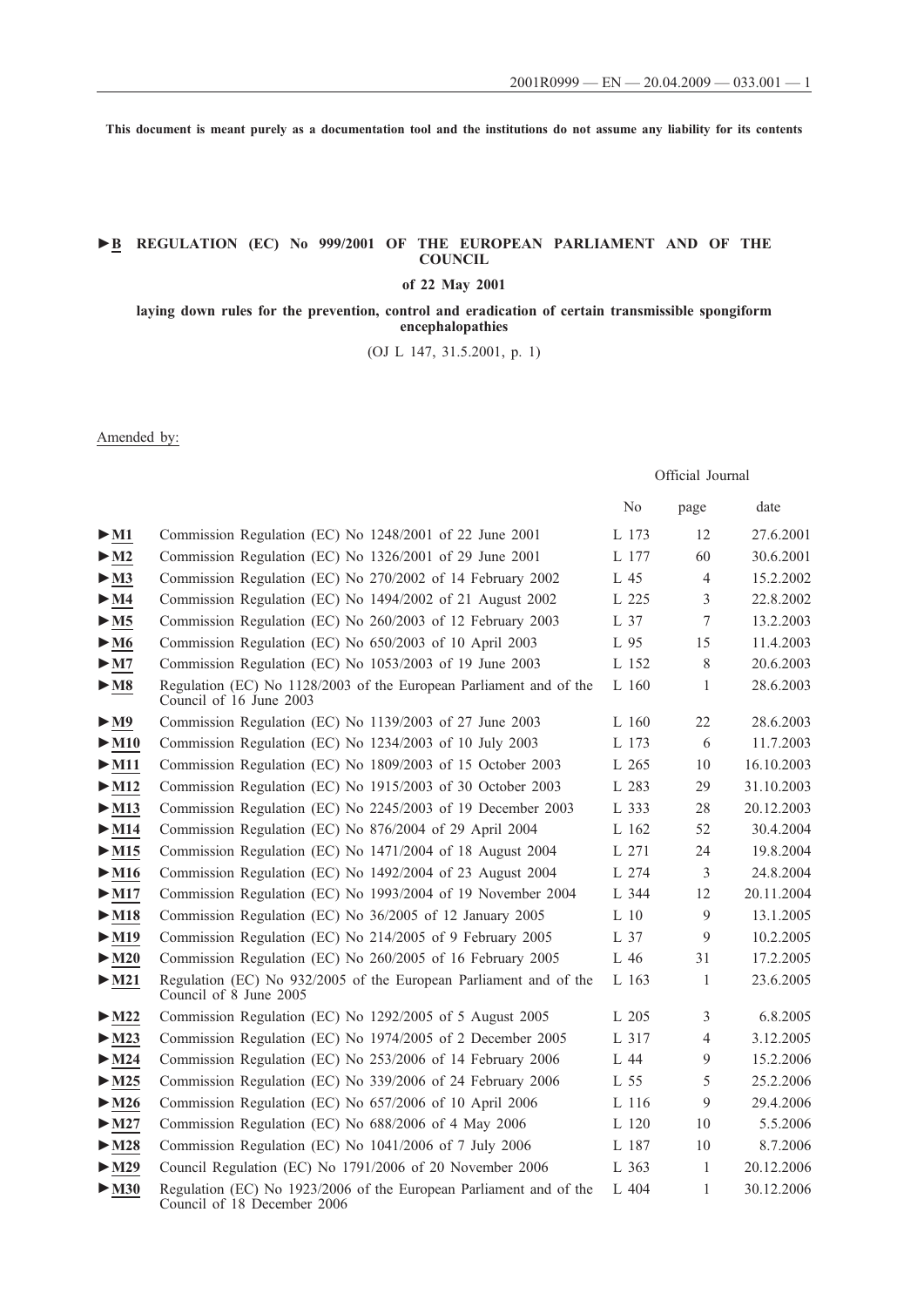| $\triangleright$ M31      | Commission Regulation (EC) No 722/2007 of 25 June 2007                                        | L 164 | 7              | 26.6.2007  |
|---------------------------|-----------------------------------------------------------------------------------------------|-------|----------------|------------|
| $\blacktriangleright$ M32 | Commission Regulation (EC) No 727/2007 of 26 June 2007                                        | L 165 | 8              | 27.6.2007  |
| $\blacktriangleright$ M33 | Commission Regulation (EC) No 1275/2007 of 29 October 2007                                    | L 284 | 8              | 30.10.2007 |
| $\blacktriangleright$ M34 | Commission Regulation (EC) No 1428/2007 of 4 December 2007                                    | L 317 | 61             | 5.12.2007  |
| $\blacktriangleright$ M35 | Commission Regulation (EC) No 21/2008 of 11 January 2008                                      | L 9   | 3              | 12.1.2008  |
| $\blacktriangleright$ M36 | Commission Regulation (EC) No 315/2008 of 4 April 2008                                        | L 94  | 3              | 5.4.2008   |
| $\blacktriangleright$ M37 | Commission Regulation (EC) No 357/2008 of 22 April 2008                                       | L 111 | 3              | 23.4.2008  |
| $\blacktriangleright$ M38 | Commission Regulation (EC) No 571/2008 of 19 June 2008                                        | L 161 | $\overline{4}$ | 20.6.2008  |
| $\blacktriangleright$ M39 | Commission Regulation (EC) No 746/2008 of 17 June 2008                                        | L 202 | 11             | 31.7.2008  |
| $\blacktriangleright$ M40 | Commission Regulation (EC) No 956/2008 of 29 September 2008                                   | L 260 | 8              | 30.9.2008  |
| $>$ M41                   | Commission Regulation (EC) No 103/2009 of 3 February 2009                                     | L 34  | 11             | 4.2.2009   |
| $\blacktriangleright$ M42 | Commission Regulation (EC) No 162/2009 of 26 February 2009                                    | L 55  | 11             | 27.2.2009  |
| $\blacktriangleright$ M43 | Commission Regulation (EC) No 163/2009 of 26 February 2009                                    | L 55  | 17             | 27.2.2009  |
| $\blacktriangleright$ M44 | Regulation (EC) No 220/2009 of the European Parliament and of the<br>Council of 11 March 2009 | L 87  | 155            | 31.3.2009  |

# Amended by:

►**A1** Act concerning the conditions of accession of the Czech Republic, the Republic of Estonia, the Republic of Cyprus, the Republic of Latvia, the Republic of Lithuania, the Republic of Hungary, the Republic of Malta, the Republic of Poland, the Republic of Slovenia and the Slovak Republic and the adjustments to the Treaties on which the European Union is founded

L 236 33 23.9.2003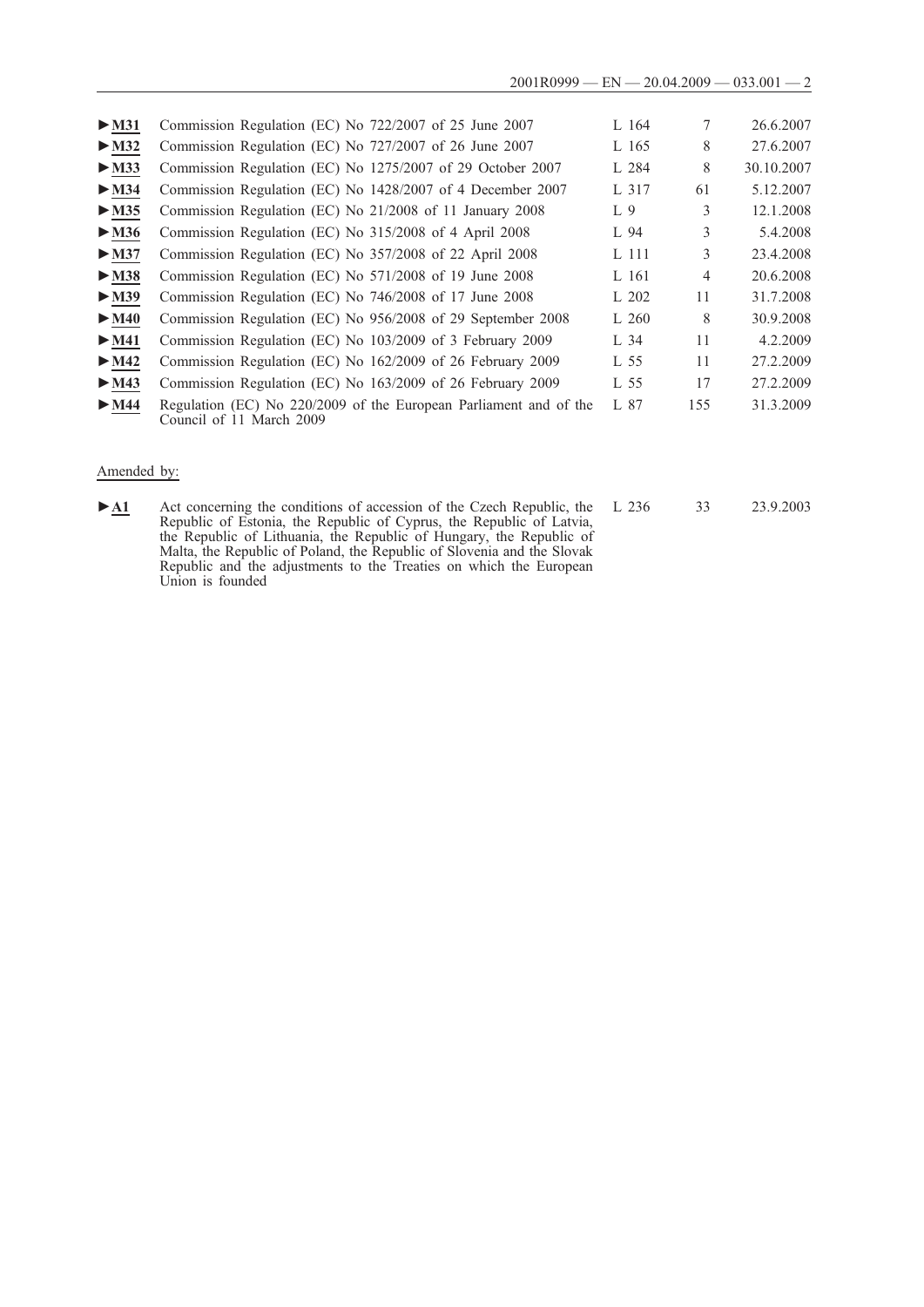## **REGULATION (EC) No 999/2001 OF THE EUROPEAN PARLIAMENT AND OF THE COUNCIL**

#### **of 22 May 2001**

## **laying down rules for the prevention, control and eradication of certain transmissible spongiform encephalopathies**

THE EUROPEAN PARLIAMENT AND THE COUNCIL OF THE EUROPEAN UNION,

Having regard to the Treaty establishing the European Community, and in particular Article 152(4)(b) thereof,

Having regard to the proposal from the Commission  $(1)$ ,

Having regard to the opinion of the Economic and Social Committee  $(2)$ ,

Having consulted the Committee of the Regions,

Acting in accordance with the procedure laid down in Article 251 of the Treaty  $(3)$ ,

Whereas:

- (1) Several distinct transmissible spongiform encephalopathies (TSEs) have for a number of years been recognised as occurring separately in humans and animals. Bovine spongiform encephalopathy (BSE) was first recognised in bovine animals in 1986 and in the following years was recognised as occurring in other species of animal. A new variant of Creutzfeldt-Jakob Disease (CJD) was described in 1996. Evidence continues to grow of the similarity between the BSE agent and that of the new variant of Creutzfeld-Jakob Disease.
- (2) Since 1990 the Community has adopted a series of measures to protect human and animal health from the risk of BSE. Those measures have been based on the safeguard provisions of Directives on animal-health measures. It is appropriate, in view of the magnitude of the risk posed to human and animal health by certain TSEs, to adopt specific rules for their prevention, control and eradication.
- (3) This Regulation directly concerns public health and is relevant to the functioning of the internal market. It covers products which are included in Annex I to the Treaty as well as products which are not. Consequently, it is appropriate to choose Article  $152(4)(b)$  of the Treaty as the legal basis.
- (4) The Commission has obtained scientific opinions, in particular from the Scientific Steering Committee and the Scientific Committee on Veterinary Measures relating to Public Health, on several aspects of TSEs. Those opinions include advice on measures to reduce the potential risk for humans and animals resulting from exposure to infected animal products.
- (5) These rules should apply to the production and placing on the market of live animals and products of animal origin. However, it is not necessary for them to apply to cosmetic or medicinal

 $(1)$  OJ C 45, 19.2.1999, p. 2 and

OJ C 120 E, 24.4.2001, p. 89.

<sup>(2)</sup> OJ C 258, 10.9.1999, p. 19.

<sup>(3)</sup> Opinion of the European Parliament of 17 May 2000 (OJ C 59, 23.2.2001, p. 93), Common Position of the Council of 12 February 2001 (OJ C 88, 19.3.2001, p. 1) and Decision of the European Parliament of 3 May 2001.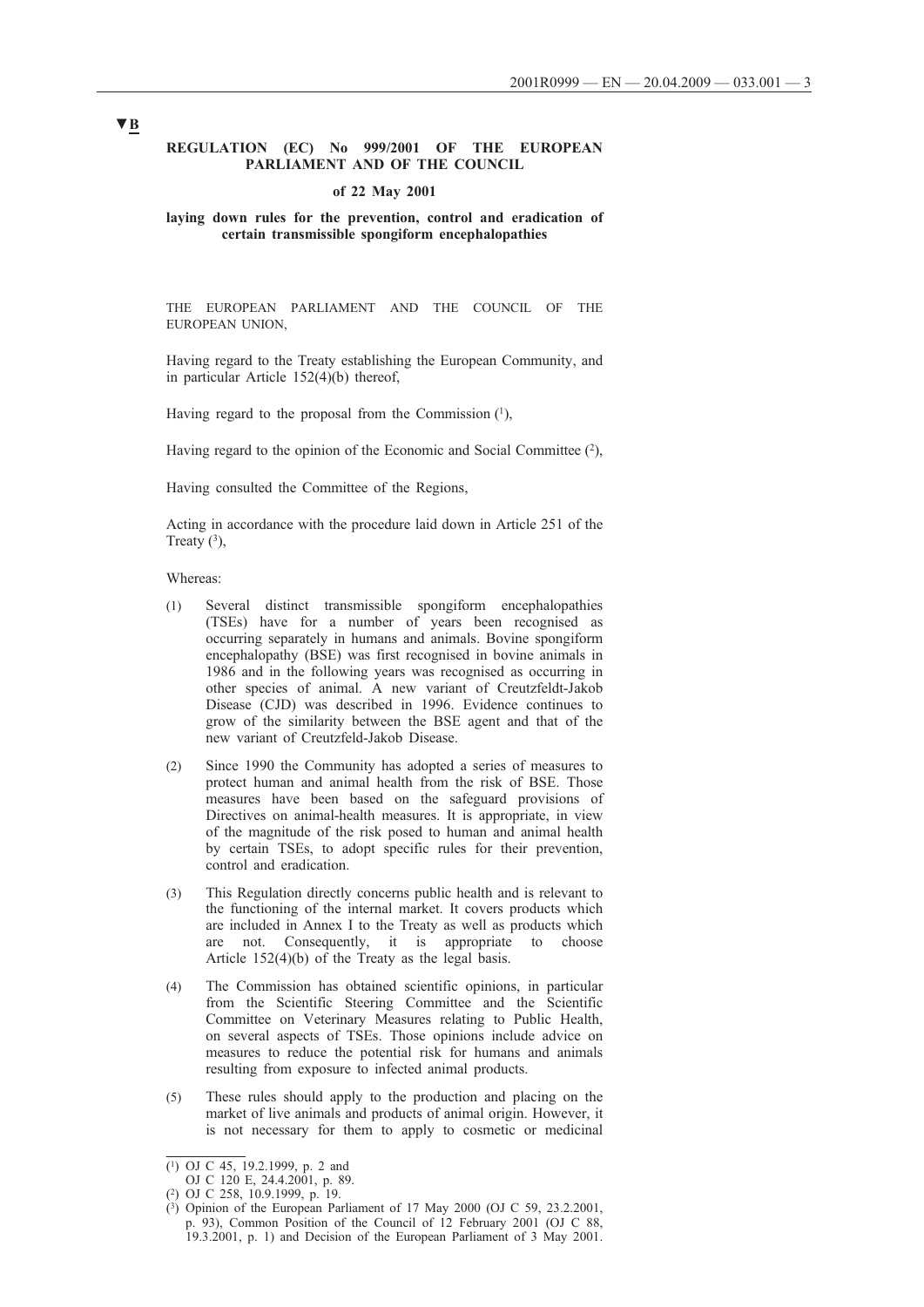products, medical devices or their starting materials or intermediate products, for which other specific rules, in particular on the non-use of specified risk material, apply. Nor should they apply to products of animal origin which do not pose a risk to animal or human health since they are intended for purposes other than the production of food, feed or fertiliser. It is appropriate to ensure that products of animal origin excluded from the scope of this Regulation are kept separate from those covered by it unless they meet at least the same health standards as the latter.

- (6) Provision should be made for safeguard measures to be taken by the Commission in cases where a risk from a TSE has not been adequately addressed by the competent authority of a Member State or third country.
- (7) A procedure should be established for the determination of the epidemiological status of a Member State, a third country and of one of their regions, hereinafter referred to as 'countries or regions' with respect to BSE, on the basis of the incident propagation and human exposure risk, using information available. Member States and third countries which choose not to apply for their status to be determined should be classified in a category by the Commission on the basis of all the information available to it.
- (8) Member States should institute education programmes for those involved in the prevention and control of TSEs, as well as for veterinarians, farmers and workers involved in the transportation, marketing and slaughter of farm animals.

## **▼M30**

- (8a) The feeding to non-ruminants of certain processed animal proteins originating from non-ruminants should be allowed taking into account the prohibition on intra-species recycling as laid down in Regulation (EC) No 1774/2002 of the European Parliament and of the Council of 3 October 2002 laying down health rules concerning animal by-products not intended for human consumption  $(1)$  and the control aspects in particular linked to the differentiation of processed animal proteins specific to certain species as laid down in the Communication on the TSE Road map adopted by the Commission on 15 July 2005.
- **▼B**
- (9) Member States should carry out an annual programme for monitoring BSE and scrapie and should inform the Commission and the other Member States of the results and of the emergence of any other TSE.
- (10) Certain ruminant tissues should be designated as specified risk material on the basis of the pathogenesis of TSEs and the epidemiological status of the country or region of origin or residence of the animal concerned. The specified risk material should be removed and disposed of in a manner which avoids any risk to human or animal health. In particular, it should not be placed on the market to be used in the production of food, feed or fertiliser. However, provision should be made for an equivalent level of health protection by means of a screening test for TSEs carried out on individual animals as soon as it has been fully validated. Slaughter techniques presenting a risk of causing brain material to contaminate other tissues should not be permitted in countries or regions other than those presenting the lowest risk of BSE.
- (11) Measures should be taken to prevent the transmission of TSEs to humans or animals by prohibiting the feeding of certain cate-

<sup>(1)</sup> OJ L 273, 10.10.2002, p. 1. Regulation as last amended by Commission Regulation (EC) No 208/2006 (OJ L 36, 8.2.2006, p. 25).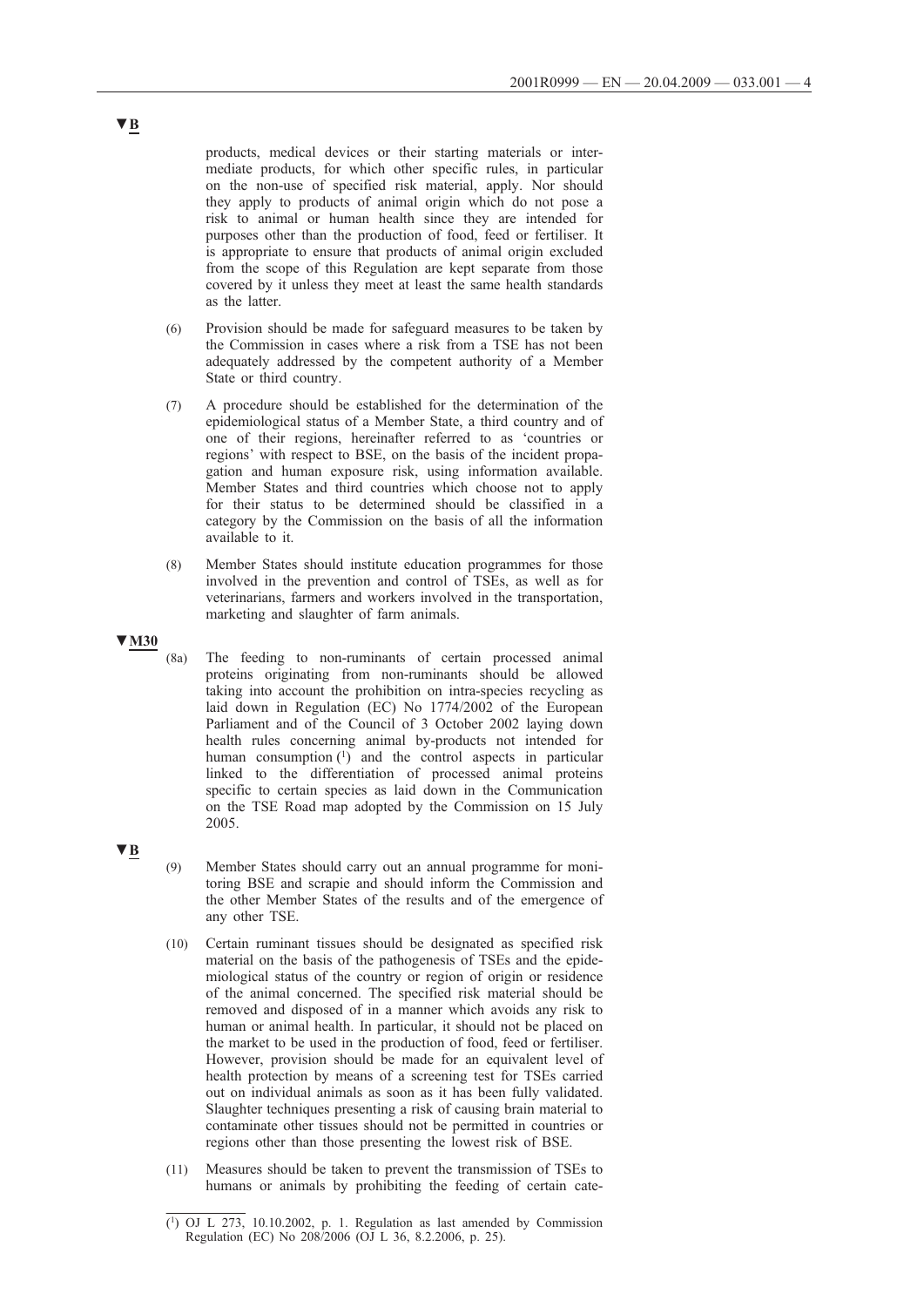gories of animal protein to certain categories of animal, and by prohibiting the use of certain ruminant materials in food. Those prohibitions should be proportionate to the risks involved.

- **▼M30**
- (11a) In its resolution of 28 October 2004 (1), the European Parliament expressed concerns about feeding animal proteins to ruminants as they do not form part of the natural nutrition of adult cattle. In the wake of the BSE crisis and the foot-and-mouth disease crisis it has increasingly become accepted that the best way to ensure human and animal health is to keep and nourish animals in a way that respects the particularities of each species. Pursuant to the precautionary principle and in keeping with the natural diet and living conditions of ruminants, it is therefore necessary to maintain the prohibition on the feeding of animal proteins to ruminants in forms not normally constituting part of their natural diet.
- (11b) Mechanically separated meat is obtained by removing meat from bones in such a way that the muscle fibre structure is destroyed or modified. It can contain parts of the bones and the periosteum (bone skin). Thus, mechanically separated meat is not comparable with regular meat. Consequently its use for human consumption should be reviewed.
- (12) The suspected presence of any TSE in any animal should be notified to the competent authority, which should immediately take all appropriate measures, including placing the suspect animal under movement restrictions while awaiting the results of the investigation or having it slaughtered under official supervision. If the competent authority cannot exclude the possibility of a TSE, it should have the appropriate investigations carried out and should keep the carcasse under official supervision until a diagnosis has been made.
- (13) In the event of official confirmation of the presence of a TSE, the competent authority should take all the necessary measures, including having the carcasse destroyed, carrying out an investigation in order to identify all animals at risk and placing movement restrictions on the animals and the products of animal origin identified as such. Owners should be compensated, as soon as possible, for the loss of animals and products of animal origin destroyed pursuant to this Regulation.
- (14) Member States should draw up contingency plans for the national measures to be implemented in the event of an outbreak of BSE. Those plans should be approved by the Commission. Provision should be made for extending this provision to TSEs other than **BSE**
- (15) Provisions should be laid down covering the placing on the market of certain live animals and products of animal origin. Existing Community rules on the identification and registration of bovine animals provide for a system enabling the animals to be traced back to the dam and herd of origin in accordance with international standards. Equivalent guarantees should be provided for bovine animals imported from third countries. The animals and products of animal origin covered by Community rules, moving in intra-Community trade or imported from third countries, should be accompanied by the certificates required by the said rules, supplemented as appropriate in accordance with this Regulation.
- (16) The placing on the market of certain products of animal origin derived from bovine animals in high risk regions should be prohibited. However, that prohibition should not apply to

# **▼B**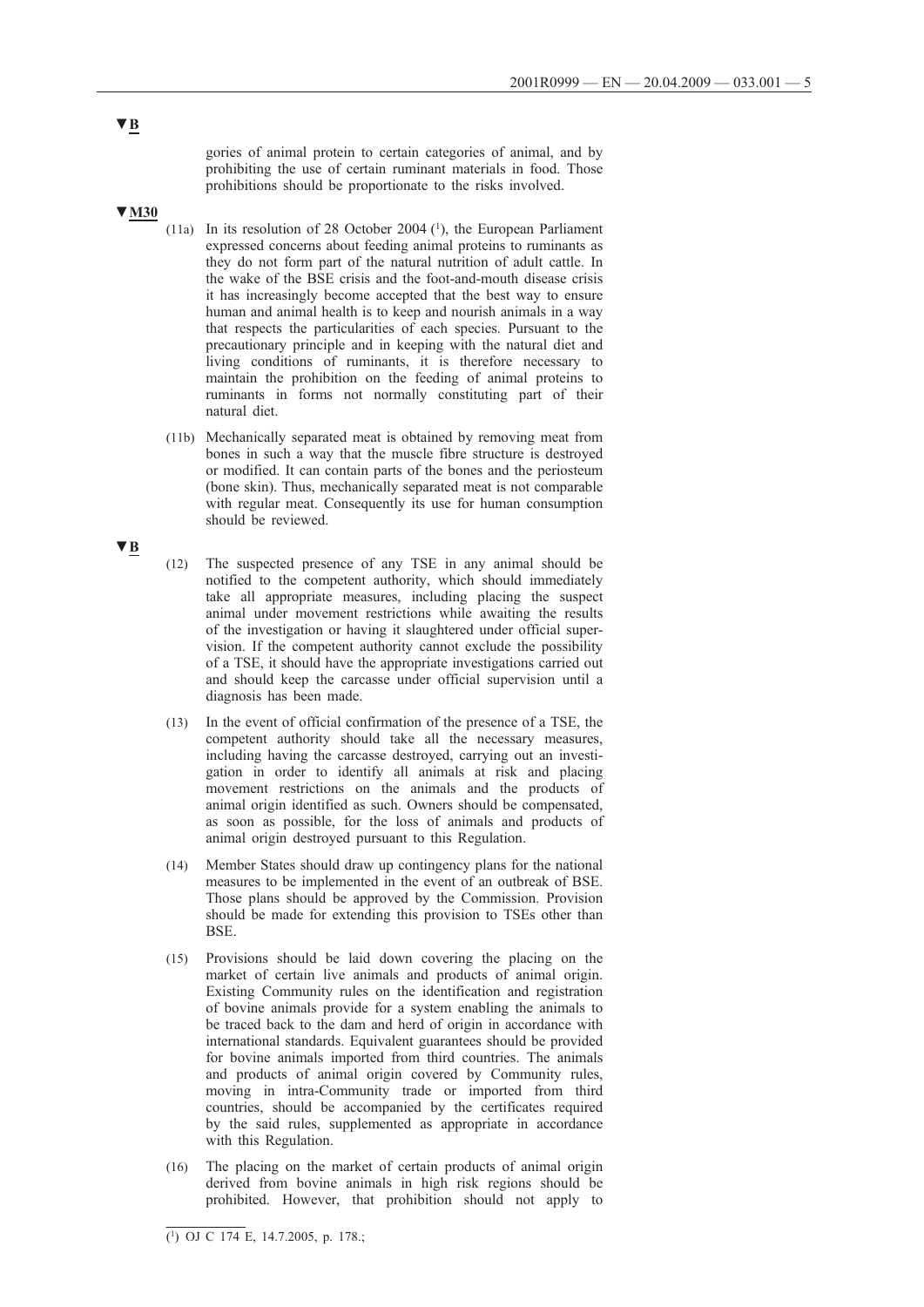certain products of animal origin produced under controlled conditions from animals which can be demonstrated not to pose a high risk of infection with a TSE.

- (17) It is necessary, in order to ensure that the rules concerning the prevention, control and eradication of TSEs are observed, for samples to be taken for laboratory testing on the basis of an established protocol which would give a full epidemiological picture of the situation as regards TSE. In order to guarantee uniform testing procedures and results, national and Community Reference Laboratories and reliable scientific methods, including rapid tests specifically for TSEs, should be established. Rapid tests should be used as far as possible.
- (18) Community inspections should be carried out in the Member States in order to ensure uniform implementation of the requirements concerning the prevention, control and eradication of TSEs and provision should also be made for the implementation of audit procedures. In order to ensure that guarantees equivalent to those applied by the Community are provided by third countries upon import into the Community of live animals and products of animal origin, Community on-the-spot inspections and audits should be carried out in order to verify that the import conditions are met by exporting third countries.
- (19) Trade measures for TSEs should be based on international standards, guidelines or recommendations, where they exist. However, scientifically justified measures resulting in a higher level of health protection may be adopted if measures based on the relevant international standards, guidelines or recommendations would not achieve the appropriate level of health protection.
- (20) This Regulation should be re-examined as new scientific information becomes available.
- (21) The necessary transitional measures in particular for regulating the use of specified risk material should be provided for in the framework of this Regulation.
- (22) The measures necessary for the implementation of this Regulation should be adopted in accordance with Council Decision 1999/468/EC of 28 June 1999 laying down the procedure for the exercise of implementing powers conferred on the Commission  $(1)$ .
- (23) In order to implement this Regulation, procedures should be laid down establishing close and effective cooperation between the Commission and the Member States within the Standing Veterinary Committee, the Standing Committee on Feedingstuffs, and the Standing Committee on Foodstuffs.
- (24) Given that the provisions for the implementation of this Regulation are general measures within the meaning of Article 2 of Decision 1999/468/EC, they should be adopted in accordance with the regulatory procedure laid down in Article 5 of that Decision,

 $\overline{(^1)}$  OJ L 184, 17.7.1999, p. 23.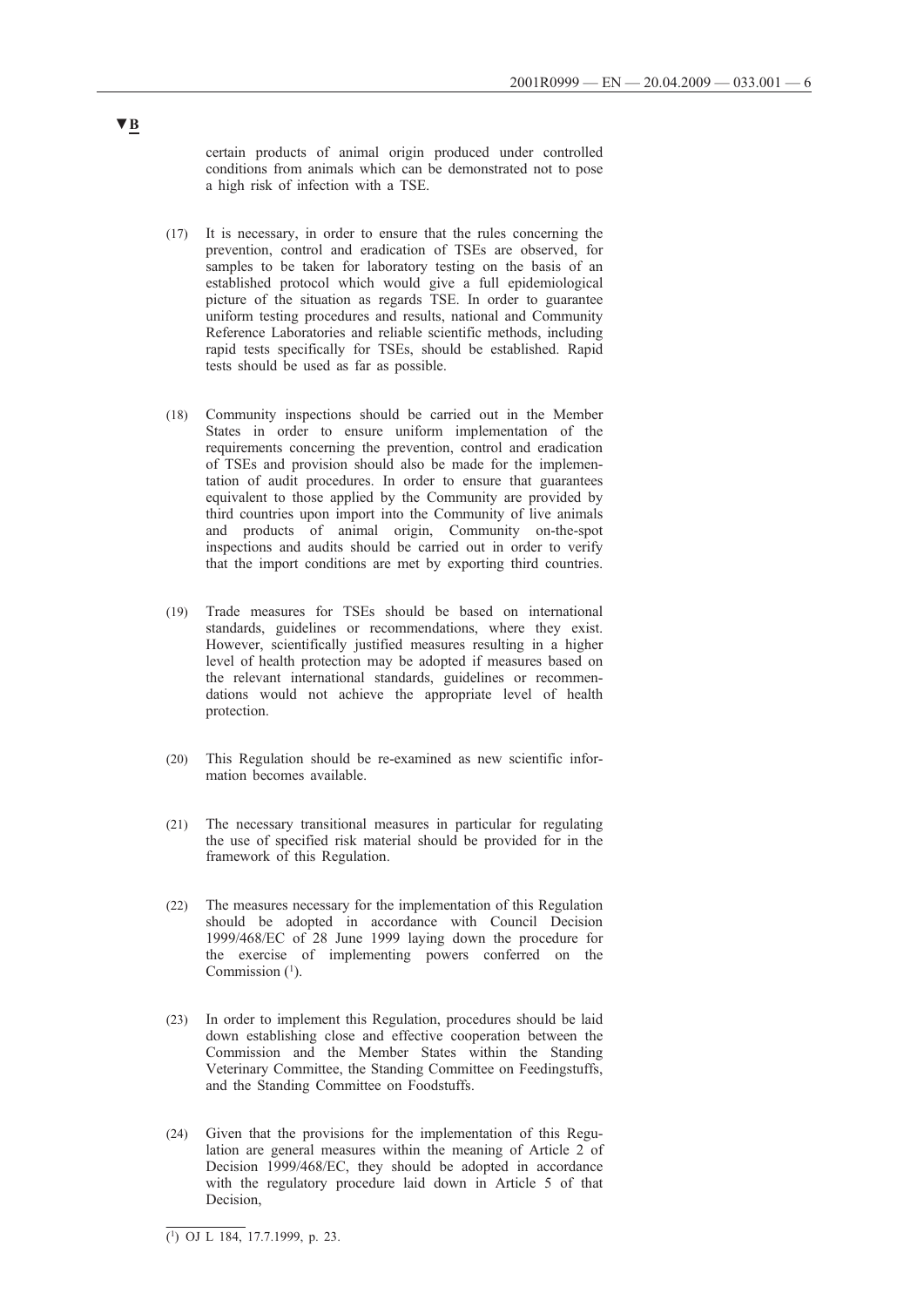HAVE ADOPTED THIS REGULATION:

#### CHAPTER I

## **GENERAL PROVISIONS**

## *Article 1*

#### **Scope**

1. This Regulation lays down rules for the prevention, control and eradication of transmissible spongiform encephalopathies (TSEs) in animals. It shall apply to the production and placing on the market of live animals and products of animal origin and in certain specific cases to exports thereof.

- 2. This Regulation shall not apply to:
- (a) cosmetic or medicinal products or medical devices, or to their starting materials or intermediate products;
- (b) products which are not intended for use in human food, animal feed or fertilisers, or to their starting materials or intermediate products;
- (c) products of animal origin intended for exhibition, teaching, scientific research, special studies or analysis, provided those products are not eventually consumed or used by humans or by animals other than those kept for the research projects concerned;
- (d) live animals used in or intended for research.

# *Article 2*

#### **Separation of live animals and of products of animal origin**

In order to avoid cross-contamination or substitution between the live animals or of the products of animal origin referred to in Article 1(1) and the products of animal origin referred to in Article  $1(2)(a)$ , (b) and (c), or the live animals referred to in Article  $1(2)(d)$ , they shall be kept separate at all times unless such live animals or products of animal origin are produced under at least the same conditions of health protection in respect of TSEs.

Rules for the implementation of this Article shall be adopted in accordance with the procedure referred to in Article 24(2).

## *Article 3*

#### **Definitions**

1. For the purposes of this Regulation the following definitions shall apply:

- (a) TSEs: all transmissible spongiform encephalopathies with the exception of those occurring in humans;
- (b) placing on the market: any operation the purpose of which is to sell live animals or products of animal origin covered by this Regulation to a third party in the Community, or any other form of supply against payment or free of charge to such a third party or storage with a view to supply to such a third party;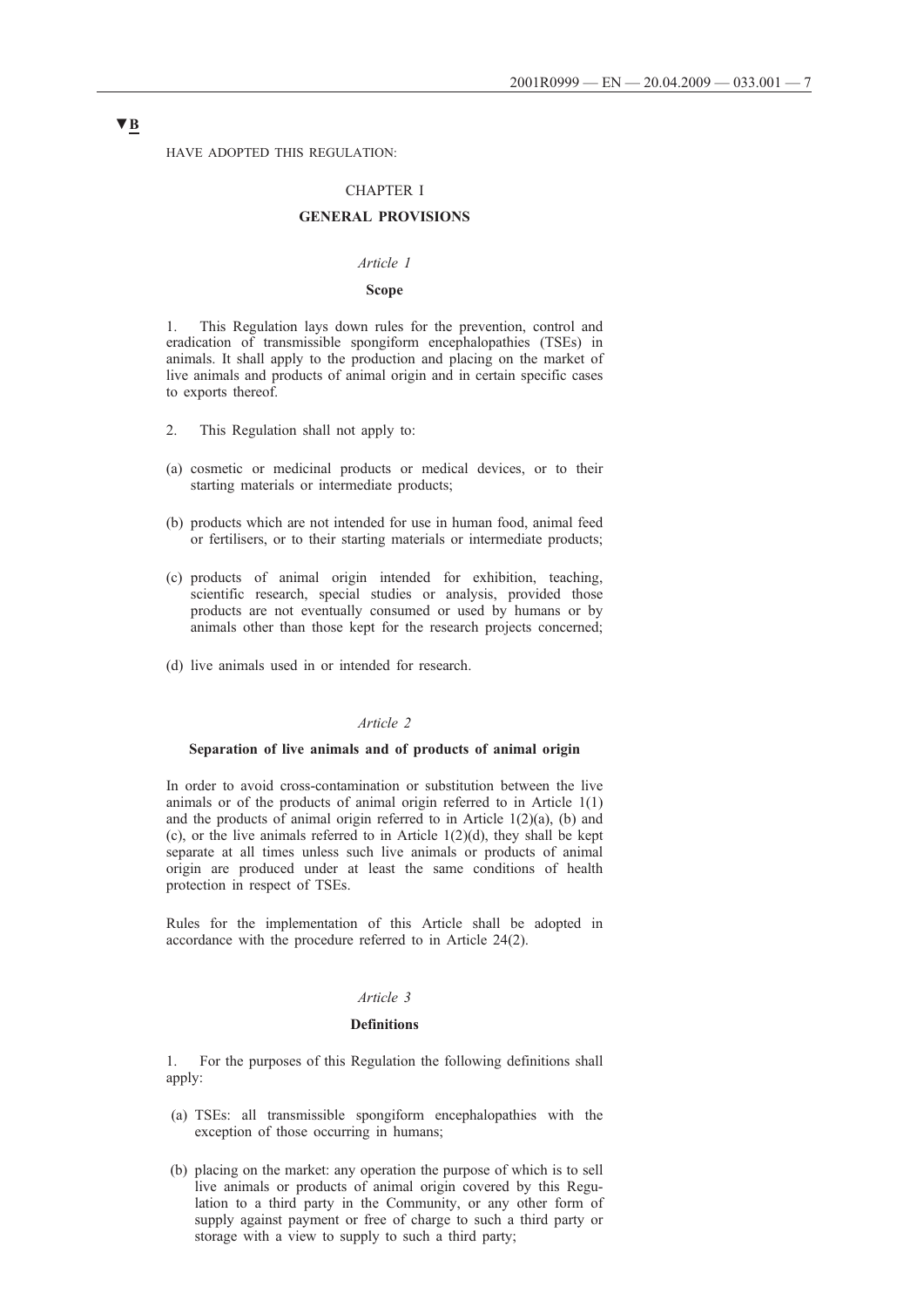- (c) products of animal origin: any product derived from or containing a product derived from any animal covered by the provisions of Directive 89/662/EEC  $(1)$  or Directive 90/425/EEC  $(2)$ ;
- (d) starting materials: raw materials or any other product of animal origin out of which, or with the help of which, the products referred to in Article 1(2)(a) and (b) are produced;
- (e) competent authority: the central authority of a Member State competent to ensure compliance with the requirements of this Regulation or any authority to which that central authority has delegated that competence, in particular for the control of feedingstuffs; it shall also include, where appropriate, the corresponding authority of a third country;
- (f) category: one of the classification categories referred to in Chapter C of Annex II;
- (g) specified risk material: the tissues specified in Annex V; unless otherwise indicated, it does not include products containing or derived from those tissues;
- (h) animal suspected of being infected by a TSE: live, slaughtered or dead animals, which show or have shown neurological or behavioural disorders or a progressive deterioration of the general condition linked to impairment of the central nervous system and for which the information gathered on the basis of a clinical examination, response to treatment, a post-mortem examination or an ante or post-mortem laboratory analysis do not allow an alternative diagnosis to be established. Bovine spongiform encephalopathies (BSE) shall be suspected in bovine animals which have produced a positive result from a rapid test specifically for BSE;
- (i) holding: any place in which animals covered by this Regulation are held, kept, bred, handled or shown to the public;
- (j) sampling: the taking of samples, ensuring a statistically correct representation, from animals or their environment, or from products of animal origin, for the purpose of establishing a disease diagnosis, familial relationships, for health surveillance, or for the monitoring of the absence of microbiological agents or of certain materials in products of animal origin;
- (k) fertilisers: any substance containing products of animal origin utilised on land to enhance growth of vegetation; it may include digestion residues from bio-gas production or composting;

(l) rapid tests: the screening methods listed in Annex X, for which the results are known within 24 hours;

## **▼B**

(m) alternative test: the tests referred to in Article 8(2) which are used as an alternative to the withdrawal of specified risk material;

# **▼M30**

(n) mechanically separated meat or 'MSM': the product obtained by removing meat from flesh-bearing bones after boning, using mechanical means resulting in the loss or modification of the muscle fibre structure;

<sup>(1)</sup> Council Directive 89/662/EEC of 11 December 1989 concerning veterinary checks in intra-Community trade with a view to the completion of the internal market (OJ L 395, 30.12.1989, p. 13). Directive as last amended by Council Directive 92/118/EEC (OJ L 62, 15.3.1993, p. 49).

<sup>(2)</sup> Council Directive 90/425/EEC of 26 June 1990 concerning veterinary and zootechnical checks applicable in intra-Community trade in certain live animals and products with a view to the completion of the internal market (OJ L 224, 18.8.1990, p. 29). Directive as last amended by Council Directive 92/118/EEC.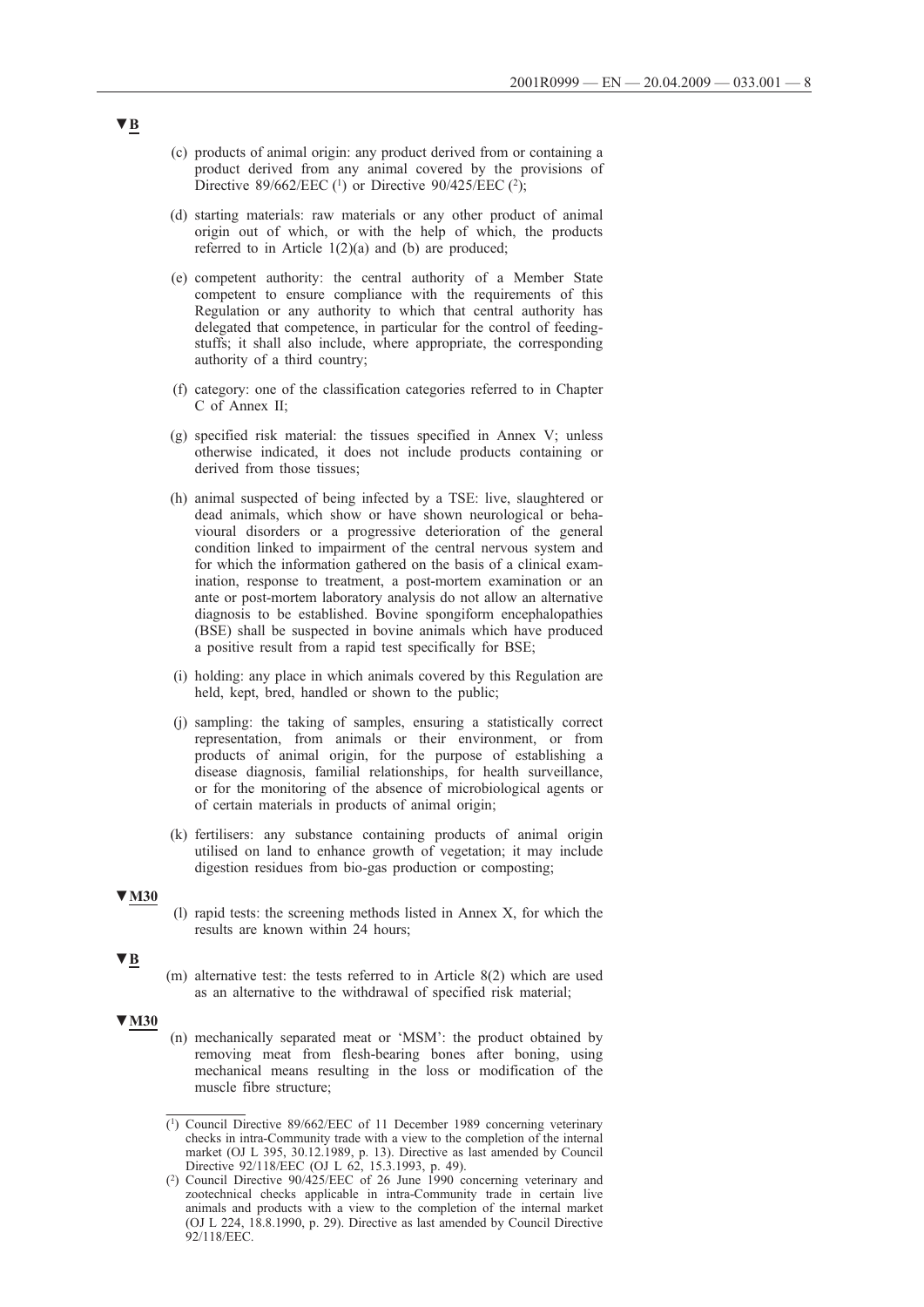- (o) passive surveillance: the reporting of all animals suspected of being infected by a TSE and, where TSE cannot be excluded by clinical investigation, the laboratory testing of such animals;
- (p) active surveillance: the testing of animals not reported as suspected of being infected by a TSE, such as emergency slaughtered animals, animals with observations at ante mortem inspection, fallen stock, healthy slaughtered animals and animals culled in connection with a TSE case, in particular in order to determine the evolution and prevalence of TSE in a country or region thereof.

# **▼B**

2. The specific definitions set out in Annex I shall also apply.

3. Where the terms in this Regulation are not defined in paragraph 1 or Annex I, the relevant definitions given in Regulation (EC) No 1760/2000 (1) and those given in or pursuant to Directives 64/432/EEC (2), 89/662/EEC, 90/425/EEC and 91/68/EEC (3) shall apply insofar as reference is made to them in this text.

## *Article 4*

## **Safeguard measures**

1. With regard to the implementation of safeguard measures, the principles and provisions set out in Article 9 of Directive 89/662/EEC, Article 10 of Directive 90/425/EEC, Article 18 of Directive 91/496/EEC (4) and Article 22 of Directive 97/78/EC (5) shall apply.

2. The safeguard measures shall be adopted in accordance with the procedure referred to in Article 24(2) and shall be notified at the same time to the European Parliament, stating the reasons.

## CHAPTER II

# **DETERMINATION OF BSE STATUS**

## *Article 5*

#### **Classification**

#### **▼M30**

1. The BSE status of Member States or third countries or regions thereof (hereinafter referred to as 'countries or regions') shall be determined by classification into one of the following three categories:

- (3) Council Directive 91/68/EEC of 28 January 1991 on animal health conditions governing intra-Community trade in ovine and caprine animals (OJ L 46, 19.2.1991, p. 19). Directive as last amended by Commission Decision 94/953/EC (OJ L 371, 31.12.1994, p. 14).
- (4) Council Directive 91/496/EEC of 15 July 1991 laying down the principles governing the organisation of veterinary checks on animals entering the Community from third countries and amending Directives 89/662/EEC, 90/425/EEC and 90/675/EEC (OJ L 268, 24.9.1991, p. 56). Directive as last amended by Directive 96/43/EC (OJ L 162, 1.7.1996, p. 1).
- (5) Council Directive 97/78/EC of 18 December 1997 laying down the principles governing the organisation of veterinary checks on products entering the Community from third countries (OJ L 24, 30.1.1998, p. 9).

<sup>(1)</sup> Regulation (EC) No 1760/2000 of the European Parliament and of the Council of 17 July 2000 establishing a system for the identification and registration of bovine animals and regarding the labelling of beef and beef products and repealing Council Regulation (EC) No 820/97 (OJ L 204, 11.8.2000, p. 1).

<sup>(2)</sup> Council Directive 64/432/EEC of 26 June 1964 on animal health problems affecting intra-Community trade in bovine animals and swine (OJ 121 29.7.1964, p. 1977/64). Directive as last amended by Directive 2000/20/EC of the European Parliament and of the Council (OJ L 163, 4.7.2000, p. 35).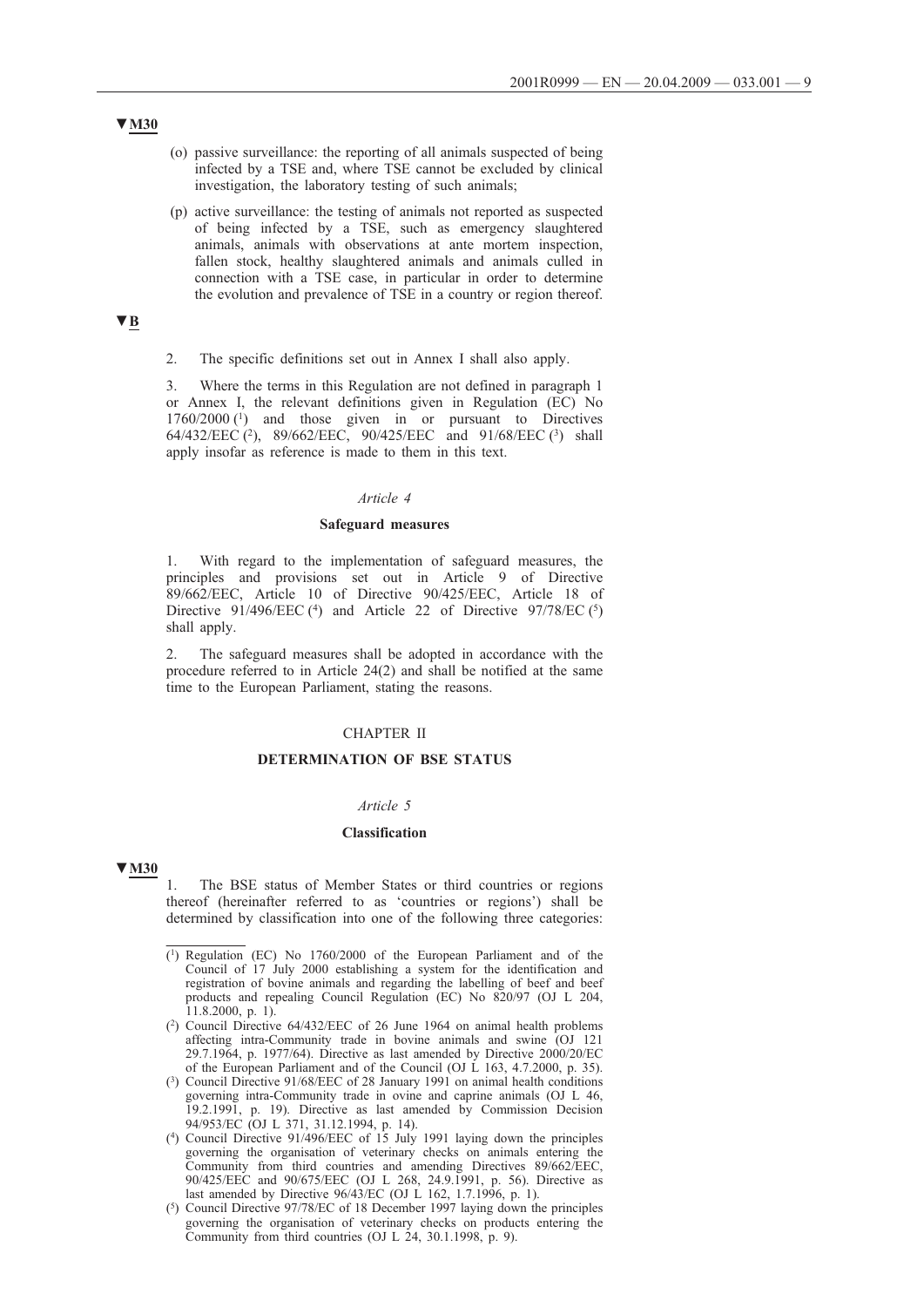- negligible BSE risk as defined in Annex II,
- controlled BSE risk as defined in Annex II,
- undetermined BSE risk as defined in Annex II.

The BSE status of countries or regions may be determined only on the basis of the criteria set out in Annex II, Chapter A. These criteria shall include the outcome of a risk analysis on the basis of all the potential factors for the appearance of bovine spongiform encephalopathy as defined in Annex II, Chapter B, and their development over time, as well as comprehensive active and passive surveillance measures taking into account the risk category of the country or region.

Member States, and third countries wishing to be retained on the list of third countries approved for the export to the Community of the live animals or of the products covered by this Regulation, shall submit to the Commission an application for their BSE status to be determined, accompanied by the relevant information on the criteria set out in Annex II, Chapter A, and on the potential risk factors specified in Annex II, Chapter B, and their development over time.

# **▼B**

2. A decision on each application, placing the Member State or third country or region of the Member State or third country which submitted the application in one of the categories defined in Annex II, Chapter C, shall be adopted, taking account of the criteria and potential risk factors set out in paragraph 1, in accordance with the procedure referred to in Article  $24(2)$ .

This decision shall be taken within six months of the submission of the application and of the relevant information referred to in the second subparagraph of paragraph 1. If the Commission finds that the supporting evidence does not include the information laid down in Annex II, Chapters A and B, it shall ask for additional information to be provided within a period to be specified. The final decision shall then be taken within six months of the submission of all information.

After the International Office of Epizootic Diseases (OIE) has established a procedure for the classification of countries by category and if it has placed the applicant country in one of those categories, a reassessment of the Community categorisation of the country concerned in accordance with the first subparagraph of this paragraph may be decided, if appropriate, in accordance with the procedure referred to in Article 24(2).

3. If the Commission finds that the information submitted by a Member State or a third country pursuant to Annex II, Chapters A and B, is insufficient or unclear, it may, in accordance with the procedure referred to in Article 24(2), determine the BSE status of the Member State or third country concerned on the basis of a full risk analysis.

Such a risk analysis must include a conclusive statistical survey of the epidemiological situation regarding TSEs in the applicant Member State or third country, on the basis of the use, in a screening procedure, of rapid tests. The Commission shall take into account the classification criteria used by the OIE.

## **▼M44**

The rapid tests shall be approved for that purpose in accordance with the regulatory procedure with scrutiny referred to in Article 24(3) and entered on a list set out in Annex X, Chapter C, point 4.

## **▼B**

Such screening procedure may also be used by Member States or third countries which wish to have the classification they carried out on that basis approved by the Commission — in accordance with the procedure laid down in Article 24(2).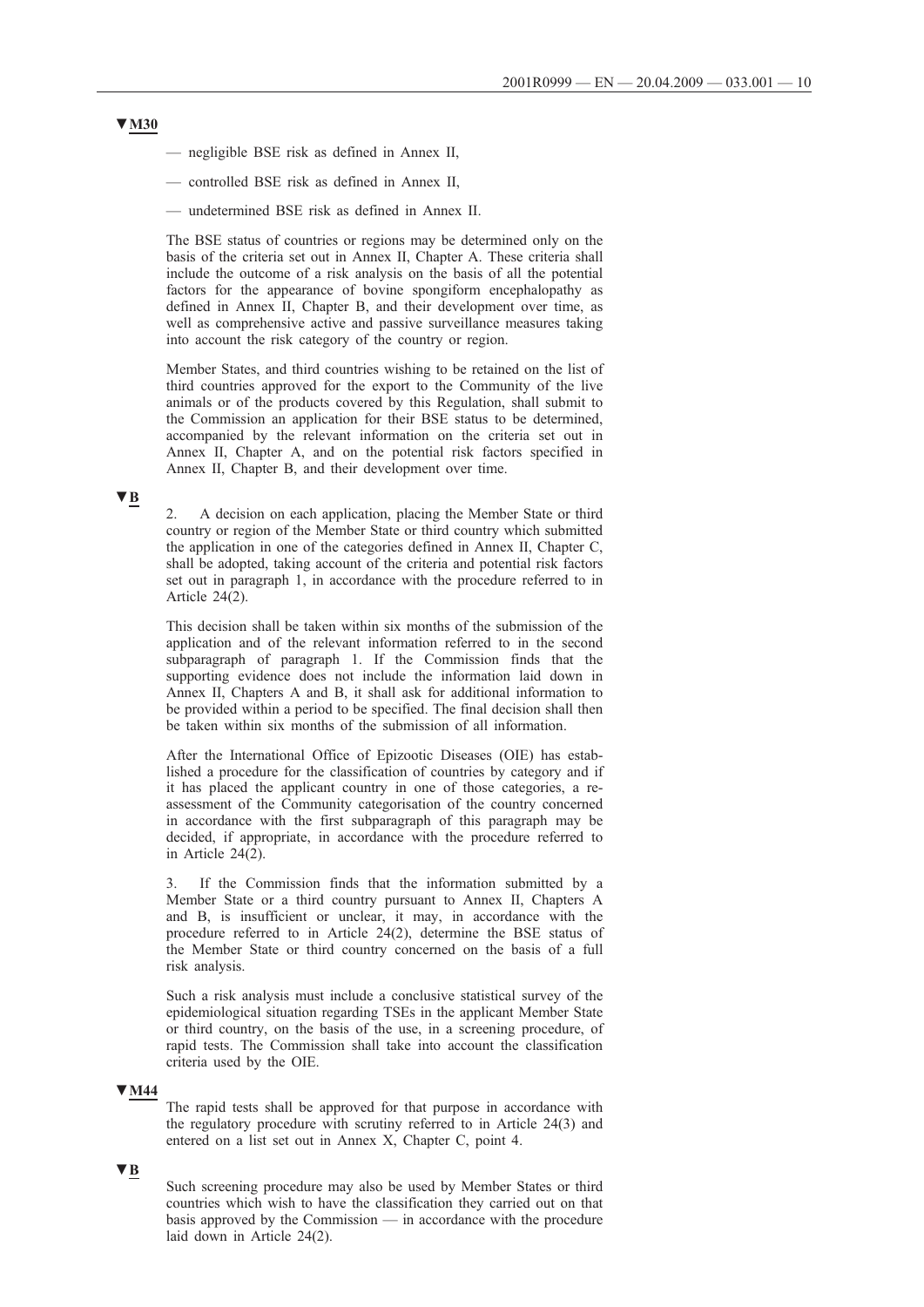The cost of such screening procedure shall be borne by the Member State or third country concerned.

## **▼M30**

4. Member States and third countries which have not submitted an application in accordance with the third subparagraph of paragraph 1 shall, with respect to the dispatch from their territory of live animals and products of animal origin, comply with the import requirements applicable to countries with an undetermined BSE risk, until they have submitted such an application and a final decision has been taken on their BSE status.

#### **▼B**

5. Member States shall notify the Commission as soon as possible of any epidemiological evidence or other information which might lead to a change in BSE status, in particular the results of the monitoring programmes provided for in Article 6.

The retention of a third country on one of the lists provided for by Community rules for the purpose of being allowed to export to the Community live animals and products of animal origin for which this Regulation provides specific rules shall be decided upon under the procedure laid down in Article 24(2) and shall be made conditional — in the light of the information available or where a TSE is presumed to be present — on the information provided for in paragraph 1 being supplied. In the event of refusal to supply the said information within three months of the date of the Commission's request, the provisions of paragraph 4 of this Article shall apply until this information has been submitted and evaluated in accordance with paragraphs 2 or 3.

The eligibility of third countries to export to the Community live animals, or products of animal origin for which this Regulation provides specific rules, under conditions based on their category as established by the Commission, shall be conditional upon their undertaking to notify the latter in writing as soon as possible of any epidemiological or other evidence which might lead to a change in BSE status.

7. A decision may be taken, under the procedure laid down in Article 24(2), to change the BSE classification of a Member State or third country, or of one of its regions, in accordance with the results of the checks provided for in Article 21.

8. The decisions referred to in paragraphs 2, 3, 4, 6 and 7 shall be based on a risk assessment, taking into consideration the recommended criteria set out in Annex II, Chapters A and B.

# CHAPTER III

# **PREVENTION OF TSE**

## *Article 6*

#### **Monitoring system**

# **▼M30**

1. Each Member State shall carry out an annual monitoring programme for TSEs based on active and passive surveillance in accordance with Annex III. If available for the animal species, that programme shall include a screening procedure using rapid tests.

Rapid tests shall be approved for that purpose in accordance with the procedure referred to in Article 24(3) and listed in Annex X.

1a. The annual monitoring programme referred to in paragraph 1 shall cover as a minimum the following subpopulations: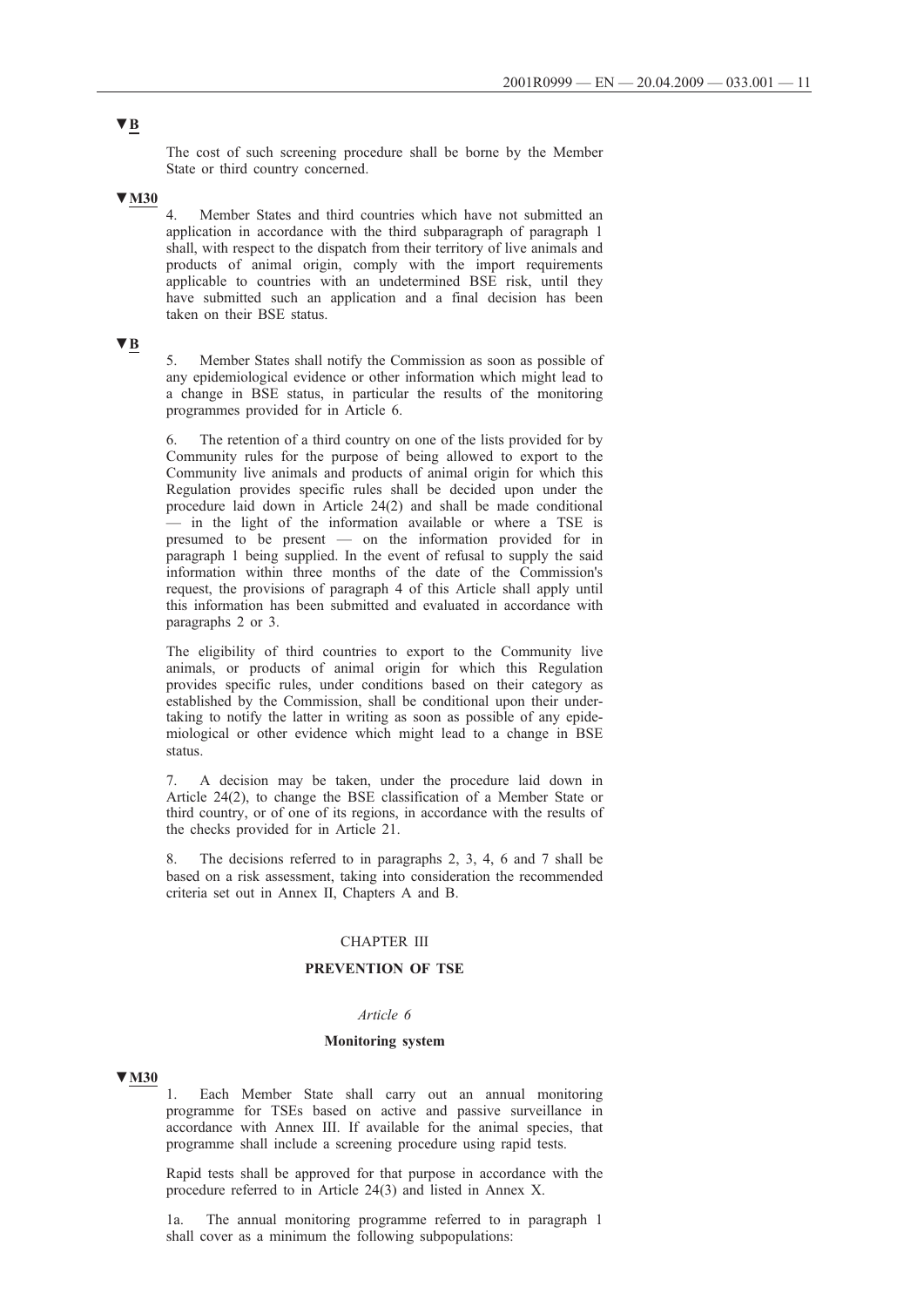- (a) all bovine animals above 24 months of age sent for emergency slaughter or with observations at ante mortem inspections;
- (b) all bovine animals above 30 months of age slaughtered normally for human consumption;
- (c) all bovine animals above 24 months of age not slaughtered for human consumption, which have died or been killed on the farm, during transport or in an abattoir (fallen stock).

Member States may decide to derogate from the provision under point (c) in remote areas with a low animal density, where no collection of dead animals is organised. Member States making use of this possibility shall inform the Commission and submit a list of the areas concerned together with a justification for the derogation. The derogation shall not cover more than 10 % of the bovine population in a Member State.

1b. After consultation of the appropriate scientific committee, the age laid down in paragraph 1a(a) and (c) may be adapted according to scientific progress in accordance with the procedure referred to in Article 24(3).

At the request of a Member State which can demonstrate the improvement of the epidemiological situation of the country, according to certain criteria to be laid down in accordance with the procedure referred to in Article 24(3), the annual monitoring programmes for that particular Member State may be revised.

The Member State concerned shall provide proof of its capability to determine the effectiveness of the measures in place and ensure protection of human and animal health based on a comprehensive risk analysis. In particular, the Member State shall demonstrate:

- (a) a clearly declining or consistently low BSE prevalence, based on up-to-date testing results;
- (b) that it has implemented and enforced for at least six years a full BSE testing scheme (Community legislation on traceability and identification of live animals and BSE surveillance);
- (c) that it has implemented and enforced for at least six years Community legislation on total feed ban for farmed animals.

## **▼B**

2. Each Member State shall inform the Commission and the other Member States, within the Standing Veterinary Committee, of the emergence of a TSE other than BSE.

3. All official investigations and laboratory examinations shall be recorded in accordance with Annex III, Chapter B.

4. Member States shall submit an annual report to the Commission covering at least the information referred to in Annex III, Chapter B, Part I. The report for each calendar year shall be submitted at the latest by 31 March of the following year. The Commission shall present a summary of the national reports covering at least the information referred to in Annex III, Chapter B, Part II, to the Standing Veterinary Committee within three months of the receipt of the said reports.

#### **▼M30**

5. Rules for the implementation of this Article shall be adopted in accordance with the procedure referred to in Article 24(2).

#### *Article 6a*

#### **Breeding Programmes**

1. Member States may introduce breeding programmes to select for resistance to TSEs in their ovine populations. Those programmes shall include a framework to recognise the TSE-resistant status of certain flocks and may be extended to include other animal species based on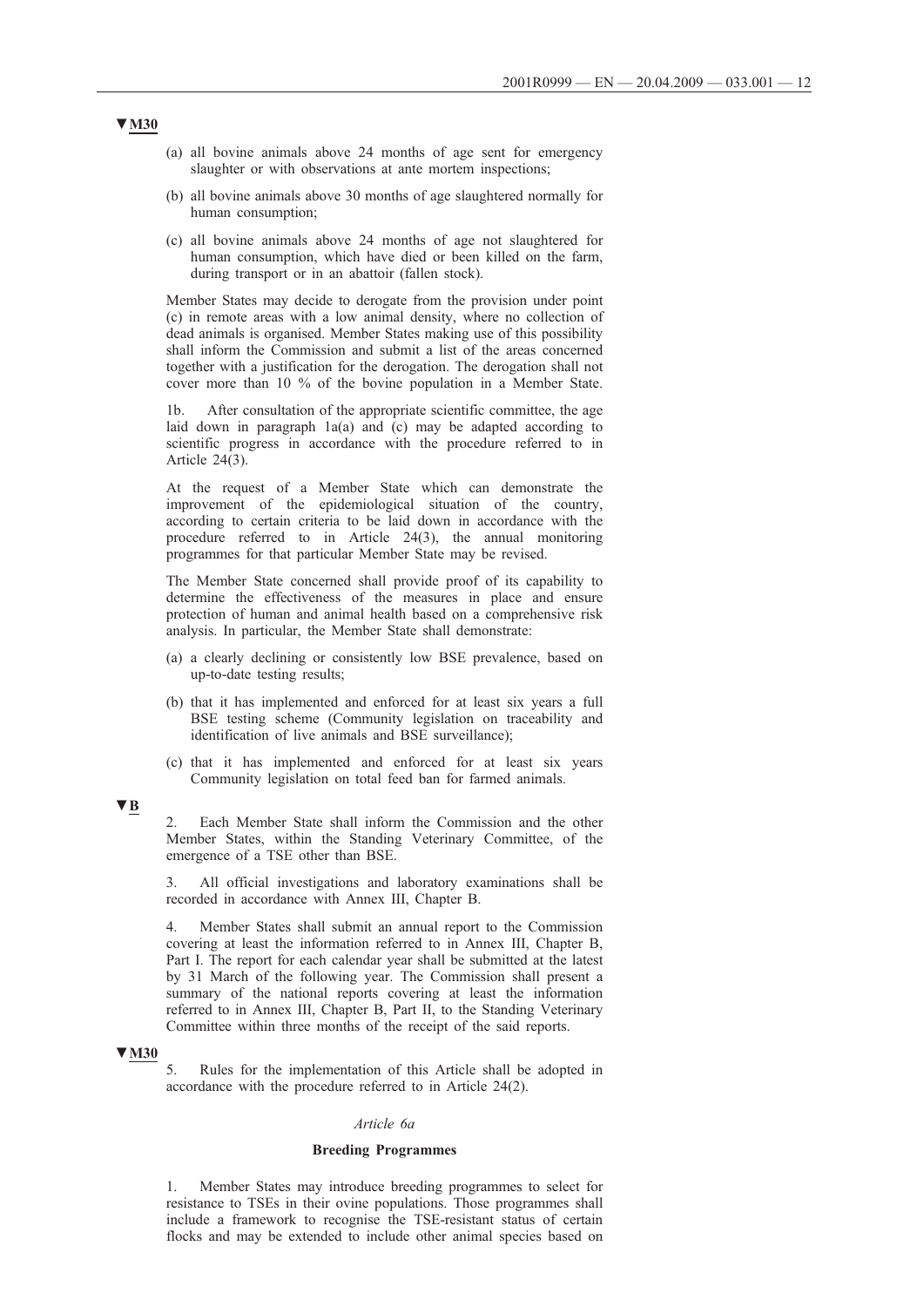scientific evidence corroborating the resistance to TSE of particular genotypes of those species.

2. Specific rules for the programmes provided for in paragraph 1 of this Article shall be adopted in accordance with the procedure referred to in Article 24(2).

3. Member States which introduce breeding programmes shall submit regular reports to the Commission in order to enable the programmes to be scientifically evaluated, in particular with regard to their impact on the incidence of TSEs but also on genetic diversity and variability and on the maintenance of old or rare ovine breeds or of those that are welladapted to a particular region. The scientific results and overall consequences of the breeding programmes shall be evaluated regularly, and where necessary, those programmes shall be amended accordingly.

# **▼B**

#### *Article 7*

## **Prohibitions concerning animal feeding**

# **▼M30**

1. The feeding to ruminants of protein derived from animals shall be prohibited.

2. The prohibition provided for in paragraph 1 shall be extended to animals other than ruminants and restricted, as regards the feeding of those animals with products of animal origin, in accordance with Annex IV.

3. Paragraphs 1 and 2 shall apply without prejudice to the provisions laid down in Annex IV setting out the derogations from the prohibition contained in those paragraphs.

The Commission may decide in accordance with the procedure referred to in Article 24(3), based on a scientific assessment of the dietary needs of young ruminants and subject to the rules adopted for the implementation of this Article provided for in paragraph 5 of this Article, and following an assessment of the control aspects of this derogation, to allow the feeding of young animals of ruminant species with proteins derived from fish.

Member States, or regions thereof, with an undetermined BSE risk shall not be permitted to export or store feed intended for farmed animals which contains protein derived from mammals or feed intended for mammals, except feed for dogs, cats and fur animals, which contains processed protein derived from mammals.

Third countries, or regions thereof, with an undetermined BSE risk shall not be permitted to export to the Community feed intended for farmed animals which contains protein derived from mammals or feed intended for mammals, except feed for dogs, cats and fur animals, which contains processed protein derived from mammals.

At the request of a Member State or third country a decision in accordance with the procedure referred to in Article 24(2) may be taken, following detailed criteria to be laid down in accordance with the procedure referred to in Article 24(3), to grant individual exemptions from the restrictions in this paragraph. Any exemption shall take account of the provisions provided for in paragraph 3 of this Article.

4a. Based on a favourable risk assessment taking into account at least the amount and possible source of contamination and the final destination of the consignment, a decision may be taken in accordance with the procedure referred to in Article 24(3) to introduce a tolerance level for insignificant amounts of animal proteins in feedingstuffs caused through adventitious and technically unavoidable contamination.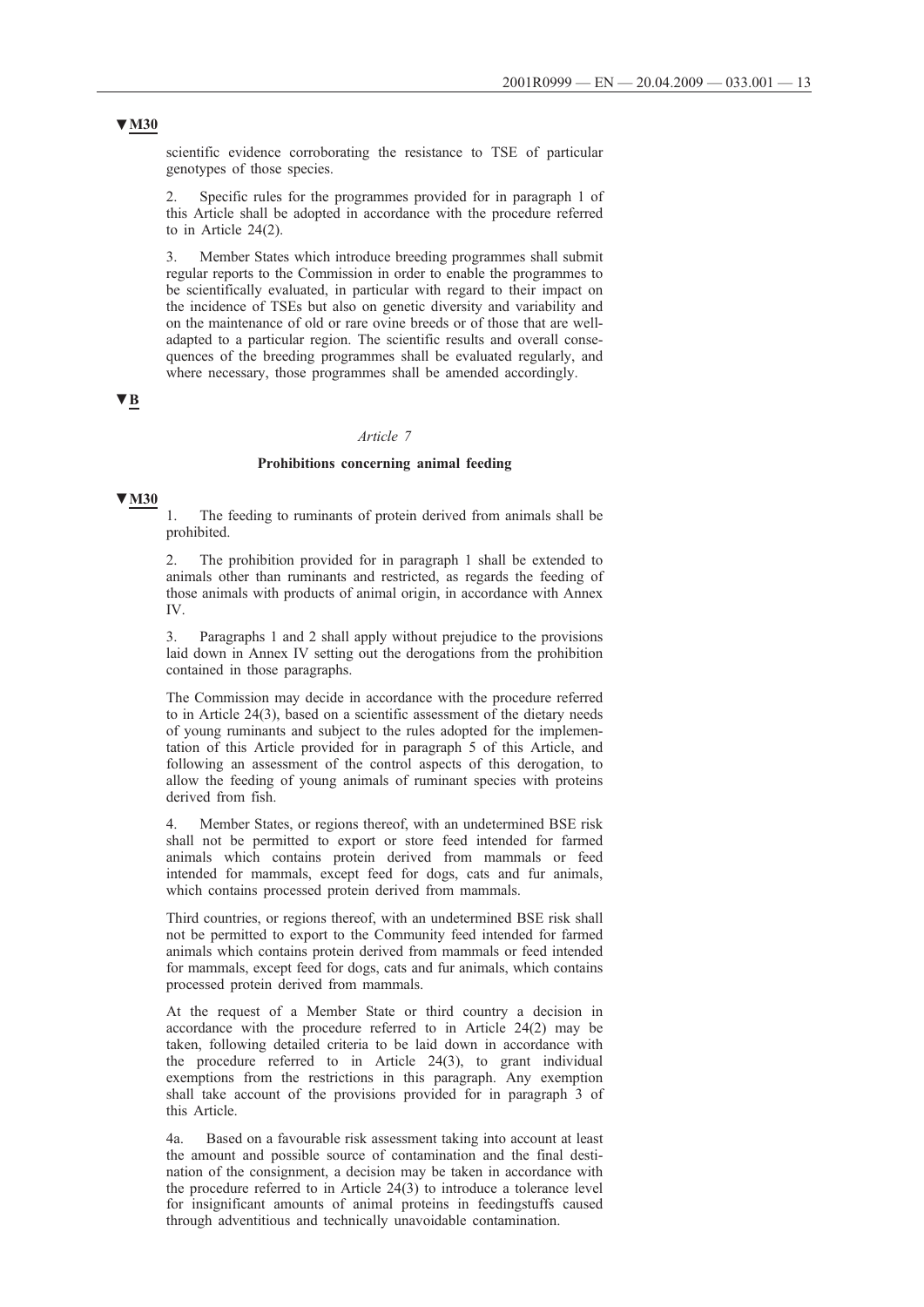5. Rules for the implementation of this Article, in particular rules on the prevention of cross-contamination and on the methods of sampling and analysis required to check compliance with this Article, shall be adopted in accordance with the procedure referred to in Article 24(2). Those rules shall be based on a report of the Commission covering sourcing, processing, control and traceability of feedingstuffs of animal origin.

# **▼B**

#### *Article 8*

## **Specified risk material**

# **▼M30**

1. The specified risk material shall be removed and disposed of in accordance with Annex V to this Regulation and with Regulation (EC) No 1774/2002. It shall not be imported into the Community. The list of specified risk material referred to in Annex V shall include at least the brain, spinal cord, eyes and tonsils of bovine animals aged over 12 months and the vertebral column of bovine animals above an age to be determined in accordance with the procedure referred to in Article 24(3). Taking into account the different risk categories laid down in the first subparagraph of Article 5(1) and the requirements of Article  $6(1a)$  and  $(1b)$   $(b)$ , the list of specified risk material in Annex V shall be amended accordingly.

2. Paragraph 1 of this Article shall not apply to tissues from animals which have undergone an alternative test approved for that distinct purpose in accordance with the procedure referred to in Article 24(3) provided that this test is listed in Annex X, is applied under the conditions provided for in Annex V and the test results are negative.

The Member States which authorise the use of an alternative test pursuant to this paragraph shall inform the other Member States and the Commission.

3. In Member States, or regions thereof, with a controlled or undetermined BSE risk, the laceration, after stunning, of central nervous tissue by means of an elongated rod-shaped instrument introduced into the cranial cavity, or by means of gas injection into the cranial cavity in connection with stunning, shall not be used on bovine, ovine or caprine animals whose meat is intended for human or animal consumption.

4. The data relating to age set out in Annex V may be adjusted. Such adjustments shall be based on the latest proven scientific findings concerning the statistical probability of the occurrence of a TSE in the relevant age groups of the Community's bovine, ovine and caprine population.

5. Rules providing for exemptions from paragraphs 1 to 4 of this Article may be adopted in accordance with the procedure referred to in Article 24(3), with regard to the date of the effective enforcement of the feeding prohibition provided for in Article 7(1) or, as appropriate for third countries or regions thereof with a controlled BSE risk, with regard to the date of the effective enforcement of the ban of mammalian protein in feed for ruminants with a view to limiting the requirements to remove and destroy specified risk material to animals born before that date in the countries or regions concerned.

**▼B**

6. Rules for the implementation of this Article shall be adopted in accordance with the procedure referred to in Article 24(2).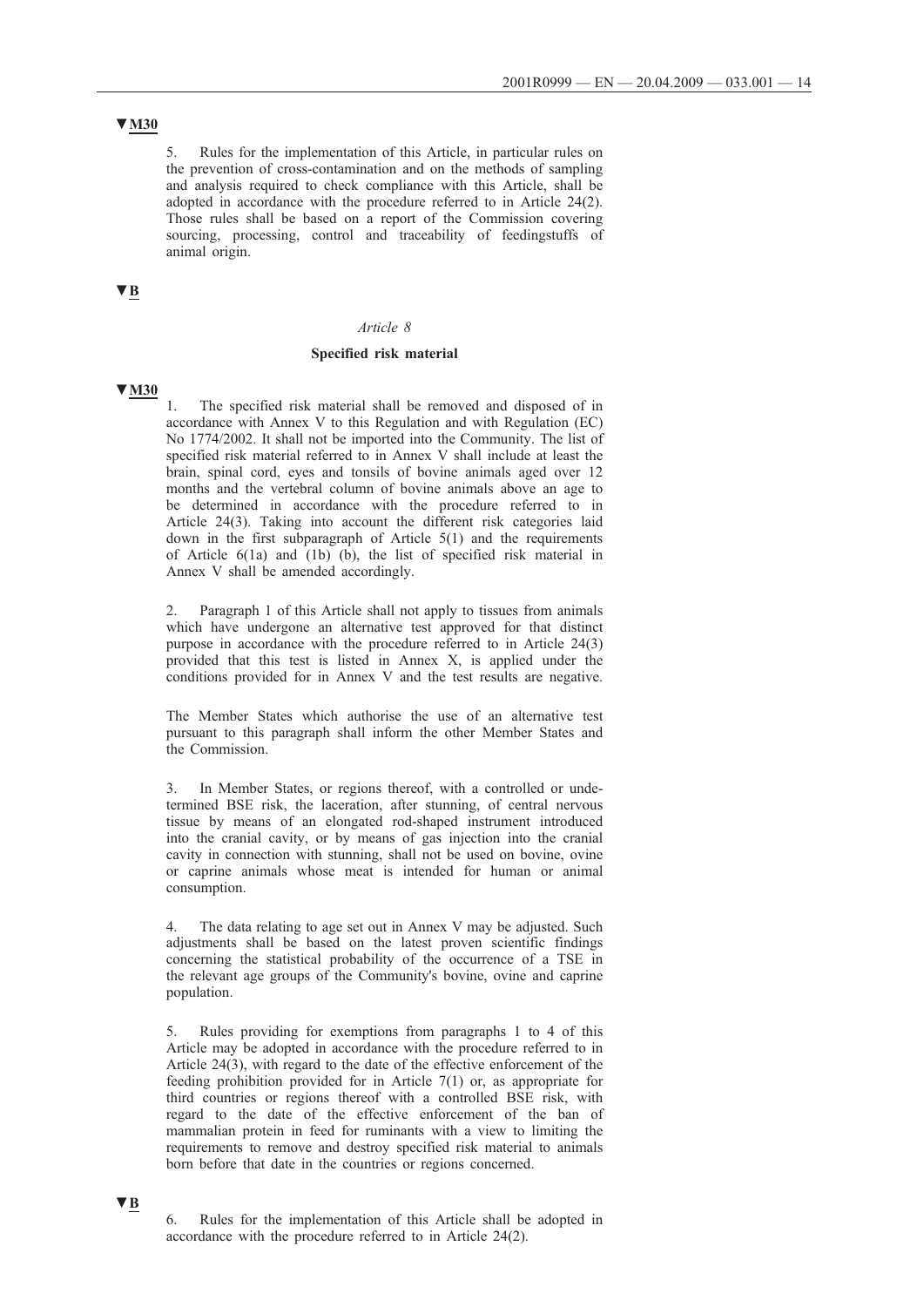#### *Article 9*

#### **Products of animal origin derived from or containing ruminant material**

# **▼M30**

The products of animal origin listed in Annex VI shall be produced using production processes approved in accordance with the procedure referred to in Article 24(3).

2. Bones of bovine, ovine and caprine animals from countries or regions with a controlled or undetermined BSE risk shall not be used for the production of mechanically separated meat (MSM). Before 1 July 2008, the Member States shall submit a report to the Commission on the use and the production method of MSM in their territory. This report shall include a statement as to whether the Member State intends to continue with the production of MSM.

The Commission shall thereupon present a communication to the European Parliament and the Council on the future necessity and use of MSM in the Community, including the information policy towards consumers.

# **▼M44**

3. Paragraphs 1 and 2 shall not apply, in the light of the criteria set out in point 5 of Annex V, to ruminants which have undergone an alternative test which has been recognised in accordance with the regulatory procedure with scrutiny referred to in Article 24(3), provided that this test is listed in Annex X, where the results of the test were negative.

## **▼B**

Rules for the implementation of this Article shall be adopted in accordance with the procedure referred to in Article 24(2).

#### *Article 10*

#### **Education programmes**

1. Member States shall ensure that staff of the competent authority, of diagnostic laboratories and colleges of agriculture and veterinary medicine, official veterinarians, veterinary practitioners, slaughterhouse personnel and animal breeders, keepers and handlers have been given training in the clinical signs, epidemiology and, in the case of staff responsible for carrying out checks, in interpreting laboratory findings relating to TSEs.

2. To ensure effective implementation of the education programmes provided for in paragraph 1, financial assistance from the Community may be granted. The amount of such assistance shall be determined in accordance with the procedure referred to in Article 24(2).

## CHAPTER IV

# **CONTROL AND ERADICATION OF TSEs**

#### *Article 11*

#### **Notification**

Without prejudice to Directive 82/894/EEC (1), the Member States shall ensure that any animal suspected of being infected by a TSE is notified immediately to the competent authorities.

<sup>(1)</sup> Council Directive 82/894/EEC of 21 December 1982 on the notification of animal diseases within the Community (OJ L 378, 31.12.1982, p. 58). Directive as last amended by Commission Decision 2000/556/EC (OJ L 235, 19.9.2000, p. 27).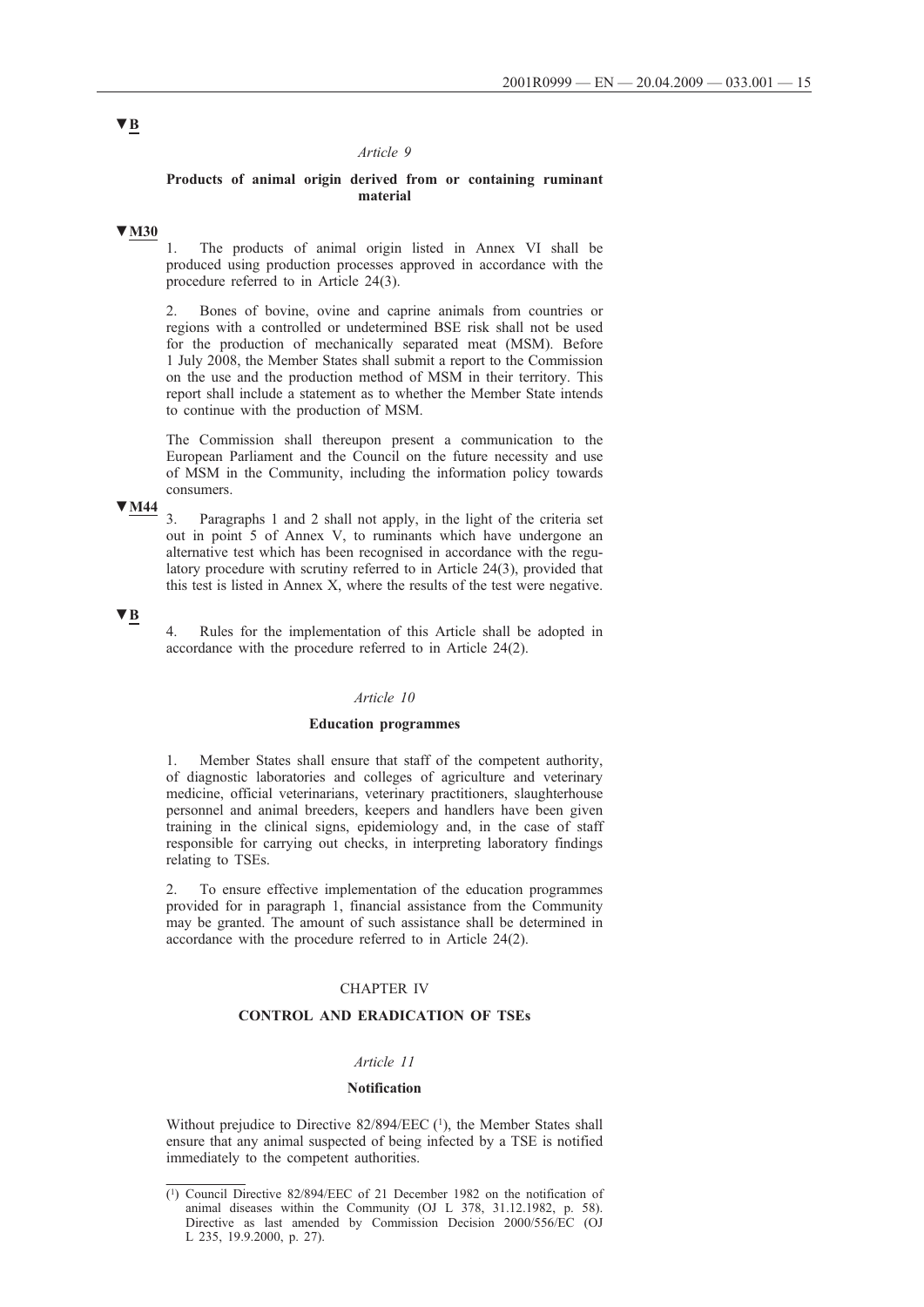Member States shall regularly inform each other and the Commission of the cases of TSE notified.

The competent authority shall without delay take the measures laid down in Article 12 of this Regulation, together with any other necessary measures.

#### *Article 12*

#### **Measures with respect to suspect animals**

# **▼M30**

1. Any animal suspected of being infected by a TSE shall be either placed under an official movement restriction until the results of a clinical and epidemiological examination carried out by the competent authority are known, or killed for laboratory examination under official control.

If a TSE is officially suspected in a bovine animal at a holding in a Member State, all other bovine animals at that holding shall be placed under an official movement restriction until the results of the examination are available. If a TSE is officially suspected in an ovine or caprine animal at a holding in a Member State, all other ovine and caprine animals at that holding shall be placed under an official movement restriction until the results are available.

However, if there is evidence that the holding where the animal was present when the TSE was suspected is unlikely to be the holding where the animal could have been exposed to the TSE, the competent authority may decide that only the animal suspected of being infected shall be placed under an official movement restriction.

If considered necessary, the competent authority may also decide that other holdings or only the holding of exposure shall be placed under official control depending on the epidemiological information available.

In accordance with the procedure referred to in Article 24(2) and by way of derogation from the official movement restrictions provided for in this paragraph, a Member State may be exempted from implementing such restrictions if it applies measures offering equivalent safeguards based on an appropriate assessment of the possible risks for human and animal health.

## **▼B**

2. Where the competent authority decides that the possibility of infection with a TSE cannot be ruled out, the animal shall be killed, if it is still alive; its brain and all other tissues as the competent authority may determine shall be removed and sent to an officially approved laboratory, the national reference laboratory provided for in Article 19(1) or the Community reference laboratory provided for in Article 19(2), for examination in accordance with the testing methods laid down in Article 20.

## **▼M30**

3. All parts of the body of the suspect animal shall be either retained under official control until a negative diagnosis has been made, or disposed of in accordance with Regulation (EC) No 1774/2002.

## **▼B**

4. Rules for the implementation of this Article shall be adopted in accordance with the procedure referred to in Article 24(2).

#### *Article 13*

#### **Measures following confirmation of the presence of a TSE**

1. When the presence of a TSE has been officially confirmed, the following measures shall be applied as soon as possible: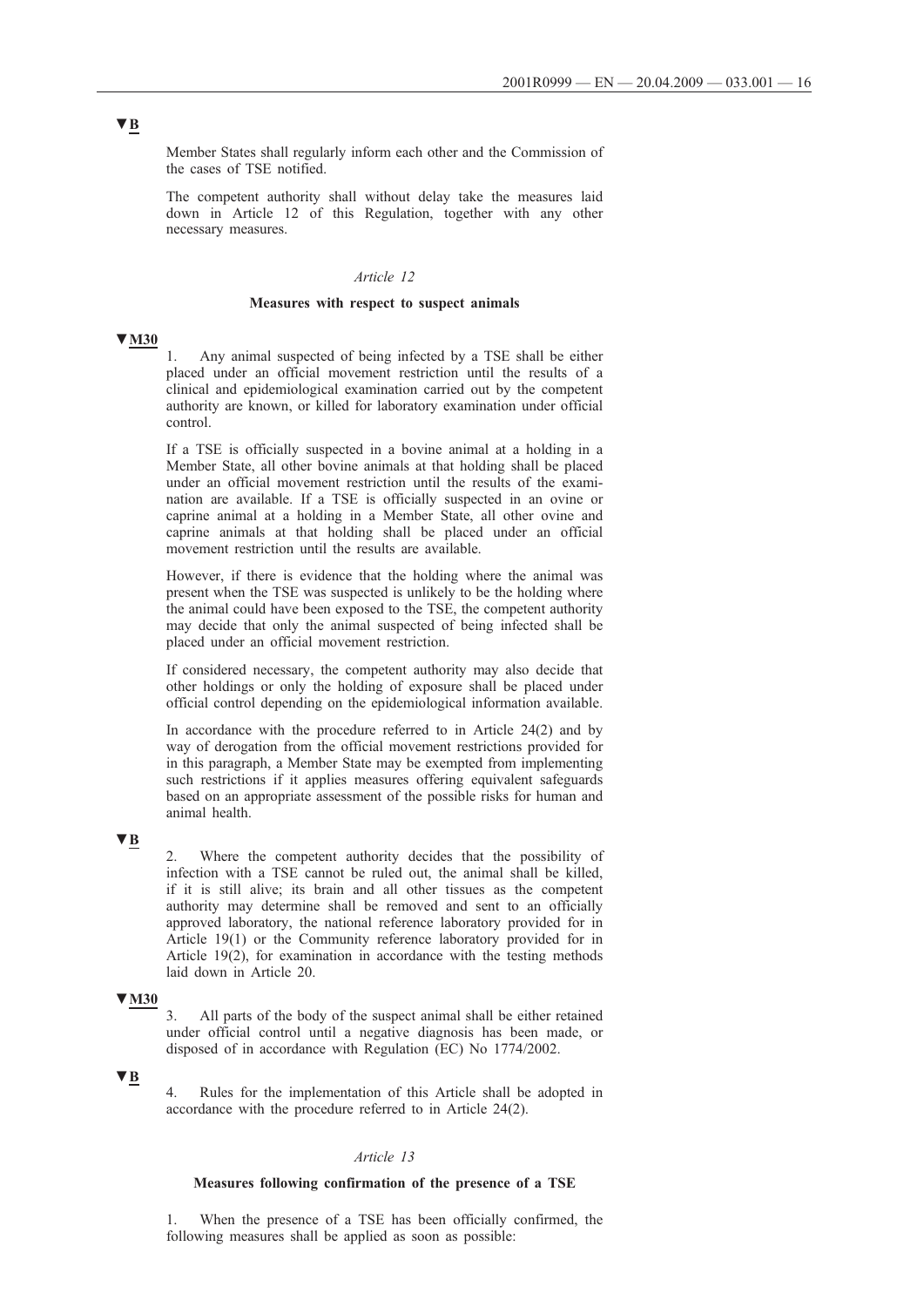(a) all parts of the body of the animal shall be disposed of in accordance with Regulation (EC) No 1774/2002 except for material retained for records in accordance with Annex III, Chapter B, of this Regulation.

## **▼B**

(b) an inquiry shall be carried out to identify all animals at risk in accordance with Annex VII, point 1;

## **▼M30**

(c) all animals and products thereof at risk, as listed in Annex VII, point 2, of this Regulation, identified by the inquiry referred to in point (b) of this paragraph shall be killed and disposed of in accordance with Regulation (EC) No 1774/2002.

At the request of a Member State and based on a favourable risk assessment taking particularly into account the control measures in that Member State, a decision may be taken in accordance with the procedure referred to in Article 24(2) to allow the use of bovine animals referred to in this paragraph until the end of their productive lives.

# **▼M44**

By way of derogation from this paragraph, a Member State may apply other measures offering an equivalent level of protection based on a favourable risk assessment pursuant to Articles 24a and 25, taking particularly into account the control measures in that Member State, if those measures have been approved for that Member State in accordance with the regulatory procedure referred to in Article 24(2).

# **▼B**

2. Pending the implementation of the measures referred to in paragraph  $1(b)$  and  $(c)$ , the holding on which the animal was present when the presence of a TSE was confirmed shall be placed under official control and all movement of animals susceptible to TSEs and products of animal origin derived from them from or to the holding shall be subject to authorisation by the competent authority, with a view to ensuring immediate tracing and identification of the animals and products of animal origin concerned.

If there is evidence that the holding where the affected animal was present when the TSE was confirmed is not likely to be the holding where the animal was exposed to the TSE, the competent authority may decide that both holdings or only the holding of exposure shall be placed under official control.

3. Member States which have implemented a substitute scheme offering equivalent safeguards provided for in the fifth subparagraph of Article 12(1) may, by way of derogation from the requirements of paragraph 1(b) and (c), be exempted in accordance with the procedure referred to in Article 24(2) from the requirement to apply official restrictions on the movement of animals and from the requirement to kill and destroy animals.

4. Owners shall be compensated without delay for the loss of the animals that have been killed or products of animal origin destroyed in accordance with Article 12(2) and paragraph 1(a) and (c) of this Article.

5. Without prejudice to Directive 82/894/EEC, the confirmed presence of any TSE other than BSE shall be notified to the Commission on an annual basis.

6. Rules for the implementation of this Article shall be adopted in accordance with the procedure referred to in Article 24(2).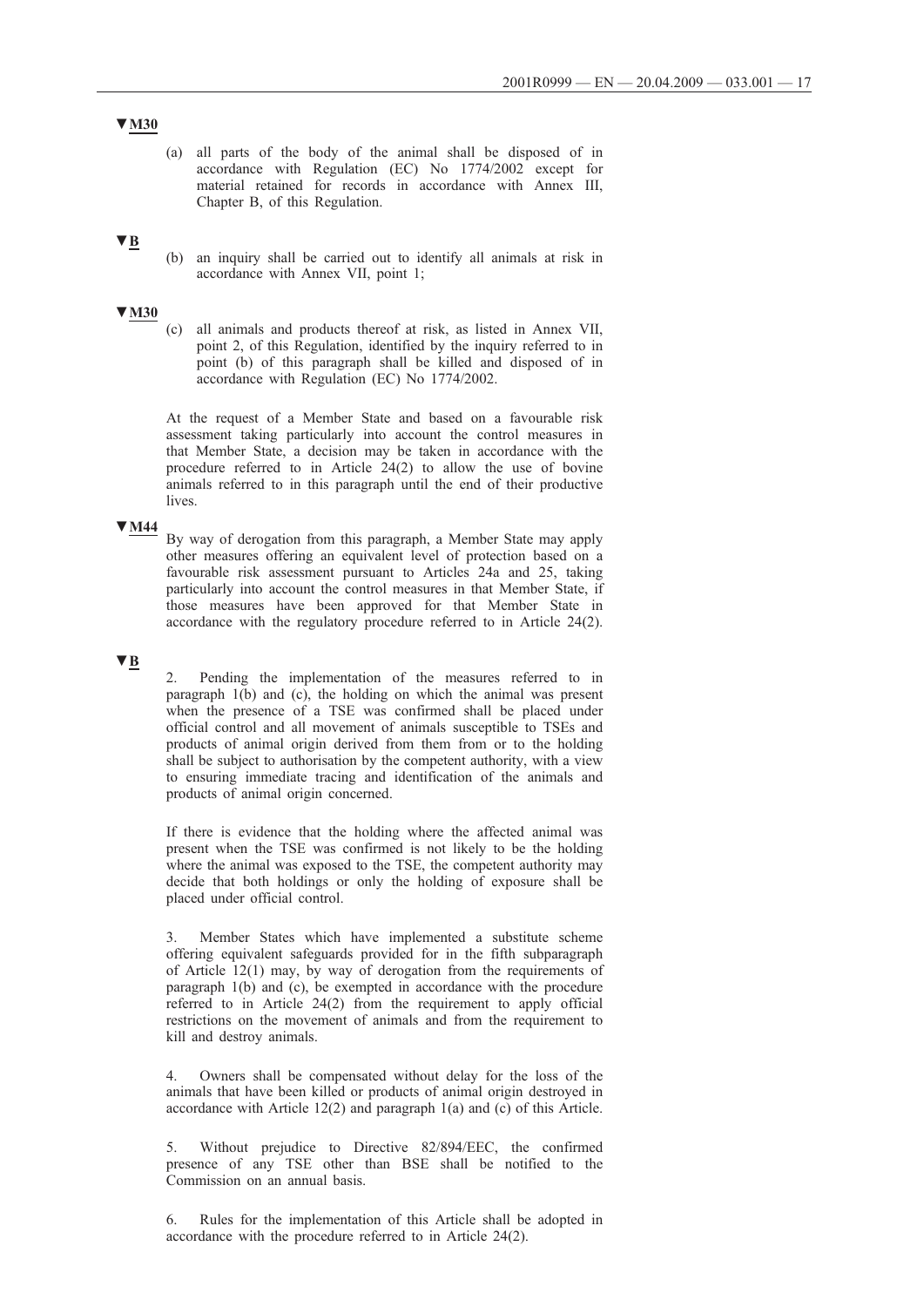#### *Article 14*

## **Contingency plan**

1. Member States shall draw up — in accordance with the general criteria of Community rules on the control of animal diseases guidelines specifying the national measures to be implemented and indicating competences and responsibilities where cases of TSE are confirmed.

2. Where necessary to enable Community legislation to be applied uniformly, the guidelines may be harmonised in accordance with the procedure referred to in Article 24(2).

#### CHAPTER V

## **PLACING ON THE MARKET AND EXPORT**

#### *Article 15*

#### **Live animals, their semen, embryos and ova**

Placing on the market or, if need be, export of bovine, ovine or caprine animals and their semen, embryos and ova shall be subject to the conditions laid down in Annex VIII, or, in the case of imports, to the conditions laid down in Annex IX. The live animals and their embryos and ova shall be accompanied by the appropriate animal health certificates as required by Community legislation, in accordance with Article 17 or, in the case of imports, Article 18.

2. The placing on the market of first generation progeny, semen, embryos and ova of TSE suspect or confirmed animals shall be subject to the conditions laid down in Annex VIII, Chapter B.

## **▼M30**

3. In accordance with the procedure referred to in Article 24(3), the provisions of paragraphs 1 and 2 may be extended to other animal species.

4. Rules for implementing this Article may be adopted in accordance with the procedure referred to in Article 24(2).

# **▼B**

## *Article 16*

#### **Placing on the market of products of animal origin**

The following products of animal origin derived from healthy ruminants shall not be subject to restrictions on placing on the market or, if need be, export pursuant to this Article, to Annex VIII, Chapters C and D, and to Annex IX, Chapters A, C, F and G:

(a) products of animal origin covered by Article 15, in particular semen, embryos and ova;

#### **▼M30**

(b) milk and dairy products, hides and skins, and gelatine and collagen derived from hides and skins.

2. Products of animal origin imported from a third country with a controlled or undetermined BSE risk shall come from healthy bovine, ovine and caprine animals which have not been subjected to a laceration of the central nervous tissue or gas injection into the cranial cavity as referred to in Article 8(3).

3. Food products of animal origin containing material obtained from bovine animals originating in a country or region with an undetermined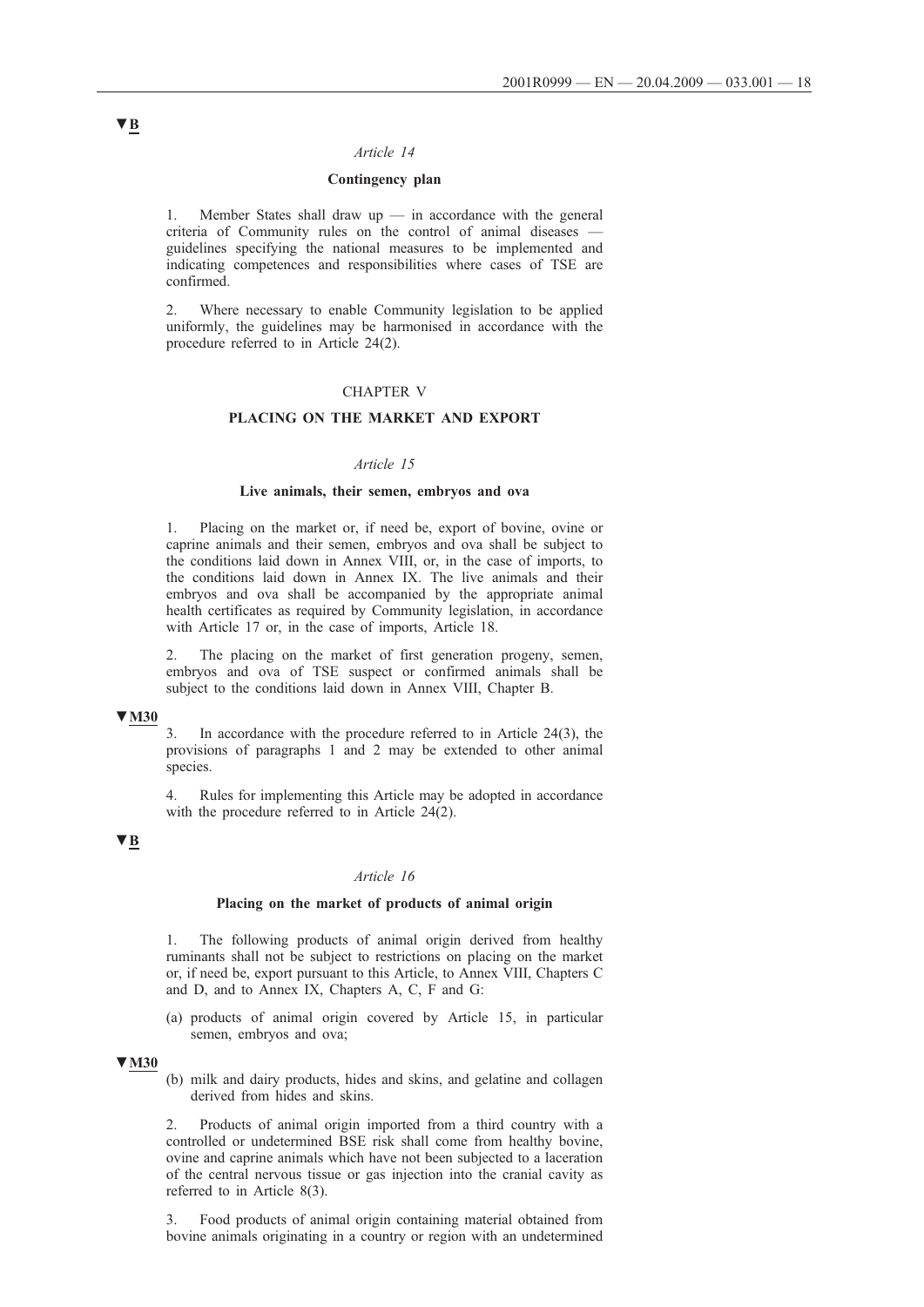BSE risk shall not be placed on the market unless they come from animals which:

- (a) were born eight years after the date from which the prohibition on the feeding to ruminants of animal protein derived from mammals was effectively enforced; and
- (b) were born, raised and have stayed in herds with a certified history of freedom from BSE for at least seven years.

Furthermore, food products of ruminant origin shall not be dispatched from a Member State or a region thereof with an undetermined BSE risk to another Member State or be imported from a third country with an undetermined BSE risk.

This prohibition shall not apply to products of animal origin listed in Annex VIII, Chapter C, and fulfilling the requirements of Annex VIII, Chapter C.

They must be accompanied by an animal health certificate issued by an official veterinarian certifying that they have been produced in conformity with this Regulation.

# **▼B**

4. When an animal is moved from a country or a region to country or region included in another category, it shall be classified in the highest category of the countries or regions in which it has stayed over twentyfour hours unless adequate guarantees can be provided certifying that the animal has not received feedingstuffs from the country or region classified in the highest category.

5. Products of animal origin for which this Article lays down specific rules shall be accompanied by the appropriate animal health certificates or commercial documents as required by Community legislation in accordance with Articles 17 and 18 or, if such certificates or documents are not provided for in Community legislation, by a health certificate or commercial document the specimens of which shall be established in accordance with the procedure referred to in Article 24(2).

6. For the purpose of import into the Community, products of animal origin shall comply with the conditions laid down in Annex IX, Chapters A, C, F and G.

## **▼M44**

7. In accordance with the regulatory procedure with scrutiny referred to in Article 24(3), the provisions of paragraphs 1 to 6 may be extended to other products of animal origin. Rules for the implementation of this Article shall be adopted in accordance with the regulatory procedure referred to in Article 24(2).

# **▼B**

#### *Article 17*

Under the procedure referred to in Article 24(2), the health certificates referred to in Annex F to Directive 64/432/EEC, Models II and III in Annex E to Directive 91/68/EEC and the appropriate health certificates laid down by Community legislation relating to trade in the semen, embryos and ova of bovine, ovine or caprine animals shall be supplemented, where necessary, by a reference to the category specifying the classification of the Member State or region of origin given in accordance with Article 5.

Appropriate commercial documents relating to trade in products of animal origin shall be supplemented, where necessary, by a reference to the category of the Member State or region of origin given by the Commission in accordance with Article 5.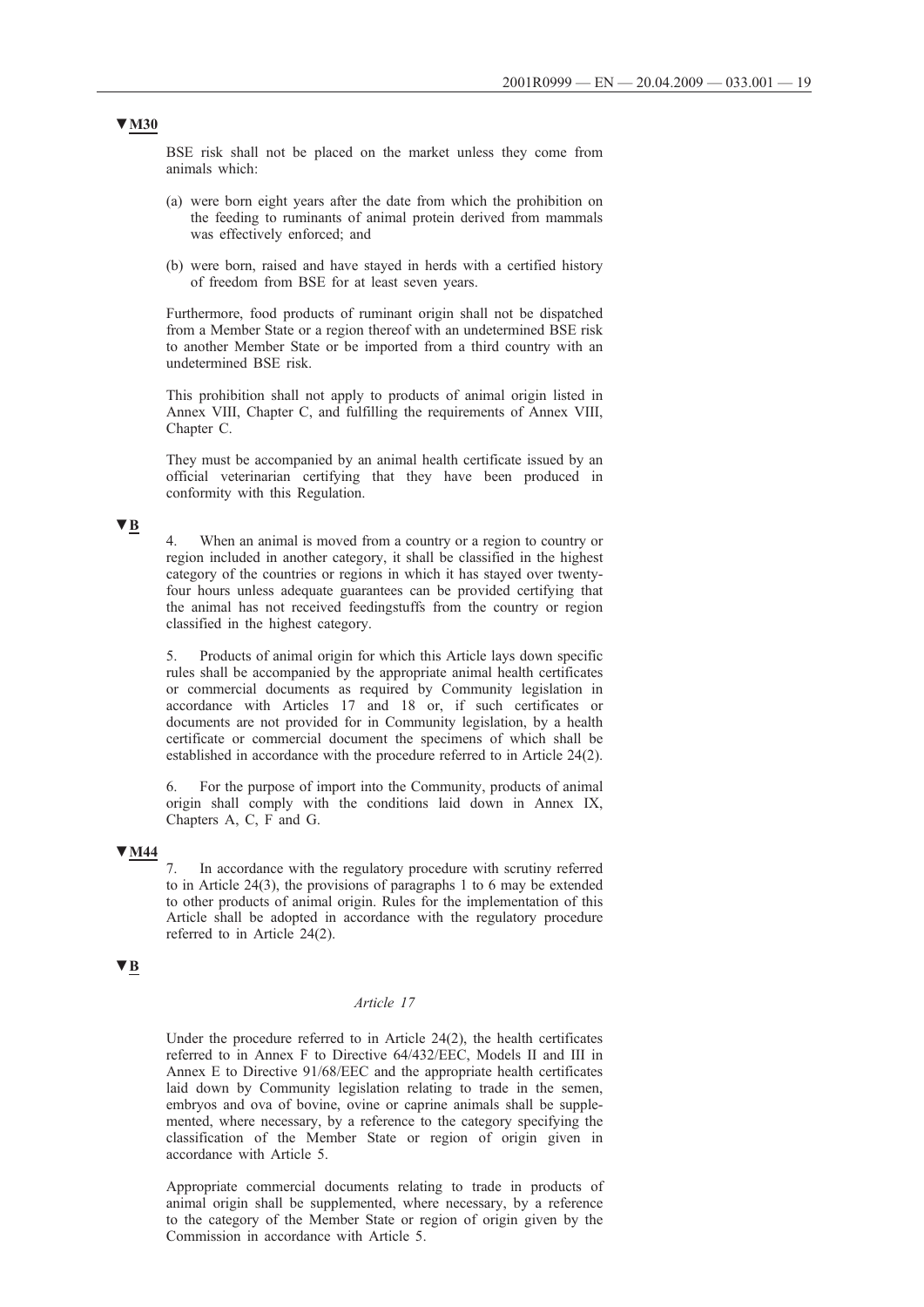## *Article 18*

The appropriate health certificates relating to imports provided for by Community legislation shall, under the procedure referred to in Article 24(2), be supplemented in respect of third countries classified in a category pursuant to Article 5 by the specific requirements laid down in Annex IX, as soon as that classification decision has been taken.

## CHAPTER VI

## **REFERENCE LABORATORIES, SAMPLING, TESTING AND CONTROLS**

## *Article 19*

# **Reference laboratories**

1. The national reference laboratories in each Member State and their functions and duties shall be those indicated in Annex X, Chapter A.

2. The Community reference laboratory and its functions and duties shall be those laid down in Annex X, Chapter B.

#### *Article 20*

#### **Sampling and laboratory methods**

1. Sampling and laboratory testing for the presence of a TSE shall be carried out using the methods and protocols laid down in Annex X, Chapter C.

# **▼M44**

2. Where necessary to ensure the uniform application of this Article, implementing rules shall be adopted in accordance with the regulatory procedure referred to in Article 24(2). The method to confirm BSE in ovine and caprine animals shall be adopted in accordance with the regulatory procedure with scrutiny referred to in Article 24(3).

## **▼B**

#### *Article 21*

## **Community controls**

1. Experts from the Commission may make on-the-spot checks in cooperation with the competent authorities of the Member States, insofar as is necessary for the uniform application of this Regulation. The Member State in whose territory checks are made shall provide the experts with all the assistance necessary for carrying out their duties. The Commission shall inform the competent authority of the results of the checks made.

The rules for the application of this Article, and in particular those governing the procedure for cooperation with the national authorities, shall be adopted in accordance with the procedure referred to in Article 24(2).

2. Community checks concerning third countries shall be made in accordance with Articles 20 and 21 of Directive 97/78/EC.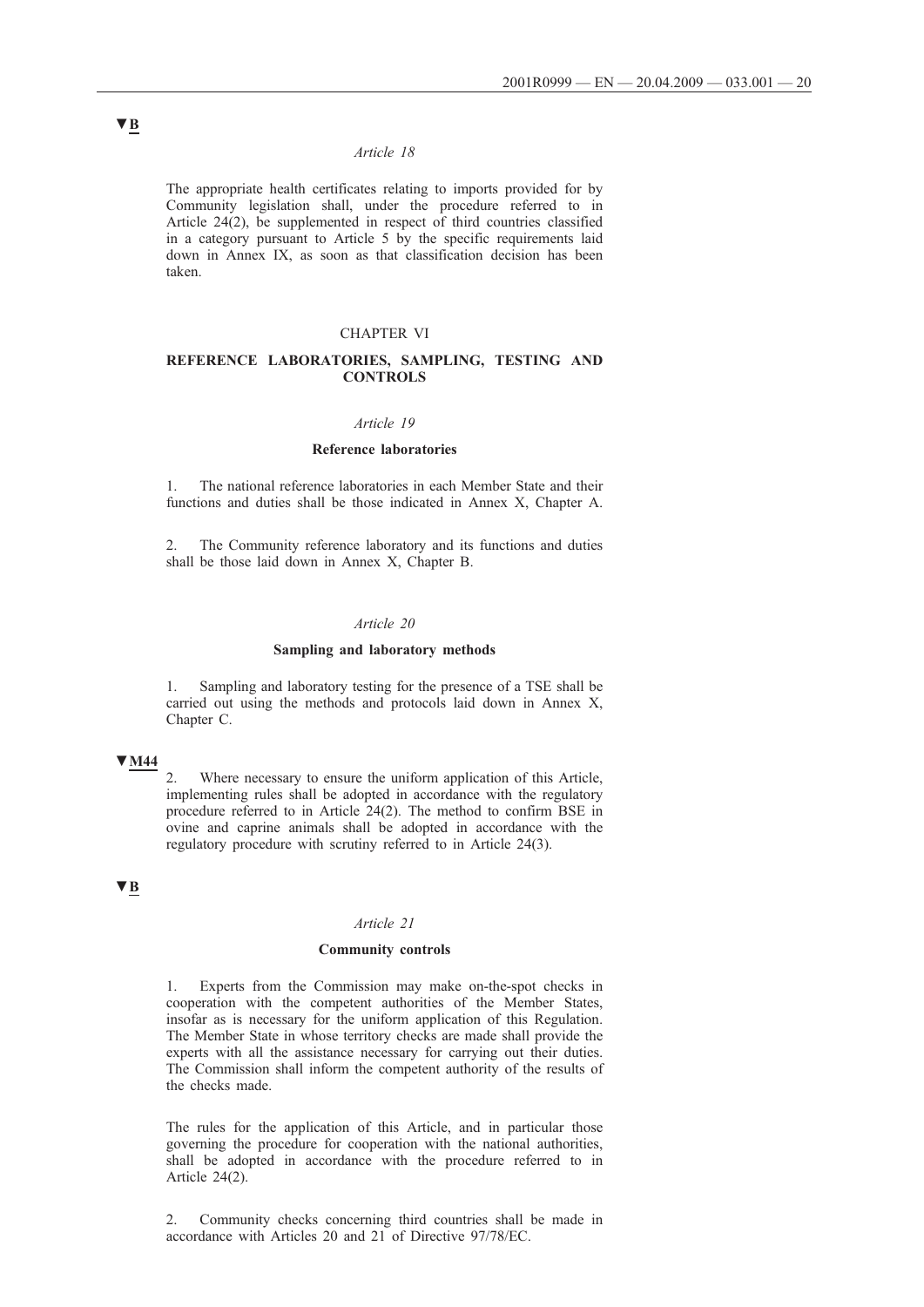#### CHAPTER VII

## **TRANSITIONAL AND FINAL PROVISIONS**

#### *Article 22*

#### **Transitional measures concerning specified risk material**

1. The provisions of Annex XI, Part A shall apply for a period of at least six months from 1 July 2001 and shall cease to apply immediately following the date of adoption of a decision in accordance with Article  $5(2)$  or (4), on which date Article 8 shall enter into force.

2. The results of a conclusive statistical survey carried out in accordance with Article 5(3) during the transitional period shall be used to confirm or overturn the risk analysis conclusions referred to in Article 5(1), while taking account of the classification criteria defined by the OIE.

3. After consultation of the appropriate scientific committee, detailed rules concerning that statistical survey shall be adopted in accordance with the procedure referred to in Article 24(2).

4. The minimum criteria to be met by this statistical survey shall be those laid down in Part B of Annex XI.

## *Article 23*

#### **Amendment of the annexes and transitional measures**

#### **▼M44**

After consultation of the appropriate scientific committee on any question which could have an impact on public health, the annexes shall be amended or supplemented and any appropriate transitional measures shall be adopted in accordance with the regulatory procedure with scrutiny referred to in Article 24(3).

#### **▼M21**

In accordance with that procedure, transitional measures shall be adopted for a period ending on 1 July 2007 at the latest, to permit the change-over from the current arrangements to the arrangements established by this Regulation.

## **▼M30**

## *Article 23a*

The following measures which are designed to amend non-essential elements of this Regulation, including by supplementing it, shall be adopted in accordance with the regulatory procedure with scrutiny referred to in Article 24(3):

## **▼M44**

(a) approval of the rapid tests referred to in Article 5(3) third subparagraph, Article 6(1), Article 8(2) and Article 9(3),

# **▼M30**

- (b) adaptation of the age referred to in Article 6(1b),
- (c) criteria to demonstrate improvement of the epidemiological situation referred to in Article 6(1b),
- (d) decision to allow feeding of young animals of ruminant species with proteins derived from fish as referred to in Article 7(3),
- (e) criteria for granting exemptions from the restrictions referred to in Article 7(4),
- (f) decision to introduce a tolerance level as referred to in Article 7(4a),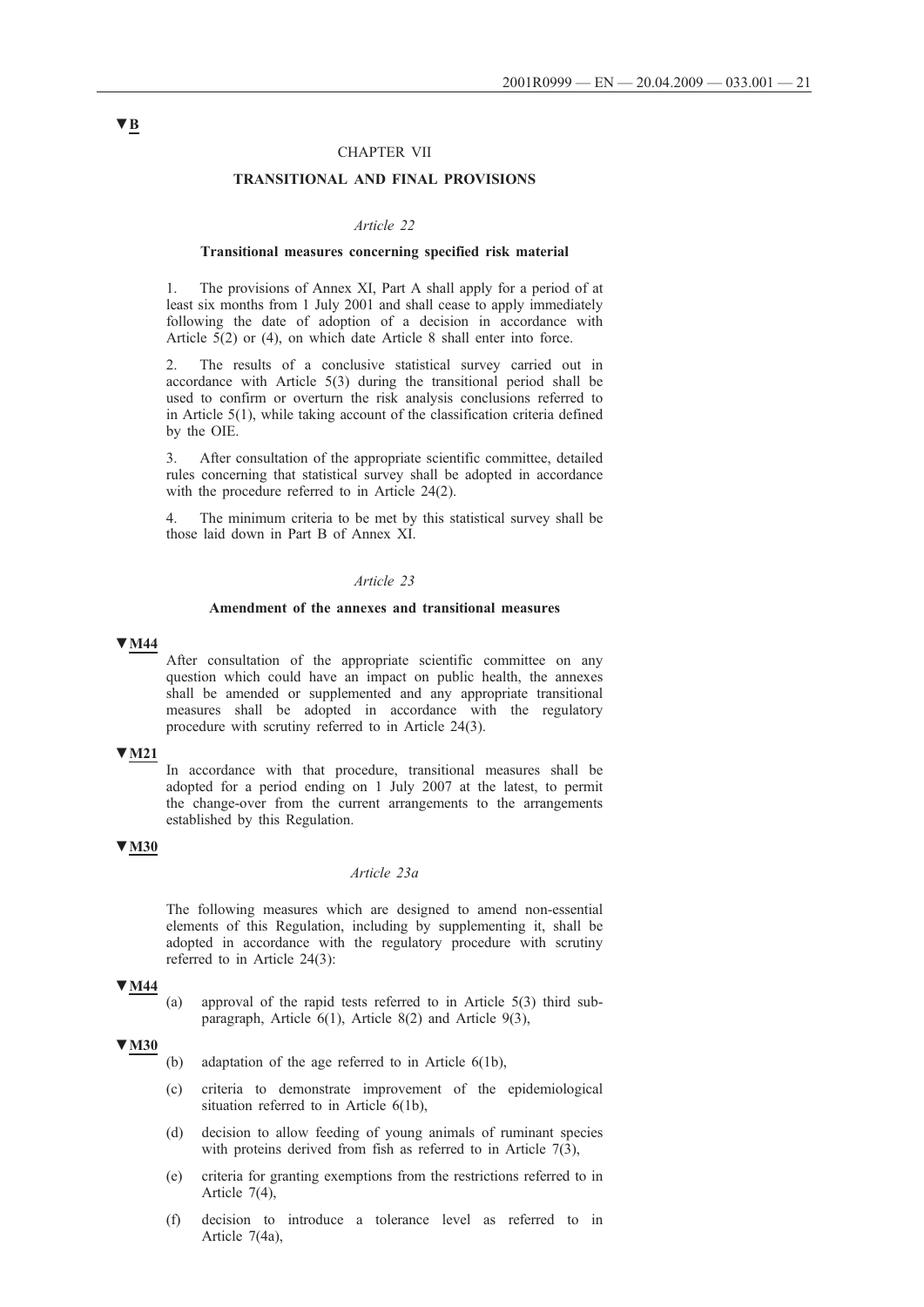- **▼M30**
	- (g) decision on age as referred to in Article 8(1),
	- (h) rules providing for exemptions from the requirement to remove and destroy specified risk material as referred to in Article 8(5),
	- (i) approval of production processes referred to in Article 9(1),
	- (j) decision to extend certain provisions to other animal species as referred to in Article 15(3),

- (k) extension to other products of animal origin of the provisions of paragraphs 1 to 6 of Article 16,
- (l) adoption of the method to confirm BSE in ovine and caprine animals referred to in Article 20(2),
- (m) amendment or addition to the annexes and adoption of any appropriate transitional measures referred to in Article 23.

## **▼M30**

## *Article 24*

## **Committees**

1. The Commission shall be assisted by the Standing Committee on the Food Chain and Animal Health. However, the Standing Committee on Zootechnics shall also be consulted by the Commission with regard to Article 6a.

2. Where reference is made to this paragraph, Articles 5 and 7 of Decision 1999/468/EC shall apply, having regard to the provisions of Article 8 thereof.

The time-limits referred to in Article 5(6) of that Decision shall be three months and, in the case of safeguard measures referred to in Article 4(2) of this Regulation, 15 days.

3. Where reference is made to this paragraph, Article 5a (1) to (4) and Article 7 of Decision 1999/468/EC shall apply, having regard to the provisions of Article 8 thereof.

## *Article 24a*

Decisions to be adopted in accordance with one of the procedures referred to in Article 24 shall be based on an appropriate assessment of the possible risks for human and animal health and shall, taking into account existing scientific evidence, maintain, or if scientifically justified increase, the level of protection of human and animal health ensured in the Community.

# **▼B**

## *Article 25*

## **Consultation of the scientific committees**

The appropriate scientific committees shall be consulted on any matter within the scope of this Regulation which could have an impact on public health.

#### *Article 26*

#### **Entry into force**

This Regulation shall enter into force on the day following its publication in the *Official Journal of the European Communities*.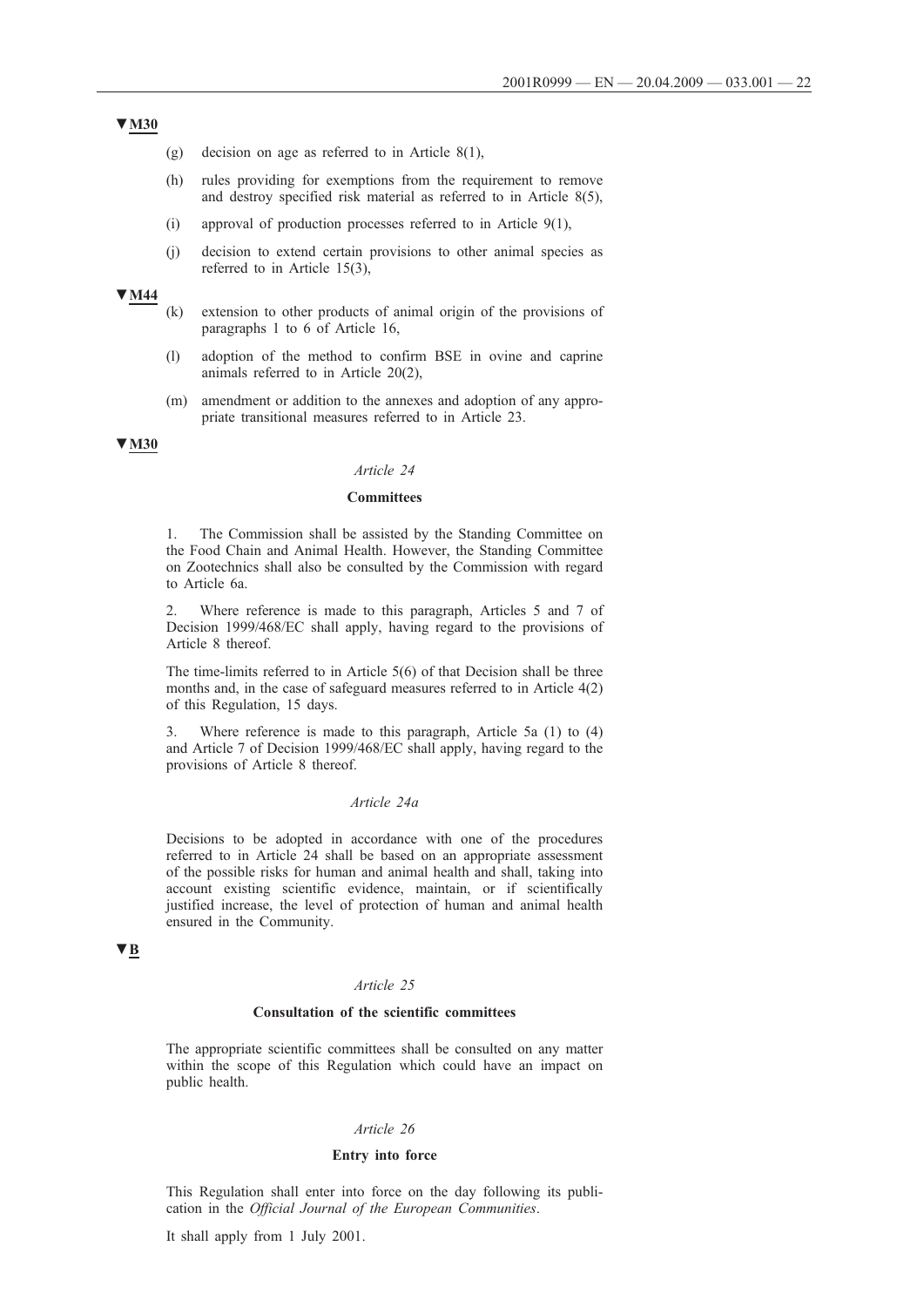This Regulation shall be binding in its entirety and directly applicable in all Member States.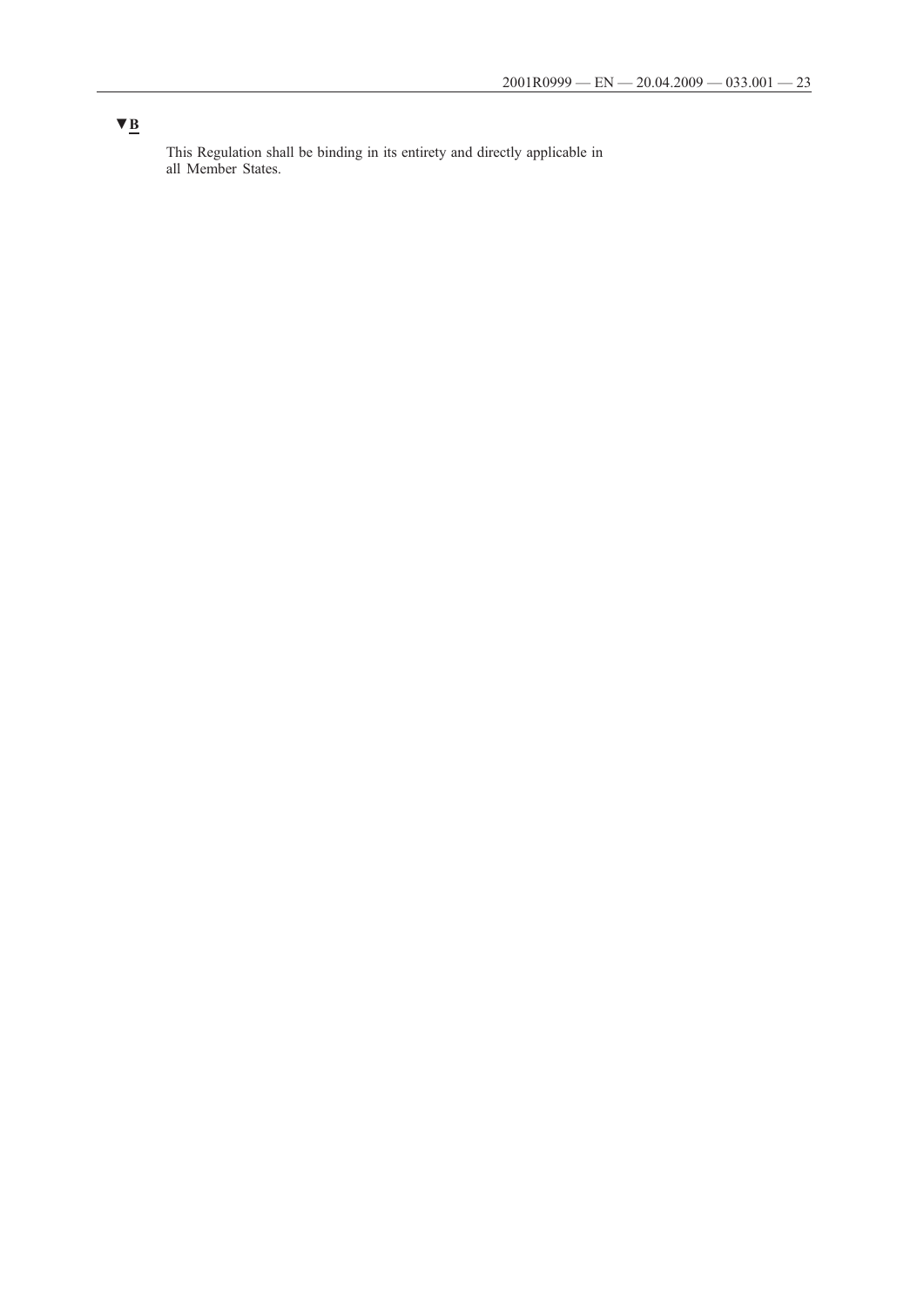#### *ANNEX I*

## **SPECIFIC DEFINITIONS**

- 1. For the purpose of this Regulation, the following definitions set out in Regulation (EC) No 1774/2002 of the European Parliament and of the Council (1), Regulation (EC) No 178/2002 of the European Parliament and of the Council (2) and Council Directive 79/373/EEC (3) shall apply:
	- (a) Regulation (EC) No 1774/2002:
		- (i) 'farmed animal' in Article  $2(1)(f)$ ;
		- (ii) 'petfood' in point 41 of Annex I;
		- (iii) 'processed animal protein' in point 42 of Annex I;
		- (iv) 'gelatine' in point 26 of Annex I;
		- (v) 'blood products' in point 4 of Annex I;
		- (vi) 'bloodmeal' in point 6 of Annex I; and
		- (vii) 'fishmeal' in point 24 of Annex I.
	- (b) the definition of 'feedingstuff' in Article 3(4) of Regulation (EC) No 178/2002;
	- (c) the definition of 'complete feedingstuff' in Article 2(d) of Directive 79/373/EEC.

# $\sqrt{M32}$ <sub>2.</sub>

2. For the purpose of this Regulation, the following definitions shall also apply:

- (a) 'indigenous case of BSE' means a case of bovine spongiform encephalopathy which has not been clearly demonstrated to be due to infection prior to importation as a live animal;
- (b) 'discrete adipose tissue' means internal and external body fat removed during the slaughter and cutting process, in particular fresh fat from the heart, caul and kidney of bovine animals, and fat from cutting rooms;
- (c) 'cohort' means a group of bovine animals which includes both:
	- (i) animals born in the same herd as the affected bovine animal, and within 12 months preceding or following the date of birth of the affected bovine animal; and
	- (ii) animals which at any time during the first year of their lives were reared together with the affected bovine animal during the first year of its life;
- (d) 'index case' means the first animal on a holding, or in an epidemiologically defined group, in which a TSE infection is confirmed;
- (e) 'TSE in Small Ruminants' means a transmissible spongiform encephalopathy case detected in an ovine or caprine animal following a confirmatory test for abnormal PrP protein;
- (f) 'scrapie case' means a transmissible spongiform encephalopathy confirmed case in an ovine or caprine animal where a diagnosis of BSE has been excluded in accordance with the criteria laid down in the Community reference laboratory's technical handbook on TSE strain characterisation in small ruminants (4);
- (g) 'classical scrapie case' means a scrapie confirmed case classified as classical in accordance with the criteria laid down in the Community reference laboratory's technical handbook on TSE strain characterisation in small ruminants;

<sup>(1)</sup> OJ L 273, 10.10.2002, p. 1.

<sup>(2)</sup> OJ L 31, 1.2.2002, p. 1.

<sup>(3)</sup> OJ L 86, 6.4.1979, p. 30.

<sup>(4)</sup> http://www.defra.gov.uk/corporate/vla/science/science-tse-rl-confirm.htm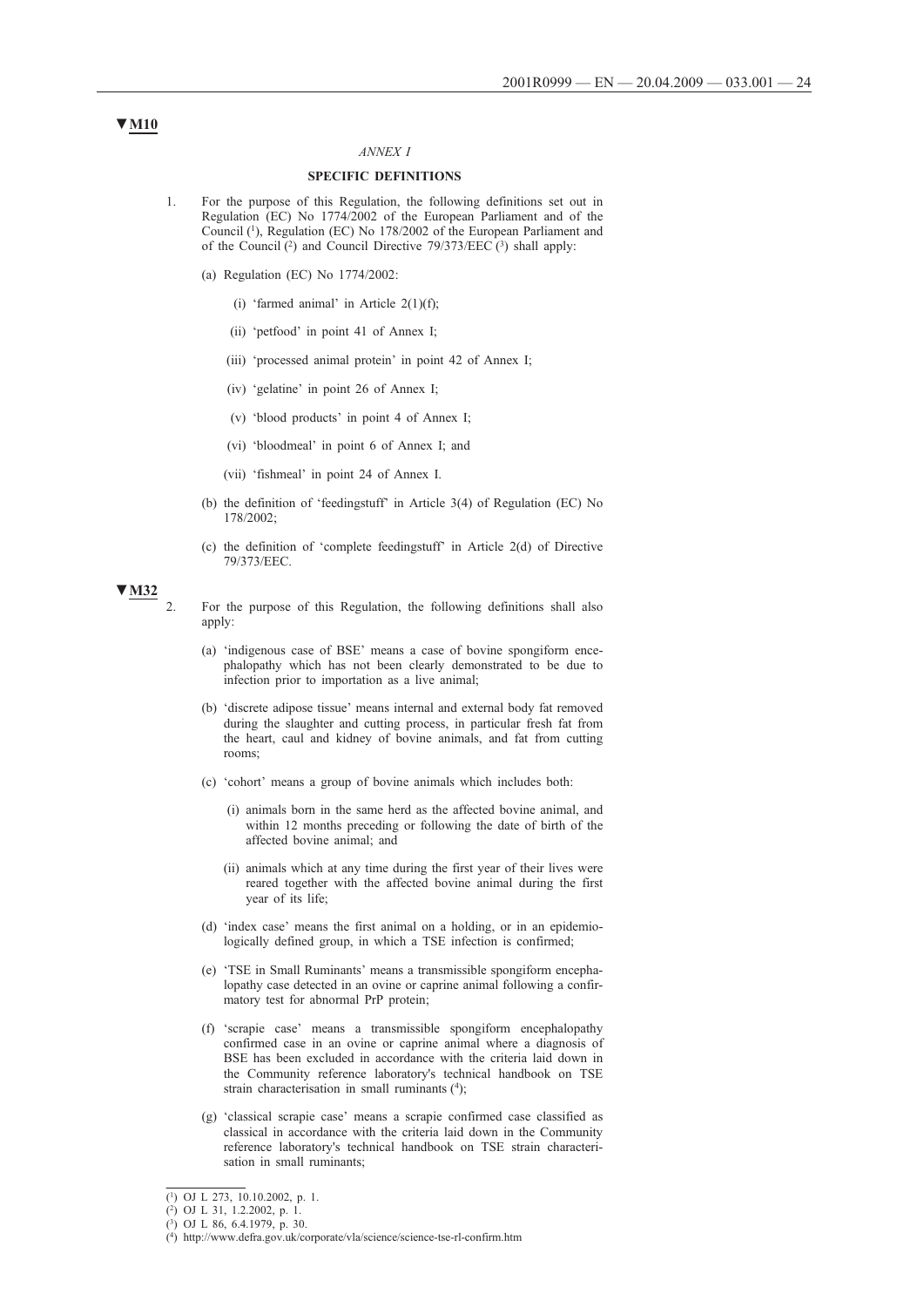(h) 'atypical scrapie case' means a scrapie confirmed case which is distinguishable from classical Scrapie in accordance with the criteria laid down in the Community reference laboratory's technical handbook on TSE strain characterisation in small ruminants.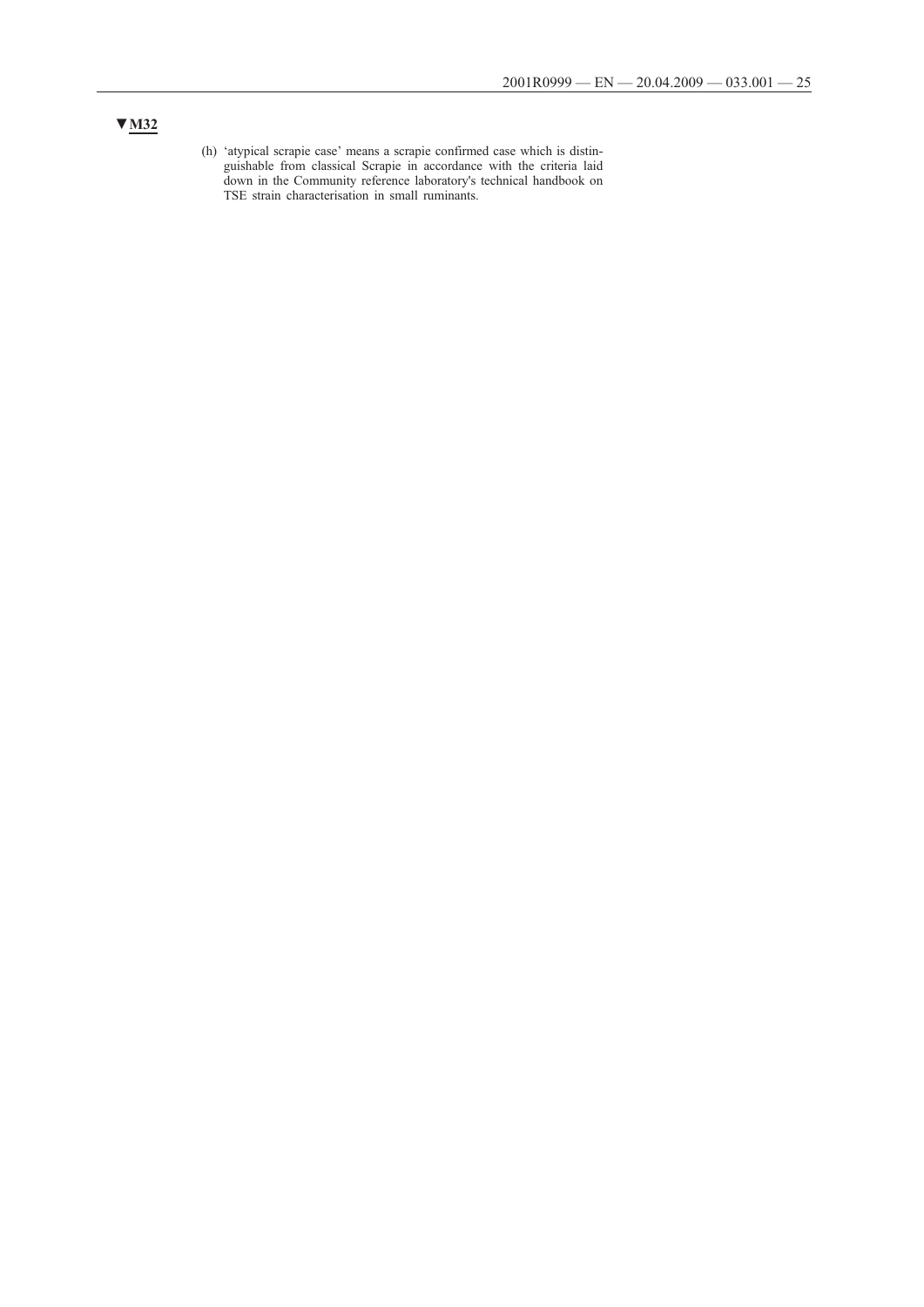#### *ANNEX II*

#### **DETERMINATION OF BSE STATUS**

## CHAPTER A

#### **Criteria**

The BSE status of Member States or third countries or regions thereof (hereinafter referred to as countries or regions), shall be determined on the basis of the criteria set out in points (a) to (e).

In the country or region:

- (a) a risk analysis in accordance with the provisions of Chapter B, identifying all the potential factors for BSE occurrence and their historic perspective in the country or region, is carried out;
- (b) a system of continuous surveillance and monitoring of BSE relating in particular to the risks described in Chapter B and complying with the minimal surveillance requirements laid down in Chapter D is in place;
- (c) an on-going awareness programme for veterinarians, farmers, and workers involved in transportation, marketing and slaughter of bovine animals, to encourage reporting of all cases showing clinical signs consistent with BSE in target sub-populations as defined in Chapter D of this Annex is in place;
- (d) an obligation to notify and investigate all bovine animals showing clinical signs consistent with BSE is in force;
- (e) the examination of brain or other tissues collected within the framework of the surveillance and monitoring system referred to in point (b) is carried out in an approved laboratory.

#### CHAPTER B

#### **Risk analysis**

#### 1. **Structure of the risk analysis**

The risk analyses shall comprise a release assessment and an exposure assessment.

#### 2. **Release assessment (external challenge)**

2.1. The release assessment shall consist of assessing the likelihood that the BSE agent has either been introduced into the country or region via commodities potentially contaminated with a BSE agent, or is already present in the country or region.

The following risk factors shall be taken into account:

- (a) the presence or absence of the BSE agent in the country or region and, if the agent is present, its prevalence based on the outcome of surveillance activities:
- (b) the production of meat-and-bone meal or greaves from the BSE indigenous ruminant population;
- (c) imported meat-and-bone meal or greaves;
- (d) imported bovine and ovine and caprine animals;
- (e) imported animal feed and feed ingredients;
- (f) imported products of ruminant origin for human consumption, which may have contained tissues listed in point 1 of Annex V and may have been fed to bovine animals;
- (g) imported products of ruminant origin for *in vivo* use in bovine animals.
- 2.2. Special eradication schemes, surveillance and other epidemiological investigations (especially surveillance for BSE conducted on the bovine animals population) relevant to the risk factors listed in point 2.1 should be taken into account in carrying out the release assessment.

#### 3. **Exposure assessment**

The exposure assessment shall consist of assessing the likelihood of exposure of bovine animals to the BSE agent, through a consideration of the following: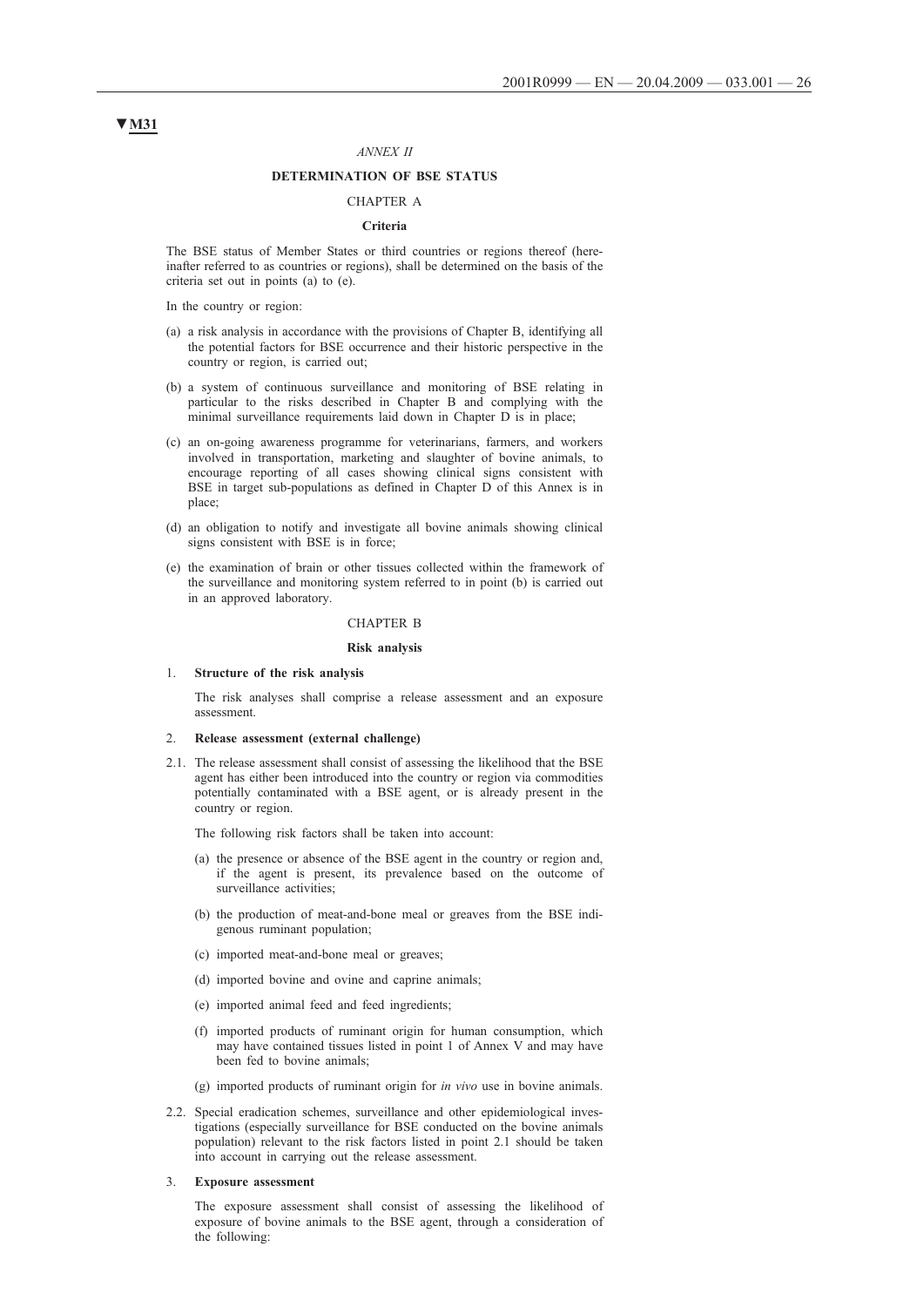- (a) recycling and amplification of the BSE agent through consumption by bovine animals of meat-and-bone meal or greaves of ruminant origin, or other feed or feed ingredients contaminated with these;
- (b) the use of ruminant carcasses (including from fallen stock), by-products and slaughterhouse waste, the parameters of the rendering processes and the methods of animal feed manufacture;
- (c) the feeding or not of ruminants with meat-and-bone meal and greaves derived from ruminants, including measures to prevent cross-contamination of animal feed;
- (d) the level of surveillance for BSE conducted on the bovine animals population to that time and the results of that surveillance.

#### CHAPTER C

#### **Definition of categories**

#### I. COUNTRY OR REGION WITH A NEGLIGIBLE BSE RISK

A country or region:

- (1) where a risk analysis in accordance with Chapter B has been conducted in order to identify the historical and existing risk factors;
- (2) which has demonstrated that appropriate specific measures have been taken for the relevant period of time defined below to manage each identified risk;
- (3) which has demonstrated that Type B surveillance, in accordance with Chapter D, is in place, and the relevant points target, in accordance with Table 2 thereof, has been met; and
- (4) which is:
	- (a) either in the following situation:
		- (i) in the country or region there has been no case of BSE, or, any case of BSE has been demonstrated to have been imported and has been completely destroyed;
		- (ii) the criteria in points (c), (d) and (e) of Chapter A of this Annex have been complied with for at least seven years; and
		- (iii) it has been demonstrated through an appropriate level of control and audit that for at least eight years neither meatand-bone meal nor greaves derived from ruminants has been fed to ruminants;
	- (b) or in the following situation:
		- (i) there has been one or more BSE indigenous cases in the country or region but every BSE indigenous case was born more than 11 years ago;
		- (ii) the criteria in points (c), (d) and (e) of Chapter A have been complied with for at least seven years;
		- (iii) it has been demonstrated through an appropriate level of control and audit that for at least eight years neither meatand-bone meal nor greaves derived from ruminants has been fed to ruminants;
		- (iv) the following animals, if alive in the country or region, are permanently identified, and their movements controlled, and, when slaughtered or at death, are completely destroyed:
			- all BSE cases,
			- all bovine animals which, during their first year of life, were reared with the BSE cases during their first year of life, and which investigation showed consumed the same potentially contaminated feed during that period, or
			- if the results of the investigation referred to in the second indent are inconclusive, all bovine animals born in the same herd as, and within 12 months of the birth of, the BSE cases.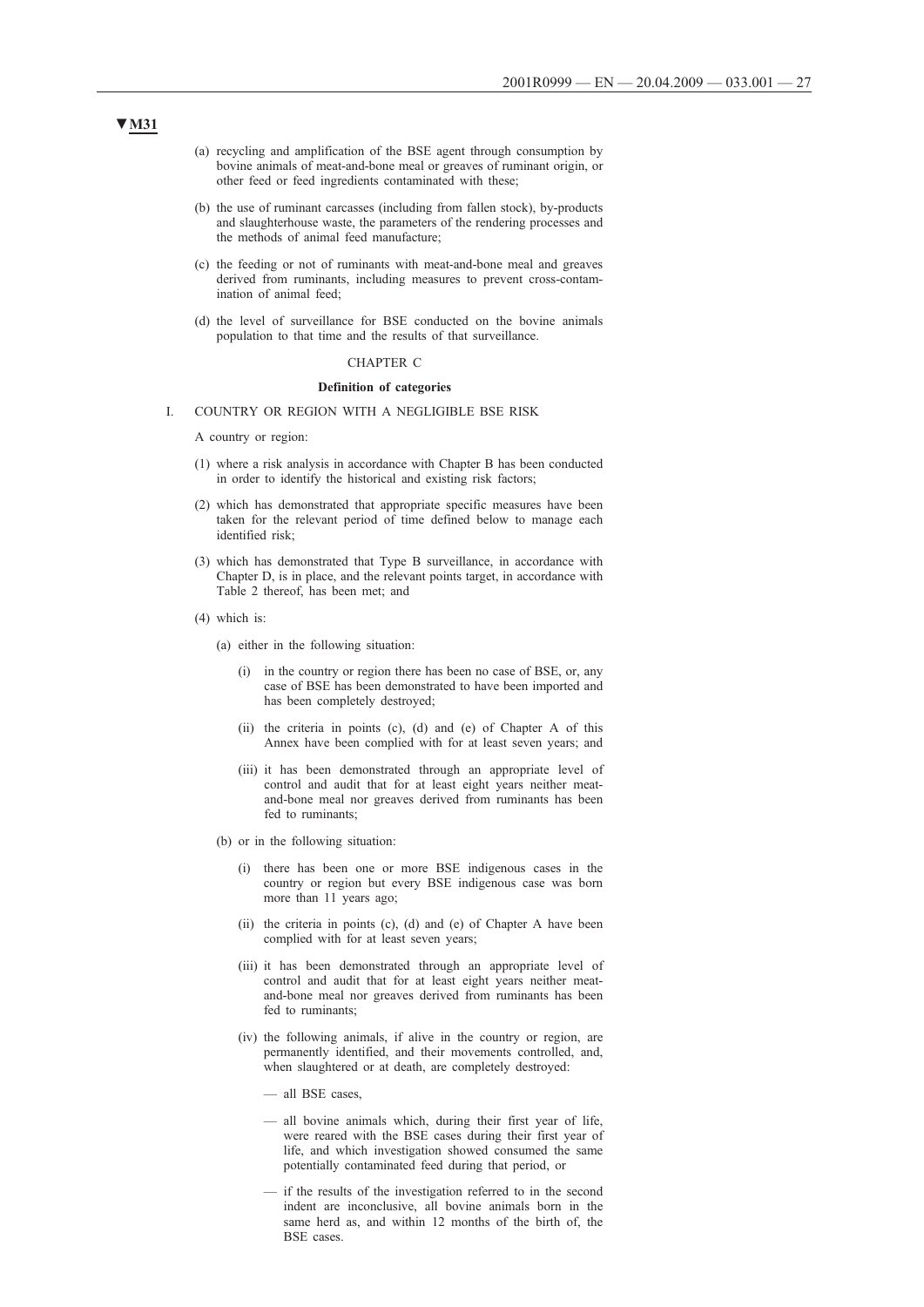#### II. COUNTRY OR REGION WITH A CONTROLLED BSE RISK

A country or region

- (1) where a risk analysis based on the information laid down in Chapter B has been conducted in order to identify the historical and existing risk factors;
- (2) which has demonstrated that appropriate measures are been taken to manage all identified risks, but those measures have not been taken for the relevant period of time;
- (3) which has demonstrated that Type A surveillance, in accordance with Chapter D, is in place and the relevant points target, in accordance with Table 2, has been met. Type B surveillance may replace Type A surveillance once the relevant points target is met; and
- (4) which is:
	- (a) either in the following situation:
		- (i) in the country or region there has been no case of BSE, or, any case of BSE has been demonstrated to have been imported and has been completely destroyed, the criteria in points (c), (d) and (e) of Chapter A are complied with, and it can be demonstrated through an appropriate level of control and audit that neither meat-and-bone meal nor greaves derived from ruminants has been fed to ruminants;
		- (ii) the criteria in points (c), (d) and (e) of Chapter A have been complied with for a period shorter than seven years; and/or
		- (iii) it cannot be demonstrated that controls over the feeding of meat-and-bone meal or greaves derived from ruminants to ruminants have been in place for eight years;
	- (b) or in the following situation:
		- (i) in the country or region there has been a BSE indigenous case, the criteria in points (c), (d) and (e) of Chapter A are complied with, and it can be demonstrated through an appropriate level of control and audit that neither meat-and-bone meal nor greaves derived from ruminants has been fed to ruminants;
		- (ii) the criteria in points (c) to (e) of Chapter A of this Annex have been complied with for a period shorter than seven years; and/or
		- (iii) it cannot be demonstrated that controls over the feeding of meat-and-bone meal or greaves derived from ruminants to ruminants have been in place for at least eight years;
		- (iv) the following animals, if alive in the country or region, are permanently identified, and their movements controlled, and, when slaughtered or at death, are completely destroyed: and
			- all BSE cases, and
			- all bovine animals which, during their first year of life, were reared with the BSE cases during their first year of life, and which investigation showed consumed the same potentially contaminated feed during that period, or
			- if the results of the investigation referred to in the second indent are inconclusive, all bovine animals born in the same herd as, and within 12 months of the birth of, the BSE cases.

#### III. COUNTRY OR REGION WITH UNDETERMINED BSE RISK

A country or region for which the determination of BSE status has not been concluded, or which does not meet the conditions to be fulfilled by the country or region to be classified in one of the other categories.

#### CHAPTER D

## **Minimal surveillance requirements**

## 1. **Surveillance types**

For the purpose of this Annex, the following definitions shall apply: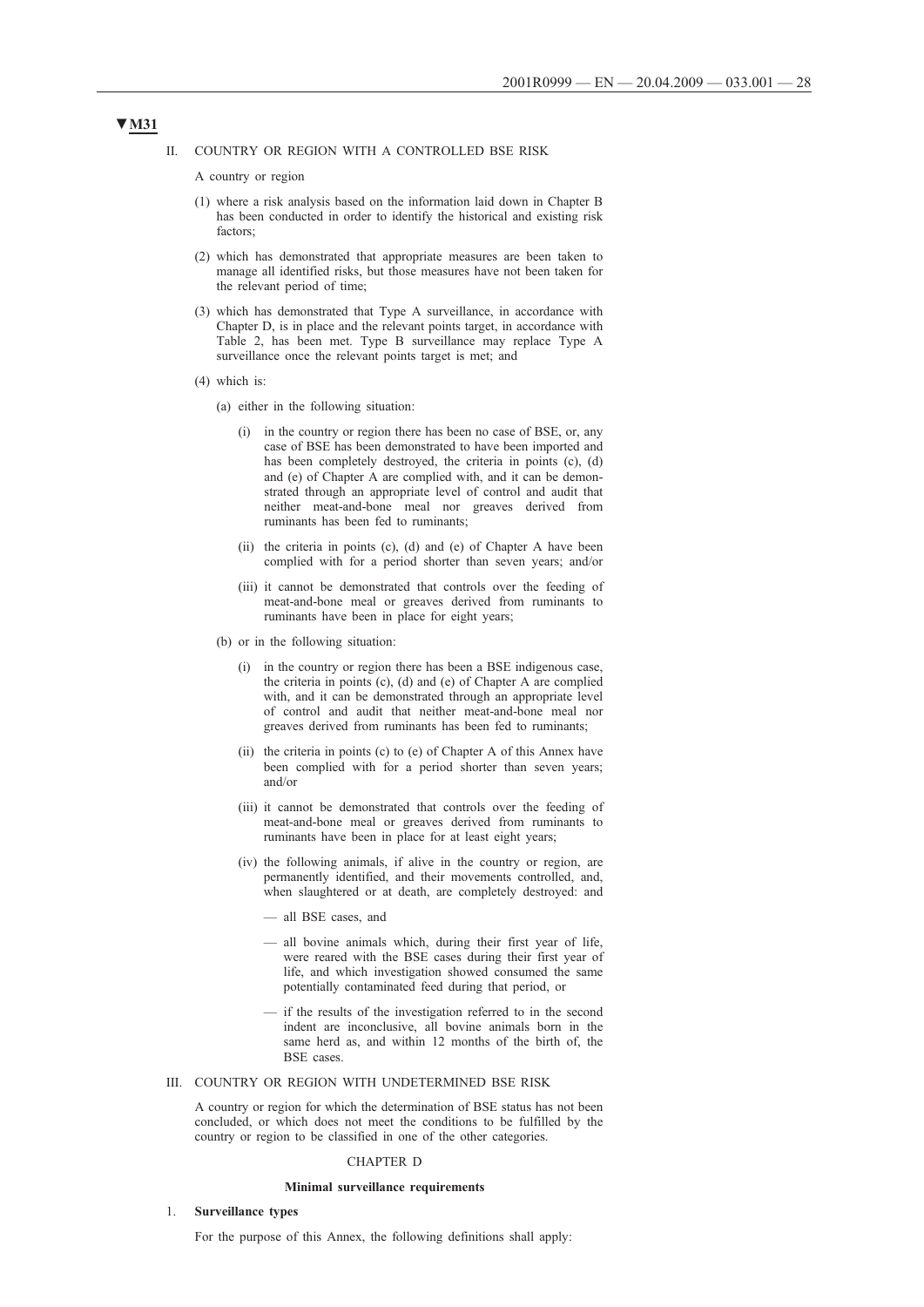#### (a) *Type A surveillance*

The application of Type A surveillance will allow the detection of BSE at a design prevalence  $(1)$  of at least one case per 100 000 in the adult bovine animals population in the country or region of concern, at a confidence level of 95 %;

(b) *Type B surveillance*

The application of Type B surveillance will allow the detection of BSE at a design prevalence of at least one case per 50 000 in the adult bovine animals population in the country or region of concern, at a confidence level of 95 %.

Type B surveillance may be carried out by countries or region of negligible BSE risk status to confirm the conclusions of the risk analysis, for example by demonstrating the effectiveness of the measures mitigating any risk factors identified, through surveillance targeted to maximise the likelihood of identifying failures of such measures.

Type B surveillance may also be carried out by countries or regions of controlled BSE risk status, following the achievement of the relevant points target using Type A surveillance, to maintain confidence in the knowledge gained through Type A surveillance.

For the purpose of this Annex, the following four sub-populations of bovine animals have been identified for surveillance purposes:

- (a) bovine animals over 30 months of age displaying behavioural or clinical signs consistent with BSE (clinical suspects);
- (b) bovine animals over 30 months of age that are non-ambulatory, recumbent, unable to rise or to walk without assistance; bovine animals over 30 months of age sent for emergency slaughter or with abnormal observations at ante-mortem inspection (casualty or emergency slaughter);
- (c) bovine animals over 30 months of age which are found dead or killed on farm, during transport or at an abattoir (fallen stock);
- (d) bovine animals over 36 months of age at routine slaughter.

#### 2. **Surveillance strategy**

- 2.1. The surveillance strategy shall be designed to ensure that samples are representative of the herd of the country or region, and include consideration of demographic factors such as production type and geographic location, and the potential influence of culturally unique husbandry practices. The approach used and the assumptions made shall be fully documented, and the documentation retained for seven years.
- 2.2. In order to implement the surveillance strategy for BSE, a country shall use documented records or reliable estimates of the age distribution of the adult bovine animals population and the number of bovine animals tested for BSE stratified by age and by sub-population within the country or region.

#### 3. **Points values and point targets**

Surveillance samples must meet the point targets set out in Table 2, on the basis of 'point values' fixed in Table 1. All clinical suspects shall be investigated, regardless of the number of points accumulated. A country shall sample at least three out of the four sub-populations. The total points for samples collected shall be accumulated over a period of a maximum of seven consecutive years to achieve the target number of points. The total points accumulation shall be periodically compared to the target number of points for a country or region.

<sup>(1)</sup> Design prevalence is used to determine the size of a testing survey expressed in terms of target points. If the actual prevalence is greater than the selected design prevalence, the survey is highly likely to detect disease.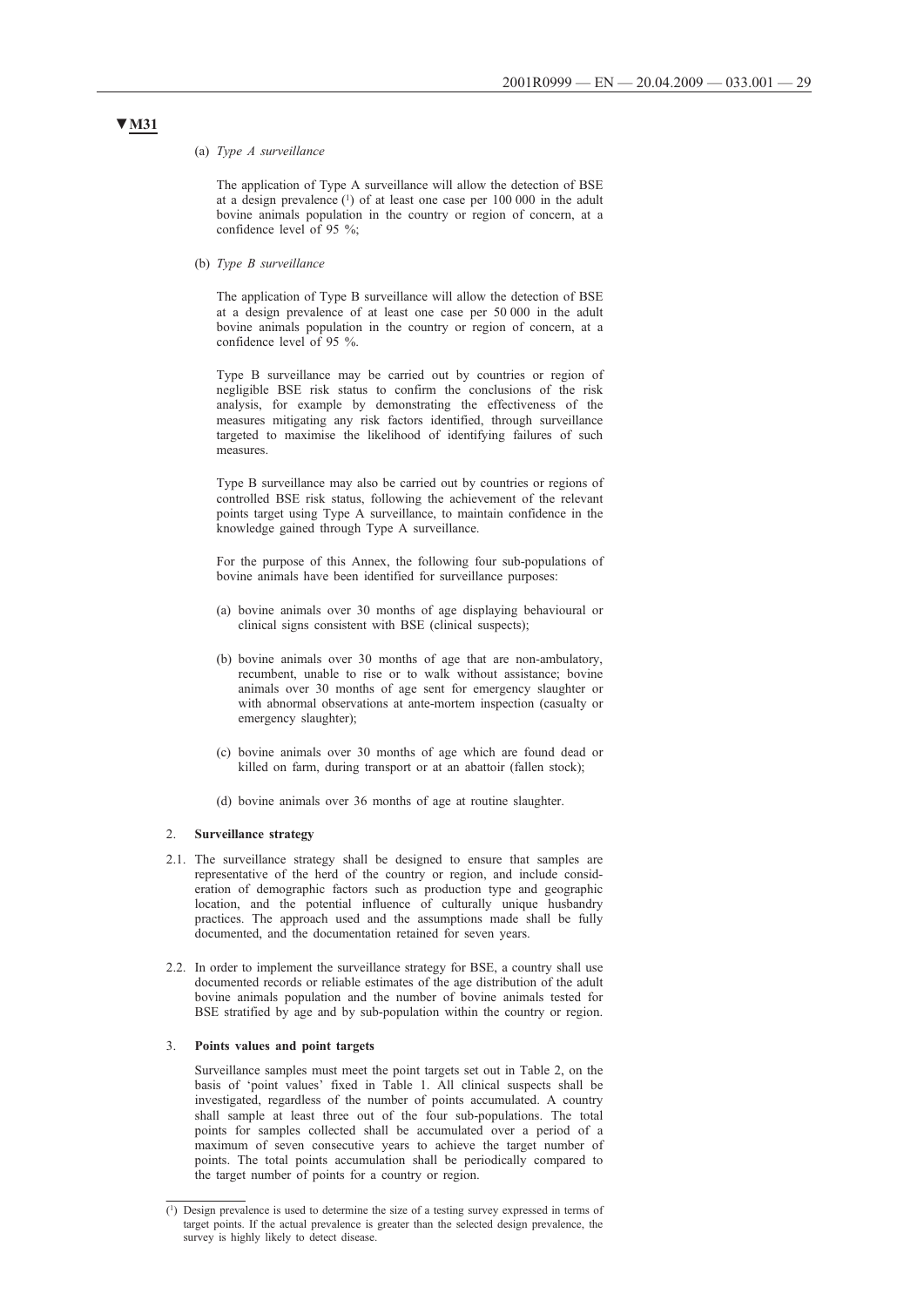#### *Table 1*

#### **Surveillance point values for samples collected from animals in the given sub-population and age category**

| Surveillance sub-population                     |                                                            |                                                |                        |  |
|-------------------------------------------------|------------------------------------------------------------|------------------------------------------------|------------------------|--|
| Routine slaughter $(1)$                         | Fallen stock $(2)$                                         | Casualty slaughter $(3)$                       | Clinical suspect $(4)$ |  |
|                                                 |                                                            | Age $\geq 1$ year and < 2 years                |                        |  |
| 0,01                                            | 0,2                                                        | 0,4                                            | N/A                    |  |
|                                                 |                                                            | Age $\geq$ 2 years and < 4 years (young adult) |                        |  |
| 0,1                                             | 0,2                                                        | 0,4                                            | 260                    |  |
| Age $\geq$ 4 years and < 7 years (middle adult) |                                                            |                                                |                        |  |
| 0,2                                             | 0,9                                                        | 1,6                                            | 750                    |  |
| Age $\geq$ 7 years and < 9 years (older adult)  |                                                            |                                                |                        |  |
| 0,1                                             | 0,4                                                        | 0,7                                            | 220                    |  |
| Age $\geq$ 9 years (aged)                       |                                                            |                                                |                        |  |
| 0,0                                             | 0,1                                                        | 0,2                                            | 45                     |  |
| (1)                                             | Bovine animals over 36 months of age at routine slaughter. |                                                |                        |  |

(2) Bovine animals over 30 months of age which are found dead or killed on farm, during transport or at an abattoir (fallen stock).

(3) Bovine animals over 30 months of age that are non-ambulatory, recumbent, unable to rise or to walk without assistance; bovine animals over 30 months of age sent for emergency slaughter or with abnormal observations at ante-mortem inspection (casualty or emergency slaughter).

(4) Bovine animals over 30 months of age displaying behavioural or clinical signs consistent with BSE (clinical suspects).

| ,,<br>۰.<br>×<br>×<br>ł<br>۰, |  |
|-------------------------------|--|
|                               |  |

## **Points targets for different adult bovine animals population sizes in a country or region**

| Points targets for countries or regions                          |                     |                     |  |
|------------------------------------------------------------------|---------------------|---------------------|--|
| Adult bovine animals population<br>size<br>(24 months and older) | Type A surveillance | Type B surveillance |  |
| $\geq$ 1 000 000                                                 | 300 000             | 150 000             |  |
| 800 000-1 000 000                                                | 240 000             | 120 000             |  |
| 600 000-800 000                                                  | 180 000             | 90 000              |  |
| 400 000-600 000                                                  | 120 000             | 60 000              |  |
| 200 000-400 000                                                  | 60 000              | 30 000              |  |
| 100 000-200 000                                                  | 30 000              | 15 000              |  |
| 50 000-100 000                                                   | 15 000              | 7 500               |  |
| 25 000-50 000                                                    | 7 500               | 3 7 5 0             |  |

## 4. **Specific targeting**

Within each of the sub-populations above in a country or region, a country may target bovine animals identifiable as imported from countries or regions where BSE has been detected and bovine animals which have consumed potentially contaminated feedstuffs from countries or regions where BSE has been detected.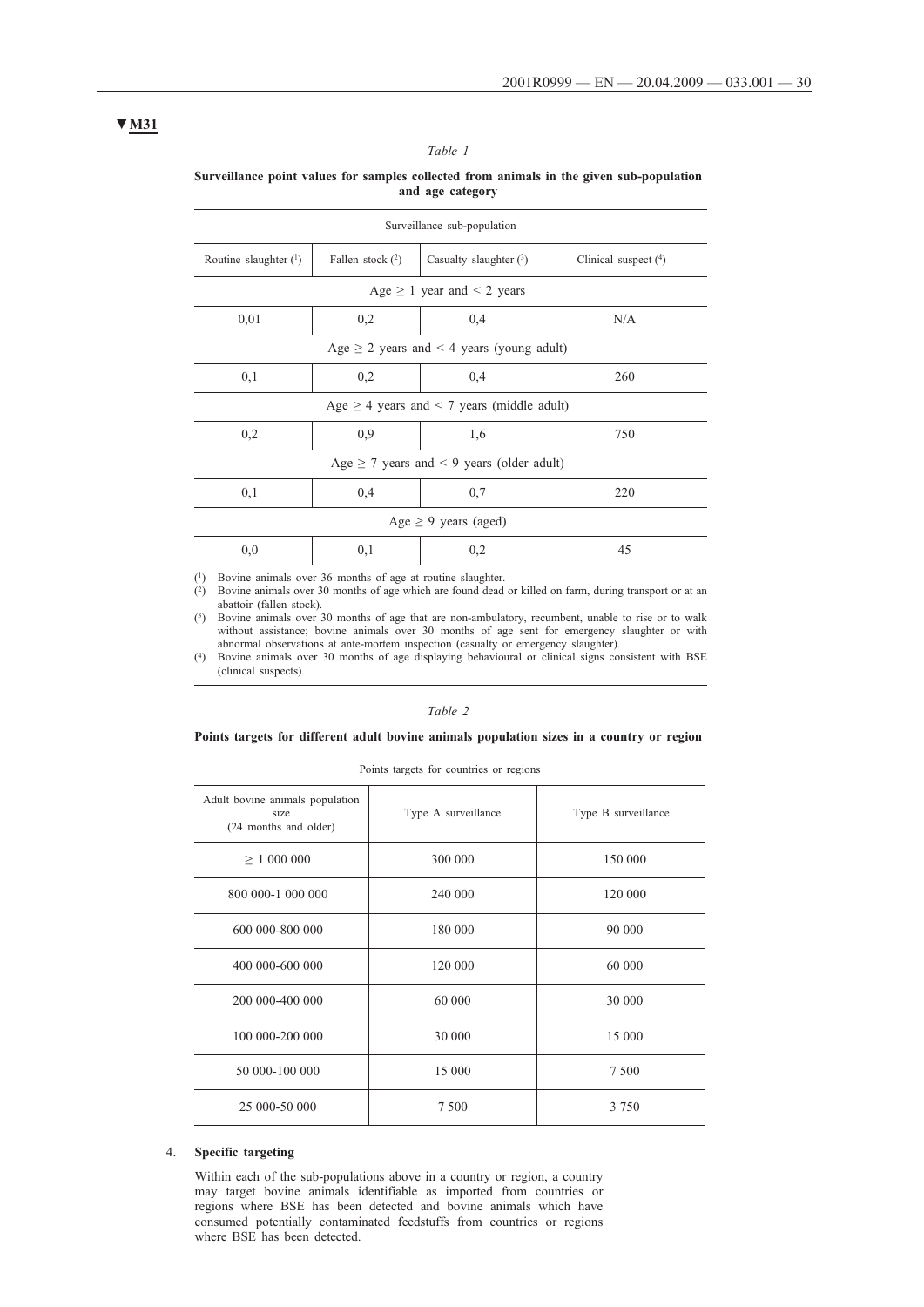#### 5. **BSE surveillance model**

A country may choose to use the full BSurvE model or an alternative method based on the BSurvE model to estimate its BSE presence/prevalence.

#### 6. **Maintenance surveillance**

Once the points target has been achieved, and in order to continue to designate the status of a country or region as controlled BSE risk or negligible risk, surveillance can be reduced to Type B surveillance (provided all other indicators remain positive). However, to continue to comply with the requirements laid down in this Chapter, ongoing annual surveillance must continue to include at least three of the four prescribed sub-populations. In addition all bovine animals clinically suspected of being infected with BSE shall be investigated regardless of the number of points accumulated. The annual surveillance in a country or region following the achievement of the required points target, shall be no less than the amount required for one-seventh of its total Type B surveillancetarget.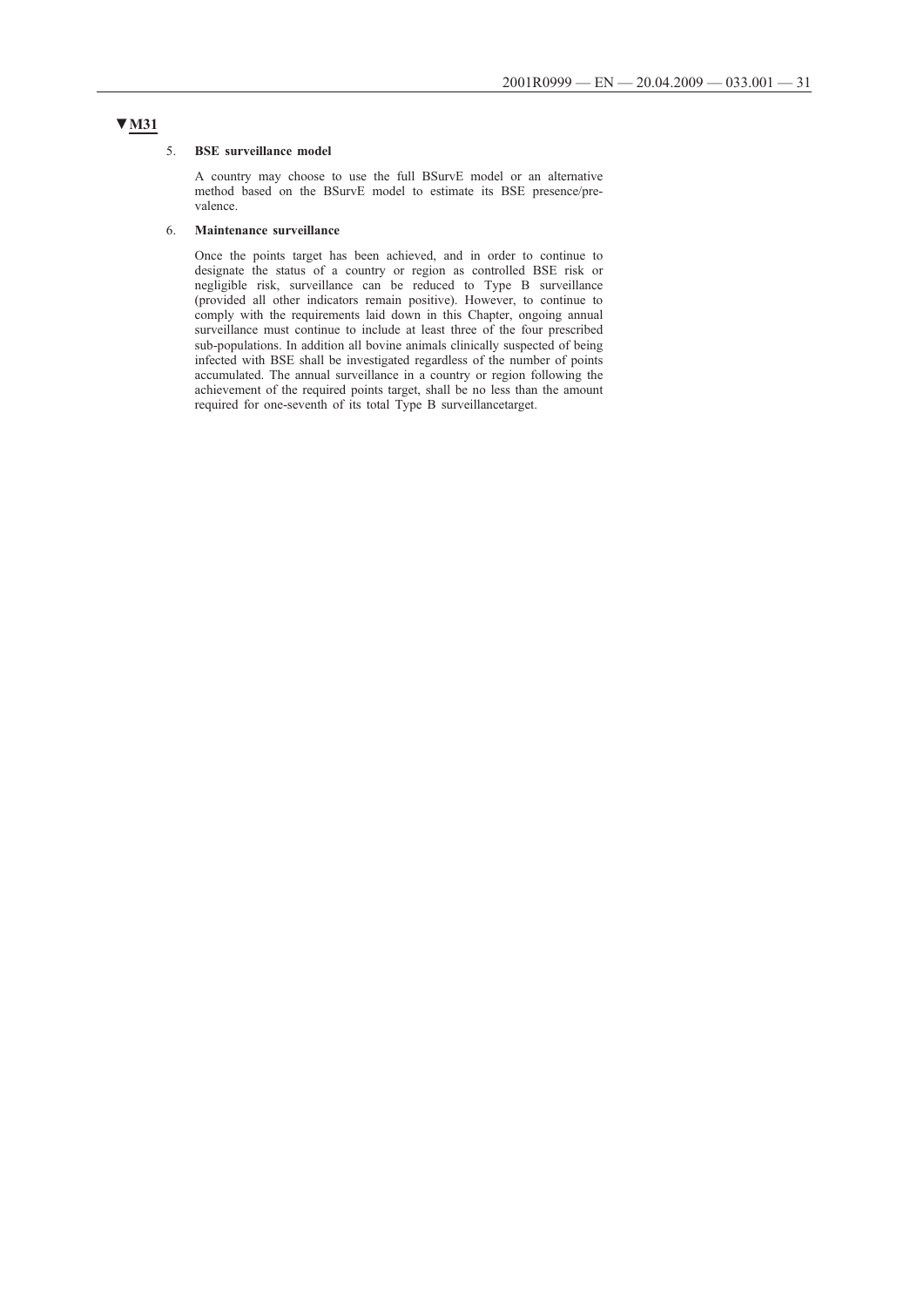#### *ANNEX III*

## **MONITORING SYSTEM**

#### CHAPTER A

#### I. MONITORING IN BOVINE ANIMALS

#### 1. **General**

Monitoring in bovine animals shall be carried out in accordance with the laboratory methods laid down in Annex X, Chapter C, point 3(1)(b).

#### 2. **Monitoring in animals slaughtered for human consumption**

- 2.1. All bovine animals over 24 months of age:
	- subject to 'special emergency slaughtering' as defined in Article 2(n) of Council Directive  $64/433/EEC$  (1), or
	- slaughtered in accordance with Annex I, Chapter VI, point 28(c), to Directive 64/433/EEC, except animals without clinical signs of disease slaughtered in the context of a disease eradication campaign,

shall be tested for BSE.

- 2.2. All bovine animals over 30 months of age:
	- subject to normal slaughter for human consumption, or
	- slaughtered in the context of a disease eradication campaign in accordance with Annex I, Chapter VI, point 28(c), to Directive 64/433/EEC, but showing no clinical signs of disease,

shall be tested for BSE.

# **▼M27** \_\_\_\_\_\_\_\_\_\_

**▼M13**

#### 3. **Monitoring in animals not slaughtered for human consumption**

- 3.1. All bovine animals over 24 months of age which have died or been killed but which were not:
	- killed for destruction pursuant to Commission Regulation (EC) No 716/96 (<sup>2</sup>),
	- killed in the framework of an epidemic, such as foot-andmouth disease,
	- slaughtered for human consumption,
	- shall be tested for BSE.
- 3.2. Member States may decide to derogate from the provisions of point 3.1 in remote areas with a low animal density, where no collection of dead animals is organised. Member States making use of this derogation shall inform the Commission thereof, and submit a list of the derogated areas. The derogation shall not cover more than 10 % of the bovine population in the Member State.

## **▼M26**

#### 4. **Monitoring in animals purchased for destruction pursuant to Regulation (EC) No 716/96**

All animals born between 1 August 1995 and 1 August 1996 killed for destruction pursuant Regulation (EC) No 716/96 shall be tested for BSE.

**▼M13**

#### 5. **Monitoring in other animals**

In addition to the testing referred to in points 2 to 4, Member States may on a voluntary basis decide to test other bovine

<sup>(1)</sup> OJ 121, 29.7.1964, p. 2012/64.

<sup>(2)</sup> OJ L 99, 20.4.1996, p. 14.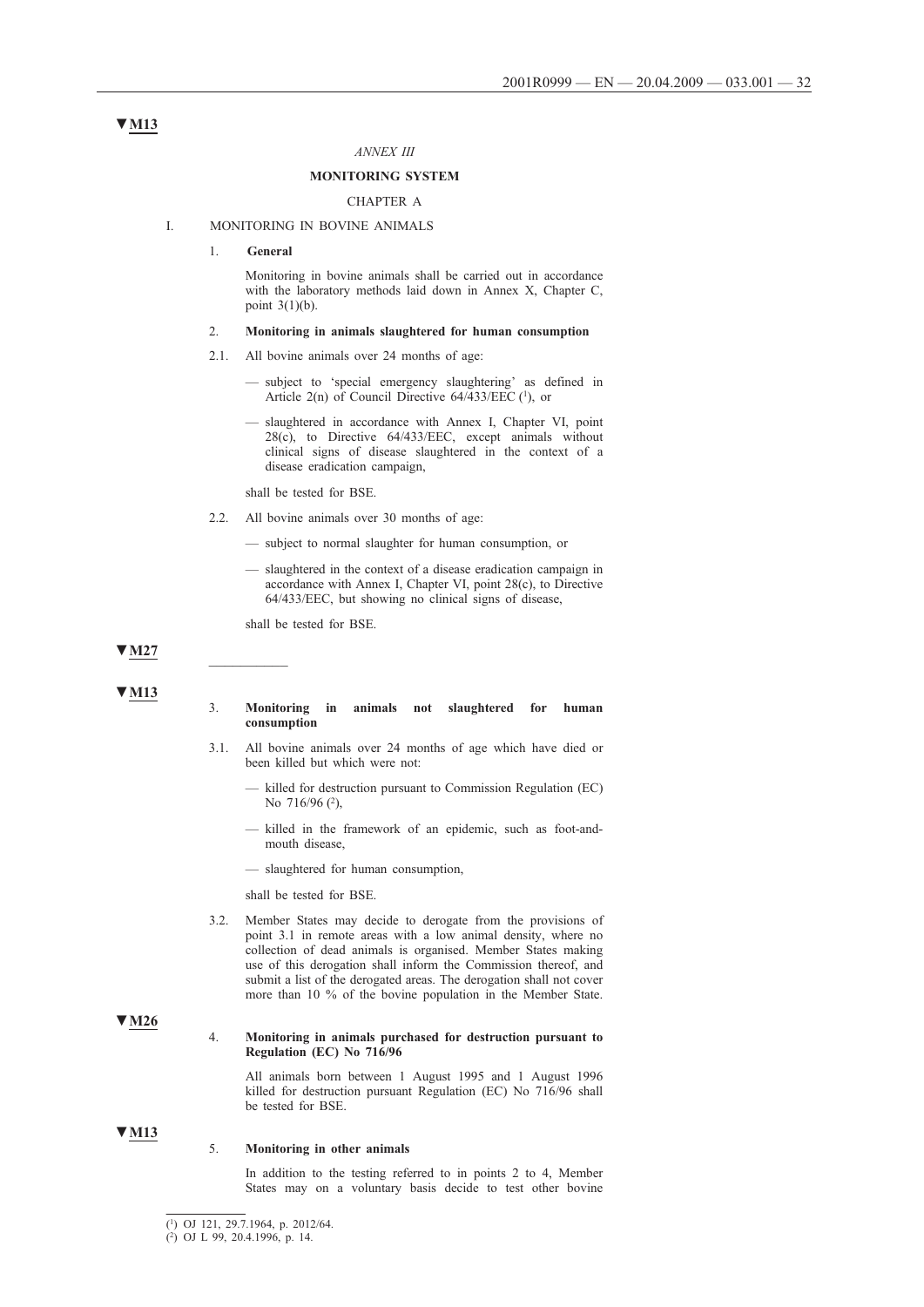animals on their territory, in particular where those animals originate from countries with indigenous BSE, have consumed potentially contaminated feedingstuffs or were born or derived from BSE infected dams.

#### 6. **Measures following testing**

- 6.1. Where an animal slaughtered for human consumption has been selected for testing for BSE, the health marking provided for in Chapter XI of Annex I to Directive 64/433/EEC shall not be carried out on the carcase of that animal until a negative result to the rapid test has been obtained.
- 6.2. Member States may derogate from the provisions of point 6.1 where an official system is in place in the slaughterhouse ensuring that no parts of examined animals bearing the health mark leave the slaughterhouse until a negative result to the rapid test has been obtained.
- **▼M42**

**▼M32**

- 6.3. All parts of the body of an animal tested for BSE including the hide shall be retained under official control until a negative result to the rapid test has been obtained, unless they are disposed of in accordance with Article  $4(2)(a)$ , (b) or (e) of Regulation (EC) No 1774/2002 of the European Parliament and of the Council.
- 6.4. All parts of the body of an animal found positive or inconclusive to the rapid test including the hide shall be disposed of in accordance with Article  $4(2)(a)$ , (b) or (e) of Regulation (EC) No 1774/2002, apart from material to be retained in conjunction with the records provided for in Chapter B(III).
- 6.5. Where an animal slaughtered for human consumption is found positive or inconclusive to the rapid test, at least the carcase immediately preceding and the two carcases immediately following the tested positive or inconclusive animal on the same slaughter line shall be destroyed in accordance with point 6.4. By way of derogation, Member States may decide to destroy the aforementioned carcases only if the result of the rapid test is confirmed to be positive or inconclusive by confirmatory examinations referred to in Annex X, Chapter C, point 3.1(b).
- 6.6. Member States may derogate from the provisions of point 6.5 where a system is in place in the slaughterhouse preventing contamination between carcase.

**▼M38**

**▼M13**

#### 7. **Revision of the annual monitoring programmes concerning BSE (BSE monitoring programmes), as provided for in Article 6(1b)**

7.1. Member States' applications

Applications submitted to the Commission by Member States for revision of their annual BSE monitoring programme shall include at least the following:

- (a) information on the annual BSE monitoring system in place during the previous six-year period within the territory of the Member State, including detailed documentation proving compliance with the epidemiological criteria set out in point 7.2;
- (b) information on the bovine identification and traceability system, as referred to in point (b) of the third subparagraph of Article 6(1b), in place during the previous six-year period within the territory of the Member State, including a detailed description of the functioning of the computerised database as referred to in Article 5 of Regulation (EC) No 1760/2000 of the European Parliament and of the Council  $(1)$
- (c) information on prohibitions concerning animal feeding during the previous six-year period within the territory of the Member State, including a detailed description of the enforcement of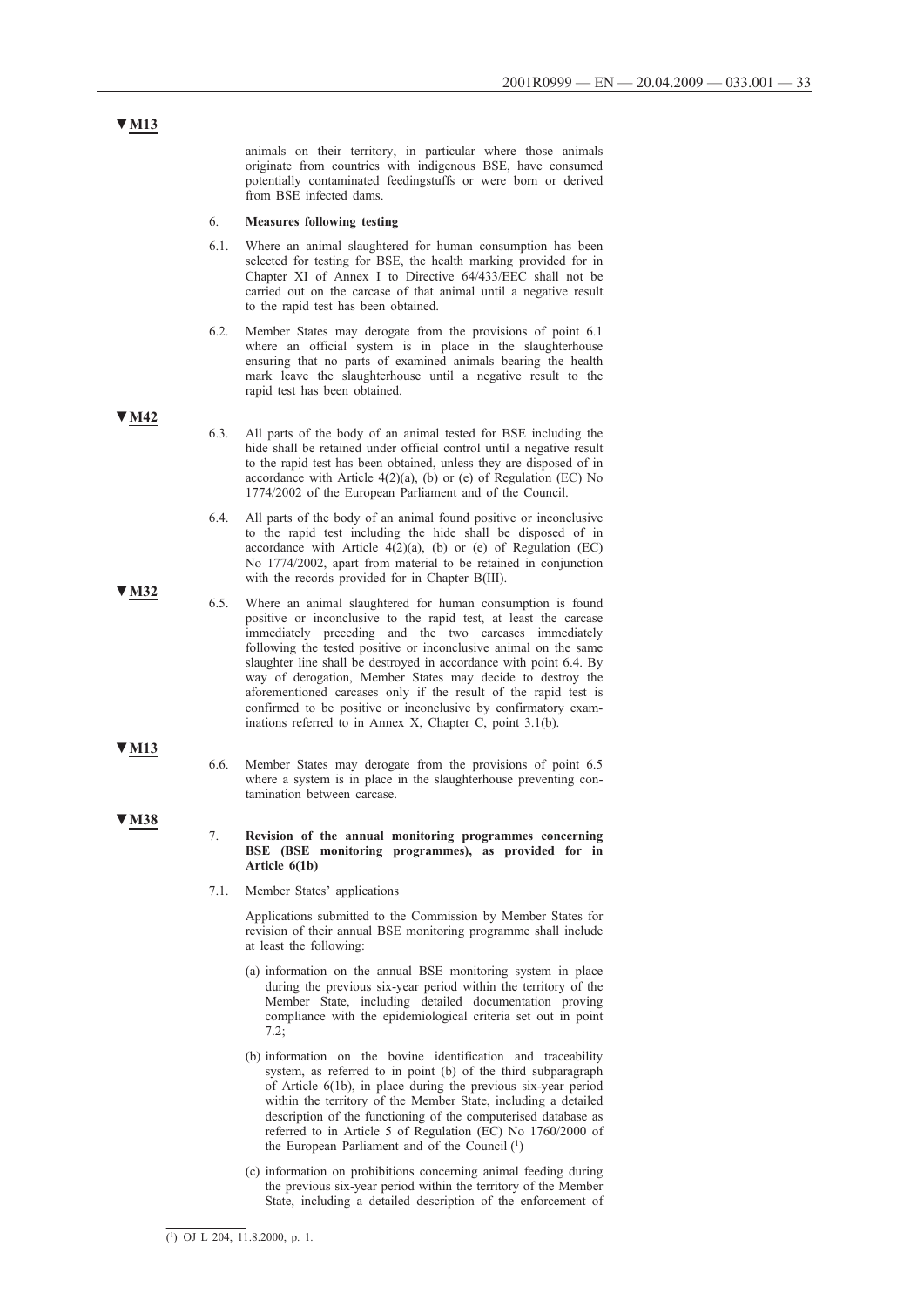the feed ban for farmed animals, as referred to in point (c) of the third subparagraph of Article 6(1b), including the sampling plan and the number and type of infringements found and the follow-up results;

- (d) a detailed description of the proposed revised BSE monitoring programme that includes the geographical area in which the programme is to be implemented and a description of subpopulations of bovine animals to be covered by the BSE revised monitoring programme, including indications of the age limits and the sample sizes for testing;
- (e) the result of a comprehensive risk analysis showing that the revised BSE monitoring programme will ensure the protection of human and animal health. This risk analysis shall include a birth cohort analysis or other relevant studies aiming to demonstrate that the TSE risk reducing measures, including the feeding prohibitions as referred to in point (c) of the third subparagraph of Article 6(1b), have been implemented in an efficient way.
- 7.2. Epidemiological criteria

Applications for revision of a BSE monitoring programme may only be accepted if the Member State concerned can demonstrate that, in addition to the requirements laid down in points (a), (b) and (c) of the third subparagraph of Article 6(1b), the following epidemiological criteria are met within its territory:

(a) for a period of at least six consecutive years following the date of implementation of the Community BSE testing scheme as referred to in point (b) of the third subparagraph of Article 6(1b):

either

- (i) the average decrease of the annual BSE incidence rate observed within the adult bovine animal population (over 24 months of age) was superior to 20  $\%$ , and the total number of BSE affected cattle born after the implementation of the Community total feed ban for farmed animals, as referred to in point (c) of the third subparagraph of Article 6(1b), did not exceed 5 % of the total number of confirmed BSE cases;
	- or
- (ii) the annual observed BSE incidence rate within the adult bovine animal population (over 24 months of age) remained consistently less than 1/100 000;

or

- (iii) as a further option for a Member State with an adult bovine animal population (over 24 months of age) of less than 1 000 000 animals, the cumulated number of confirmed BSE cases remained under five;
- (b) following the six-year period referred to in point (a), there is no evidence that the BSE epidemiological situation is deteriorating.
- MONITORING IN OVINE AND CAPRINE ANIMALS

#### 1. **General**

 $\overline{\mathbf{v}_{\mathbf{M32}}}\parallel$ 

Monitoring in ovine and caprine animals shall be carried out in accordance with the laboratory methods laid down in Annex X, Chapter C, point 3.2(b).

- 2. **Monitoring in ovine and caprine animals slaughtered for human consumption**
	- (a) Member States in which the population of ewes and ewe lambs put to the ram exceeds 750 000 animals shall test in accordance with the sampling rules set out in point 4 a minimum annual sample of 10 000 ovine animals slaughtered for human consumption;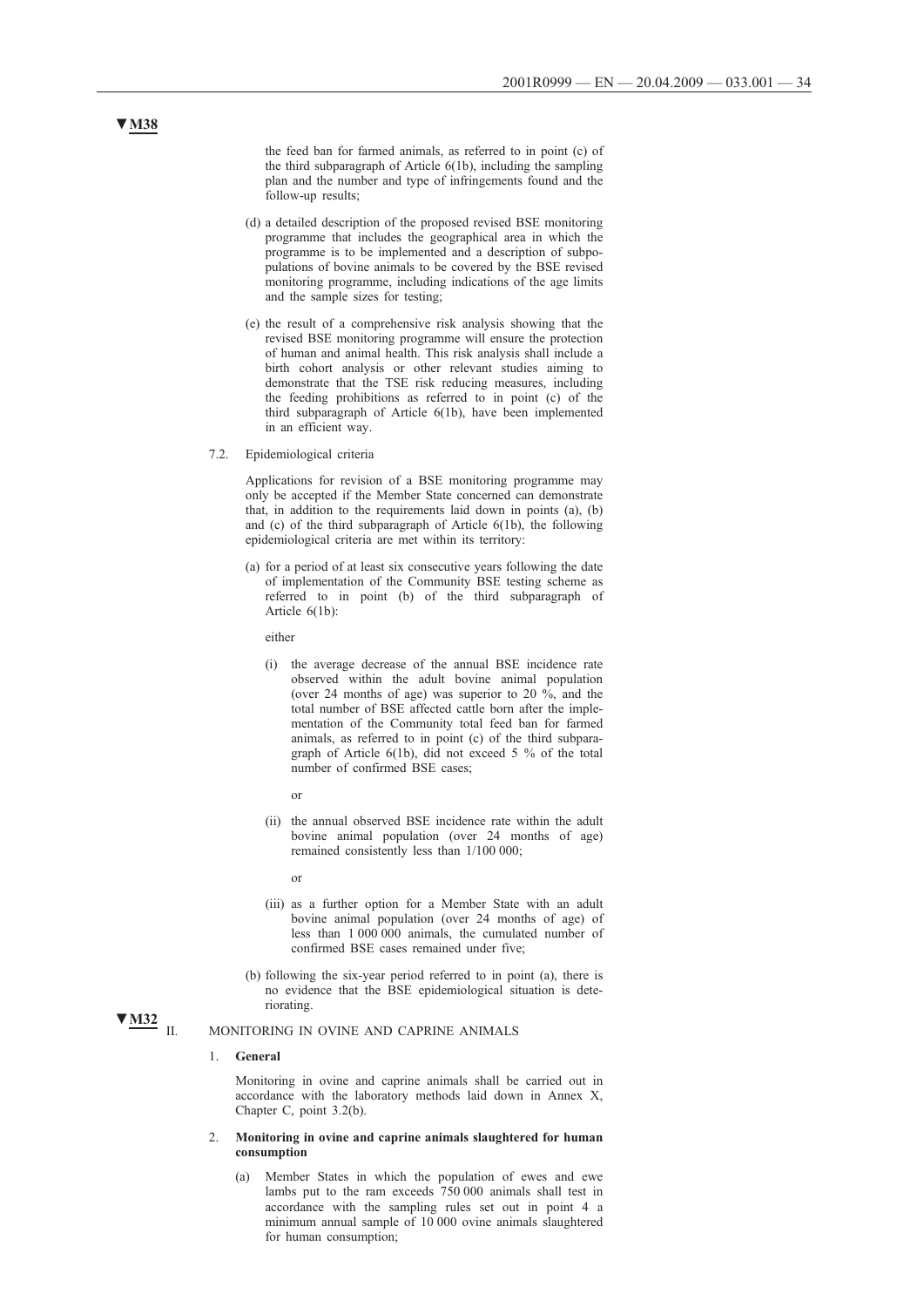- (b) Member States in which the population of goats which have already kidded and goats mated exceeds 750 000 animals shall test in accordance with the sampling rules set out in point 4 a minimum annual sample of 10 000 caprine animals slaughtered for human consumption;
- (c) Where a Member State experiences difficulty in collecting sufficient numbers of healthy slaughtered ovine or caprine animals to reach its allotted minimum sample size established in points (a) and (b), it may choose to replace a maximum of 50 % of its minimum sample size by testing dead ovine or caprine animals over the age of 18 months at the ratio of one to one and in addition to the minimum sample size set out in point 3. In addition a Member State may choose to replace a maximum of 10 % of its minimum sample size by testing ovine or caprine animals killed in the framework of a disease eradication campaign over the age of 18 months at the ratio of one to one.

#### 3. **Monitoring in ovine and caprine animals not slaughtered for human consumption**

Member States shall test, in accordance with the sampling rules set out in point 4 and the minimum sample sizes indicated in Table A and Table B, ovine and caprine animals which have died or been killed, but which were not:

- killed in the framework of a disease eradication campaign, or
- slaughtered for human consumption.

| Member State population of ewes<br>and ewe lambs put to the ram | Minimum sample size of dead ovine<br>animals $(1)$ |
|-----------------------------------------------------------------|----------------------------------------------------|
| > 750000                                                        | 10 000                                             |
| 100 000-750 000                                                 | 1.500                                              |
| 40 000-100 000                                                  | 100 $\%$ up to 500                                 |
| $<$ 40 000                                                      | 100 $\%$ up to 100                                 |

(1) Minimum sample sizes are set to take account of the size of the ovine populations in the individual Member States and are intended to provide achievable targets.

| ۰,<br>×<br>۰<br>× |
|-------------------|
|-------------------|

| Member State population of goats<br>which have already kidded and<br>goats mated | Minimum sample size of dead caprine<br>animals $(1)$ |
|----------------------------------------------------------------------------------|------------------------------------------------------|
| > 750000                                                                         | 10 000                                               |
| 250 000-750 000                                                                  | 1 500                                                |
| 40 000-250 000                                                                   | 100 $\%$ up to 500                                   |
| $<$ 40 000                                                                       | 100 $\%$ up to 100                                   |

(1) Minimum sample sizes are set to take account of the size of the caprine population in the individual Member States and are intended to provide achievable targets.

#### 4. **Sampling rules applicable to the animals referred to in points 2 and 3**

The animals shall be over 18 months of age or have more than two permanent incisors erupted through the gum.

The age of the animals shall be estimated on the basis of dentition, obvious signs of maturity, or any other reliable information.

The sample selection shall be designed with a view to avoid the over-representation of any group as regards the origin, age, breed, production type or any other characteristic.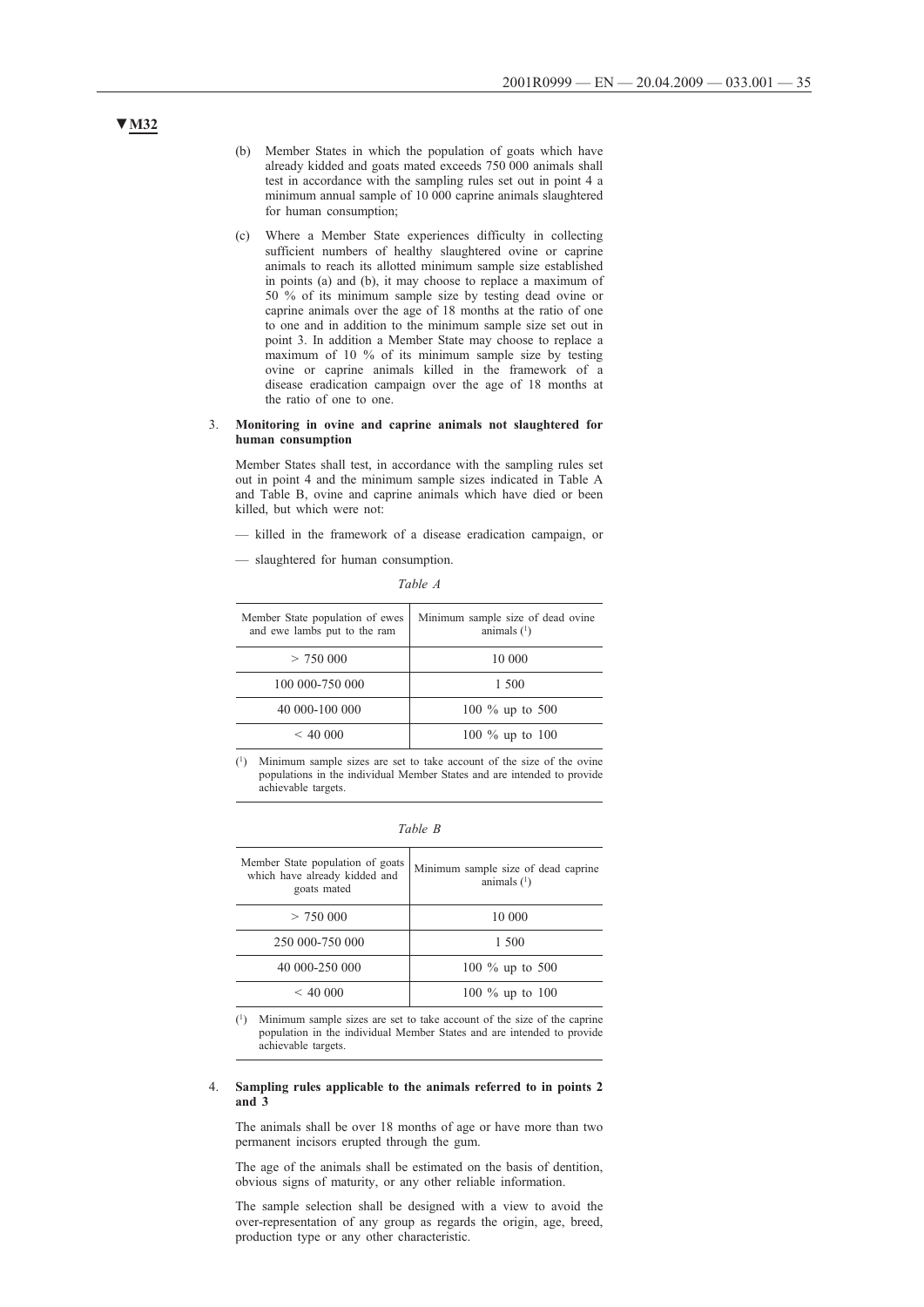The sampling shall be representative for each region and season. Multiple sampling in the same flock shall be avoided, wherever possible. Member States shall aim their monitoring programmes to achieve, wherever possible, that in successive sampling years all officially registered holdings with more than 100 animals and where TSE cases have never been detected are subject to TSE testing.

The Member States shall put in place a system to check, on a targeted or other basis, that animals are not being diverted from sampling.

However, Member States may decide to exclude from the sampling remote areas with a low animal density, where no collection of dead animals is organised. Member States making use of this derogation shall inform the Commission thereof, and shall submit a list of those remote areas where the derogation applies. The derogation shall not cover more than 10 % of the ovine and caprine population in the Member State concerned.

#### 5. **Monitoring in infected flocks**

Animals over 18 months of age or have more than two permanent incisors erupted through the gum, and which are killed for destruction in accordance with Annex VII, point 2.3(b)(i) or (ii) or point 5(a), shall be tested based on the selection of a simple random sample, in accordance with the sample size indicated in the following table.

| Number of animals over 18 months of age or<br>which have more than two permanent<br>incisors erupted through the gum, killed for<br>destruction in the herd or flock | Minimum sample size  |
|----------------------------------------------------------------------------------------------------------------------------------------------------------------------|----------------------|
| 70 or less                                                                                                                                                           | All eligible animals |
| 80                                                                                                                                                                   | 68                   |
| 90                                                                                                                                                                   | 73                   |
| 100                                                                                                                                                                  | 78                   |
| 120                                                                                                                                                                  | 86                   |
| 140                                                                                                                                                                  | 92                   |
| 160                                                                                                                                                                  | 97                   |
| 180                                                                                                                                                                  | 101                  |
| 200                                                                                                                                                                  | 105                  |
| 250                                                                                                                                                                  | 112                  |
| 300                                                                                                                                                                  | 117                  |
| 350                                                                                                                                                                  | 121                  |
| 400                                                                                                                                                                  | 124                  |
| 450                                                                                                                                                                  | 127                  |
| 500 or more                                                                                                                                                          | 150                  |

#### 6. **Monitoring in other animals**

In addition to the monitoring programmes set out in points 2, 3 and 4, Member States may on a voluntary basis carry out monitoring in other animals, in particular:

- animals used for dairy production,
- animals originating from countries with indigenous TSEs,
- animals which have consumed potentially contaminated feedingstuffs,
- animals born or derived from TSE infected dams.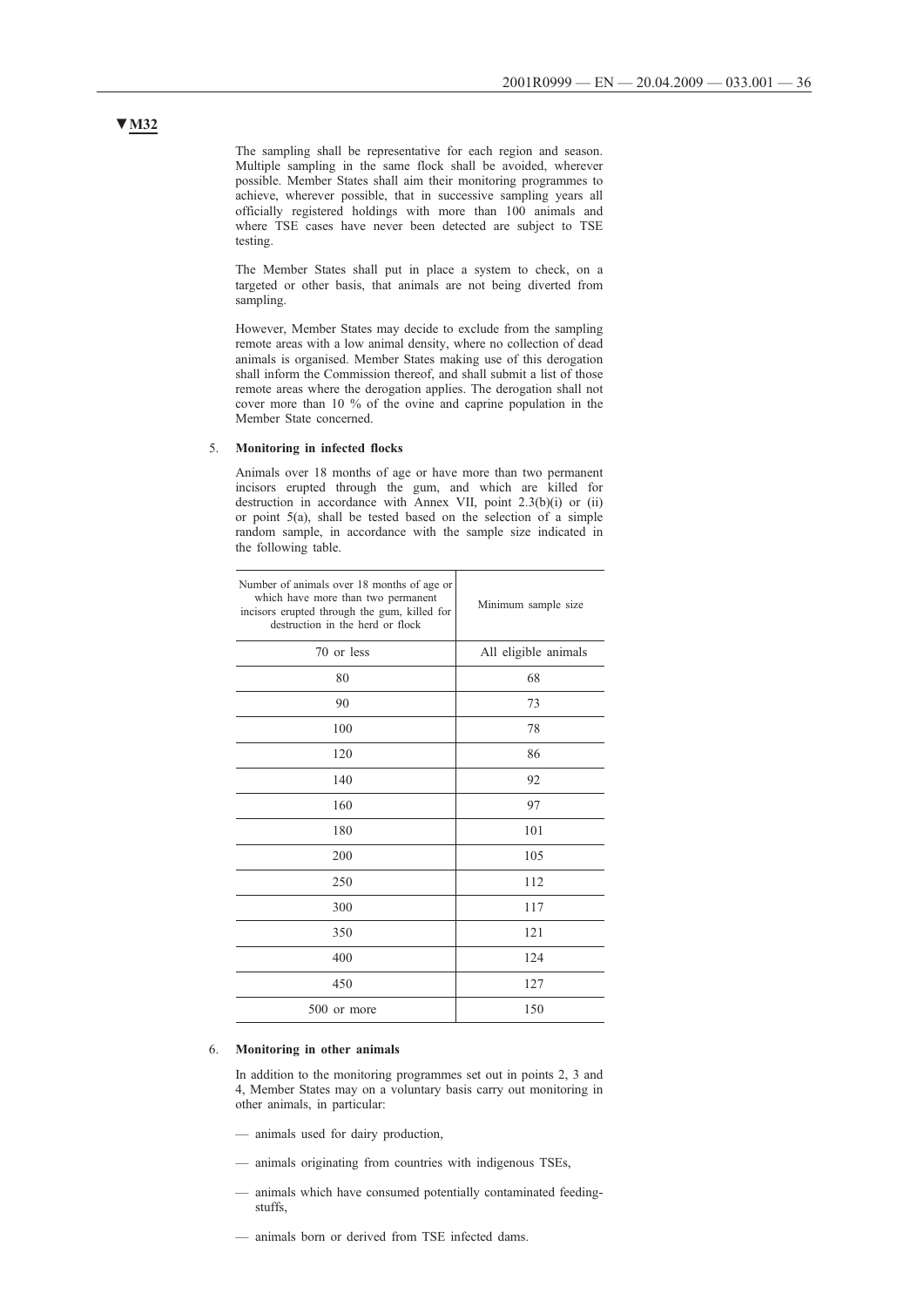#### 7. **Measures following testing of ovine and caprine animals**

- 7.1. Where an ovine or caprine animal slaughtered for human consumption has been selected for TSE testing in accordance with point 2, its carcase shall not be marked with the health marking provided for in Section I, Chapter III of Annex I to Regulation (EC) No 854/2004 until a negative result to the rapid test has been obtained.
- 7.2. Member States may derogate from point 7.1. where a system approved by the competent authority is in place in the slaughterhouse ensuring that all parts of an animal can be traced and that no parts of the animals tested bearing the health mark can leave the slaughterhouse until a negative result to the rapid test has been obtained.
- 7.3. All parts of the body of a tested animal, including the hide, shall be retained under official control until a negative result has been obtained to the rapid test, except for animal by-products directly disposed of in accordance with Article  $4(2)(a)$ , (b) or (e) of Regulation (EC) No 1774/2002.
- 7.4. Except for the material to be retained in conjunction with the records provided for in Chapter B, Part III of this Annex, all parts of the body of an animal found positive to the rapid test, including the hide, shall be directly disposed of in accordance with Article 4(2)(a), (b) or (e) of Regulation (EC) No 1774/2002.

#### 8. **Genotyping**

- 8.1. The prion protein genotype for the codons 136, 154 and 171 shall be determined for each positive TSE case in sheep. TSE cases found in sheep of genotypes which encode alanine on both alleles at codon 136, arginine on both alleles at codon 154 and arginine on both alleles at codon 171 shall immediately be reported to the Commission. Where the positive TSE case is an atypical scrapie case the prion protein genotype for the codon 141 shall be determined.
- 8.2. In addition to the animals genotyped in accordance with point 8.1, the prion protein genotype for the codons 136, 141, 154 and 171 of a minimum sample of ovine animals shall be determined. In the case of Member States with an adult sheep population of more than 750 000 animals, this minimum sample shall consist of at least 600 animals. In the case of other Member States the minimum sample shall consist of at least 100 animals. The samples may be chosen from animals slaughtered for human consumption, from animals dead-on-farm or from live animals. The sampling should be representative of the entire ovine population.

# **▼M18**

### III. MONITORING IN OTHER ANIMAL SPECIES

Member States may on a voluntary basis carry out monitoring for TSEs in animal species other than bovine, ovine and caprine animals.

#### CHAPTER B

#### **REPORTING AND RECORDING REQUIREMENTS**

- I. REQUIREMENTS ON MEMBER STATES
	- A. **Information to be presented by Member States in their annual report as provided for in Article 6(4)**
		- 1. The number of suspected cases placed under official movement restrictions in accordance with Article 12(1), per animal species.
		- 2. The number of suspected cases subject to laboratory examination in accordance with Article 12(2), per animal species, including the results of the rapid and confirmatory tests (number of positives and negatives) and, with regard to bovine animals, an estimation of the age distribution of all tested animals. The age distribution should be grouped whenever possible as follows: 'below 24 months', distribution per 12 months between 24 and 155 months, and 'above 155 months' of age.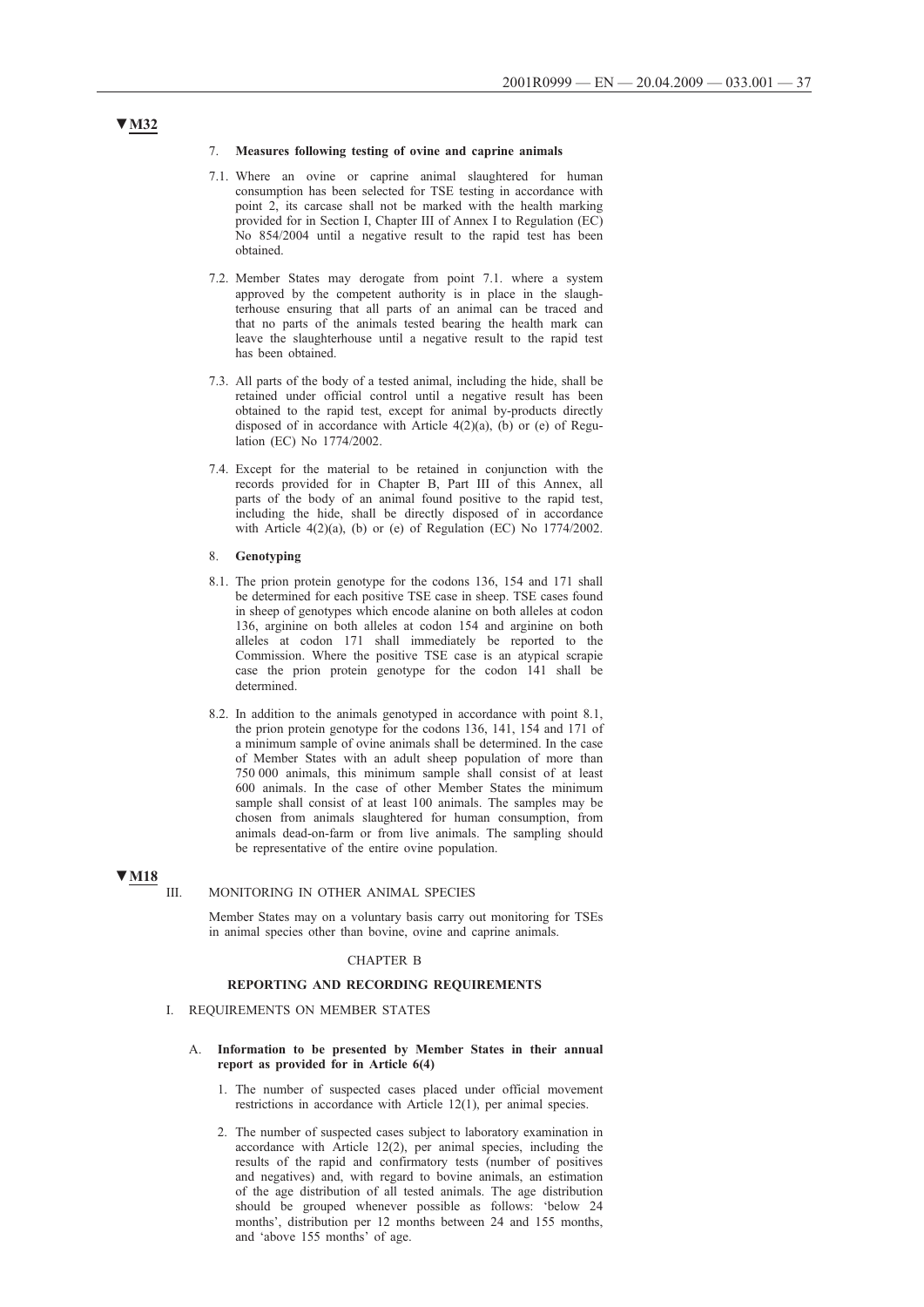- 3. The number of flocks where suspected cases in ovine and caprine animals have been reported and investigated pursuant to Article 12(1) and (2).
- 4. The number of bovine animals tested within each subpopulation referred to in Chapter A, Part (I), points 2.1., 2.2., 2.3., 3.1., 4.1., 4.2., 4.3. and 5. The method for the sample selection, the results of the rapid and confirmatory tests and an estimation of the age distribution of the tested animals grouped as set out in point 2 shall be provided.
- 5. The number of ovine and caprine animals and flocks tested within each subpopulation referred to in Chapter A, Part II, points 2, 3 and 5 together with the method for sample selection and the results of the rapid and confirmatory tests.
- 6. The geographical distribution, including the country of origin if not the same as the reporting country, of positive cases of BSE and scrapie. The year, and where possible the month of birth shall be given for each TSE case in bovine, ovine and caprine animals. TSE cases which have been considered atypical and the reasons why shall be indicated. For scrapie cases, the results of the primary molecular testing with a discriminatory immuno-blotting, referred to in Annex X, Chapter C, point 3.2.(c)(i), shall be reported.
- 7. In animals other than bovine, ovine and caprine, the number of samples and confirmed TSE cases per species.
- 8. The genotype, and where possible the breed, of each ovine animal either found positive to TSE or sampled in accordance with Chapter A, Part II, points 8.1. and 8.2.

#### B. **Reporting periods**

The compilation of reports containing the information referred to in A and forwarded to the Commission on a monthly basis or, with regard to the information referred to in point 8 on a quarterly basis, may constitute the annual report as required by Article 6(4), provided that the information is updated whenever additional information becomes available.

### **▼M13**

### II. INFORMATION TO BE PRESENTED BY THE COMMISSION IN ITS SUMMARY

The summary shall be presented in a tabled format covering at least the information referred to in part I for each Member State.

#### III. RECORDS

- 1. The competent authority shall keep, for seven years, records of:
	- the number and types of animals placed under movement restrictions as referred to in Article 12(1),
	- the number and outcome of clinical and epidemiological investigations as referred to in Article 12(1),
	- the number and outcome of laboratory examinations as referred to in Article 12(2),
	- the number, identity and origin of animals sampled in the framework of the monitoring programmes as referred to in Chapter A and, where possible, age, breed and anamnestic information,
	- the prion protein genotype of positive TSE cases in sheep.
- 2. The investigating laboratory shall keep, for seven years, all records of testing, in particular laboratory workbooks and, where appropriate, paraffin blocks and photographs of western blots.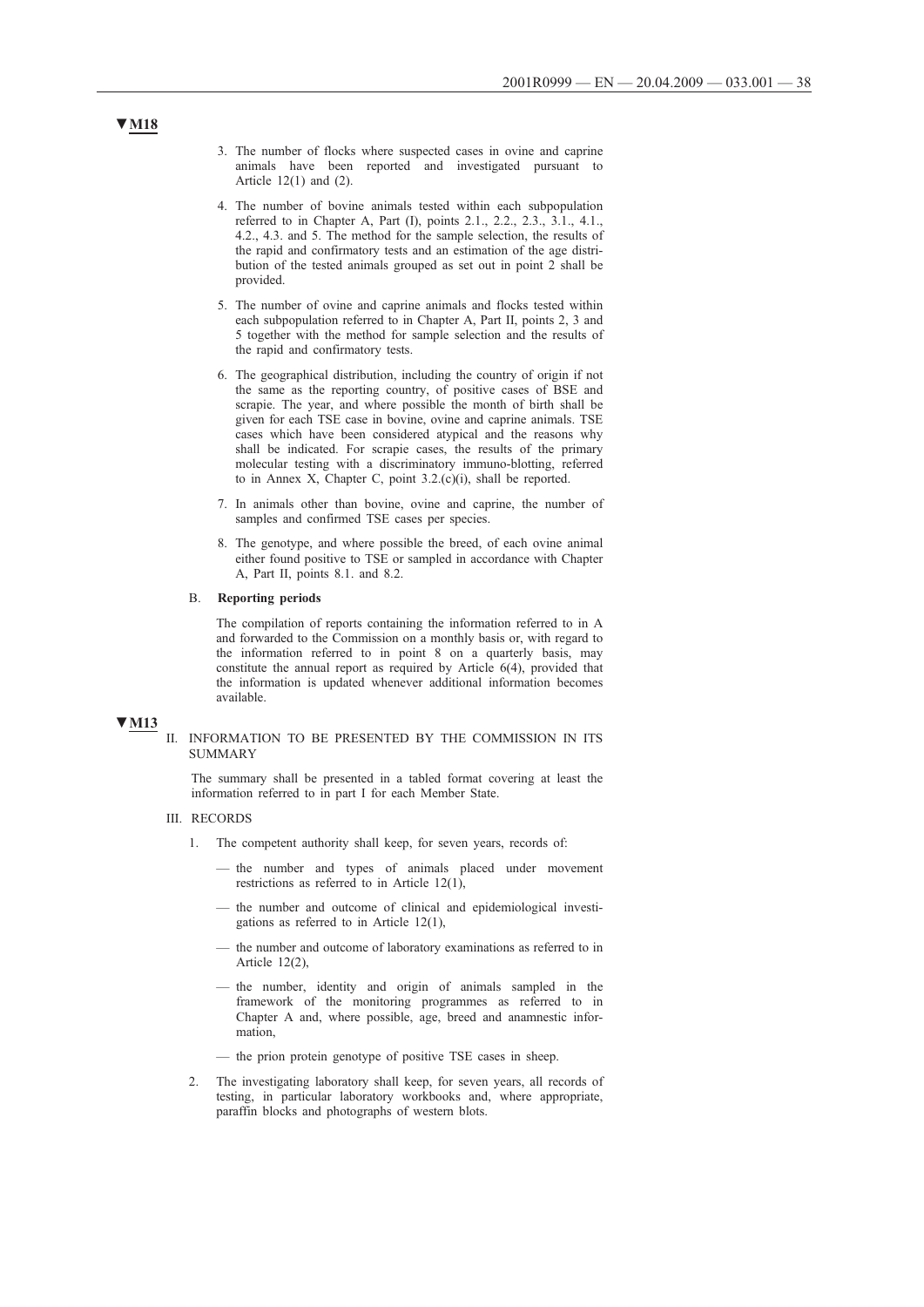#### *ANNEX IV*

### **ANIMAL FEEDING**

#### I. **Extension of the prohibition provided for in Article 7(1)**

The prohibition provided for in Article 7(1) shall be extended to the feeding:

- (a) to farmed animals, with the exception of the feeding to carnivorous fur producing animals, of:
	- (i) processed animal protein;
	- (ii) gelatine of ruminant origin;
	- (iii) blood products;
	- (iv) hydrolysed protein;
	- (v) dicalcium phosphate and tricalcium phosphate of animal origin (dicalcium phosphate and tricalcium phosphate);
	- (vi) feedingstuffs containing the proteins listed in points (i) to (v).
- (b) to ruminants, of animal protein and feedingstuffs containing such protein.
- II. **Derogations from the prohibitions provided for in Article 7(1) and (2), and specific conditions for the application of such derogations.**
	- A. The prohibitions provided for in Article 7(1) and (2) shall not apply to:
		- (a) the feeding to farmed animals of the proteins referred to in points (i), (ii), (iii) and (iv) and of feedingstuffs derived from such proteins:
			- (i) milk, milk-based products and colostrum;
			- (ii) eggs and egg products;
			- (iii) gelatine derived from non-ruminants;
			- (iv) hydrolysed proteins derived from parts of non-ruminants and from ruminant hides and skins:
		- (b) the feeding to non-ruminant farmed animals of the proteins referred to in points (i), (ii) and (iii), and of products derived from such proteins:
			- (i) fishmeal, in accordance with the conditions laid down in point B;
			- (ii) dicalcium phosphate and tricalcium phosphate, in accordance with the conditions laid down in point C;
			- (iii) blood products derived from non-ruminants in accordance with the conditions laid down in point D;
		- (c) the feeding to fish of blood meal derived from non-ruminants in accordance with the conditions laid down in point D;

**▼M43**

- (d) the feeding to farmed animals of feed materials of plant origin and feedingstuffs containing such products following the detection of insignificant amounts of bone spicules may be permitted by the Member States if there has been a favourable risk assessment. The risk assessment shall take into account at least the amount and possible source of contamination and the final destination of the consignment;
- e) the feeding to unweaned farmed animals of the ruminant species of fishmeal in accordance with the conditions laid down in point BA).
- B. The following conditions shall apply for the use of fishmeal referred to in point A(b)(i) and feedingstuffs containing fishmeal in the feeding of non-ruminant farmed animals (not applicable to the feeding of carnivorous fur producing animals):
	- (a) the fishmeal shall be produced in processing plants dedicated exclusively to the production of fish derived products;

### **▼M22**

# **▼M40**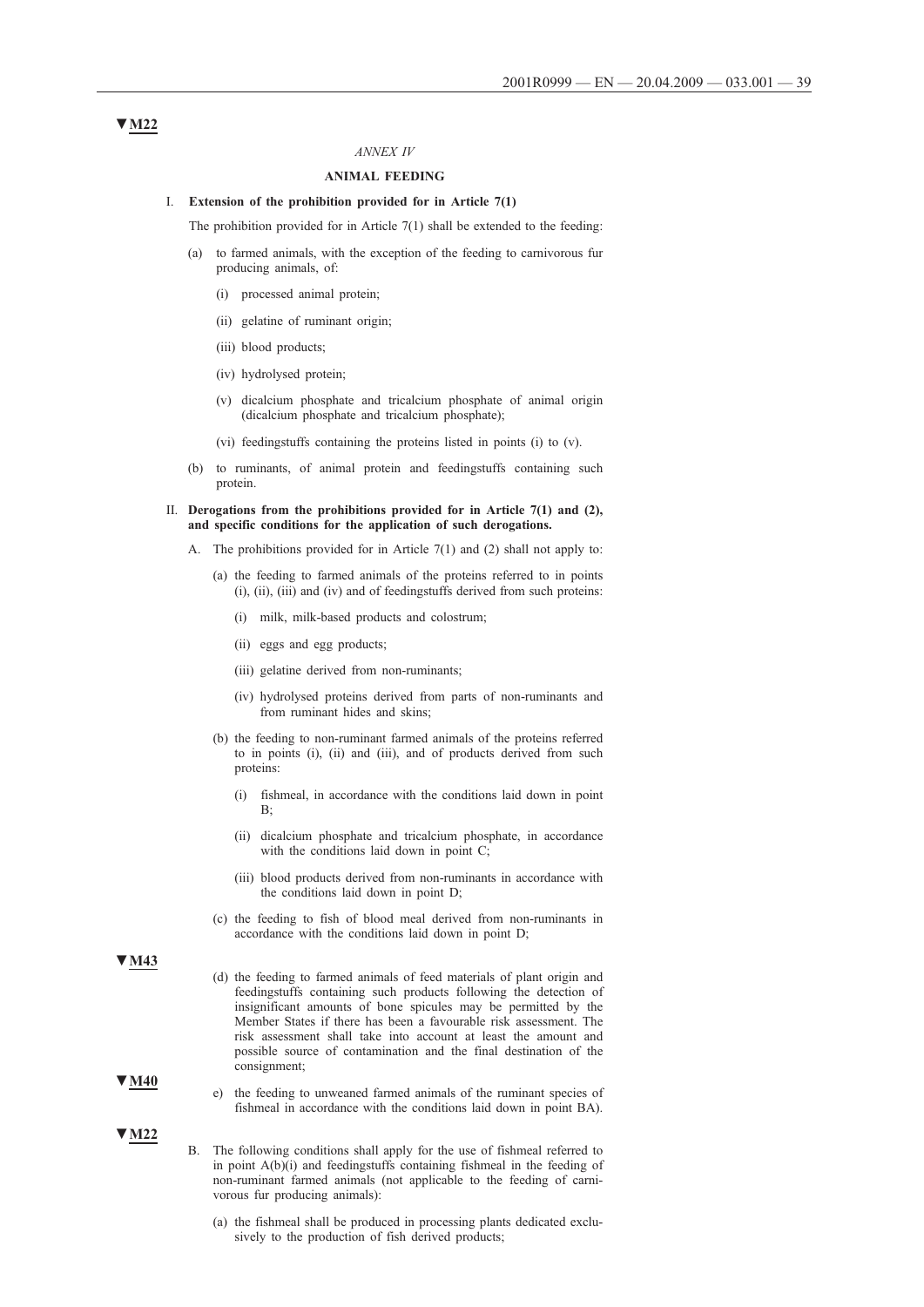- (b) before release for free circulation in the Community, each consignment of imported fishmeal shall be analysed by microscopy in accordance with Directive 2003/126/EC;
- (c) feedingstuffs containing fishmeal shall be produced in establishments which do not produce feedingstuffs for ruminants and which are authorised for this purpose by the competent authority.
	- By way of derogation from point (c):
	- (i) a specific authorisation for the production of complete feedingstuffs from feedingstuffs containing fishmeal shall not be required for home compounders:
		- registered by the competent authority,
		- keeping only non-ruminants,
		- producing complete feedingstuffs for use only in the same holding, and
		- provided that the feedingstuffs containing fishmeal used in the production contain less than 50 % crude protein;
	- (ii) the production of feedingstuffs for ruminants in establishments which also produce feedingstuffs containing fishmeal for other animal species may be authorised by the competent authority subject to the following conditions:
		- bulk and packaged feedingstuffs destined for ruminants are kept in facilities physically separate from those for bulk fishmeal and bulk feedingstuffs containing fishmeal during storage, transport and packaging,
		- feedingstuffs destined for ruminants are manufactured in facilities physically separate from facilities where feedingstuffs containing fishmeal are manufactured,
		- records detailing the purchases and uses of fishmeal and the sales of feedingstuffs containing fishmeal are kept available to the competent authority for at least five years, and
		- routine tests are carried out on feedingstuffs destined for ruminants to ensure that prohibited proteins including fishmeal are not present.

- (d) the commercial document accompanying consignments of feedingstuffs containing fishmeal and any packaging containing such consignments, must be clearly marked with the words 'contains fishmeal — must not be fed to ruminants'.
- **▼M22**
- (e) Bulk feedingstuffs containing fishmeal shall be transported by means of vehicles which do not at the same time transport feedingstuffs for ruminants. If the vehicle is subsequently used for the transport of feedingstuffs intended for ruminants, it shall be thoroughly cleaned in accordance with a procedure approved by the competent authority to avoid cross-contamination.
- (f) The use and storage of feedingstuffs containing fishmeal shall be prohibited in farms where ruminants are kept.

By way of derogation from that condition, the competent authority may permit the use and storage of feedingstuffs containing fishmeal in farms where ruminants are kept, if it is satisfied that on-farm measures are implemented to prevent that feedingstuffs containing fishmeal are fed to ruminants.

### **▼M40**

- BA The following conditions shall apply for the use of fishmeal referred to in point A(e) and feedingstuffs containing fishmeal in the feeding of unweaned farmed animals of the ruminant species:
	- (a) the fishmeal shall be produced in processing plants dedicated exclusively to the production of fish-derived products;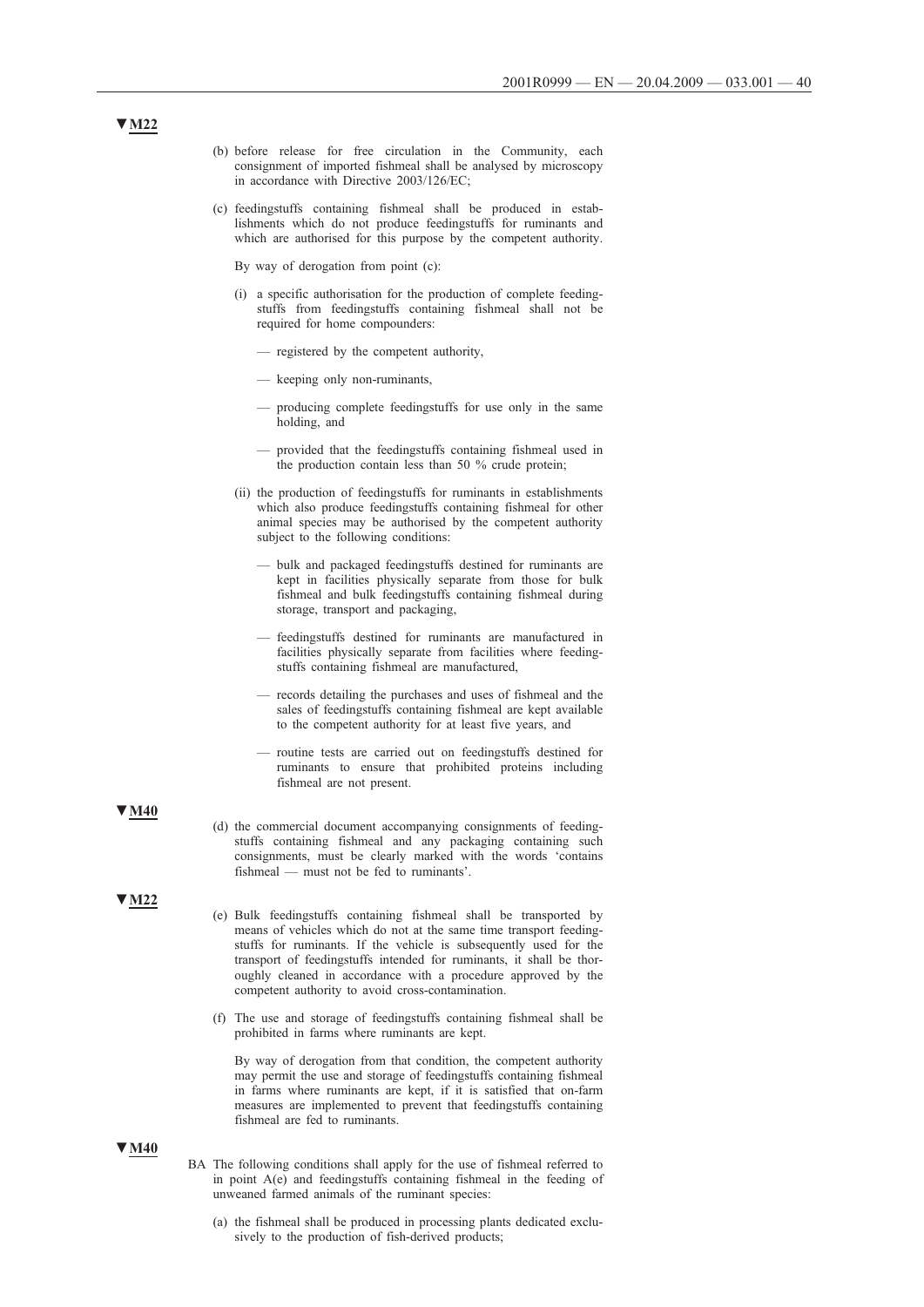- (b) before release for free circulation in the Community, each consignment of imported fishmeal shall be analysed by microscopy in accordance with Directive 2003/126/EC;
- (c) the use of fishmeal for young farmed animals of the ruminant species will only be authorised for the production of milk replacers, distributed in dry form and administered after dilution in a given quantity of liquid, intended for the feeding of unweaned ruminants as a supplement to, or substitute for, post-colostral milk before weaning is complete;
- (d) milk replacers containing fishmeal intended for young farmed animals of the ruminant species shall be produced in establishments which do not produce other feedingstuffs for ruminants and which are authorised for this purpose by the competent authority.

By way of derogation from point (d), the production of other feedingstuffs for ruminants in establishments which also produce milk replacers containing fishmeal intended for young farmed animals of the ruminant species may be authorised by the competent authority subject to the following conditions:

- (i) bulk and packaged other feedingstuffs destined for ruminants are kept in facilities physically separate from those for bulk fishmeal and bulk milk replacers containing fishmeal during storage, transport and packaging,
- (ii) other feedingstuffs destined for ruminants are manufactured in facilities physically separate from facilities where milk replacers containing fishmeal are manufactured,
- (iii) records detailing the purchases and uses of fishmeal and the sales of milk replacers containing fishmeal are kept available to the competent authority for at least five years, and
- (iv) routine tests are regularly carried out on other feedingstuffs destined for ruminants to ensure that prohibited proteins including fishmeal are not present. The results should be kept available to the competent authority for at least five years;
- (e) the commercial document accompanying milk replacers containing fishmeal, intended for young farmed animals of the ruminant species, and any packaging containing such a consignment, must be clearly marked with the words 'contains fishmeal — must only be fed to unweaned ruminants';
- (f) bulk milk replacers containing fishmeal intended for young farmed animals of the ruminant species containing fishmeal shall be transported by means of vehicles which do not at the same time transport other feedingstuffs for ruminants. If applicable, when the vehicle is subsequently used for the transport of other feedingstuffs intended for ruminants, it shall be thoroughly cleaned in accordance with a procedure approved by the competent authority to avoid cross-contamination;
- (g) on farms where ruminants are kept, on-farm measures shall be in place to prevent milk replacers containing fishmeal being fed to other ruminants than those envisaged by the derogation under point A(e) of Part II of Annex IV. The competent authority shall establish a list of farms where milk replacers containing fishmeal are used through a system of prior notification by the farm or another system ensuring compliance with this provision.

### **▼M22**

- C. The following conditions shall apply for the use of dicalcium phosphate and tricalcium phosphate referred to in point A(b)(ii) and feedingstuffs containing such proteins in the feeding of non-ruminant farmed animals (not applicable to the feeding of carnivorous fur producing animals):
	- (a) Feedingstuffs containing dicalcium phosphate or tricalcium phosphate shall be produced in establishments which do not prepare feedingstuffs for ruminants and which are authorised for this purpose by the competent authority.
		- By way of derogation from that condition:
		- (i) a specific authorisation for the production of complete feedingstuffs from feedingstuffs containing dicalcium phosphate or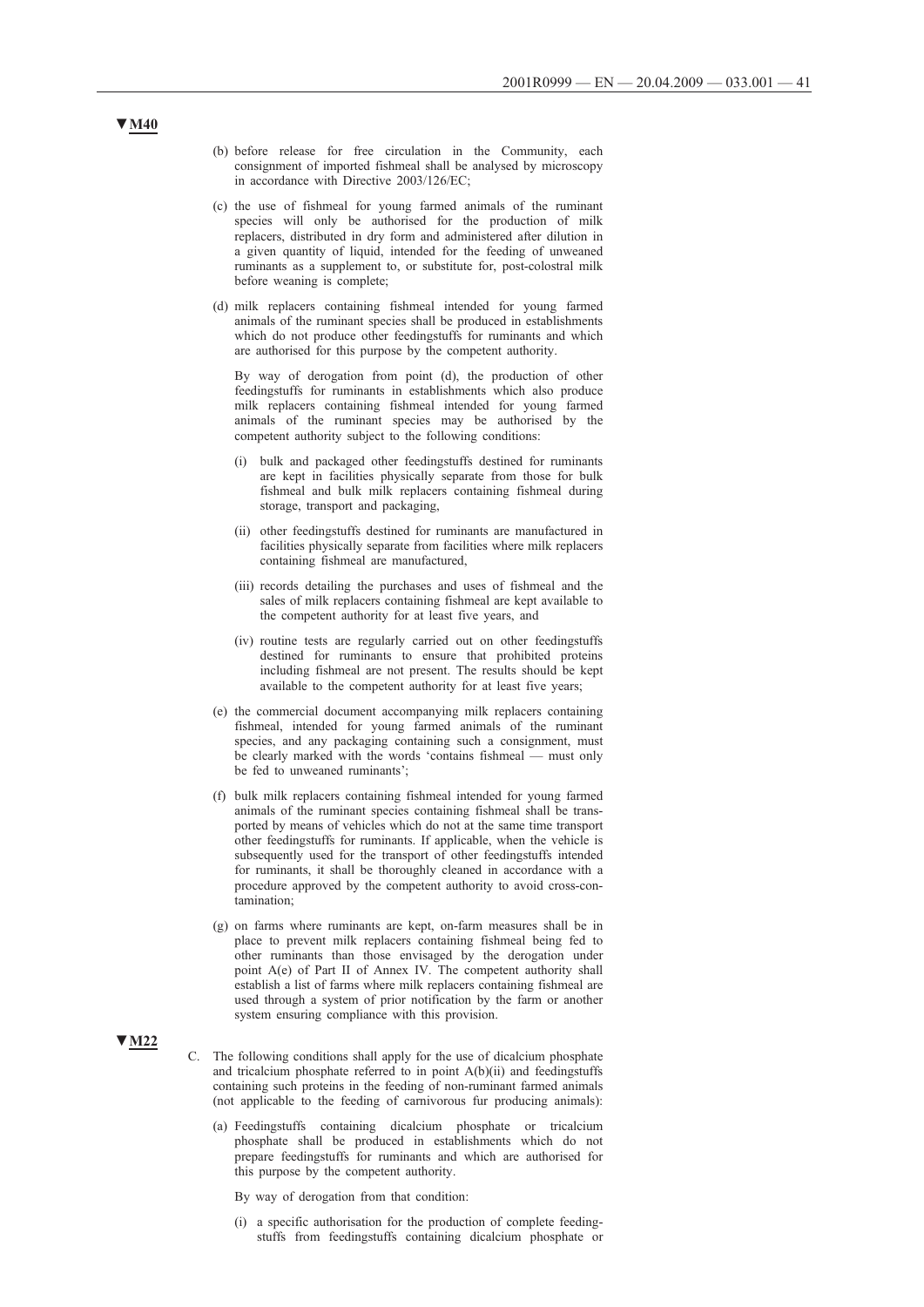tricalcium phosphate shall not be required for home compounders:

- registered by the competent authority,
- keeping only non-ruminants,
- producing complete feedingstuffs for use only in the same holding, and
- provided that the feedingstuffs containing dicalcium phosphate or tricalcium phosphate used in the production contain less than 10 % total phosphorus;
- (ii) the production of feedingstuffs for ruminants in establishments which also produce feedingstuffs containing dicalcium phosphate or tricalcium phosphate for other animal species may be authorised by the competent authority subject to the following conditions:
	- bulk and packaged feedingstuffs destined for ruminants are manufactured in facilities physically separate from those where feedingstuffs containing dicalcium phosphate or tricalcium phosphate are manufactured,
	- bulk feedingstuffs destined for ruminants are during storage, transport and packaging kept in facilities physically separate from those for bulk dicalcium phosphate, bulk tricalcium phosphate and bulk feedingstuffs containing dicalcium phosphate or tricalcium phosphate,
	- records detailing the purchases and uses of dicalcium phosphate or tricalcium phosphate and the sales of feedingstuff containing dicalcium phosphate or tricalcium phosphate are kept available to the competent authority for at least five years.
- (b) The label and accompanying document of the feedingstuffs containing dicalcium phosphate or tricalcium phosphate shall clearly indicate the words 'contains dicalcium/tricalcium phosphate of animal origin – shall not be fed to ruminants'.
- (c) Bulk feedingstuffs containing dicalcium phosphate or tricalcium phosphate shall be transported by means of vehicles which do not at the same time transport feedingstuffs for ruminants. If the vehicle is subsequently used for the transport of feedingstuffs intended for ruminants, it shall be thoroughly cleaned in accordance with a procedure approved by the competent authority to avoid cross-contamination.
- (d) The use and storage of feedingstuffs containing dicalcium phosphate or tricalcium phosphate shall be prohibited in farms where ruminants are kept.

By way of derogation from that condition, the competent authority may permit the use and storage of feedingstuffs containing dicalcium phosphate or tricalcium phosphate in farms where ruminants are kept, if it is satisfied that on-farm measures are implemented to prevent that feedingstuffs containing dicalcium phosphate or tricalcium phosphate are fed to ruminants.

- D. The following conditions shall apply for the use of blood products referred to in point  $A(b)(iii)$  and blood meal referred to in point  $A(c)$ and of feedingstuffs containing such proteins, in the feeding of respectively non-ruminant farmed animals and fish:
	- (a) The blood shall be derived from EU approved slaughterhouses which do not slaughter ruminants and which are registered as not slaughtering ruminants, and it shall be transported directly to the processing plant in vehicles dedicated exclusively to the transport of non-ruminant blood. If the vehicle was previously used for the transport of ruminant blood, it shall be, following cleaning, inspected by the competent authority before the transport of nonruminant blood.

By way of derogation from that condition, the competent authority may permit the slaughter of ruminants in a slaughterhouse collecting non-ruminant blood intended for the production of blood products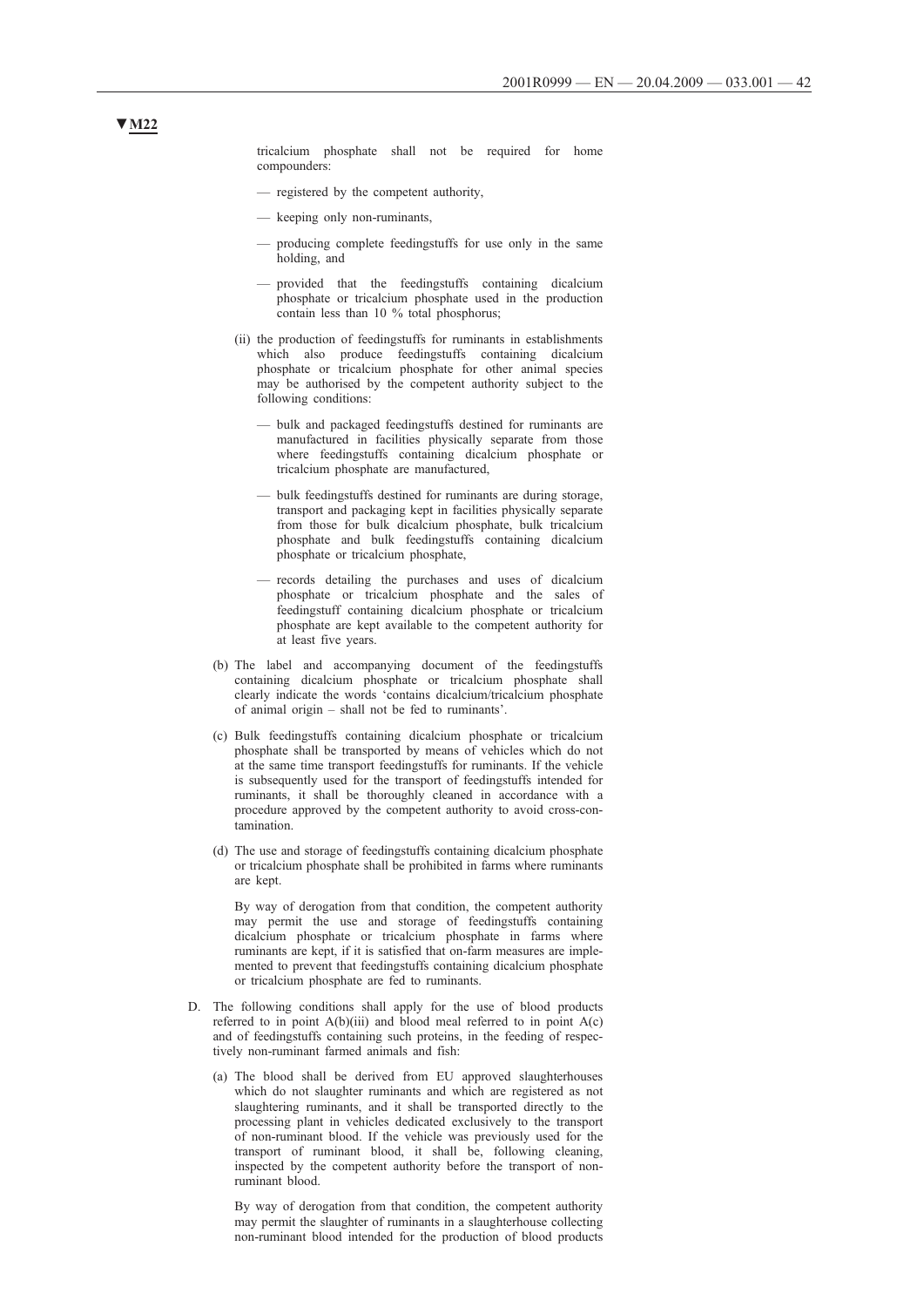and blood meal for use in feed for respectively non-ruminant farmed animals and fish if the slaughterhouse has a recognised control system. That control system shall at least include:

- keeping the slaughtering of non-ruminants physically separate from the slaughtering of ruminants,
- keeping collection, storage, transport and packaging facilities for blood of ruminant origin physically separate from those for blood of non-ruminant origin, and
- regular sampling and analysis of blood of non-ruminant origin to detect the presence of ruminant proteins
- (b) The blood products and blood meal shall be produced in an establishment exclusively processing non-ruminant blood.

By way of derogation from that condition, the competent authority may permit the production of blood products and blood meal for use in feed for respectively non-ruminant farmed animals and fish in establishments processing ruminant blood, which have a recognised control system in place preventing cross-contamination. That control system shall at least include:

- processing of non-ruminant blood in a closed system physically separate from the processing of ruminant blood,
- keeping of bulk raw material and bulk finished products of ruminant origin during storage, transport and packaging in facilities physically separate from those for bulk raw material and bulk finished products of non-ruminant origin, and
- regular sampling and analysis of non-ruminant blood products and blood meal to detect the presence of ruminant proteins.
- (c) Feedingstuffs containing blood products or blood meal shall be produced in establishments which do not prepare feedingstuffs for respectively ruminants or farmed animals other than fish and which are authorised for this purpose by the competent authority.
	- By way of derogation from that condition:
	- (i) a specific authorisation for the production of complete feedingstuffs from feedingstuffs containing blood products or blood meal shall not be required for home compounders:
		- registered by the competent authority,
		- keeping only non-ruminants in case blood products are used, or only fish in case blood meal is used,
		- producing complete feedingstuffs for use only in the same holding, and
		- provided that the feedingstuffs containing blood products or blood meal used in the production contain less than 50 % total protein.
	- (ii) the production of feedingstuffs for ruminants in establishments which also produce feedingstuffs containing blood products or blood meal for respectively non-ruminant farmed animals or fish may be authorised by the competent authority subject to the following conditions:
		- bulk and packaged feedingstuffs destined for ruminants or farmed animals other than fish are manufactured in facilities physically separate from those where feedingstuffs containing respectively blood products or blood meal are manufactured,
		- bulk feedingstuffs kept, during storage transport and packaging, in physically separate facilities as follow:
			- (a) feedingstuff destined for ruminants is kept separate from blood products and from feedingstuffs containing blood products;
			- (b) feedingstuff destined for farmed animals other than fish is kept separate from blood meal and feedingstuffs containing blood meal,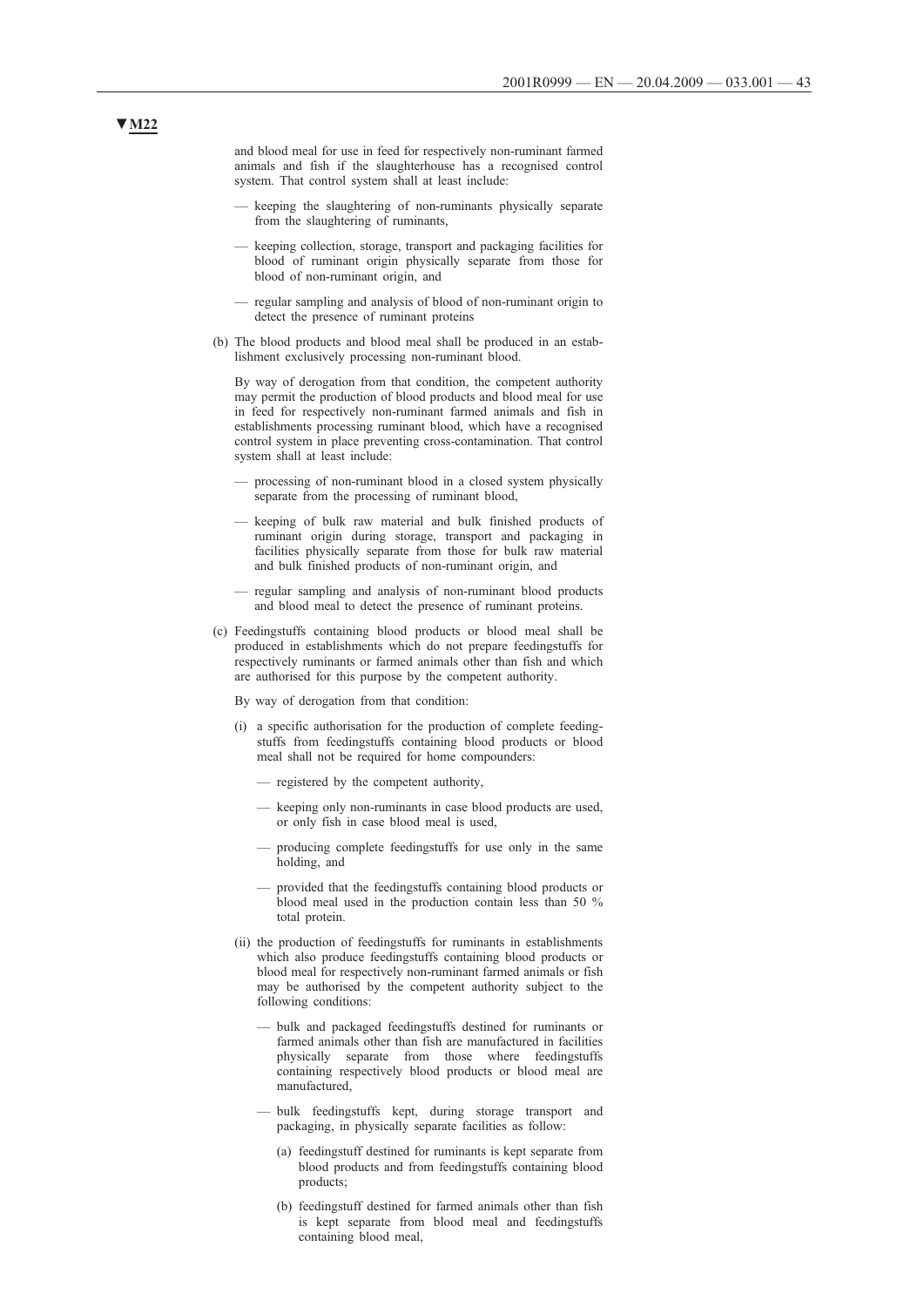- records detailing the purchases and uses of blood products and blood meal, and the sales of feedingstuffs containing such products, are kept available to the competent authority for at least five years.
- (d) The label, accompanying commercial document or health certificate, as appropriate, of the feedingstuffs containing blood products or blood meal shall clearly indicate the words 'contains blood products – shall not be fed to ruminants' or 'contains blood meal – shall only be fed to fish' as appropriate.
- (e) Bulk feedingstuffs containing blood products shall be transported by means of vehicles which do not transport at the same time feedingstuffs for ruminants and bulk feedingstuffs containing blood meal by means of vehicles which do not transport at the same time feedingstuffs for farmed animals other than fish. If the vehicle is subsequently used for the transport of feedingstuffs intended for respectively ruminants or farmed animals other than fish, it shall be thoroughly cleaned in accordance with a procedure to avoid cross-contamination approved by the competent authority.
- (f) The use and storage of feedingstuffs containing blood products shall be prohibited in farms where ruminants are kept, and that of feedingstuffs containing blood meal shall be prohibited in farms where farmed animals other than fish are kept.

By way of derogation, the competent authority may permit the use and storage of feedingstuffs containing respectively blood products or blood meal in farms where respectively ruminants or farmed animals other than fish are kept, if it is satisfied that on-farm measures are implemented to prevent that feedingstuffs containing respectively blood products or blood meal are fed to respectively ruminants or species other than fish.

#### III. **General implementing conditions**

- A. This Annex shall apply without prejudice to the provisions in Regulation (EC) No 1774/2002.
- B. Member States shall keep up-to-date lists of:
	- (a) slaughterhouses approved for the collection of blood in accordance with point  $D(a)$  of Part II;
	- (b) approved processing plants producing dicalcium phosphate, tricalcium phosphate, blood products or blood meal, and
	- (c) establishments, with the exception of home compounders, authorised for manufacturing feedingstuffs containing fishmeal and the proteins referred to in point (b) which operate in accordance with the conditions laid down in points B(c), C(a) and D(c) of Part II.
- C. (a) Bulk processed animal protein, with the exception of fishmeal, and bulk products, including feedingstuffs, organic fertilisers and soil improvers, containing such proteins, shall be stored and transported in dedicated facilities. The store or vehicle may only be used for other purposes, following cleaning, and after having been inspected by the competent authority.
	- (b) Bulk fishmeal referred to in point A(b)(i) of Part II, bulk dicalcium phosphate and bulk tricalcium phosphate referred to in point A(b)(ii) of Part II, blood products referred to in point A(b)(iii) of Part II and blood meal referred to in point A(c) of Part II shall be stored and transported in stores and vehicles dedicated to that purpose.
	- (c) By way of derogation from point (b):
		- (i) stores or vehicles may be used for the storage and transport of feedingstuffs containing the same protein;
		- (ii) stores or vehicles, following cleaning, may be used for other purposes after having been inspected by the competent authority; and
		- (iii) stores and vehicles transporting fishmeal may be used for other purposes if the company has a control system in place, recognised by the competent authority, to prevent cross-contamination. The control system shall at least include: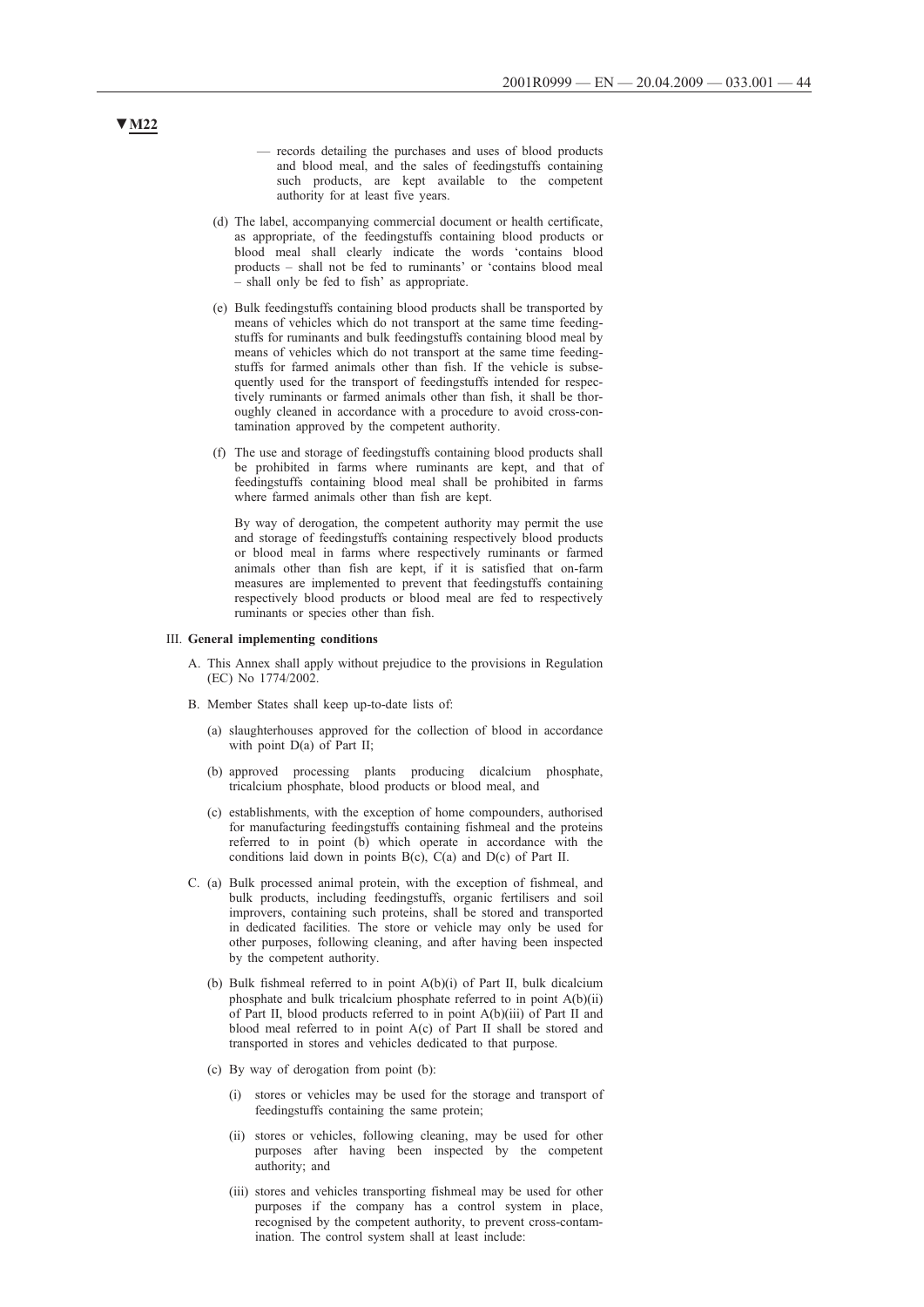- records on material transported and cleaning of the vehicle, and
- regular sampling and analysis of feedingstuffs transported to detect the presence of fishmeal.

The competent authority shall carry out frequent on-the-spot checks to verify the correct application of the above control system.

D. Feedingstuffs, including petfood, which contain blood products of ruminant origin or processed animal proteins, other than fishmeal, shall not be manufactured in establishments which produce feedingstuffs for farmed animals, with the exception of feedingstuffs for carnivorous fur producing animals.

Bulk feedingstuffs, including petfood, which contain blood products of ruminant origin or processed animal proteins, other than fishmeal, shall during storage, transport and packaging be kept in facilities physically separate from facilities for bulk feedingstuffs for farmed animals, with the exception of feedingstuffs for carnivorous fur producing animals.

Petfood and feedingstuffs intended for carnivorous fur producing animals containing dicalcium phosphate or tricalcium phosphate referred to in point A(b)(ii) of Part II, and blood products referred to in point A(b)(iii) of Part II shall be manufactured and transported in accordance with points C(a) and (c) and points D(c) and (e), respectively of Part II.

### **▼M40**

E. 1. The export to third countries of processed animal proteins derived from ruminants, and of products containing such processed animal proteins shall be prohibited. However that prohibition shall not apply to processed petfood including canned petfood which contains processed animal proteins derived from ruminants and which has undergone treatment and which is labelled in accordance with Regulation (EC) No 1774/2002.

### **▼M22**

- 2. The export of processed animal proteins derived from non-ruminants and of products containing such proteins shall only be permitted by the competent authority subject to the following conditions:
	- they are destined for uses not prohibited by Article 7,
	- a written agreement with the third country is made prior to exportation, which includes an undertaking from the third country to respect the final use and not to re-export the processed animal protein or products containing such proteins for uses prohibited by Article 7.
- 3. Member States which permit exports in accordance with point 2 shall for the effective implementation of this Regulation inform the Commission and the other Member States of all terms and conditions as agreed with the third country concerned, in the context of the Standing Committee on the Food Chain and Animal Health.

Points 2 and 3 shall not apply to:

- exports of fishmeal, provided it fulfils the conditions set out in point B of Part II,
- products containing fishmeal,
- petfood.
- F. The competent authority shall carry out documentary and physical checks, including tests on feedingstuffs, throughout the production and distribution chain in accordance with Directive 95/53/EC to control compliance with its provisions and with the provisions of this Regulation. Where any presence of prohibited animal protein is detected, Directive 95/53/EC shall apply. The competent authority shall verify on a regular basis the competence of laboratories carrying out analyses for such official controls, in particular by evaluating the results of ring trials. If the competence is considered unsatisfactory, a re-training of the laboratory staff shall be undertaken as the minimal corrective measure.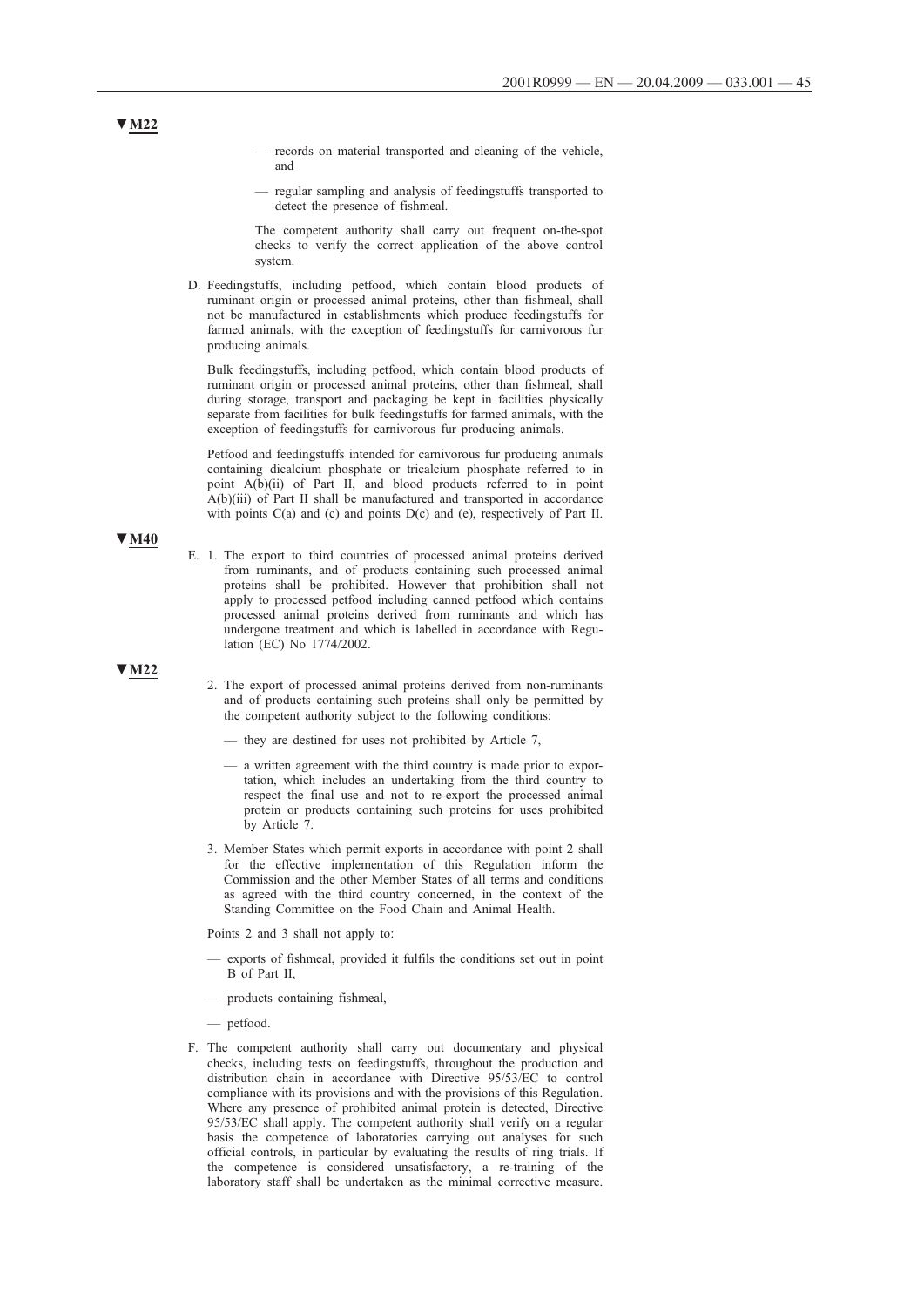#### *ANNEX V*

### **SPECIFIED RISK MATERIAL**

#### 1. **Definition of specified risk material**

The following tissues shall be designated as specified risk material if they come from animals whose origin is in a Member State or third country or of one of their region with a controlled or undetermined BSE risk:

- (a) as regards bovine animals:
	- (i) the skull excluding the mandible and including the brain and eyes, and the spinal cord of animals aged over 12 months;

**▼M37**

(ii) the vertebral column excluding the vertebrae of the tail, the spinous and transverse processes of the cervical, thoracic and lumbar vertebrae and the median sacral crest and wings of the sacrum, but including the dorsal root ganglia, of animals aged over 30 months; and

#### **▼M31**

- (iii) the tonsils, the intestines from the duodenum to the rectum and the mesentery of animals of all ages.
- (b) as regards ovine and caprine animals
	- (i) the skull including the brain and eyes, the tonsils and the spinal cord of animals aged over 12 months or which have a permanent incisor erupted through the gum, and
	- (ii) the spleen and ileum of animals of all ages.

### 2. **Derogation for Member States**

By way of derogation from point 1, tissues listed in that point whose origin is in Member States with a negligible BSE risk shall continue to be considered as specified risk material.

### 3. **Marking and disposal**

Specified risk material shall be stained with a dye or, as appropriate, otherwise marked, immediately on removal, and disposed of in accordance with the provisions laid down in Regulation (EC) No 1774/2002, and in particular in Article 4(2) thereof.

#### 4. **Removal of specified risk material**

- 4.1. Specified risk material shall be removed at:
	- (a) slaughterhouses, or, as appropriate, other places of slaughter;
	- (b) cutting plants, in the case of vertebral column of bovine animals;
	- (c) where appropriate, in intermediate plants referred to in Article 10 of Regulation (EC) No 1774/2002 or users and collection centres authorised and registered pursuant to Article  $23(2)(c)(iv)$ , (vi) and (vii) of Regulation (EC) No 1774/2002.
- 4.2. By way of derogation from point 4.1, the use of an alternative test to the removal of specified risk material may be authorised under the following conditions:
	- (a) tests must be carried out in slaughterhouses on all animals eligible for the removal of specified risk material;
	- (b) no bovine, ovine or caprine product intended for human food or animal feed may leave the slaughterhouse before the competent authority has received and accepted the results of the tests on all slaughtered animals potentially contaminated if BSE has been confirmed in one of them;
	- (c) when an alternative test gives a positive result, all bovine, ovine and caprine material which has been potentially contaminated in the slaughterhouse is destroyed in accordance with point 3, unless all parts of the body including the hide of the affected animal can be identified and kept separate.
- 4.3. By way of derogation from point 4.1, Member States may decide to allow: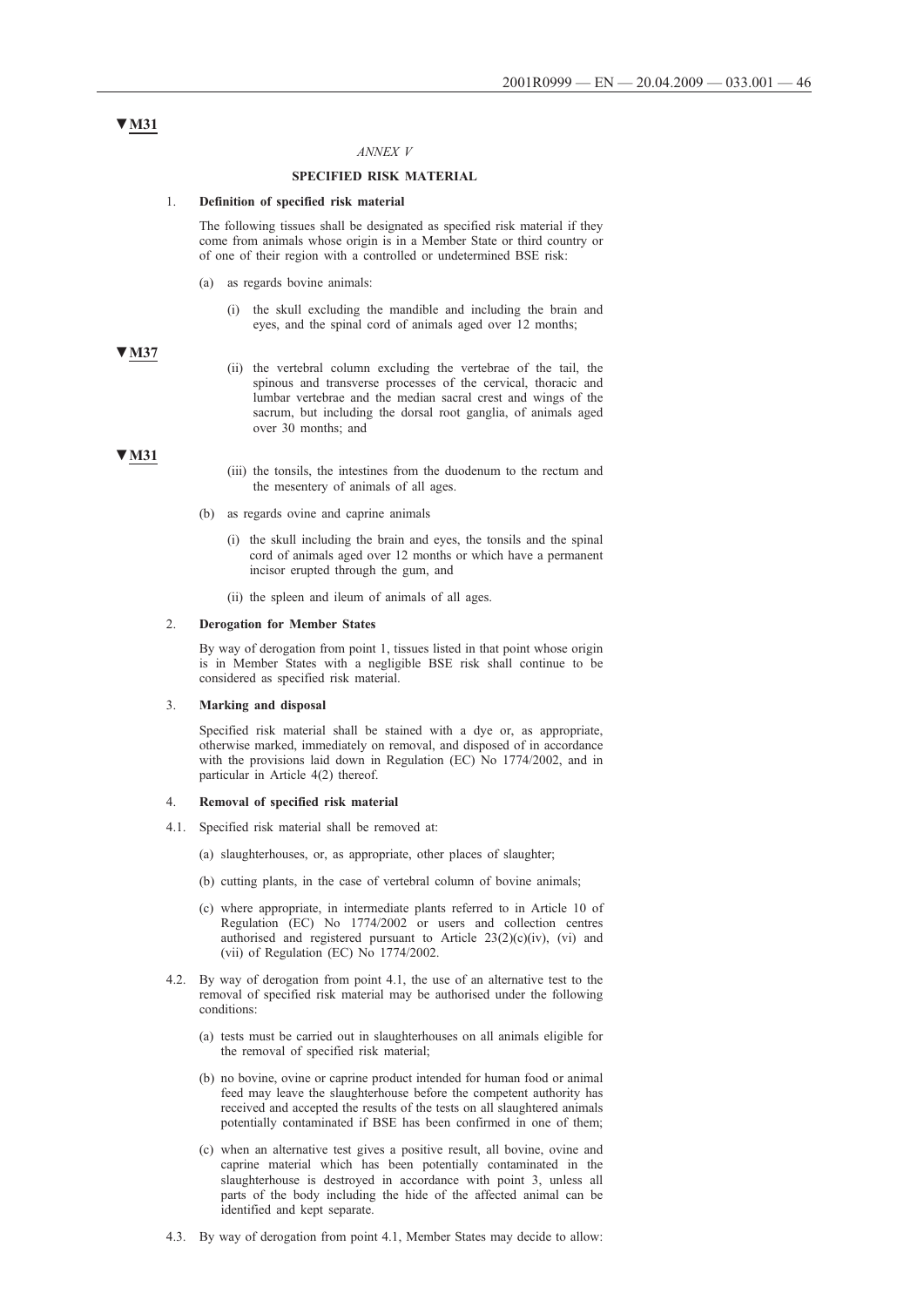- (a) the removal of spinal cord of ovine and caprine animals in cutting plants specifically authorised for this purpose;
- (b) the removal of bovine vertebral column from carcasses or parts of carcasses in butcher shops specifically authorised, monitored and registered for this purpose;
- (c) the harvesting of head meat from bovine animals in cutting plants specifically authorised for this purpose in accordance with the provisions laid down in point 9.
- 4.4. The rules on removal of specified risk material laid down in this Chapter shall not apply to Category 1 material as defined in Regulation (EC) No 1774/2002 used under the supervision of competent authorities for feeding of endangered and protected species of necrophagous birds.

#### 5. **Measures concerning mechanically separated meat**

Notwithstanding the individual decisions referred to in Article 5(2), and by way of derogation from Article 9(3), it shall be prohibited in all Member States to use bones or bone-in cuts of bovine, ovine and caprine animals for the production of mechanically separated meat.

#### 6. **Measures concerning laceration of tissues**

Notwithstanding the individual decisions referred to in Article 5(2), and by way of derogation from Article 8(3), in all Member States, until all Member States are classified as countries with negligible BSE risk, laceration of central nervous tissue by means of an elongated rod-shaped instrument introduced into the cranial cavity after stunning shall be prohibited in bovine, ovine or caprine animals whose meat is intended for human or animal consumption.

#### 7. **Harvesting of tongues from bovine animals**

Tongues of bovine animals of all ages intended for human or animal consumption shall be harvested at the slaughterhouse by a transverse cut rostral to the lingual process of the basihyoid bone.

#### 8. **Harvesting of bovine head meat**

- 8.1. Head meat of bovine animals above 12 months of age shall be harvested at slaughterhouses, in accordance with a control system, recognised by the competent authority, to ensure the prevention of possible contamination of head meat with central nervous system tissue. The system shall include at least the following provisions:
	- (a) harvesting shall take place in a dedicated area, physically separated from the other parts of the slaughterline;
	- (b) where the heads are removed from the conveyor or hooks before harvesting the head meat, the frontal shot hole and foramen magnum shall be sealed with an impermeable and durable stopper. Where the brainstem is sampled for laboratory testing for BSE, the foramen magnum shall be sealed immediately after that sampling;
	- (c) head meat shall not be harvested from heads where the eyes are damaged or lost immediately prior to, or after slaughter, or which are otherwise damaged in a way which might result in contamination of the head with central nervous tissue;
	- (d) head meat shall not be harvested from heads which have not been properly sealed in accordance with the second indent;
	- (e) without prejudice to general rules on hygiene, specific working instructions shall be in place to prevent contamination of the head meat during the harvesting, in particular in the case when the seal referred to in the second indent is lost or the eyes damaged during the activity:
	- (f) a sampling plan using an appropriate laboratory test to detect central nervous system tissue shall be in place to verify that the measures to reduce contamination are properly implemented.
- 8.2. By way of derogation from the requirements of point 8.1, Member States may decide to apply at the slaughterhouse an alternative control system for the harvesting of bovine head meat, leading to an equivalent reduction in the level of contamination of head meat with central nervous system tissue. A sampling plan using an appropriate laboratory test to detect central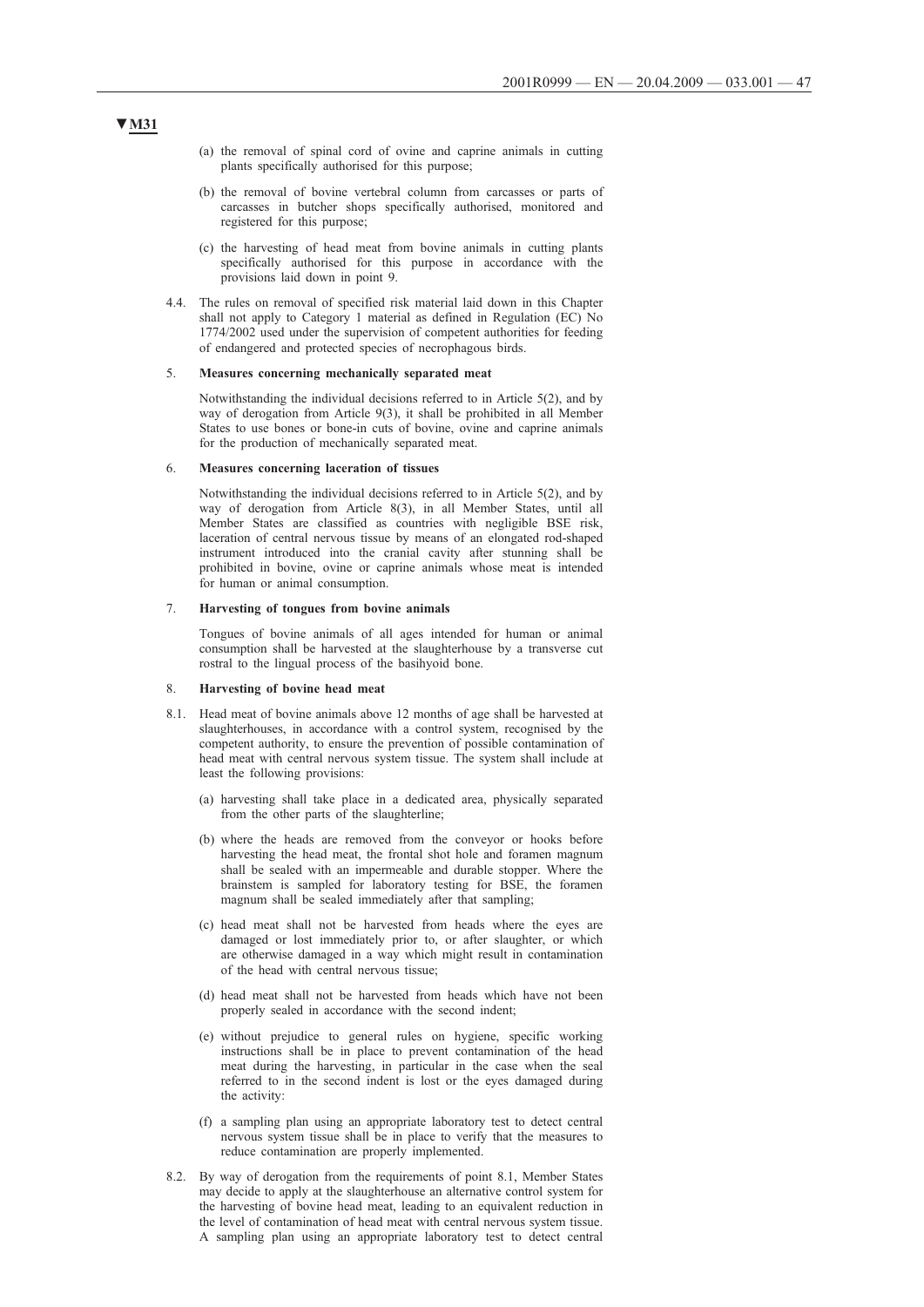nervous system tissue shall be in place to verify that the measures to reduce contamination are properly implemented. Member States using this derogation shall inform the Commission and the other Member States in the framework of the Standing Committee of the Food Chain and Animal Health of their control system and the results of the sampling.

8.3. If the harvesting is performed without removing the bovine head from the conveyor or hooks, points 8.1 and 8.2 shall not apply.

#### 9. **Harvesting of bovine head meat in authorised cutting plants**

By way of derogation from point 8, Member States may decide to allow the harvesting of head meat from bovine in cutting plants specifically authorised for this purpose and provided that the following conditions are complied with:

- (a) the heads intended for transport to the cutting plant shall be suspended on a rack during the storing period and the transport from the slaughterhouse to the cutting plant;
- (b) the frontal shot hole and the foramen magnum shall be properly sealed with an impermeable and durable stopper before being moved from the conveyor or hooks to the racks. Where the brainstem is sampled for laboratory testing for BSE, the foramen magnum shall be sealed immediately after that sampling;
- (c) the heads which have not been properly sealed in accordance with point (b), where the eyes are damaged or lost immediately prior to or after slaughter or which were otherwise damaged in a way which might result in contamination of the head meat with central nervous tissue shall be excluded from transport to the specifically authorised cutting plants;
- (d) a sampling plan for the slaughterhouse using an appropriate laboratory test to detect central nervous system tissue shall be in place to verify the proper implementation of the measures to reduce contamination;
- (e) the harvesting of head meat shall be carried out in accordance with a control system, recognized by the competent authority, to ensure the prevention of possible contamination of head meat. The system shall include at least:
	- all heads shall be visually checked for signs of contamination or damage and proper sealing before the harvesting of the head meat begins;
	- (ii) head meat shall not be harvested from heads which have not been properly sealed, where the eyes are damaged or which were otherwise damaged in a way which might result in contamination of the head meat with central nervous tissue. Head meat shall also not be harvested from any head where contamination from such heads is suspected;
	- (iii) without prejudice to general rules on hygiene, specific working instructions shall be in place to prevent contamination of the head meat during transport and harvesting, in particular where the seal is lost or the eyes damaged during the activity;
- (f) a sampling plan for the cutting plant using an appropriate laboratory test to detect central nervous system tissue shall be in place to verify that the measures to reduce contamination are properly implemented.

#### 10. **Rules on trade and export**

- 10.1. Member States may allow dispatch of heads or of un-split carcasses containing specified risk material to another Member State only after that Member State has agreed to receive the material and has approved the conditions of dispatch and transport.
- 10.2. By way of derogation from point 10.1, carcasses, half carcasses or half carcasses cut into no more than three wholesale cuts, and quarters containing no specified risk material other than the vertebral column, including dorsal root ganglia, may be dispatched from one Member State to another without the latter's prior agreement.
- 10.3. Exports outside the Community of heads and of fresh meat of bovine, ovine or caprine animals containing specified risk materials shall be prohibited.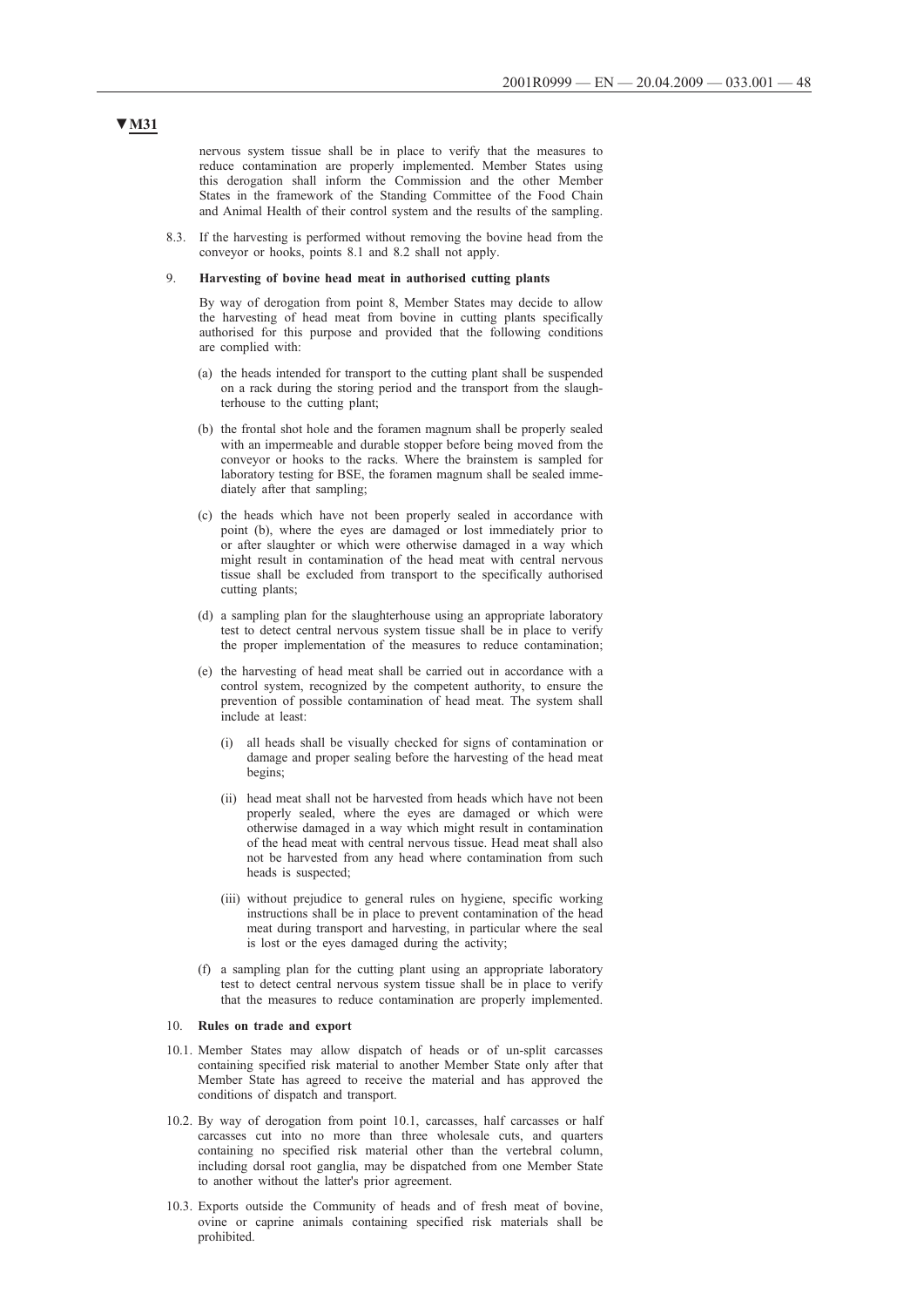### 11. **Controls**

- 11.1. Member States shall carry out frequent official controls to verify the correct application of this Annex and shall ensure that measures are taken to avoid any contamination, particularly in slaughterhouses, cutting plants or other places where specified risk material is removed, such as butcher shops or establishments referred in point 4.1 (c).
- 11.2. Member States shall in particular set up a system to ensure and check that specified risk material is handled and disposed of in accordance with Regulation (EC) No 999/2001 and Regulation (EC) No 1774/2002.
- 11.3. A control system shall be put in place for the removal of the vertebral column as specified in point 1(a). The system shall include at least the following measures:
	- (a) when removal of the vertebral column is not required, carcasses or wholesale cuts of carcasses of bovine animals containing vertebral column shall be identified by a clearly visible blue stripe on the label referred to in Regulation (EC) No 1760/2000;
	- (b) specific information on the number of bovine carcasses or wholesale cuts of carcasses, from which removal of the vertebral column is required as well as the number where removal of the vertebral column is not required, shall be added on the commercial document relating to consignments of meat. When applicable, the specific information shall be added to the document referred to in Article 2(1) of Commission Regulation (EC) No  $136/2004$  (<sup>1</sup>) in the case of imports;
	- (c) butcher shops shall keep, for at least one year, the commercial documents referred to in (b).

 $\overline{$ (1) OJ L 21, 28, 1, 2004, p. 11.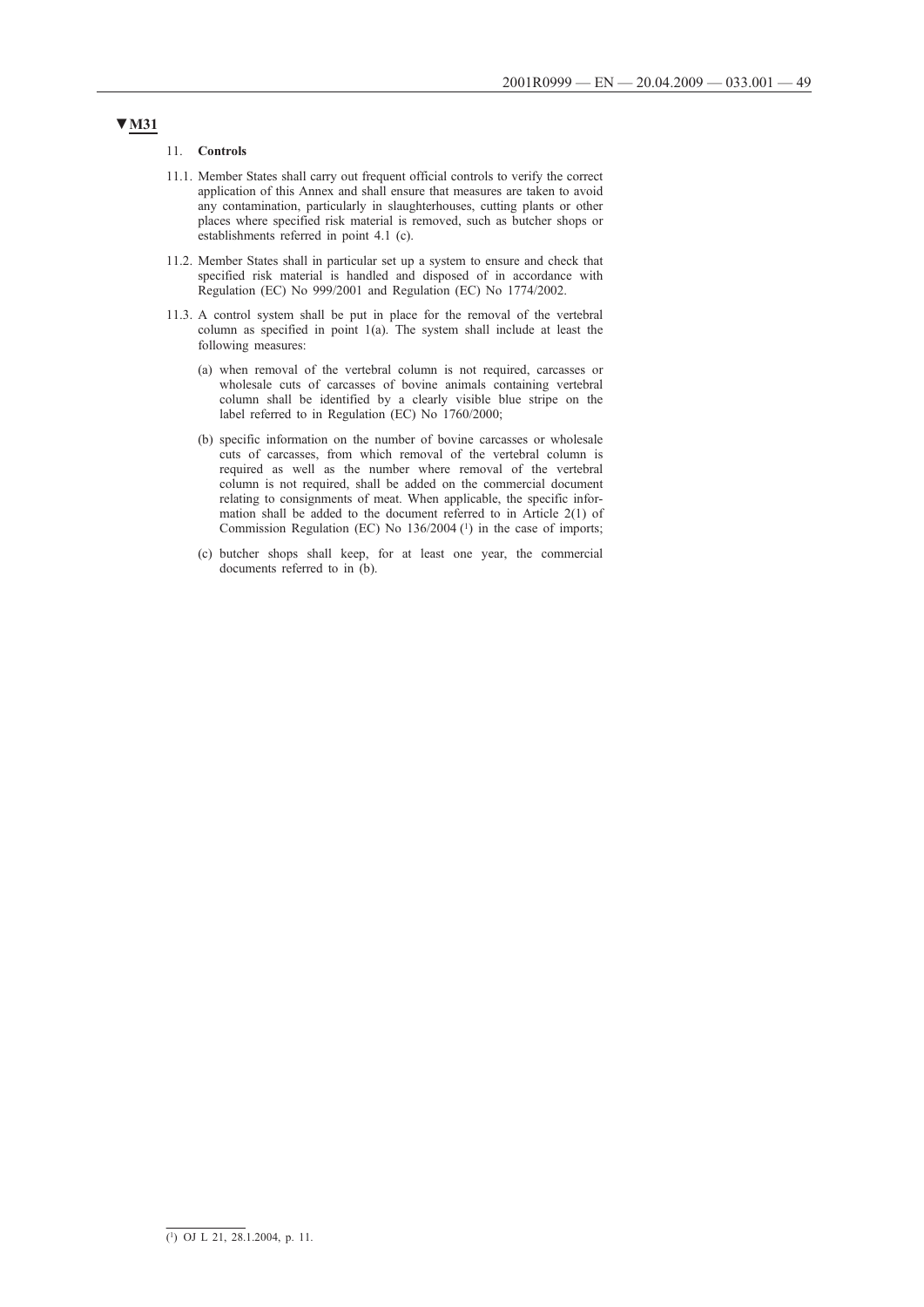*ANNEX VI*

**PRODUCTS OF ANIMAL ORIGIN DERIVED FROM OR CONTAINING RUMINANT MATERIAL, AS REFERRED TO IN ARTICLE 9(1)**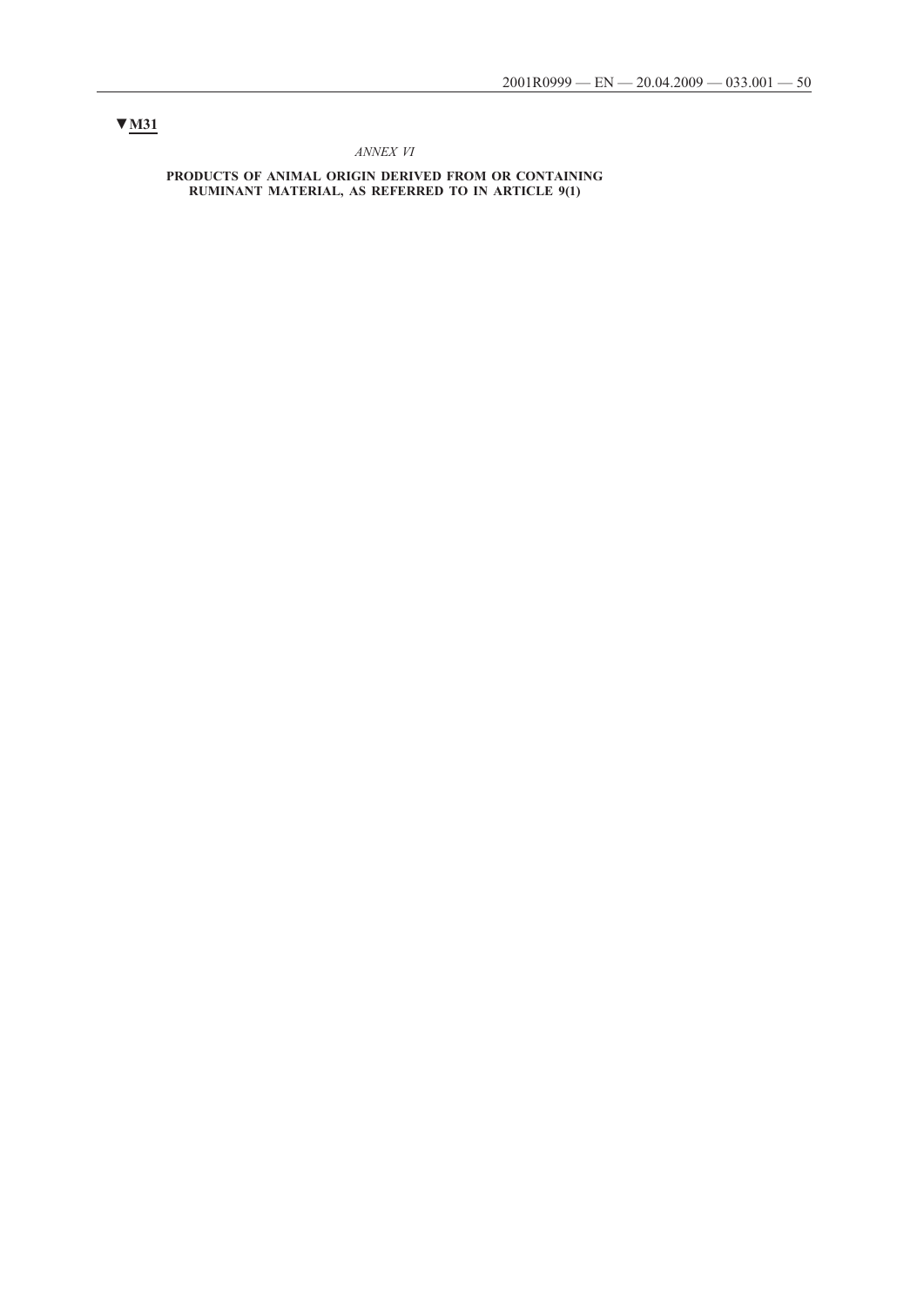#### *ANNEX VII*

#### **ERADICATION OF TRANSMISSIBLE SPONGIFORM ENCEPHALOPATHY**

**▼M39**

### CHAPTER A

#### **Measures following confirmation of the presence of a TSE**

- 1. The inquiry referred to in Article 13(1)(b) must identify:
	- (a) in the case of bovine animals:
		- all other ruminants on the holding of the animal in which the disease was confirmed,
		- where the disease was confirmed in a female animal, its progeny born within two years prior to, or after, clinical onset of the disease,
		- all animals of the cohort of the animal in which the disease was confirmed,
		- the possible origin of the disease,
		- other animals on the holding of the animal in which the disease was confirmed or on other holdings which may have become infected by the TSE agent or been exposed to the same feed or contamination source,
		- the movement of potentially contaminated feedingstuffs, of other material or any other means of transmission, which may have transmitted the TSE agent to or from the holding in question;
	- (b) in the case of ovine and caprine animals:
		- all ruminants other than ovine and caprine animals on the holding of the animal in which the disease was confirmed,
		- insofar as they are identifiable, the parents, and in the case of females all embryos, ova and the last progeny of the female animal in which the disease was confirmed,
		- all other ovine and caprine animals on the holding of the animal in which the disease was confirmed in addition to those referred to in the second indent,
		- the possible origin of the disease and the identification of other holdings on which there are animals, embryos or ova which may have become infected by the TSE agent or been exposed to the same feed or contamination source,
		- the movement of potentially contaminated feedingstuffs, other material or any other means of transmission, which may have transmitted the TSE agent to or from the holding in question.
- 2. The measures laid down in Article 13(1)(c) shall comprise at least:
- 2.1. In the case of confirmation of BSE in a bovine animal, the killing and complete destruction of bovine animals identified by the inquiry referred to in the second and third indents of point 1(a); however, the Member State may decide:
	- not to kill and destroy animals of the cohort referred to in the third indent of point 1(a) if evidence has been provided that such animals did not have access to the same feed as the affected animal,
	- to defer the killing and destruction of animals in the cohort referred to in the third indent of point 1(a) until the end of their productive life, provided that they are bulls continuously kept at a semen collection centre and it can be ensured that they are completely destroyed following death.

#### **▼M41**

2.2. If a TSE is suspected in an ovine or caprine animal on a holding in a Member State and until the results of the confirmatory examinations are available, all other ovine and caprine animals from that holding shall be placed under an official movement restriction. If there is evidence that the holding where the animal was present when the TSE was suspected is unlikely to be the holding where the animal could have been exposed to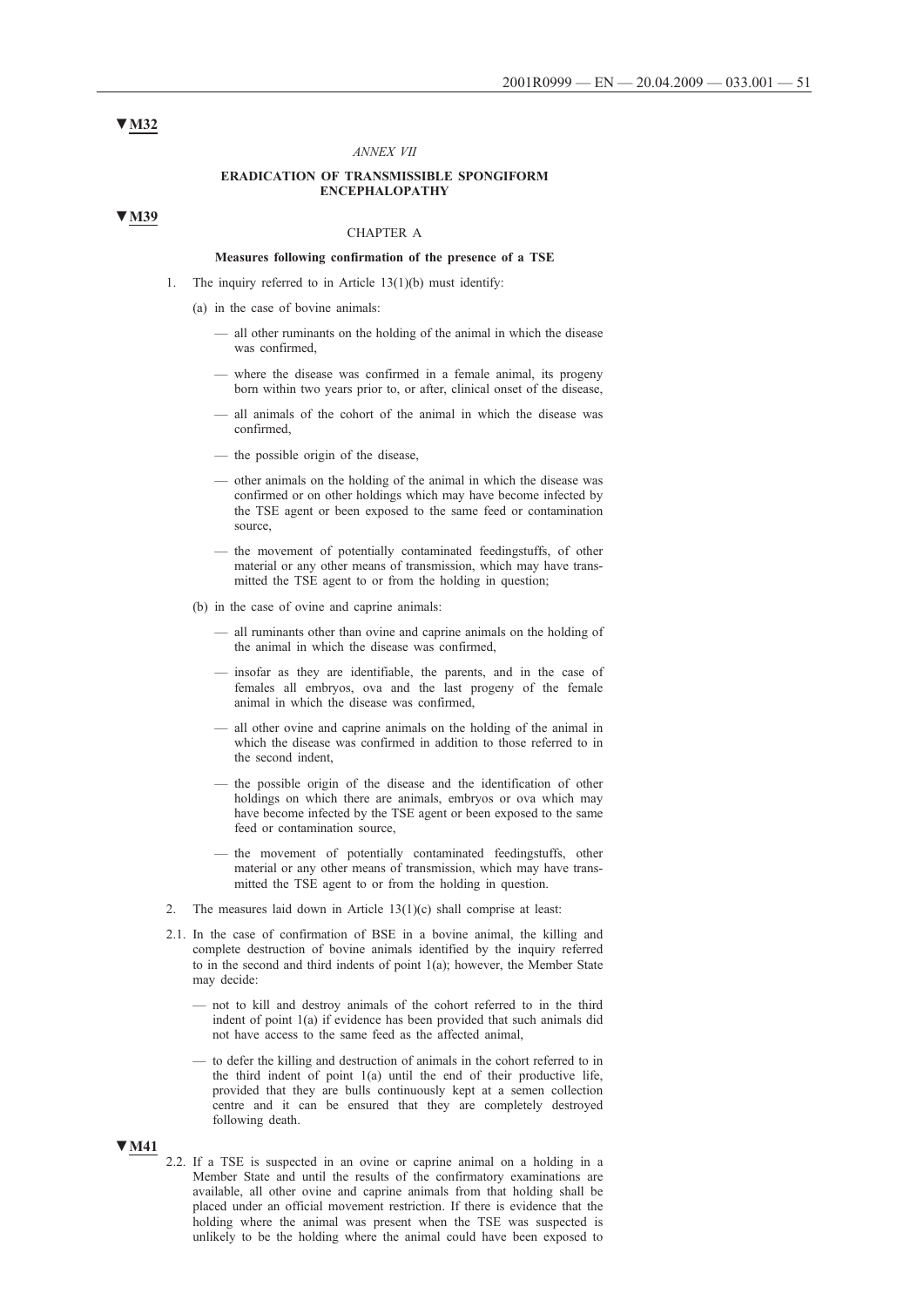the TSE, the competent authority may decide that other holdings or only the holding of exposure shall be placed under official control, depending on the epidemiological information available. The milk and the milk products derived from the ovine and caprine animals of the holding placed under official control, which are present on that holding from the date when the presence of the TSE is suspected until the results of the confirmatory examinations are available, shall only be used within that holding.

### **▼M39**

2.3. In the case of confirmation of TSE in an ovine or caprine animal:

#### **▼M41**

(a) if BSE cannot be excluded after the results of a ring trial carried out in accordance with the procedure set out in Annex X, Chapter C, point 3.2(c), the killing and complete destruction of all animals, embryos and ova identified by the inquiry referred to in the second to fifth indents of point 1(b). The milk and the milk products derived from the animals to be destroyed, which were present on the holding between the date of confirmation that BSE cannot be excluded and the date of complete destruction of the animals, shall be destroyed.

#### **▼M39**

(b) if BSE is excluded in accordance with the procedure set out in Annex X, Chapter C, point 3.2(c), pursuant to the decision of the competent authority:

either

### **▼M41**

(i) the killing and complete destruction of all animals, embryos and ova identified by the inquiry referred to in the second and third indents of point 1(b). In case the confirmed TSE is classical scrapie, the milk and milk products derived from the animals to be destroyed and which were present on the holding between the date of confirmation of the classical scrapie case and the date of the complete destruction of the animals shall not be used for the feeding of ruminants, except for the feeding of ruminants within that holding. The placing on the market of such products as feed for non-ruminants shall be limited to the territory of the Member State concerned. The commercial document accompanying consignments of such products and any packaging containing such consignments must be clearly marked with the words: 'shall not be fed to ruminants'. The use and the storage of feedingstuffs containing such products shall be prohibited on farms where ruminants are kept. Bulk feedingstuffs containing such products shall be transported by means of vehicles which do not transport feedingstuffs for ruminants at the same time. If such vehicles are subsequently used for the transport of feedingstuffs intended for ruminants, they shall be thoroughly cleaned in order to avoid cross-contamination, in accordance with a procedure approved by the competent authority.

The conditions set out in point 3 shall apply to the holding;

or

- (ii) the killing and complete destruction of all animals, embryos and ova identified by the inquiry referred to in the second and third indents of point 1(b), with the exception of:
	- breeding rams of the ARR/ARR genotype,
	- breeding ewes carrying at least one ARR allele and no VRQ allele and, where such breeding ewes are pregnant at the time of the inquiry, the lambs subsequently born, if their genotype meets the requirements of this subparagraph,
	- sheep carrying at least one ARR allele which are intended solely for slaughter,
	- if the competent authority so decides, sheep and goats less than three months old which are intended solely for slaughter.

In case the confirmed TSE is classical scrapie, the milk and milk products derived from the animals to be destroyed and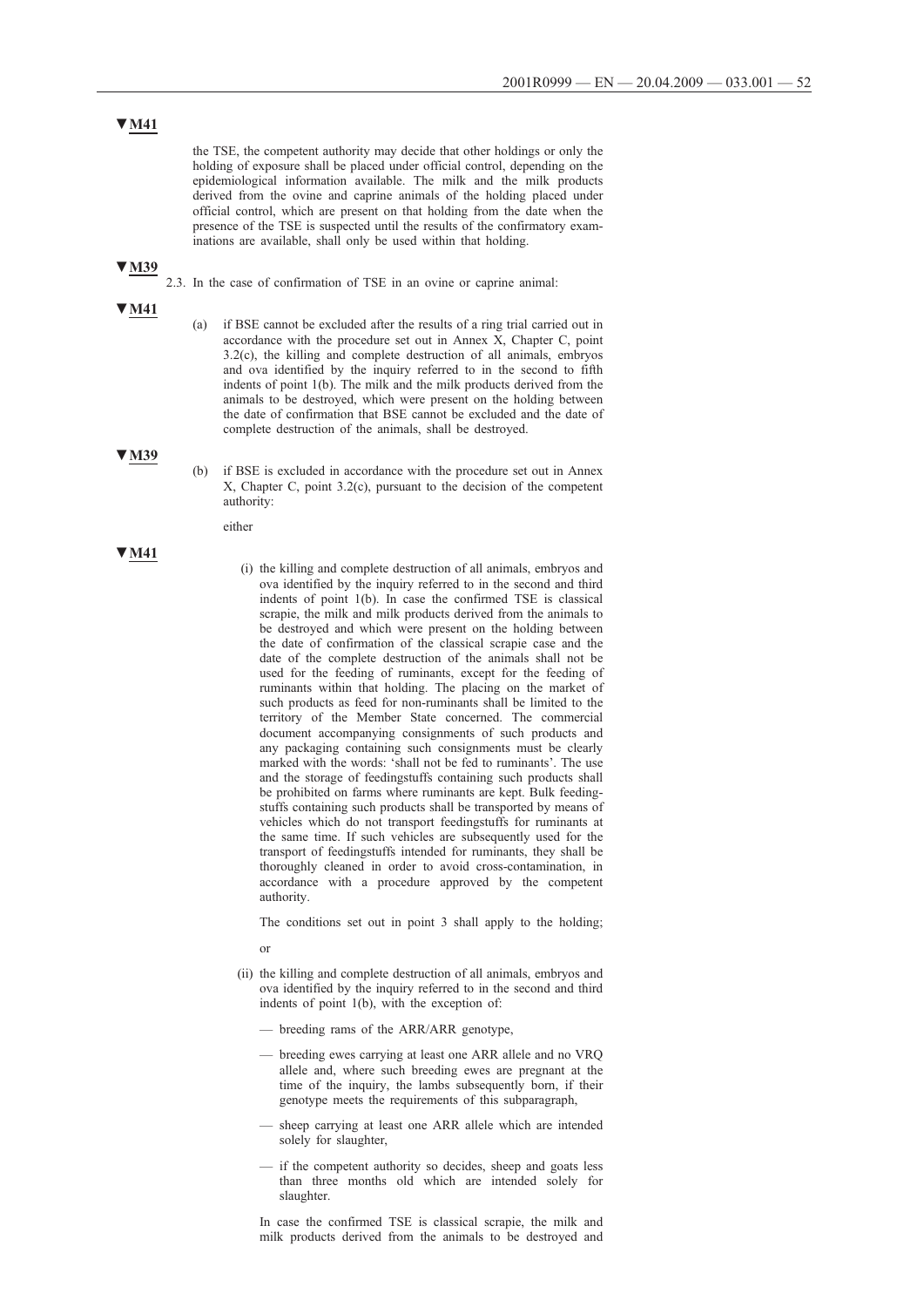which were present on the holding between the date of confirmation of the classical scrapie case and the date of the complete destruction of the animals shall not be used for the feeding of ruminants, except for the feeding of ruminants within that holding. The placing on the market of such products as feed for non-ruminants shall be limited to the territory of the Member State concerned. The commercial document accompanying consignments of such products and any packaging containing such consignments must be clearly marked with the words: 'shall not be fed to ruminants'. The use and the storage of feedingstuffs containing such products shall be prohibited on farms where ruminants are kept. Bulk feedingstuffs containing such products shall be transported by means of vehicles which do not transport feedingstuffs for ruminants at the same time. If such vehicles are subsequently used for the transport of feedingstuffs intended for ruminants, they shall be thoroughly cleaned in order to avoid cross-contamination, in accordance with a procedure approved by the competent authority.

The conditions set out in point 3 shall apply to the holding;

- (iii) a Member State may decide not to kill and destroy the animals, identified by the inquiry referred to in the second and third indents of point 1(b) where it is difficult to obtain replacement ovine animals of a known genotype or where the frequency of the ARR allele within the breed or holding is low, or where it is deemed necessary in order to avoid inbreeding, or based on a reasoned consideration of all the epidemiological factors. The conditions set out in point 4 shall apply to the holding;
- (c) by way of derogation from the measures set out in point (b), and only where the TSE case confirmed on a holding is an atypical scrapie case, the Member State may decide to apply the measures laid down in point 5;
- (d) Member States may decide:
	- (i) to replace the killing and complete destruction of all animals referred to in  $b(i)$  by slaughtering for human consumption;
	- (ii) to replace the killing and complete destruction of animals referred to in b(ii) by slaughtering for human consumption provided that:
		- the animals are slaughtered within the territory of the concerned Member State,
		- all animals which are over 18 months of age or have more than two permanent incisors erupted through the gum and are slaughtered for human consumption shall be tested for the presence of TSE in accordance with the laboratory methods set out in Annex X, Chapter C, point 3.2 (b);
- the prion protein genotype of ovine animals, up to a maximum of 50, killed and destroyed or slaughtered for human consumption in accordance with points (b)(i) and (iii) shall be determined;

### **▼M41**

(f) where the frequency of the ARR allele within the breed or holding is low or absent, or where it is deemed necessary in order to avoid inbreeding, a Member State may decide to delay the destruction of the animals referred to in point  $2.3$  (b)(i) and (ii) for up to five breeding years provided that no breeding rams other than those of the ARR/ARR genotype are present on the holding.

However, in the case of ovine or caprine animals kept for the production of milk with a view to placing it on the market, the destruction of the animals may only be delayed for a maximum of 18 months.

#### **▼M39**

2.4. If the infected animal has been introduced from another holding, a Member State may decide, based on the history of the case, to apply eradication measures in the holding of origin in addition to, or instead of, the holding in which the infection was confirmed; in the case of land used for common grazing by more than one flock, Member States may decide to limit the

**▼M41**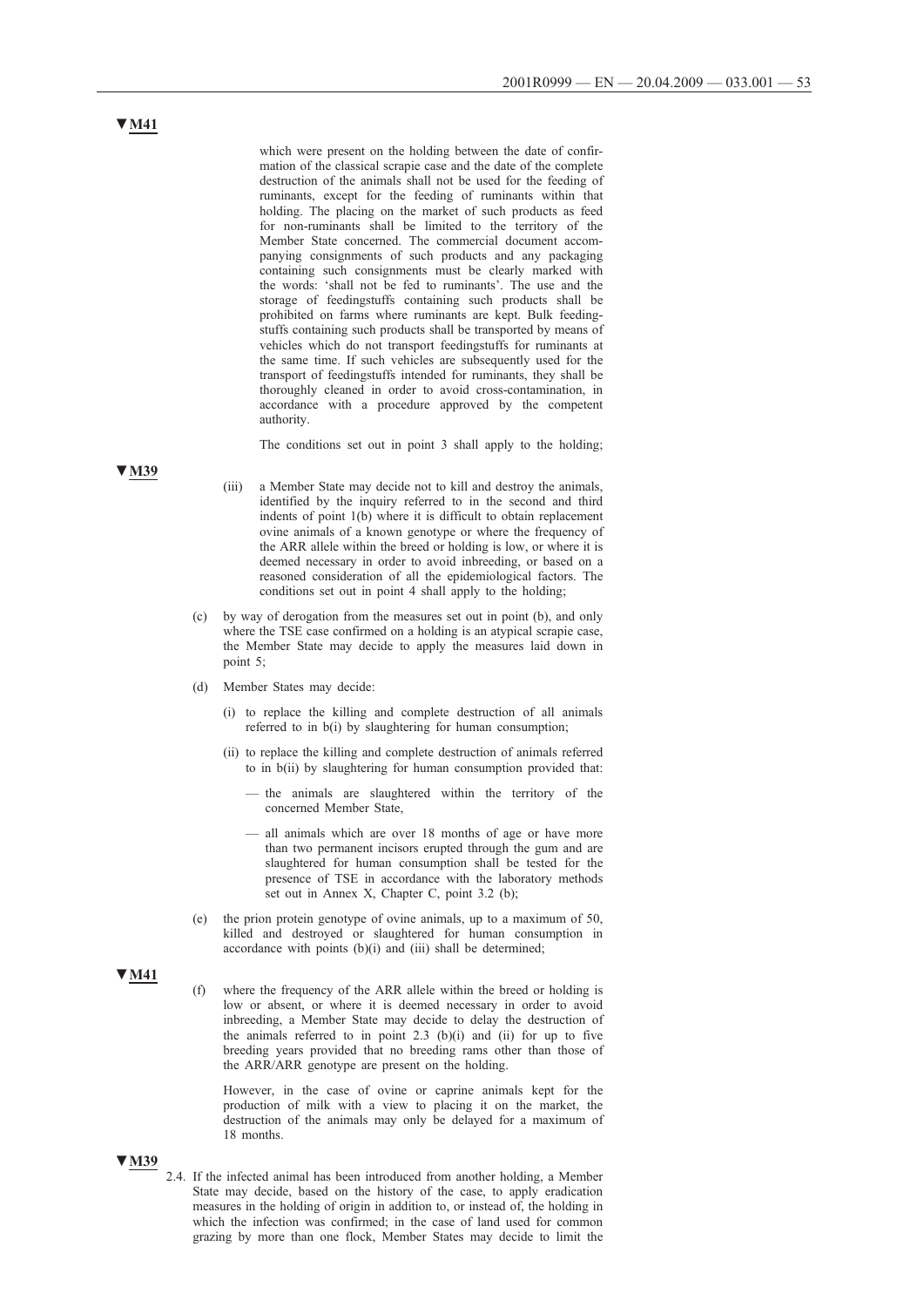application of those measures to a single flock, based on a reasoned consideration of all the epidemiological factors; where more than one flock is kept on a single holding, Member States may decide to limit the application of the measures to the flock in which the TSE has been confirmed, provided it has been verified that the flocks have been kept isolated from each other and that the spread of infection between the flocks through either direct or indirect contact is unlikely.

- 3. Following the application on a holding of the measures referred to in point 2.3 (a) and  $(b)(i)$  and  $(ii)$ :
- 3.1. Only the following animals may be introduced to the holding(s):
	- (a) male sheep of the ARR/ARR genotype;
	- (b) female sheep carrying at least one ARR allele and no VRQ allele;
	- (c) caprine animals, provided that:
		- (i) no ovine animals for breeding other than those of the genotypes referred to in points (a) and (b) are present on the holding;
		- (ii) thorough cleaning and disinfection of all animal housing on the premises has been carried out following destocking.
- 3.2. Only the following ovine germinal products may be used in the holding(s):
	- (a) semen from rams of the ARR/ARR genotype;
	- (b) embryos carrying at least one ARR allele and no VRQ allele.
- 3.3. Movement of the animals from the holding shall be subject to the following conditions:
	- (a) movement of ARR/ARR sheep from the holding shall not be subject to any restriction;
	- (b) sheep carrying only one ARR allele may be moved from the holding only to go directly for slaughter for human consumption or for the purposes of destruction; however,
		- ewes carrying one ARR allele and no VRQ allele may be moved to other holdings which are restricted following the application of measures in accordance with point 2.3 (b)(ii) or 4,
		- if the competent authority so decides, lambs and kids may be moved to one other holding solely for the purposes of fattening prior to slaughter; the holding of destination shall not contain any ovine or caprine animals other than those being fattened prior to slaughter, and shall not dispatch live ovine or caprine animals to other holdings, except for direct slaughter within the territory of the concerned Member State;
	- (c) caprine animals may be moved provided that the holding is subjected to intensified TSE monitoring, including the testing of all caprine animals which are over the age of 18 months and:
		- (i) are slaughtered for human consumption at the end of their productive lives; or
		- (ii) have died or been killed on the holding, and meet the conditions set out to in Annex III, Chapter A, Part II, point 3;
	- (d) if the Member State so decides, lambs and kids less than three months old may be moved from the holding to go directly for slaughter for human consumption.
- 3.4. The restrictions set out in points 3.1, 3.2 and 3.3 shall continue to apply to the holding for a period of two years from:
	- (a) the date of attainment of ARR/ARR status by all ovine animals on the holding; or
	- (b) the last date when any ovine or caprine animal was kept on the premises; or
	- (c) the date when the intensified TSE monitoring set out in 3.3 (c) commenced; or
	- (d) the date when all breeding rams on the holding are of ARR/ARR genotype and all breeding ewes carry at least one ARR allele and no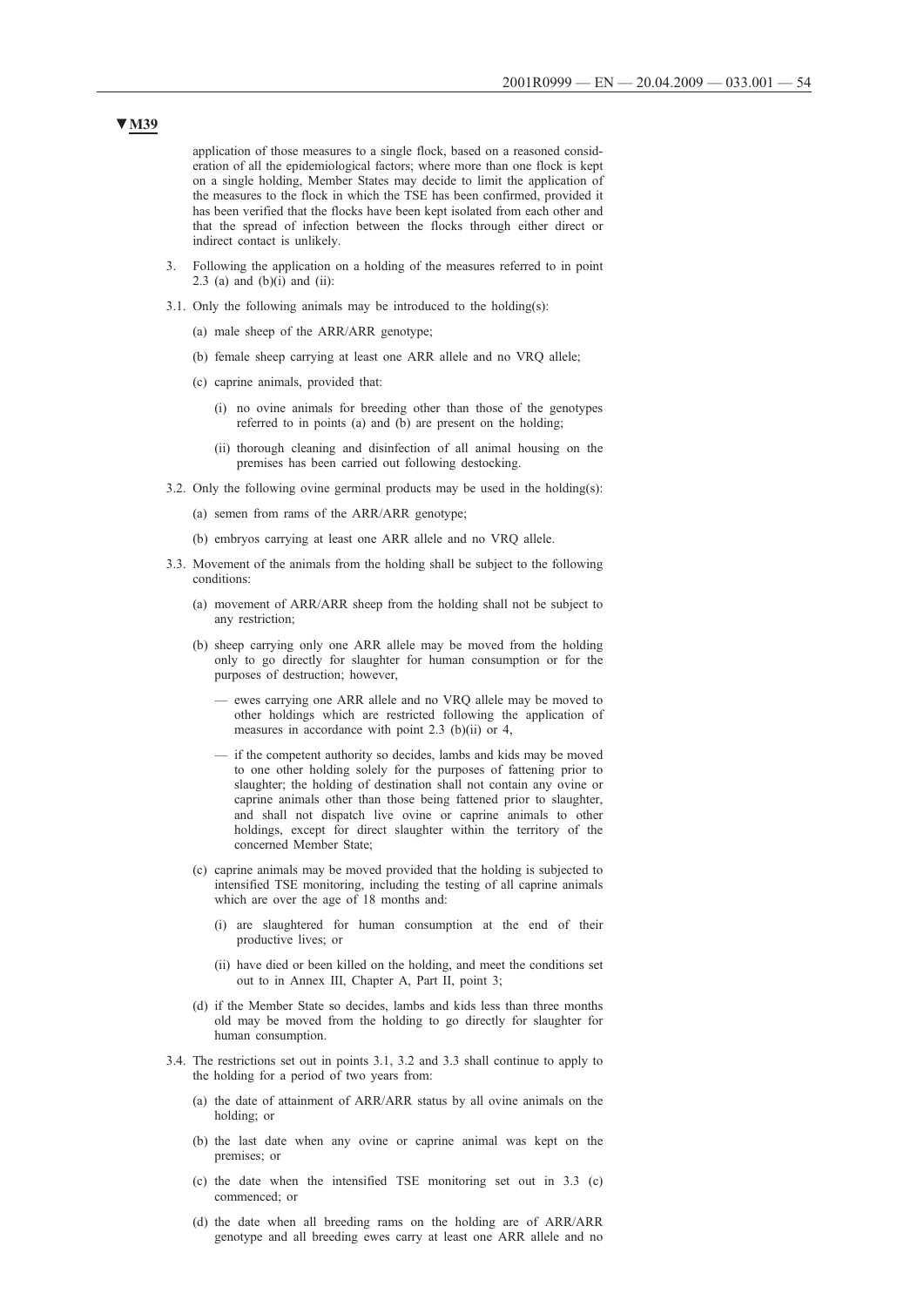VRQ allele, provided that during the two-year period, negative results are obtained from TSE testing of the following animals over the age of 18 months:

- an annual sample of ovine animals slaughtered for human consumption at the end of their productive lives in accordance with the sample size referred to in the Table in Annex III, Chapter A, Part II, point 5, and
- all ovine animals referred to in Annex III, Chapter A, Part II, point 3 which have died or been killed on the holding.
- 4. Following the application on a holding of the measures set out in point 2.3 (b)(iii) and for a period of two breeding years following the detection of the last TSE case:
	- (a) all ovine and caprine animals on the holding shall be identified;
	- (b) all ovine and caprine animals on the holding, may be moved only within the territory of the concerned Member State for slaughter for human consumption or for the purposes of destruction; all animals over the age of 18 months slaughtered for human consumption shall be tested for the presence of TSE in accordance with the laboratory methods laid down in Annex X, Chapter C, point 3.2(b);
	- (c) the competent authority shall ensure that embryos and ova are not dispatched from the holding;
	- (d) only the semen from rams of the ARR/ARR genotype and embryos carrying at least one ARR allele and no VRQ allele may be used in the holding;
	- (e) all ovine and caprine animals which are over the age of 18 months which have died or been killed on the holding shall be subject to TSE testing;
	- (f) only male sheep of the ARR/ARR genotype and female ovine animals from holdings where no TSE cases have been detected or from flocks fulfilling the conditions set out in point 3.4 may be introduced in the holding;
	- (g) only caprine animals from holdings where no TSE cases have been detected or from flocks fulfilling the conditions of point 3.4 may be introduced in the holding;
	- (h) all ovine and caprine animals in the holding shall be subject to common grazing restrictions to be determined by the competent authority, based on a reasoned consideration of all the epidemiological factors;
	- (i) by way of derogation of point (b) if the competent authority so decides, lambs and kids may be moved to another holding within the same Member State solely for the purposes of fattening prior to slaughter; provided that the holding of destination shall not contain any ovine or caprine animals other than those being fattened prior to slaughter, and shall not dispatch live ovine or caprine animals to other holdings, except for direct slaughter within the territory of the concerned Member State.
- 5. Following the application of the derogation provided for in point 2.3 (c) the following measures shall apply:
	- (a) either the killing and complete destruction of all animals, embryos and ova identified by the inquiry referred to in the second and third indents of point 1(b). Member States may decide to determine the prion protein genotype of ovine animals which have been killed and destroyed;
	- (b) or, for a period of two breeding years following the detection of the last TSE case, at least the following measures:
		- (i) all ovine and caprine animals in the holding shall be identified;
		- (ii) the holding must be subject to intensified TSE monitoring for a period of two years, including the testing of all ovine and caprine animals which are over the age of 18 months and slaughtered for human consumption and all ovine and caprine animals over the age of 18 which have died or been killed on the holding;
		- (iii) the competent authority shall ensure that live ovine and caprine animals, embryos and ova from the holding are not dispatched to other Member States or third countries.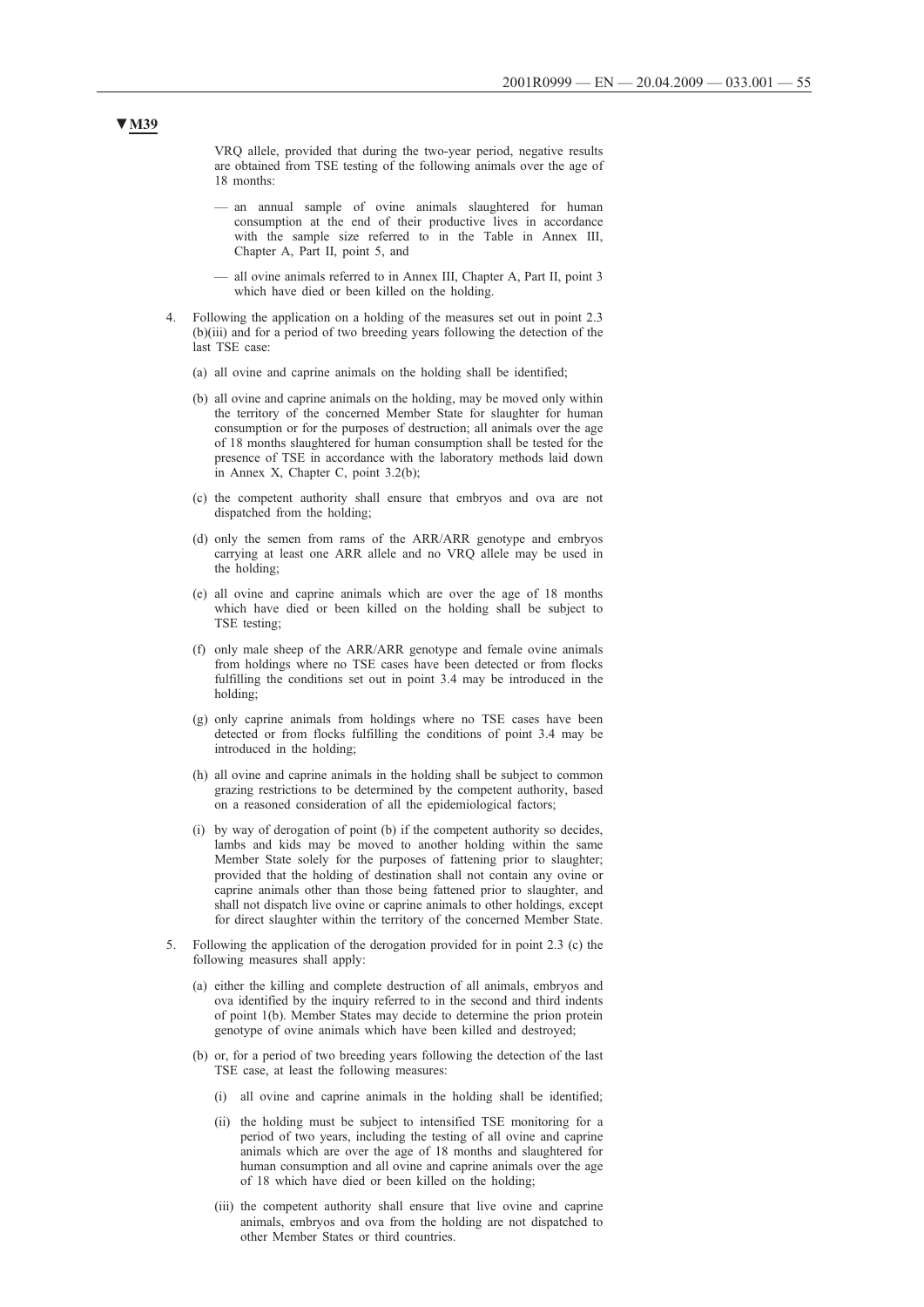6. Member States applying the measures set out in point 2.3(b)(iii) or the derogations provided for in points 2.3(c) and (d) shall notify to the Commission an account of the conditions and criteria used for granting them. Where additional TSE cases are detected in flocks where derogations are applied, the conditions for granting such derogations shall be reassessed.

### **▼M32**

#### CHAPTER B

#### **Minimum requirements for a breeding programme for resistance to TSEs in sheep in accordance with Article 6a**

#### *PART 1*

#### *General requirements*

- 1. The breeding programme shall concentrate on flocks of high genetic merit.
- 2. A database shall be established containing at least the following information:
	- (a) the identity, breed and number of animals in all flocks participating in the breeding programme;
	- (b) the identification of the individual animals sampled under the breeding programme;
	- (c) the results of any genotyping tests.
- 3. A system of uniform certification shall be established in which the genotype of each animal sampled under the breeding programme is certified by reference to its individual identification number.
- 4. A system for the identification of animals and samples, the processing of samples and the delivery of results shall be established which minimises the possibility of human error. The effectiveness of that system shall be subject to regular random checking.
- 5. Genotyping of blood or other tissues collected for the purposes of the breeding programme shall be carried out in laboratories that have been approved under that programme.
- 6. The competent authority of the Member State may assist breed societies, to establish genetic banks consisting of semen, ova and/or embryos representative of prion protein genotypes which are likely to become rare as a result of the breeding programme.
- 7. Breeding programmes shall be drawn up for each breed, taking account of:
	- (a) frequencies of the different alleles within the breed;
		- (b) rarity of the breed;
		- (c) avoidance of inbreeding or genetic drift.

#### *PART 2*

### *Specific rules for participating flocks*

- 1. The breeding programme shall be aimed at increasing the frequency of the ARR allele within the sheep flock, while reducing the prevalence of those alleles which have been shown to contribute to susceptibility to TSEs.
- 2. The minimum requirements for participating flocks shall be the following:
	- (a) all animals in the flock that are to be genotyped shall be individually identified using secure means;
	- (b) all rams intended for breeding within the flock to shall be genotyped before being used for breeding;
	- (c) any male animal carrying the VRQ allele shall be slaughtered or castrated, within six months following the determination of its genotype; any such animal shall not leave the holding except for slaughter;
	- (d) female animals that are known to carry the VRQ allele shall not leave the holding except for slaughter;
	- (e) male animals, including semen donors used for artificial insemination, other than those certified under the breeding programme, shall not be used for breeding within the flock.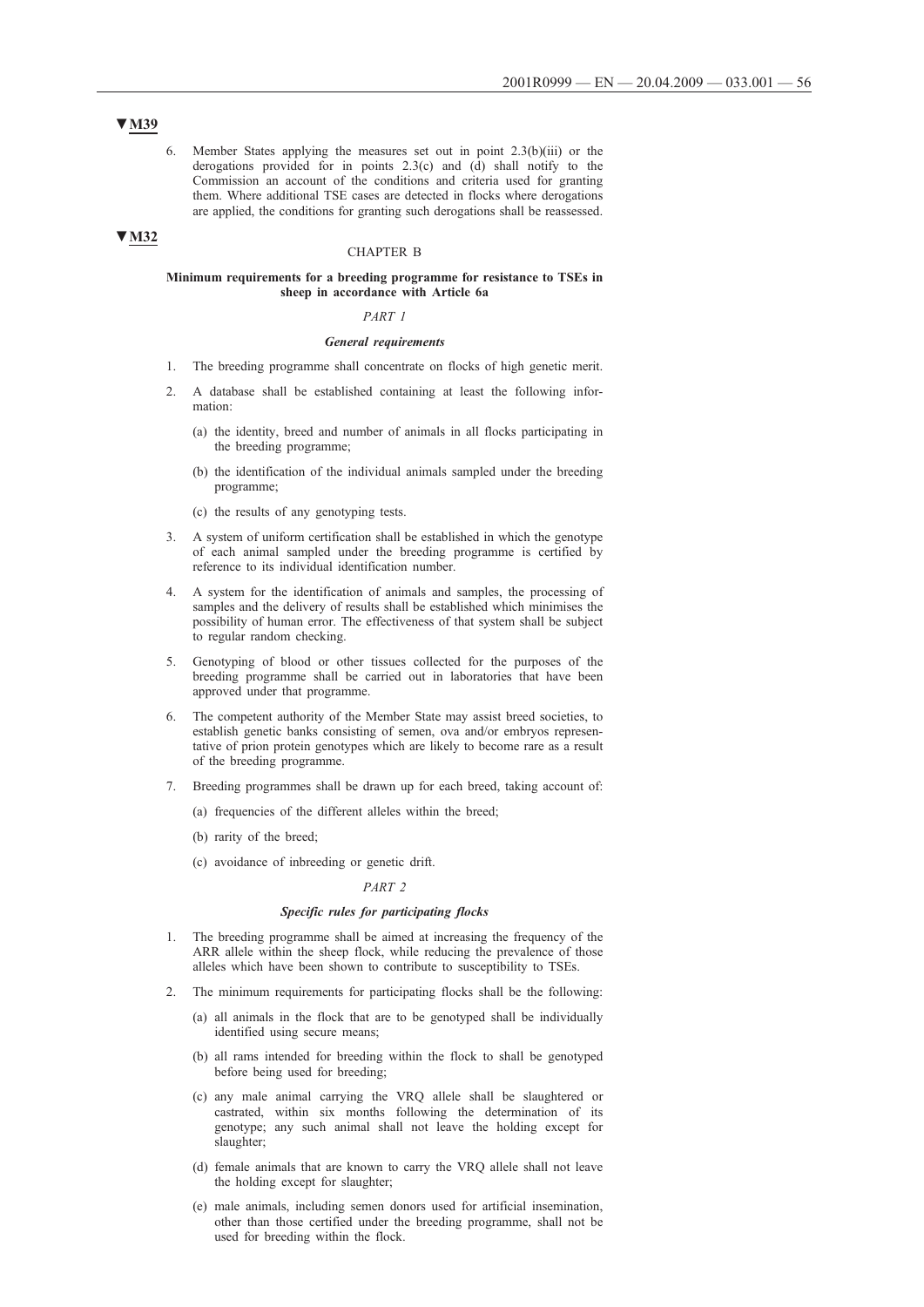- 3. Member States may decide to grant derogations from the requirements set out in point 2(c) and (d) for the purposes of protection of breeds and production traits.
- 4. Member States shall inform the Commission of derogations granted under point 3 and of the criteria used.

### *PART 3*

#### *The framework for the recognition of the TSE-resistant status of flocks of sheep*

1. The framework shall recognise the TSE-resistant status of flocks of sheep that as a result of participation in the breeding programme as provided for in Article 6a, satisfy the criteria required in the programme.

This recognition shall be granted on at least the following two levels:

- (a) level I flocks shall be flocks composed entirely of sheep of the ARR/ARR genotype;
- (b) level II flocks shall be flocks whose progeny have been sired exclusively by rams of the ARR/ARR genotype.

Member States may decide to grant recognition on further levels to suit national requirements.

- 2. Regular random sampling of sheep from TSE-resistant flocks shall be carried out:
	- (a) on the farm or at the slaughterhouse to verify their genotype;
	- (b) in the case of level I flocks, in animals over 18 months of age at the slaughterhouse, for TSE testing in accordance with Annex III.

#### *PART 4*

#### *Reports to be provided to the Commission by the Member States*

Member States introducing national breeding programmes to select for resistance to TSE in their ovine populations shall notify to the Commission the requirements for such programmes and shall provide an annual report on their progress. The report for each calendar year shall be submitted at the latest by 31 March of the following year.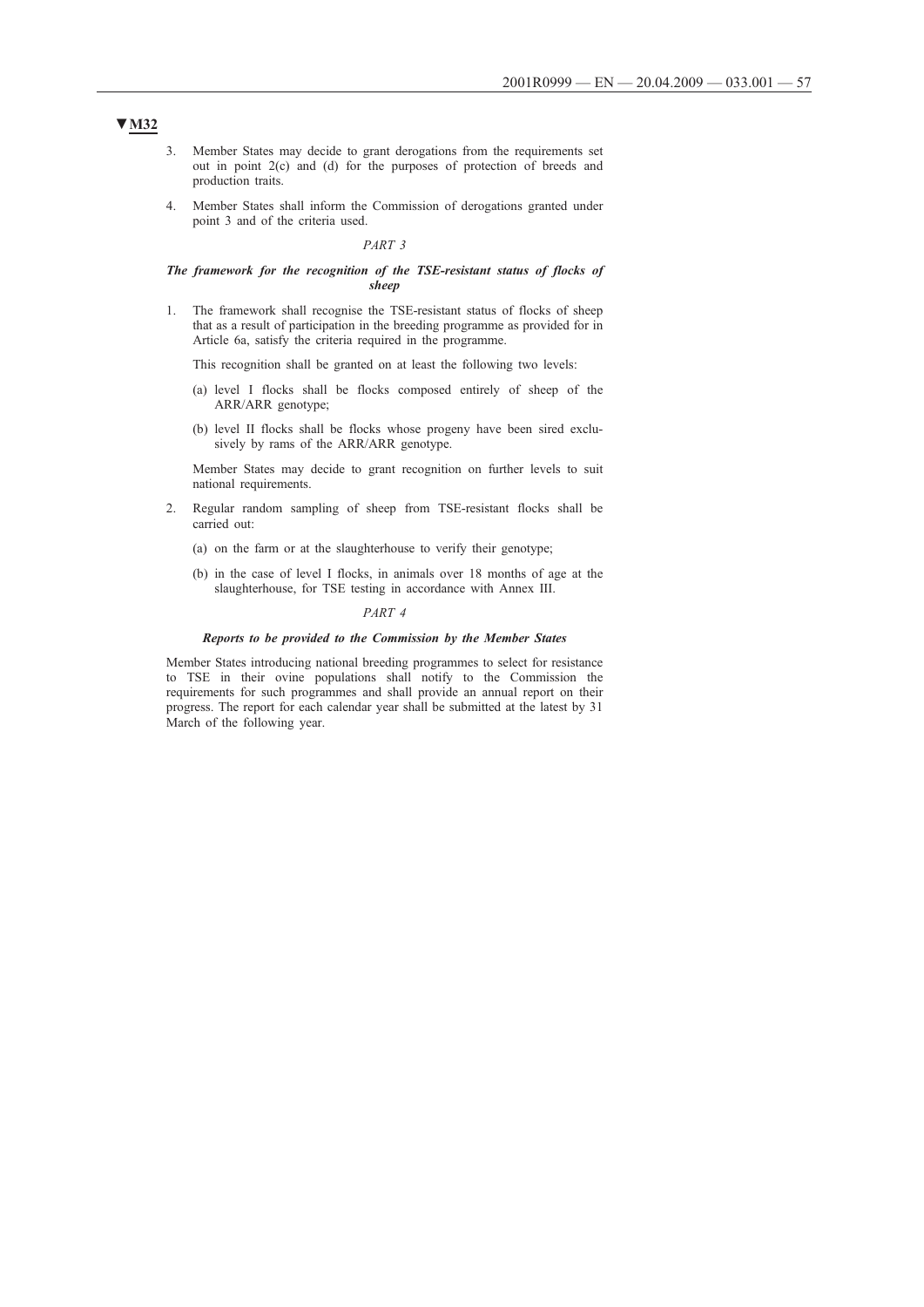#### *ANNEX VIII*

#### **PLACING ON THE MARKET AND EXPORT**

**▼M5**

**▼B**

#### CHAPTER A

**▼M16**

#### **Conditions for intra-Community trade in live animals, semen and embryos ▼M31**

I. CONDITIONS WHICH APPLY TO OVINE.AND CAPRINE.ANIMALS AND SEMEN AND EMBRYOS TREREOF

#### **▼M5**

The following conditions shall apply to trade in ovine and caprine animals:

**▼M14**

- ovine and caprine animals for breeding shall either be sheep of the ARR/ARR prion protein genotype, as defined in Annex I of Commission Decision 2002/1003/EC (1), or they shall have been kept continuously since birth or for the last three years on a holding or holdings which have satisfied the following requirements for at least three years:
	- (i) until 30 June 2007:
		- it is subject to regular official veterinary checks,
		- the animals are marked,
		- no case of scrapie has been confirmed,
		- checking by sampling of old female animals intended for slaughter is carried out,
		- females, with the exception of sheep of the ARR/ARR prion protein genotype, are introduced into the holding only if they come from a holding which complies with the same requirements.

From 1 July 2004 at the latest, the holding or holdings shall begin to satisfy the following additional requirements:

- all animals referred to in Annex III, Chapter A, Part II, point 3 over the age of 18 months which have died or been killed on the holding shall be examined for scrapie in accordance with the laboratory methods laid down in Annex X, Chapter C, point 3.2(b), and
- ovine and caprine animals, with the exception of sheep of the ARR/ARR prion protein genotype, shall be introduced into the holding only if they come from a holding which complies with the same requirements.
- (ii) from 1 July 2007:
	- it is subject to regular official veterinary checks,
	- the animals are identified in conformity with Community legislation,
	- no case of scrapie has been confirmed,
	- all animals referred to in Annex III, Chapter A, Part II, point 3 over the age of 18 months which have died or been killed on the holding have been examined for scrapie in accordance with the laboratory methods laid down in Annex X, Chapter C, point 3.2(b),
	- ovine and caprine animals, with the exception of sheep of the ARR/ARR prion protein genotype, are introduced into the holding only if they come from a holding which complies with the same requirements.

If they are destined for a Member State which benefits, for all or part of its territory, from the provisions laid down in point (b) or (c), ovine and caprine animals for breeding shall comply with the additional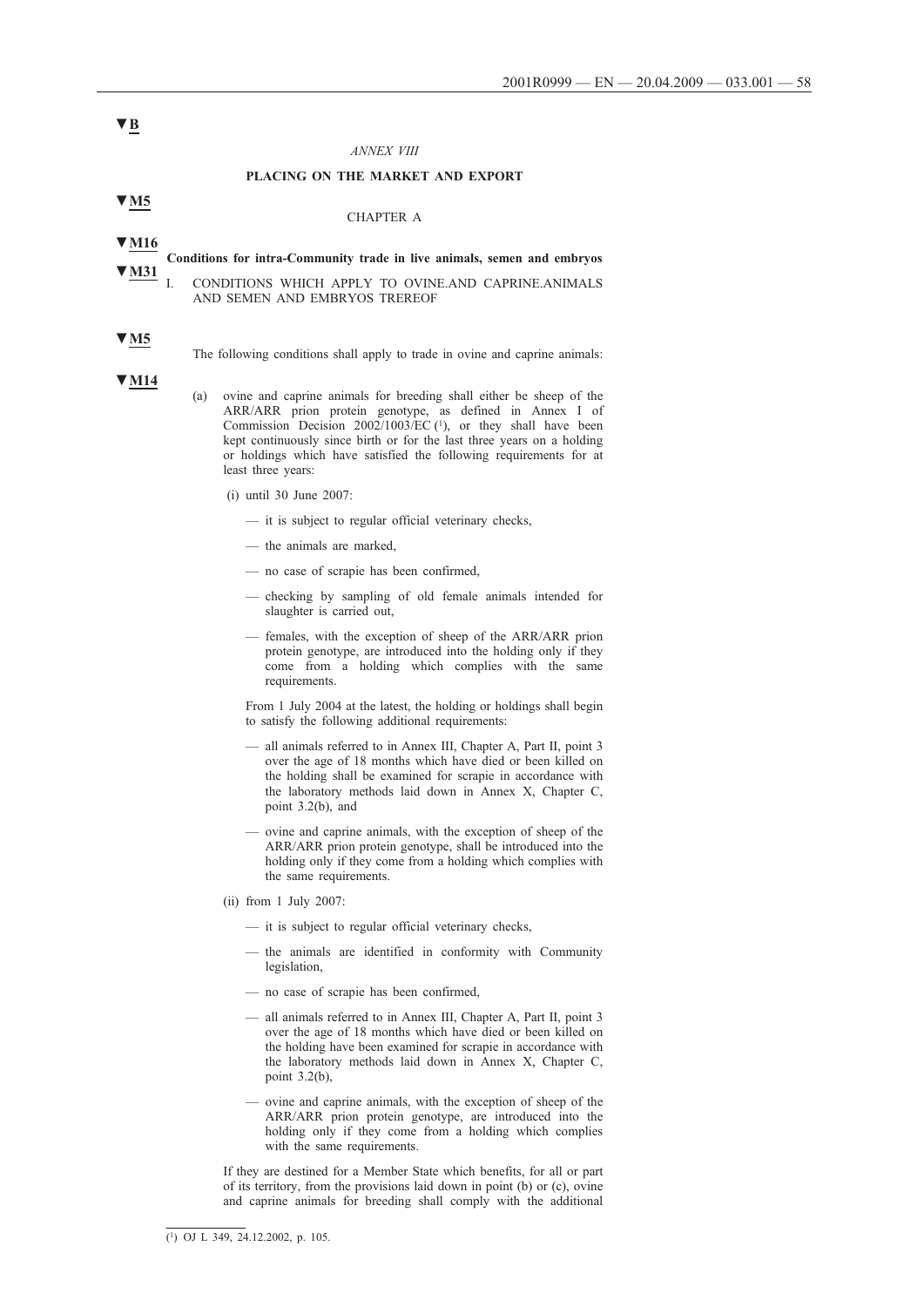guarantees, general or specific, which have been defined in accordance with the procedure referred to in Article 24(2).

**▼M5**

- (b) a Member State which has a compulsory or voluntary national scrapie control program for all or part of its territory:
	- (i) may submit the said program to the Commission, outlining in particular:
		- the distribution of the disease in the Member State,
		- the reasons for the program, taking into consideration the importance of the disease and the cost/benefit ratio,
		- the geographical area in which the program will be implemented,
		- the status categories defined for holdings and the standards which must be attained in each such category,
		- the test procedures to be used,
		- the program monitoring procedures,
		- the action to be taken if, for any reason, a holding loses its status,
		- the measures to be taken if the results of checks carried out in accordance with the provisions of the program are positive,
	- (ii) the program referred to in point (i) may be approved if it complies with the criteria laid down in that point, in accordance with the procedure referred to in Article 24(2). The additional guarantees, general or specific, which may be required in intra-Community trade, shall be defined at the same time or at the latest three months after approval of the program in accordance with the procedure referred to in Article 24(2). Such guarantees must not exceed those which the Member State implements nationally,
	- (iii) amendments or additions to the programmes submitted by Member States may be approved in accordance with the procedure referred to in Article 24(2). Amendments to the guarantees which have been defined in accordance with point (ii) may be approved in accordance with that procedure,
- (c) where a Member State considers that its territory or part of its territory is free from scrapie:
	- (i) it is to submit to the Commission appropriate supporting documentation, setting out in particular:
		- the history of the occurrence of the disease in its territory,
		- the results of surveillance testing based on serological, microbiological, pathological or epidemiological investigation,
		- the period over which the surveillance was carried out,
		- the arrangements for verifying the absence of the disease,
	- (ii) the additional guarantees, general or specific, which may be required in intra-Community trade are to be defined in accordance with the procedure referred to in Article 24(2). Such guarantees must not exceed those which the Member State implements nationally,
	- (iii) the Member State concerned is to notify the Commission of any change in the details specified in point (i) which relate to the disease. The guarantees defined in accordance with point (ii) may, in the light of such notification, be amended or withdrawn in accordance with the procedure referred to in Article 24(2),



(d) from 1 January 2005 semen and embryos of ovine and caprine animals shall: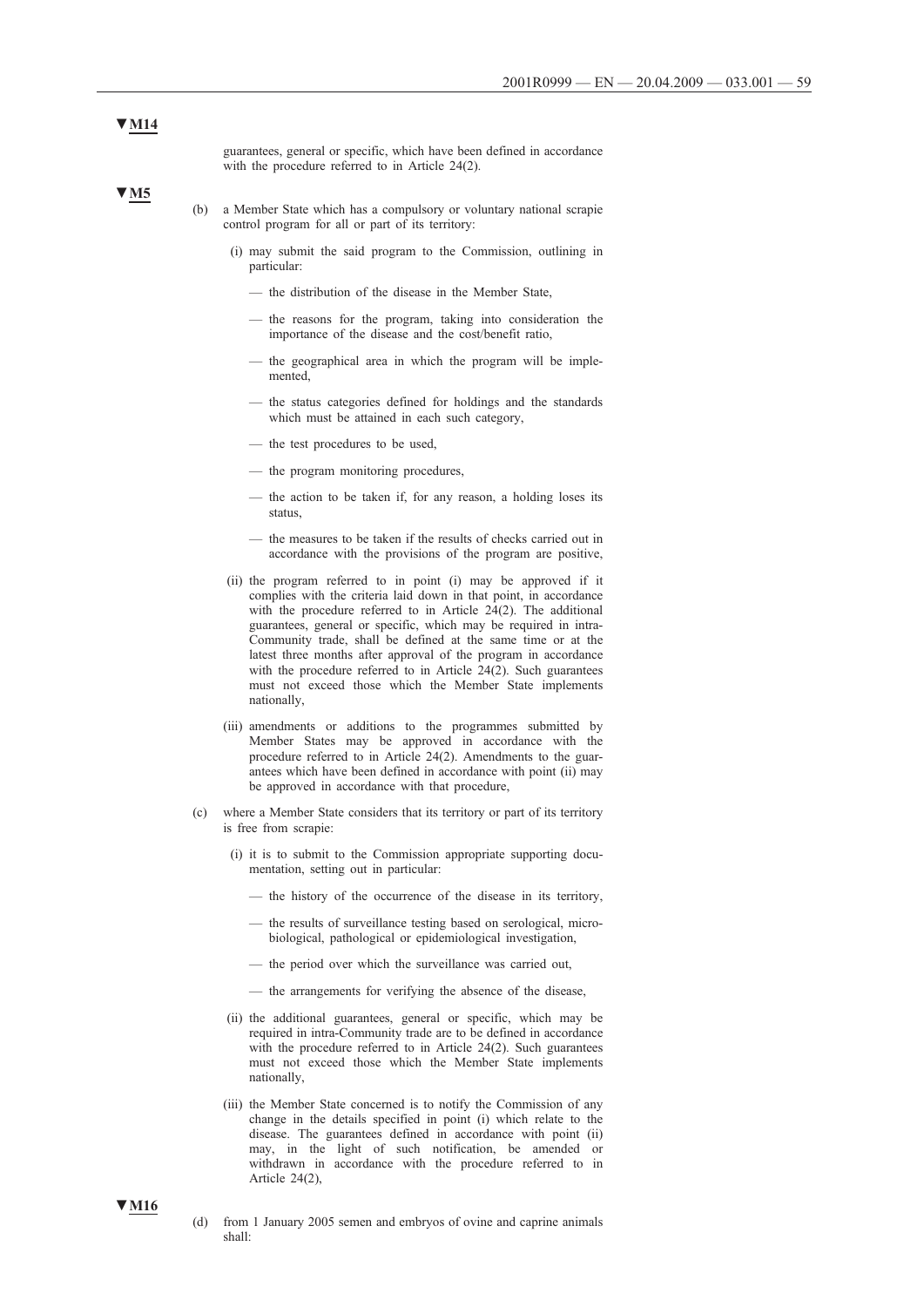- (i) be collected from animals which have been kept continuously since birth or for the last three years of their life on a holding or holdings which have satisfied the requirements of subparagraph  $(a)(i)$  or, as appropriate,  $(a)(ii)$  for three years or
- (ii) in the case of ovine semen, be collected from male animals of the ARR/ARR prion protein genotype as defined in Annex I to Commission Decision 2002/1003/EC (1)or
- (iii) in the case of ovine embryos, be of the ARR/ARR prion protein genotype as defined in Annex I to Decision 2002/1003/EC.

### $\sqrt{M31}$  II. CONDITIONS WICH APPLY TO BOVINE ANIMALS

The United Kingdom shall ensure that bovine animals born or reared on its territory before 1 August 1996 are not dispatched from its territory to other Member States or third countries.

### **▼B**

#### CHAPTER B

#### **Conditions relating to progeny of TSE suspect or confirmed animals referred to in Article 15(2)**

It shall be prohibited to place on the market the last-born progeny to which female bovine animals infected with a TSE or BSE-confirmed ovine or caprine animals gave birth during the preceding two-year period or during the period that followed the appearance of the first clinical signs of the onset of the disease.

### **▼M31**

#### CHAPTER C

#### **Conditions for intra-Community trade in certain products of animal origin**

#### *SECTION A*

#### *Products*

The following products of animal origin are exempt from the prohibition referred to in Article 16(3), provided that they are derived from bovine, ovine and caprine animals that satisfy the requirements of Section B:

- fresh meat,
- minced meat,
- meat preparations,
- meat products.

### *SECTION B*

#### *Requirements*

The products referred to in Section A must satisfy the following requirements:

- (a) the animals from which the products of bovine, ovine and caprine animal origin were derived have not been fed meat-and-bone meal or greaves derived from ruminants and passed ante-mortem and post-mortem inspections;
- (b) the animals from which the products of bovine, ovine and caprine animal origin were derived have not been slaughtered after stunning by means of gas injected into the cranial cavity or killed by the same method or slaughtered by laceration after stunning of central nervous tissue by means of an elongated rod-shaped instrument introduced into the cranial cavity;
- (c) the products of bovine, ovine and caprine animal origin are not derived from:
	- (i) specified risk material as defined in Annex V;
	- (ii) nervous and lymphatic tissues exposed during the deboning process; and
	- (iii) mechanically separated meat obtained from bones of bovine, ovine or caprine animals.

 $(1)$  OJ L 349, 24.12.2002, p. 105.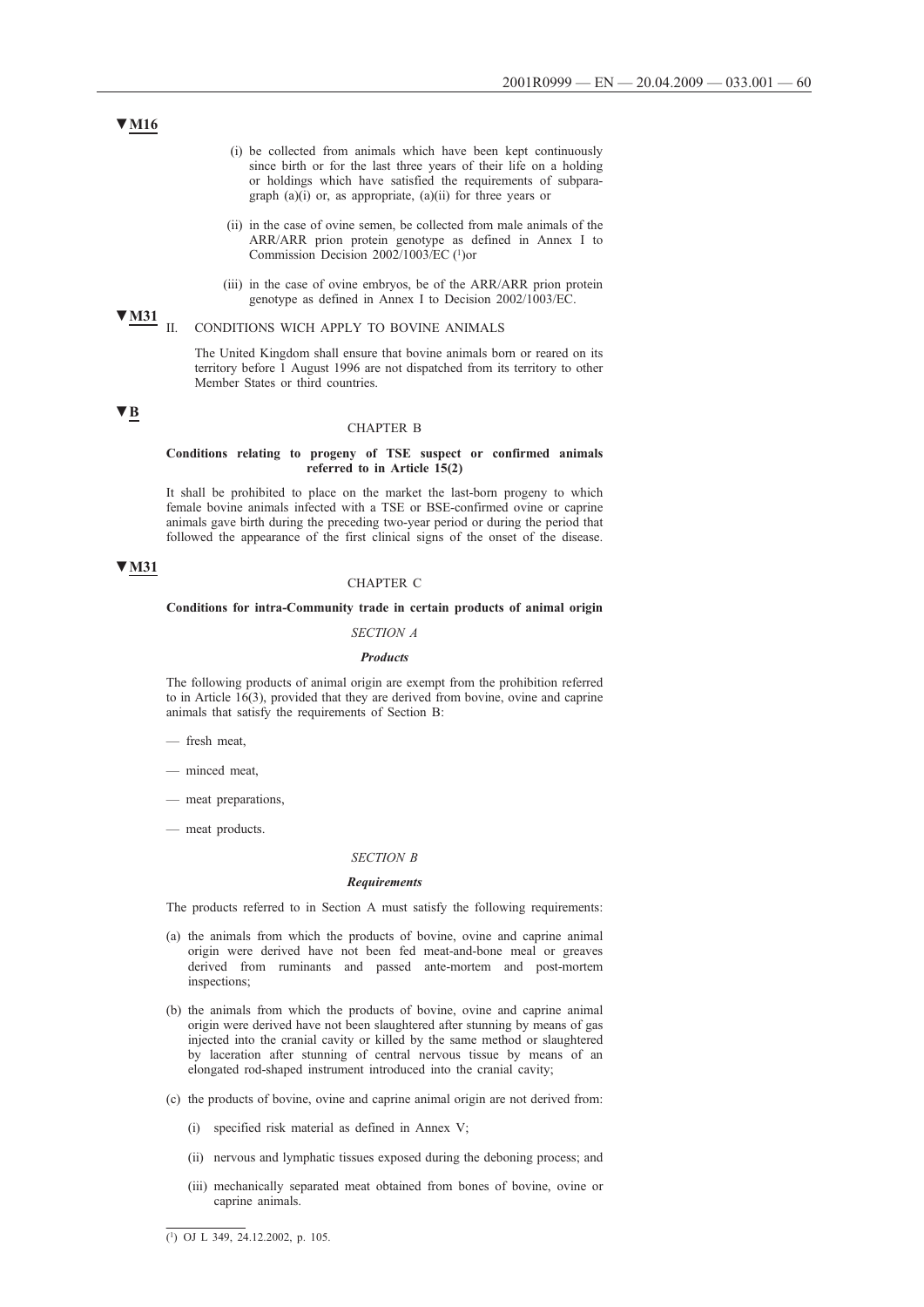### CHAPTER D

### **Conditions applicable to exports**

Live bovine animals and products of animal origin derived therefrom are to be subject — as regards exports to third countries — to the rules laid down in this Regulation for intra-Community trade.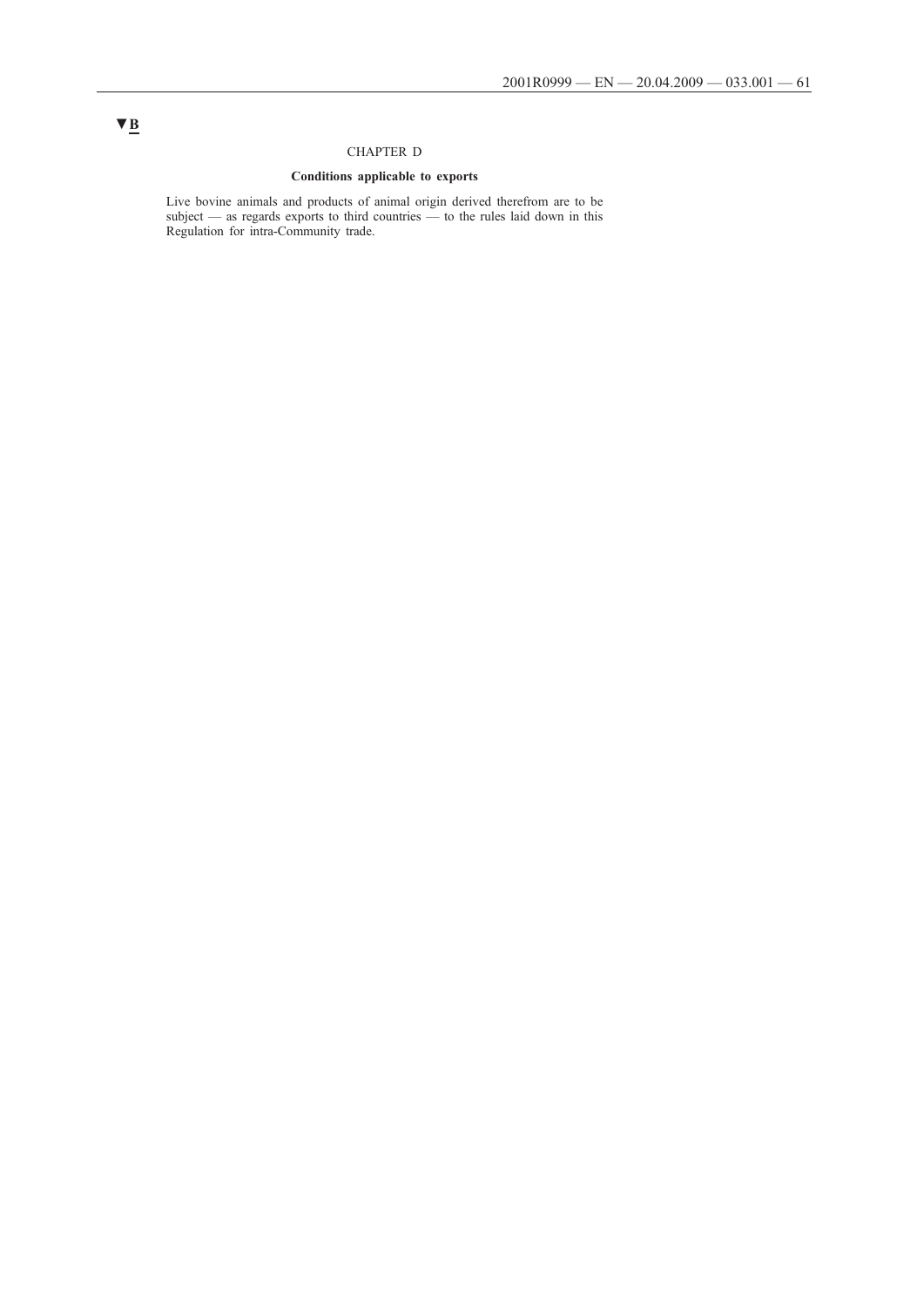#### *ANNEX IX*

#### **IMPORTATION INTO THE COMMUNITY OF LIVE ANIMALS, EMBRYOS, OVA AND PRODUCTS OF ANIMAL ORIGIN**

### **▼M31** \_\_\_\_\_\_\_\_\_\_

### CHAPTER B

#### **Imports of bovine animals**

#### *SECTION A*

#### *Imports from a country or a region with a negligible BSE risk*

Imports of bovine animals from a country or a region with a negligible BSE risk shall be subject to the presentation of an animal health certificate attesting that:

- (a) the animals were born and continuously reared in a country or region classified in accordance with Article 5(2) of Regulation (EC) No  $999/2001$  as a country or region posing a negligible BSE risk;
- (b) the animals are identified by a permanent identification system enabling them to be traced back to the dam and herd of origin, and are not exposed bovine animals as described in Chapter C, part I, point (4) (b) (iv) of Annex II; and
- (c) if there have been BSE indigenous cases in the country concerned, the animals were born after the date from which the ban on the feeding of ruminants with meat-and-bone meal and greaves derived from ruminants had been effectively enforced or after the date of birth of the last BSE indigenous case if born after the date of the feed ban.

#### *SECTION B*

#### *Imports from a country or a region with a controlled BSE risk*

Imports of bovine animals from a country or a region with a controlled BSE risk shall be subject to the presentation of an animal health certificate attesting that:

- (a) the country or region is classified in accordance with Article 5(2) of Regulation (EC) No 999/2001 as a country or region posing a controlled BSE risk;
- (b) the animals are identified by a permanent identification system enabling them to be traced back to the dam and herd of origin, and are not exposed bovine animals as described in Chapter C, Part II, point (4)(b)(iv) of Annex II;
- (c) the animals were born after the date from which the ban on the feeding of ruminants with meat-and-bone meal and greaves derived from ruminants had been effectively enforced or after the date of birth of the last BSE indigenous case if born after the date of the feed ban.

#### *SECTION C*

#### *Imports from a country or a region with undetermined BSE risk*

Imports of bovine animals from a country or a region with an undetermined BSE risk shall be subject to the presentation of an animal health certificate attesting that:

- (a) the country or region has not been categorized in accordance with Article 5(2) of Regulation (EC) No 999/2001 or has been categorized as a country or region with undetermined BSE risk;
- (b) the animals are identified by a permanent identification system enabling them to be traced back to the dam and herd of origin, and are not exposed bovine animals as described in Chapter C, Part II, point (4)(b)(iv) of Annex II;
- (c) the animals were born at least two years after the date from which the ban on the feeding of ruminants with meat-and-bone meal and greaves derived from ruminants had been effectively enforced or after the date of birth of the last BSE indigenous case if born after the date of the feed ban.

# **▼B**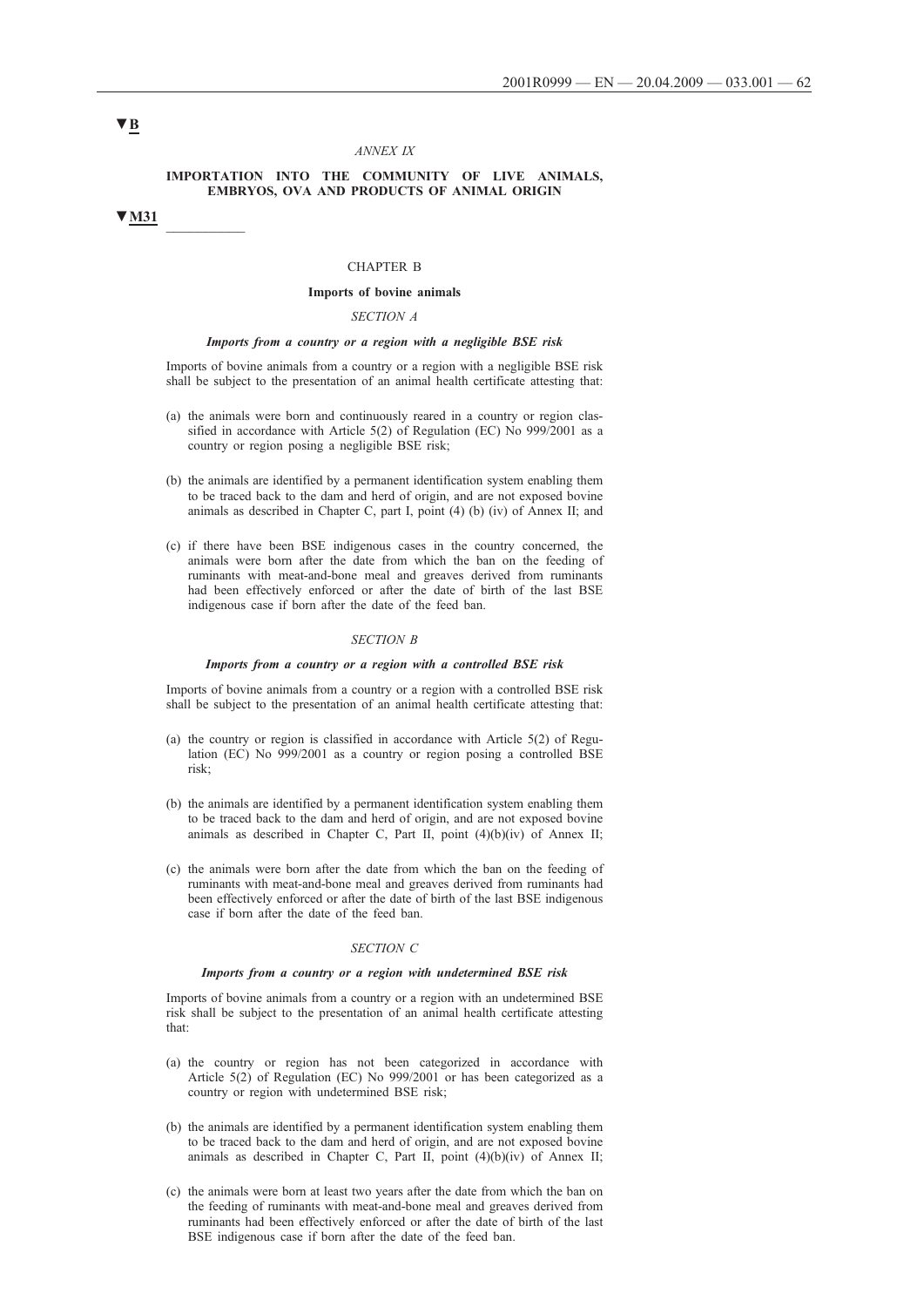#### CHAPTER C

#### **Imports of products of animal origin from bovine, ovine or caprine animals**

### **▼M33**

## *SECTION A*

#### *Products*

The following products of bovine, ovine and caprine animal origin, as defined by Regulation (EC) No 853/2004 of the European Parliament and of the Council (1) shall be subject to the conditions laid down in Sections B, C and D depending on the BSE risk category of the country of origin:

- fresh meat,
- minced meat and meat preparations,
- meat products,
- treated intestines,
- rendered animal fats,
- greaves, and
- gelatine.

#### **▼M31**

#### *SECTION B*

#### *Imports from a country or a region with a negligible BSE risk*

Imports of products of bovine, ovine and caprine animal origin referred to in Section A from a country or a region with a negligible BSE risk shall be subject to the presentation of an animal health certificate attesting that:

- (a) the country or region is classified in accordance with Article 5(2) of Regulation (EC) No 999/2001 as a country or region posing a negligible BSE risk;
- (b) the animals from which the products of bovine, ovine and caprine animal origin were derived were born, continuously reared and slaughtered in the country with negligible BSE risk and passed ante-mortem and post-mortem inspections;
- (c) if in the country or region there have been BSE indigenous cases:
	- (i) the animals were born after the date from which the ban on the feeding of ruminants with meat-and-bone meal and greaves derived from ruminants had been enforced; or
	- (ii) the products of bovine, ovine and caprine animal origin do not contain and are not derived from specified risk material as defined in Annex V to Regulation (EC) No 999/2001, or mechanically separated meat obtained from bones of bovine, ovine or caprine animals.

#### *SECTION C*

#### *Imports from a country or a region with a controlled BSE risk*

- 1. Imports of products of bovine, ovine and caprine animal origin referred to in section A from a country or a region with a controlled BSE risk shall be subject to the presentation of an animal health certificate attesting that:
	- (a) the country or region is classified in accordance with Article 5(2) of Regulation (EC) No 999/2001 as a country or region posing a controlled BSE risk;
	- (b) the animals from which the products of bovine, ovine and caprine animal origin were derived passed ante-mortem and post-mortem inspections;
	- (c) animals from which the products of bovine, ovine and caprine animal origin destined for export were derived have not been slaughtered after stunning by means of gas injected into the cranial cavity or killed by the same method or slaughtered by laceration after stunning of central nervous tissue by means of an elongated rod-shaped instrument introduced into the cranial cavity;

<sup>(1)</sup> OJ L 139, 30.4.2004, p. 55, as corrected by OJ L 226, 25.6.2004, p. 22.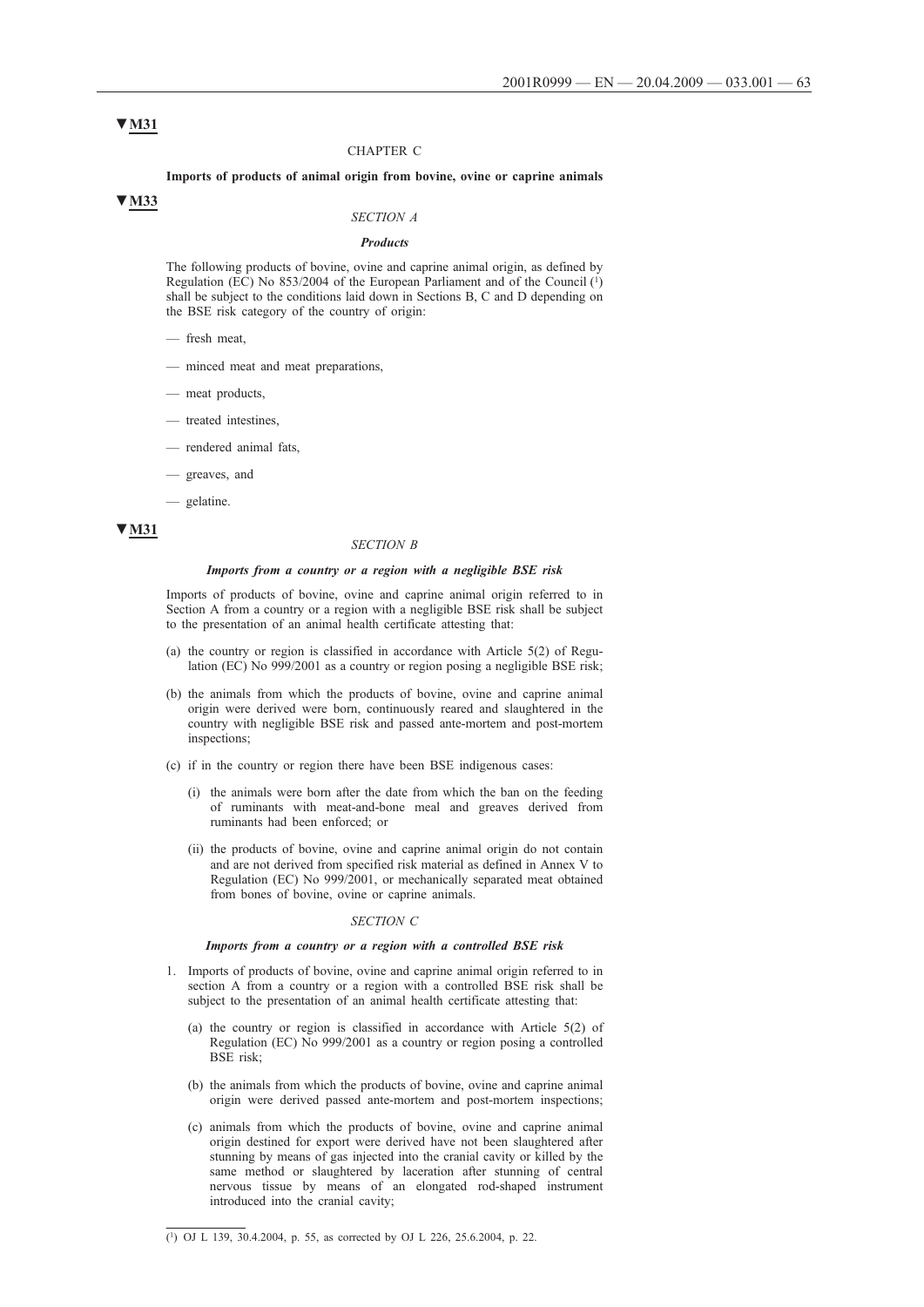- (d) the products of bovine, ovine and caprine animal origin do not contain and are not derived from specified risk material as defined in Annex V to Regulation (EC) No 999/2001, or mechanically separated meat obtained from bones of bovine, ovine or caprine animals.
- 2. By way of derogation from point 1(d) carcasses, half carcasses or half carcasses cut into no more than three wholesale cuts, and quarters containing no specified risk material other than the vertebral column, including dorsal root ganglia, may be imported.
- 3. When removal of the vertebral column is not required, carcasses or wholesale cuts of carcasses of bovine animals containing vertebral column, shall be identified by a blue stripe on the label referred to in Regulation (EC) No 1760/2000.
- 4. The number of bovine carcasses or wholesale cuts of carcasses, from which removal of the vertebral column is required as well as he number where removal of the vertebral column is not required shall be added to the document referred to in Article 2(1) of Regulation (EC) No 136/2004 in case of imports.

- 5. In the case of intestines originally sourced from a country or a region with a negligible BSE risk, imports of treated intestines shall be subject to the presentation of an animal health certificate attesting that:
	- (a) the country or region is classified in accordance with Article 5(2) as a country or region posing a controlled BSE risk;
	- (b) the animals from which the products of bovine, ovine and caprine animal origin were derived were born, continuously reared and slaughtered in the country or region with a negligible BSE risk and passed *ante-mortem* and *post-mortem* inspections;
	- (c) if the intestines are sourced from a country or region where there have been BSE indigenous cases:
		- (i) the animals were born after the date from which the ban on the feeding of ruminants with meat-and-bone meal and greaves derived from ruminants had been enforced; or
		- (ii) the products of bovine, ovine and caprine animal origin do not contain and are not derived from specified risk material as defined in Annex V.

### **▼M31**

### *SECTION D*

#### *Imports from a country or a region with an undetermined BSE risk*

- 1. Imports of products of bovine, ovine and caprine animal origin referred to in Section A from a country or a region with an undetermined BSE risk, shall be subject to the presentation of an animal health certificate attesting that:
	- (a) the animals from which the products of bovine, ovine and caprine animal origin were derived have not been fed meat-and-bone meal or greaves derived from ruminants and passed ante-mortem and post-mortem inspections:
	- (b) the animals from which the products of bovine, ovine and caprine animal origin were derived have not been slaughtered after stunning by means of gas injected into the cranial cavity or killed by the same method or slaughtered by laceration after stunning of central nervous tissue by means of an elongated rod-shaped instrument introduced into the cranial cavity;
	- (c) the products of bovine, ovine and caprine animal origin are not derived from:
		- (i) specified risk material as defined in Annex V;
		- (ii) nervous and lymphatic tissues exposed during the deboning process;
		- (iii) mechanically separated meat obtained from bones of bovine, ovine or caprine animals.
- 2. By way of derogation from point 1(c), carcasses, half carcasses or half carcasses cut into no more than three wholesale cuts, and quarters containing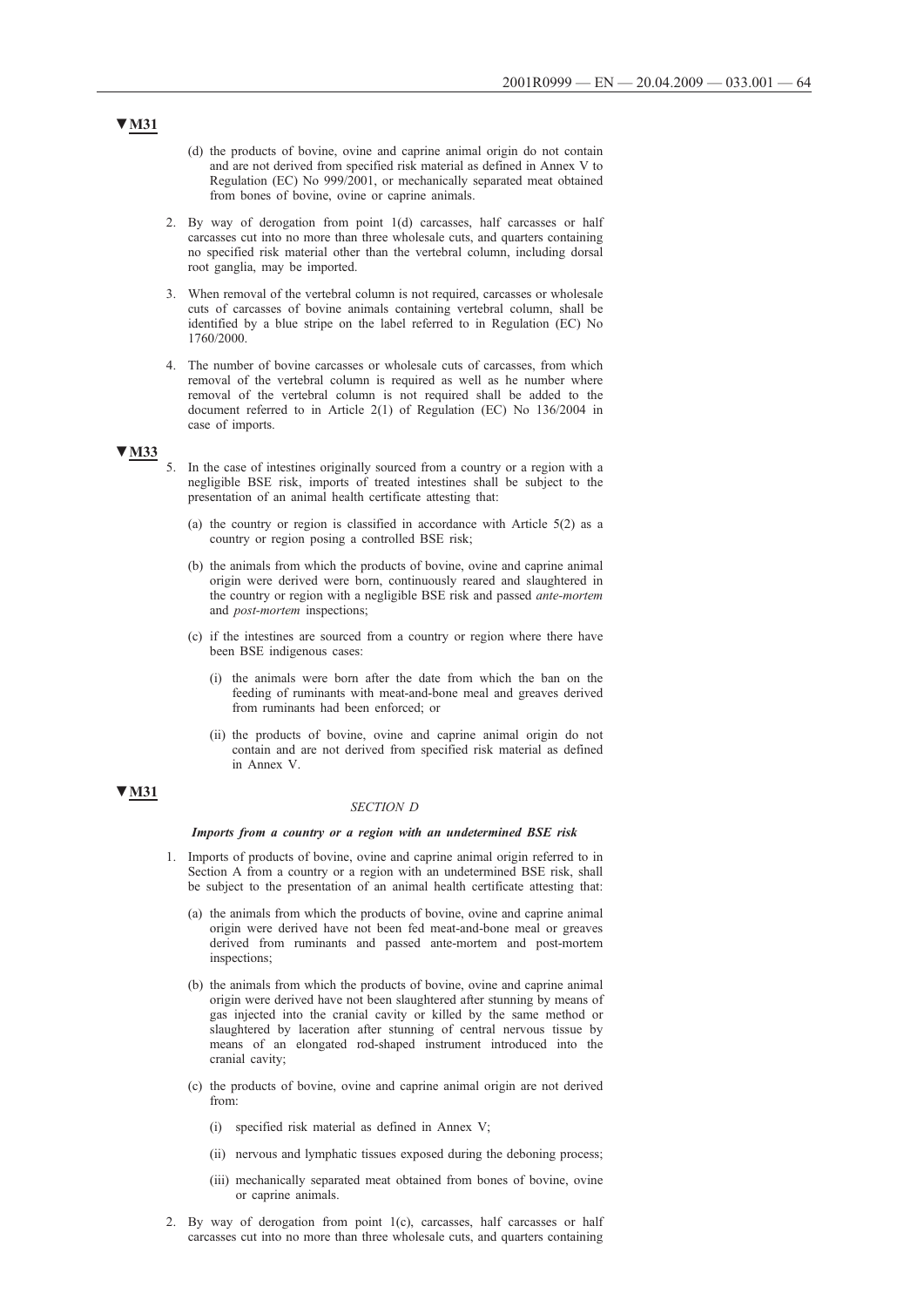no specified risk material other than the vertebral column, including dorsal root ganglia, may be imported.

- 3. When removal of the vertebral column is not required, carcasses or wholesale cuts of carcasses of bovine animals containing vertebral column, shall be identified by a clearly visible blue stripe on the label referred to in Regulation (EC) No 1760/2000.
- 4. Specific information on the number of bovine carcasses or wholesale cuts of carcasses, from which removal of the vertebral column is required and from which removal of the vertebral column is not required shall be added to the document referred to in Article 2(1) of Regulation (EC) No 136/2004 in case of imports.

# **▼M33**

- 5. In the case of intestines originally sourced from a country or a region with a negligible BSE risk, imports of treated intestines shall be subject to the presentation of an animal health certificate attesting that:
	- (a) the country or region is classified in accordance with Article  $5(2)$  as a country or region posing an undetermined BSE risk;
	- (b) the animals from which the products of bovine, ovine and caprine animal origin were derived were born, continuously reared and slaughtered in the country or region with a negligible BSE risk and passed *ante-mortem* and *post-mortem* inspections;
	- (c) if the intestines are sourced from a country or region where there have been BSE indigenous cases:
		- (i) the animals were born after the date from which the ban on the feeding of ruminants with meat-and-bone meal and greaves derived from ruminants had been enforced; or
		- (ii) the products of bovine, ovine and caprine animal origin do not contain and are not derived from specified risk material as defined in Annex V.

### **▼M31**

#### CHAPTER D

#### **Imports of animal by-products and processed products derived therefrom from bovine, ovine and caprine animal origin**

### *SECTION A*

#### *Animal by-products*

This Chapter shall apply to the following animal by-products and processed products derived therefrom from bovine, ovine and caprine animal origin as referred to in Regulation (EC) No 1774/2002:

- rendered fats,
- pet food,
- blood products,
- the processed animal protein,
- bones and bone products,
- category 3 material, and
- gelatine.

### **▼M41**

#### *SECTION B*

### *Health certificate requirements*

Imports of the animal by-products and processed products derived therefrom of bovine, ovine and caprine animal origin referred to in Section A of this Chapter shall be subject to the presentation of a health certificate which has been completed with the following attestation:

(a) the animal by-product does not contain and is not derived from specified risk material as defined in Annex V or mechanically separated meat obtained from bones of bovine, ovine or caprine animals;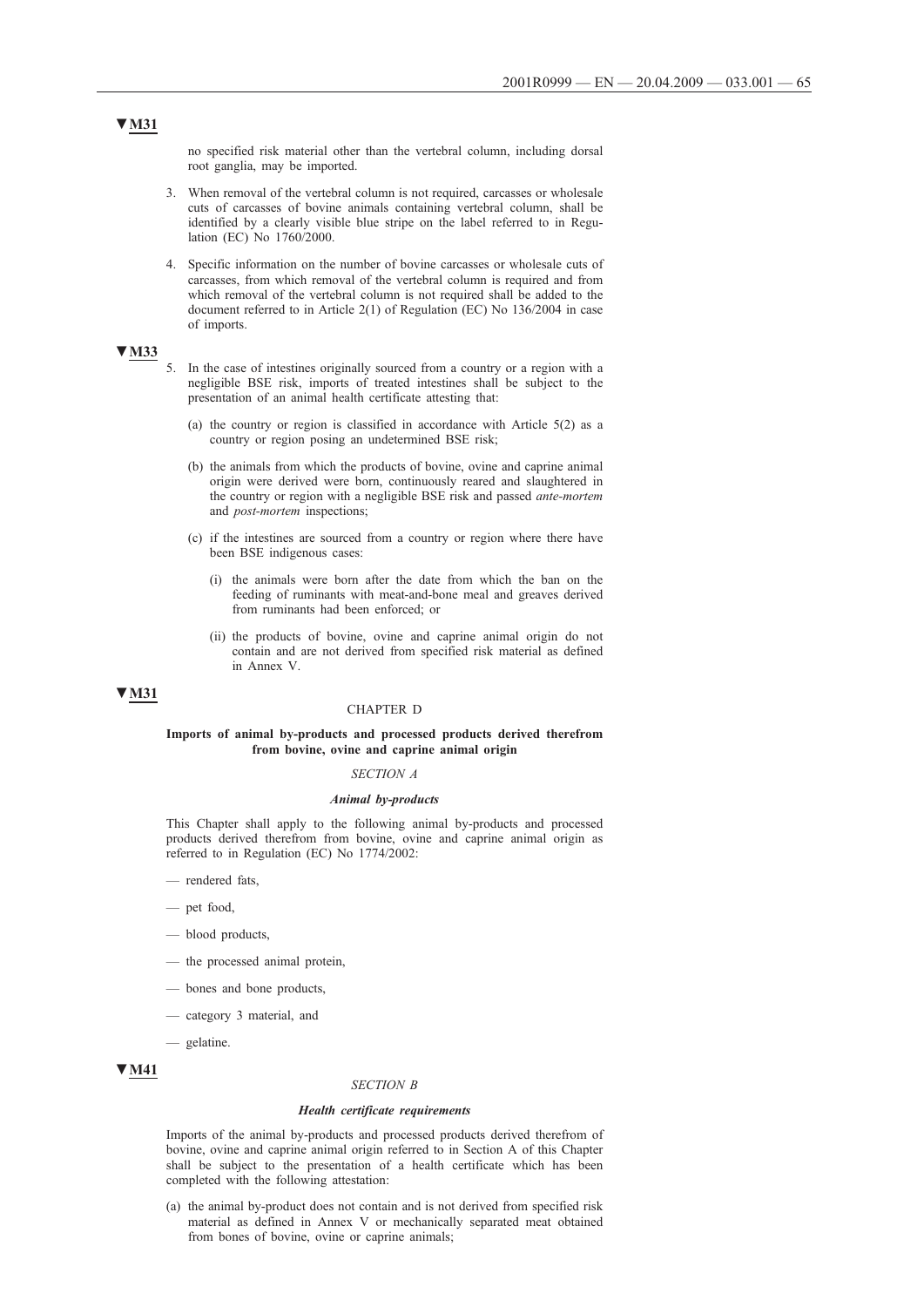- (b) the animals from which this animal by-product is derived, have not been slaughtered after stunning by means of gas injected into the cranial cavity or killed by the same method or slaughtered by laceration of central nervous tissue by means of an elongated rod-shaped instrument introduced into the cranial cavity; or
- (c) the animal by-product does not contain and is not derived from bovine, ovine and caprine materials other than those derived from animals born, continuously reared and slaughtered in a country or region classified as posing a negligible BSE risk by a decision in accordance with Article 5(2).

In addition, imports of the animal by-products and processed products referred to in Section A of this Chapter and containing milk or milk products of ovine or caprine origin, shall be subject to the presentation of a health certificate which corresponds to the model laid down in Annex X, Chapter 2 to Regulation (EC) No 1774/2002 and which has been completed with the following attestation, added after point 6 of that certificate:

- "7. as regards TSE:
	- ( 2) either in case of animal by-products intended for feeding ruminants and containing milk or milk products of ovine or caprine origin, the ovine and caprine animals from which these products are derived have been kept continuously since birth or for the last three years on a holding where no official movement restriction is imposed due to a suspicion of TSE and which has satisfied the following requirements for the last three years:
		- (i) it has been subject to regular official veterinary checks;
		- (ii) no classical scrapie case, as defined in point  $2(g)$  of Annex I to Regulation (EC) No 999/2001, has been diagnosed or, following the confirmation of a classical scrapie case:
			- all animals in which classical scrapie was confirmed have been killed and destroyed, and
			- all goats and sheep on the holding have been killed and destroyed, except for breeding rams of the ARR/ARR genotype and breeding ewes carrying at least one ARR allele and no VRQ allele;
		- (iii) ovine and caprine animals, with the exception of sheep of the ARR/ARR prion protein genotype, are introduced into the holding only if they come from a holding which complies with the requirements set out in points (i) and  $(ii)$
	- $(2)$  or in case of animal by-products intended for feeding ruminants and containing milk or milk products of ovine or caprine origin, and destined to a Member State listed in the Annex to the Regulation (EC) No 546/2006, the ovine and caprine animals from which these products are derived have been kept continuously since birth or for the last seven years on a holding where no official movement restriction is imposed due to a suspicion of TSE and which has satisfied the following requirements for the last seven years:
		- (i) it has been subject to regular official veterinary checks;
		- (ii) no classical scrapie case, as defined in point 2(g) of Annex I to Regulation (EC) No 999/2001, has been diagnosed or, following the confirmation of a classical scrapie case:
			- all animals in which classical scrapie was confirmed have been killed and destroyed, and
			- all goats and sheep on the holding have been killed and destroyed, except for breeding rams of the ARR/ARR genotype and breeding ewes carrying at least one ARR allele and no VRQ allele;
		- (iii) ovine and caprine animals, with the exception of sheep of the ARR/ARR prion protein genotype, are introduced into the holding only if they come from a holding which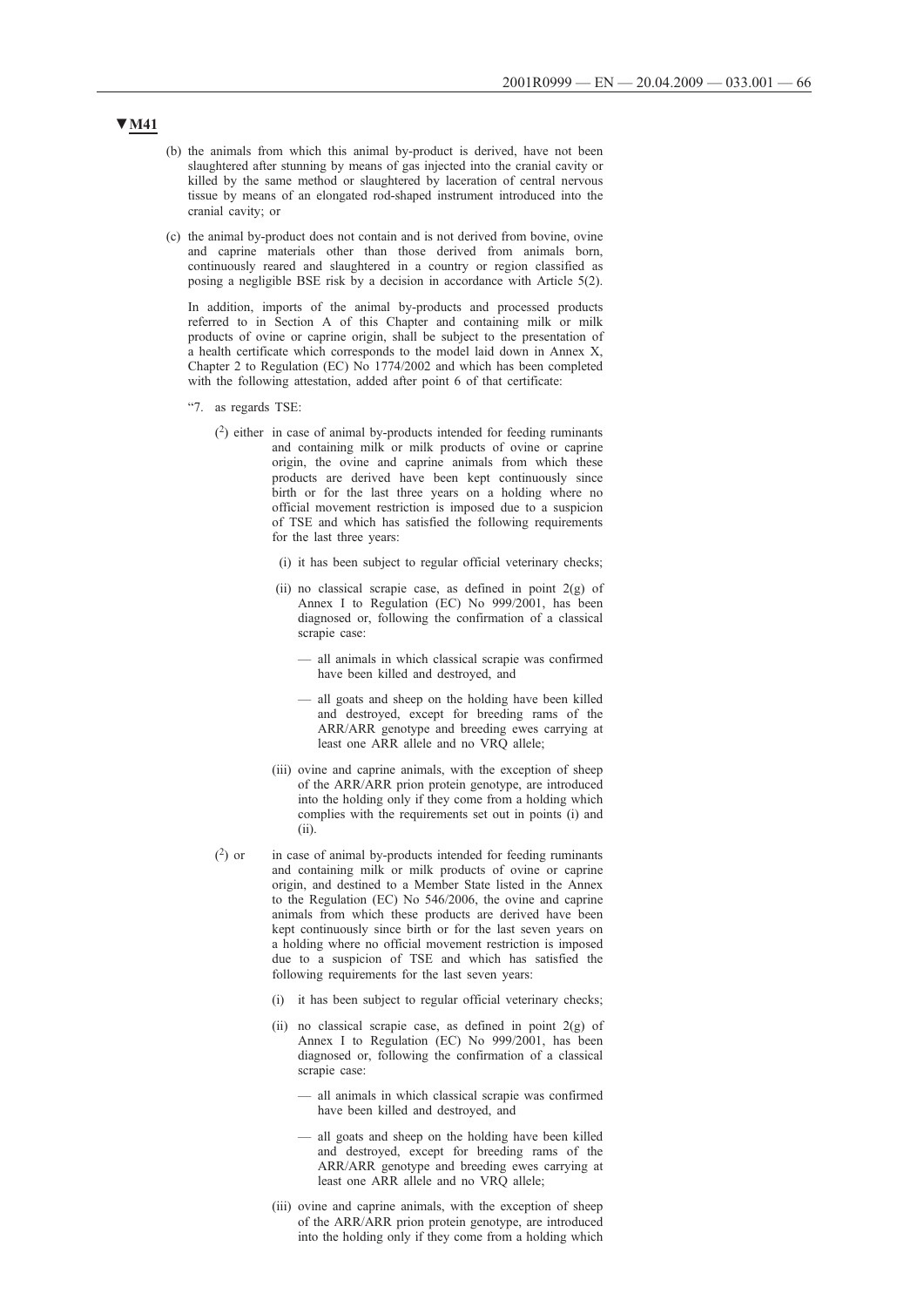complies with the requirements set out in points (i) and  $(ii)$ ."

### **▼M12**

**▼M31**

# CHAPTER E

#### **Imports of ovine and caprine animals**

Ovine and caprine animals imported into the Community after 1 October 2003 are to be subject to the presentation of an animal health certificate attesting that:

- (a) either they were born in and continuously reared on holdings in which a case of scrapie has never been diagnosed, and, in the case of ovine and caprine animals for breeding, they satisfy the requirements of subparagraph (i) of point (a) of Chapter A(I) of Annex VIII;
- (b) or they are sheep of the ARR/ARR prion protein genotype, as defined in Annex I to Commission Decision 2002/1003/EC, coming from a holding where no case of scrapie has been reported in the last six months.

If they are destined for a Member State which benefits, for all or part of its territory, from the provisions laid down in point (b) or (c) of Chapter A(I) of Annex VIII, they shall comply with the additional guarantees, general or specific, which have been defined in accordance with the procedure referred to in Article 24(2).

#### CHAPTER F

#### **Imports of products of animal origin from farmed and wild cervid animals**

1. When fresh meat, minced meat, meat preparations and meat products as defined by Regulation (EC) No 853/2004, derived from farmed cervid animals, are imported into the Community from Canada or the United States of America, the health certificates shall be accompanied by a declaration signed by the competent authority of the country of production, worded as follows:

'This product contains or is derived exclusively from meat, excluding offal and spinal cord, of farmed cervid animals which have been examined for chronic wasting disease by histopathology, immunohistochemistry or other diagnostic method recognized by the competent authority with negative results and is not derived from animals coming from a herd where chronic wasting disease has been confirmed or is officially suspected.'

2. When fresh meat, minced meat, meat preparations and meat products as defined by Regulation (EC) No 853/2004, derived from wild cervid animals, are imported into the Community from Canada or the United States of America, the health certificates shall be accompanied by a declaration signed by the competent authority of the country of production, worded as follows:

'This product contains or is derived exclusively from meat, excluding offal and spinal cord, of wild cervid animals which have been examined for chronic wasting disease by histopathology, immunohistochemistry or other diagnostic method recognized by the competent authority with negative results and is not derived from animals coming from a region where chronic wasting disease has been confirmed in the last three years or is officially suspected.'

### **▼M16**

 $\overline{\phantom{a}}$ 

#### CHAPTER H

#### **Import of ovine and caprine semen and embryos**

Semen and embryos of ovine and caprine animals imported into the Community from 1 January 2005 shall satisfy the requirements of Annex VIII, Chapter  $A(I)(d)$ .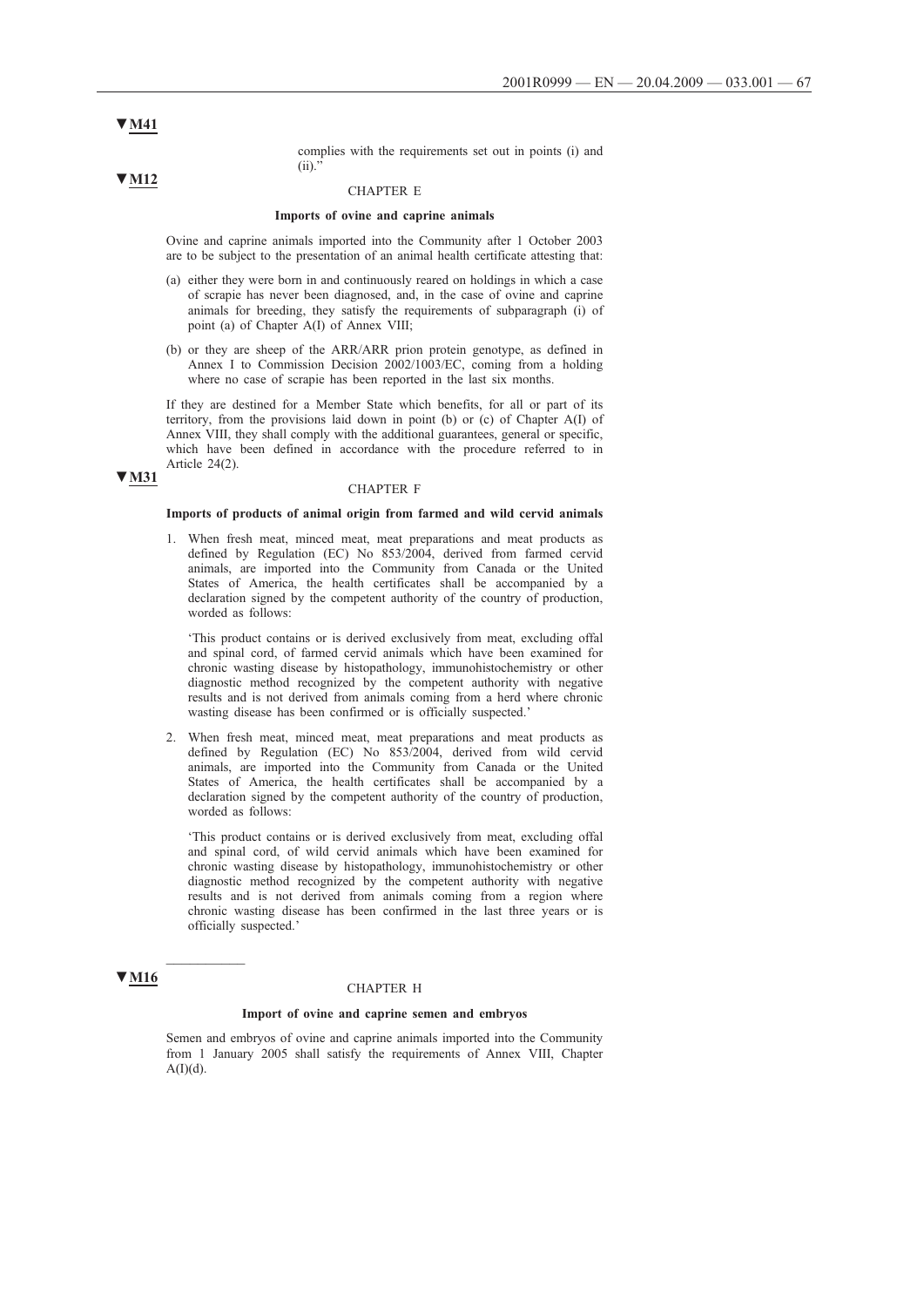#### *ANNEX X*

### **REFERENCE LABORATORIES, SAMPLING AND LABORATORY ANALYSIS METHODS**

### CHAPTER A

#### **National reference laboratories**

- 1. The designated national reference laboratory is to:
	- (a) have at its disposal facilities and expert personnel enabling it to show at all times, and especially when the disease in question first appears, the type and strain of the agent of TSE, and to confirm results obtained by regional diagnostic laboratories. Where it is not capable of identifying the strain-type of the agent, it shall set up a procedure to ensure that the identification of the strain is referred to the Community reference laboratory;
	- (b) verify diagnostic methods used in regional diagnostic laboratories;
	- (c) be responsible for coordination of diagnostic standards and methods within the Member State. To this end, it:
		- may provide diagnostic reagents to laboratories approved by the Member State;
		- is to control the quality of all diagnostic reagents used in the Member State;
		- is to periodically arrange comparative tests;
		- is to hold isolates of the agents of the disease in question, or corresponding tissues containing such agents, coming from cases confirmed in the Member State;
		- is to ensure confirmation of results obtained in diagnostic laboratories designated by the Member State;
	- (d) is to cooperate with the Community reference laboratory.
- 2. However, by way of derogation from point 1, Member States which do not have a national reference laboratory are to use the services of the Community reference laboratory or of national reference laboratories in other Member States.

#### **▼M23**

**▼M29**

3. The national reference laboratories are:

| Austria:  | Österreichische Agentur für Gesundheit und Ernäh-<br>rungssicherheit GmbH, Institut für veterinärmedizi-<br>nische Untersuchungen Mödling<br>Robert Koch Gasse 17<br>A-2340 Mödling                                                                                                                                                                                                                                                                                            |
|-----------|--------------------------------------------------------------------------------------------------------------------------------------------------------------------------------------------------------------------------------------------------------------------------------------------------------------------------------------------------------------------------------------------------------------------------------------------------------------------------------|
| Belgium:  | CERVA -CODA-VAR<br>Centre d'Étude et de Recherches Vétérinaires et Agro-<br>chimiques<br>Centrum voor Onderzoek in Diergeneeskunde en Agro-<br>chemie<br>Veterinary and Agrochemical Research Centre<br>Groeselenberg 99<br>B-1180 Bruxelles                                                                                                                                                                                                                                   |
| Bulgaria: | Национален диагностичен научноизследователски<br>институт Троф.<br>ветеринарномедицински<br>Д-р<br>Георги Павлов'<br>Национална референтна<br>лаборатория<br><b>'Транс-</b><br>мисивни спонгиформни енцефалопатии'<br>бул. 'Пенчо Славейков'<br>София 1606<br>(National Diagnostic Veterinary Research Institute<br>'Prof. Dr. Georgi Pavlov' National Reference<br>Laboratory for Transmissible Spongiform Encephalo-<br>pathies<br>15, Pencho Slaveykov Blvd.<br>1606 Sofia) |

# **▼B**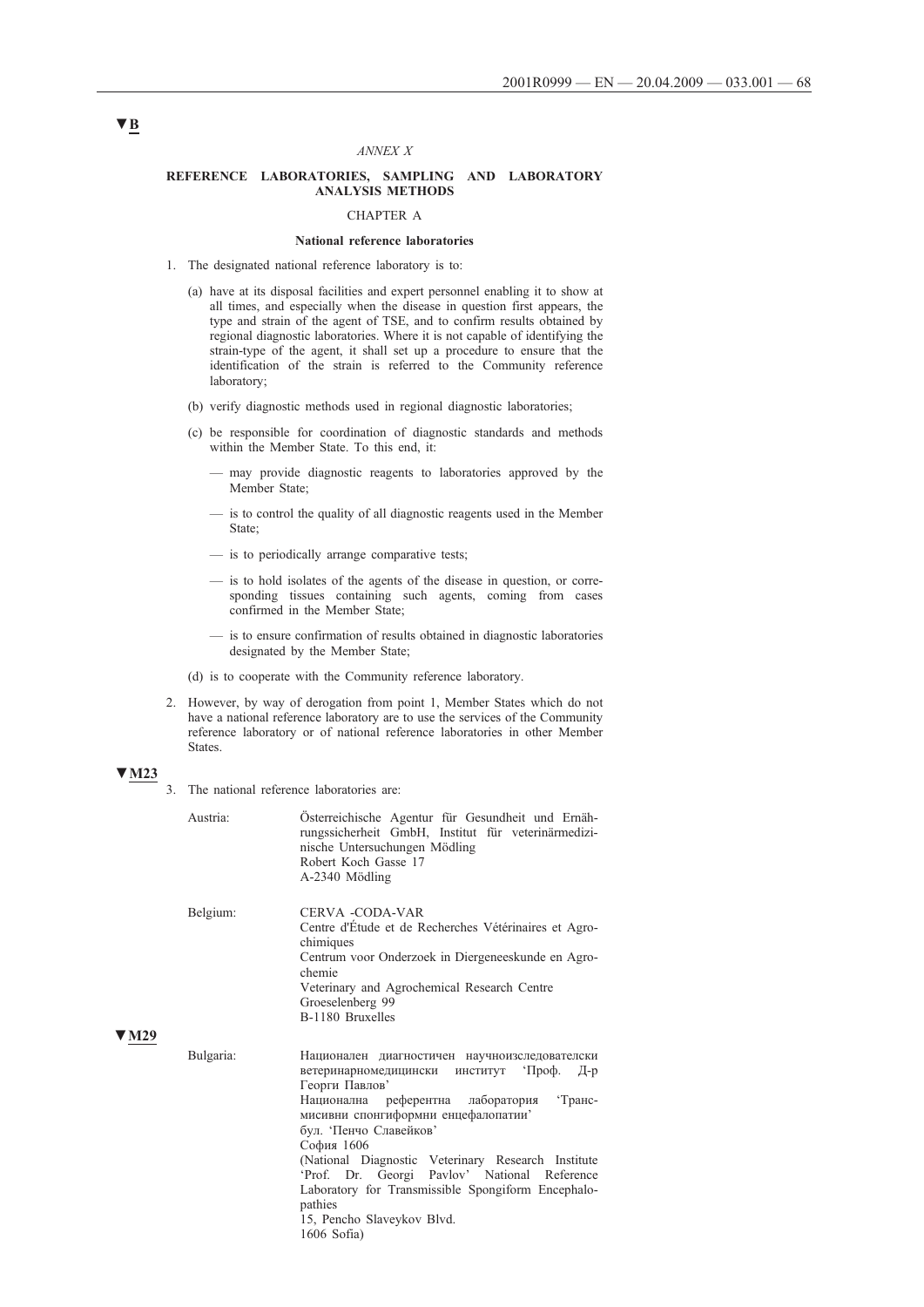| Cyprus:         | State Veterinary Laboratories<br>Veterinary Services<br>CY-1417 Athalassa<br>Nicosia                                                                                                                                                         |
|-----------------|----------------------------------------------------------------------------------------------------------------------------------------------------------------------------------------------------------------------------------------------|
| Czech Republic: | Státní veterinární ústav Jihlava<br>Rantířovská 93<br>586 05 Jihlava                                                                                                                                                                         |
| Denmark:        | Danmarks Fødevareforskning<br>Bülowsvej 27<br>DK-1790 København V                                                                                                                                                                            |
| Estonia:        | Veterinaar- ja Toidulaboratoorium<br>Kreutzwaldi 30<br>Tartu 51006                                                                                                                                                                           |
| Finland:        | Eläinlääkintä- ja elintarvikelaitos<br>Hämeentie 57<br>FIN-00550 Helsinki                                                                                                                                                                    |
| France:         | Agence française de sécurité sanitaire des aliments<br>Laboratoire de pathologie bovine<br>31, avenue Tony Garnier<br>69 364 LYON CEDEX 07                                                                                                   |
| Germany:        | Friedrich-Loeffler-Institut, Bundesforschungsinstitut für<br>Tiergesundheit<br>Anstaltsteil Insel Riems Boddenblick 5A<br>D-17498 Insel Riems                                                                                                |
| Greece:         | Ministry of Agriculture — Veterinary Laboratory of<br>Larisa<br>7th km of Larisa - Trikala Highway<br>GR-411 10 Larisa                                                                                                                       |
| Hungary:        | Országos Állategészségügyi Intézet (OÁI)<br>Pf. 2.<br>Tábornok u. 2.<br>H-1581 Budapest                                                                                                                                                      |
| Ireland:        | Central Veterinary Research Laboratory<br>Young's Cross<br>Celbridge<br>Co. Kildare                                                                                                                                                          |
| Italy:          | Istituto Zooprofilattico Sperimentale del Piemonte,<br>Liguria e Valle d'Aosta - CEA<br>Via Bologna, 148<br>I-10154 Torino                                                                                                                   |
| Latvia:         | State Veterinary Medicine Diagnostic Centre<br>Lejupes Str. 3<br>Riga LV 1076                                                                                                                                                                |
| Lithuania:      | Nacionalinė veterinarijos laboratorija<br>J. Kairiūkščio g. 10<br>LT-08409 Vilnius                                                                                                                                                           |
| Luxembourg:     | CERVA -CODA-VAR<br>Centre d'Étude et de Recherches Vétérinaires et Agro-<br>chimiques<br>Centrum voor Onderzoek in Diergeneeskunde en Agro-<br>chemie<br>Veterinary and Agrochemical Research Centre<br>Groeselenberg 99<br>B-1180 Bruxelles |
| Malta:          | National Veterinary Laboratory<br>Albert Town Marsa                                                                                                                                                                                          |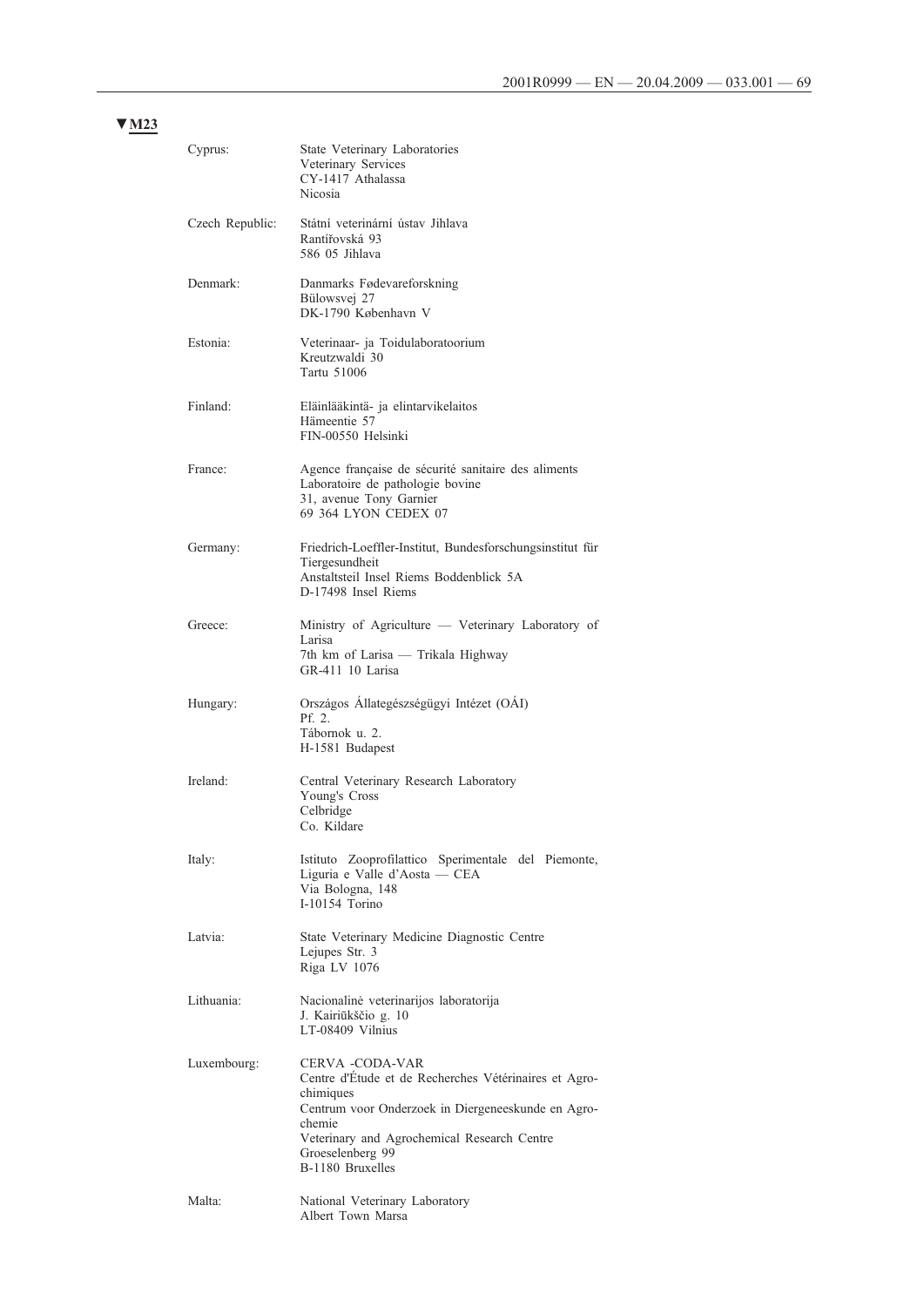| . . <b>. .</b> .    |                 |                                                                                                                              |
|---------------------|-----------------|------------------------------------------------------------------------------------------------------------------------------|
|                     | Netherlands:    | Centraal Instituut voor Dierziektecontrole-Lelystad<br>Houtribweg 3g<br>8221 RA Lelystad<br>Postbus 2004<br>8203 AA Lelystad |
|                     | Poland:         | Państwowy Instytut Weterynaryjny (PIWet)<br>24-100 Puławy<br>al. Partyzantów 57                                              |
| ' M29<br><b>M23</b> | Portugal:       | Laboratório Nacional<br>de Investigação Veterinária<br>Estrada de Benfica<br>701 P-1500 Lisboa                               |
|                     | Romania:        | Institutul de Diagnostic și Sănătate Animală<br>Strada Dr. Staicovici nr. 63, sector 5<br>codul 050557, București.           |
|                     | Slovakia:       | State Veterinary Institute Zvolen<br>Pod dráhami 918<br>SK-960 86, Zvolen                                                    |
|                     | Slovenia:       | National Veterinary Institute<br>Gerbičeva 60<br>1000 Ljubljana                                                              |
|                     | Spain:          | Laboratorio Central de Veterinaria (Algete)<br>Ctra. de Algete km. 8<br>28110 Algete (Madrid)                                |
|                     | Sweden:         | National Veterinary Institute<br>S-751 89 Uppsala                                                                            |
|                     | United Kingdom: | Veterinary Laboratories Agency<br>Woodham Lane<br>New Haw Addlestone Surrey KT15 3NB                                         |
|                     |                 | <b>CHAPTER B</b>                                                                                                             |

### **Community reference laboratory**

1. The Community reference laboratory for TSEs is:

The Veterinary Laboratories Agency

Woodham Lane

New Haw

Addlestone

Surrey KT15 3NB

United Kingdom

- 2. The functions and duties of the Community reference laboratory are:
	- (a) to coordinate, in consultation with the Commission, the methods employed in the Member States for diagnosing BSE, specifically by:
		- storing and supplying corresponding tissues containing the agent, for the development or production of the relevant diagnostic tests or for typing strains of the agent;
		- supplying standard sera and other reference reagents to the national reference laboratories in order to standardise the tests and reagents used in the Member States;
		- building up and retaining a collection of corresponding tissues containing the agents and strains of TSEs;
		- organising periodic comparative tests of diagnostic procedures at Community level;
		- collecting and collating data and information on the methods of diagnosis used and the results of tests carried out in the Community;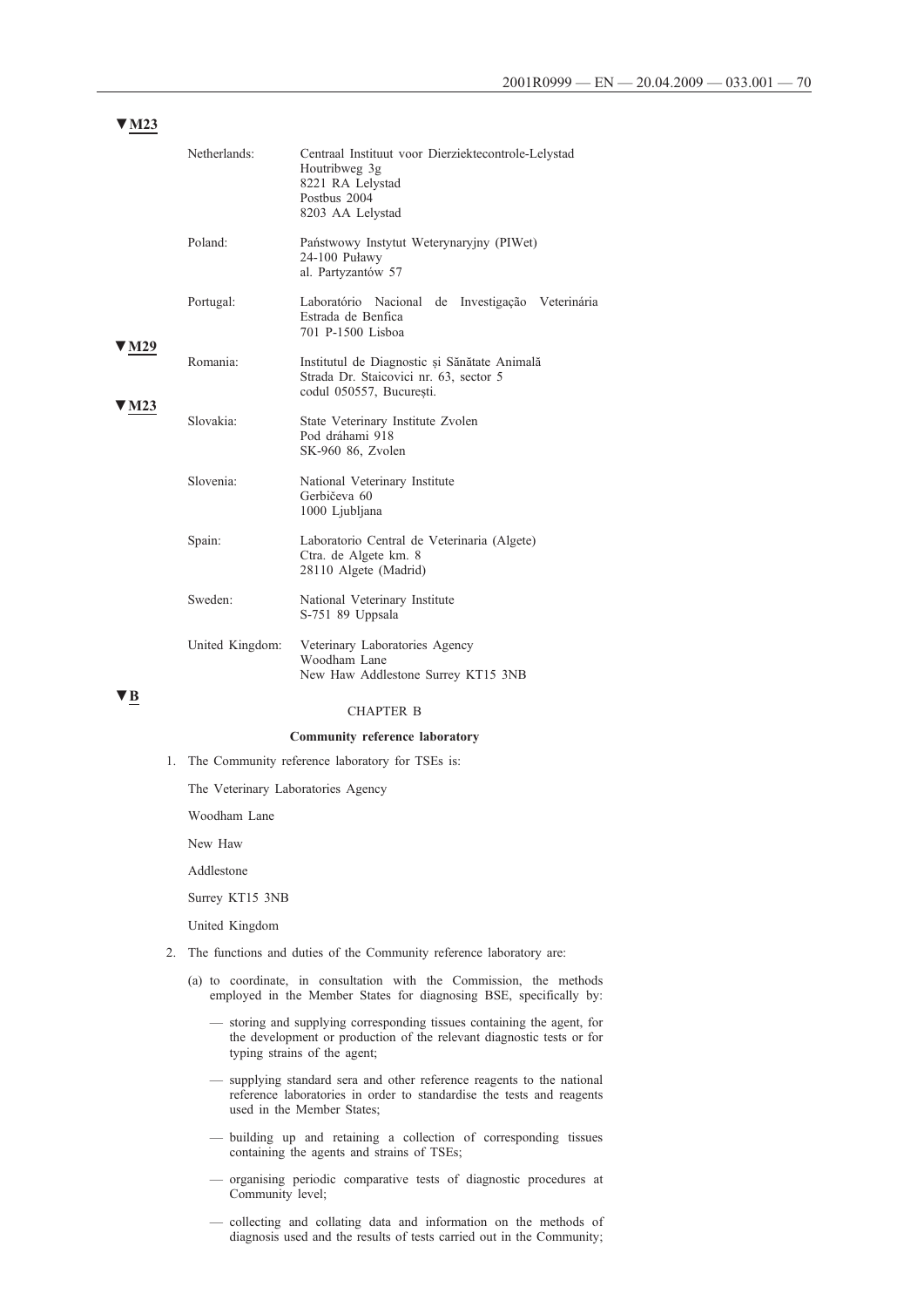- characterising isolates of the TSE agent by the most up-to-date methods to allow greater understanding of the epidemiology of the disease;
- keeping abreast of trends in surveillance, epidemiology and prevention of TSEs throughout the world;
- maintaining expertise on prion diseases to enable rapid differential diagnosis;
- acquiring a thorough knowledge of the preparation and use of diagnostic methods used to control and eradicate TSEs;
- (b) to assist actively in the diagnosis of outbreaks of TSEs in Member States by studying samples from TSE-infected animals sent for confirmatory diagnosis, characterisation and epidemiological studies;
- (c) to facilitate the training or retraining of experts in laboratory diagnosis with a view to the harmonisation of diagnostic techniques throughout the Community.

### CHAPTER C

### **Sampling and laboratory testing**

### **▼M32**

### 1. *Sampling*

Any samples intended to be examined for the presence of a TSE shall be collected using the methods and protocols laid down in the latest edition of the Manual for diagnostic tests and vaccines for Terrestrial Animals of the International Office for Epizooties (IOE/OIE) (the Manual). In addition, or in the absence, of OIE methods and protocols, and to ensure that sufficient material is available, the competent authority shall ensure the use of sampling methods and protocols in accordance with guidelines issued by the Community Reference Laboratory. In particular the competent authority shall collect the appropriate tissues, according to the available scientific advice and the guidelines of the Community Reference Laboratory, in order to ensure the detection of all known strains of TSE in small ruminants and shall keep at least half of the collected tissues fresh but not frozen until the result of the rapid test is negative. Where the result is positive or inconclusive the residual tissues must be processed in accordance with the Community reference laboratory guidelines.

The samples shall be correctly marked as to the identity of the sampled animal.

# **▼M18**

# 2. *Laboratories*

Any laboratory examination for TSE shall be carried out in laboratories approved for that purpose by the competent authority.

#### 3. *Methods and protocols*

3.1. Laboratory testing for the presence of BSE in bovine animals

### **▼M42**

### **(a)** *Suspect cases*

Samples from bovine animals sent for laboratory testing pursuant to the provisions of Article 12(2) shall immediately be subjected to confirmatory examinations using at least one of the following methods and protocols laid down in the latest edition of the Manual:

- (i) the immunohistochemical (IHC) method;
- (ii) SAF-immunoblot or OIE approved alternative;
- (iii) the demonstration of characteristic fibrils by electron microscopy;
- (iv) the histopathological examination;
- (v) the combination of rapid tests as laid down in the third subparagraph.

# **▼B**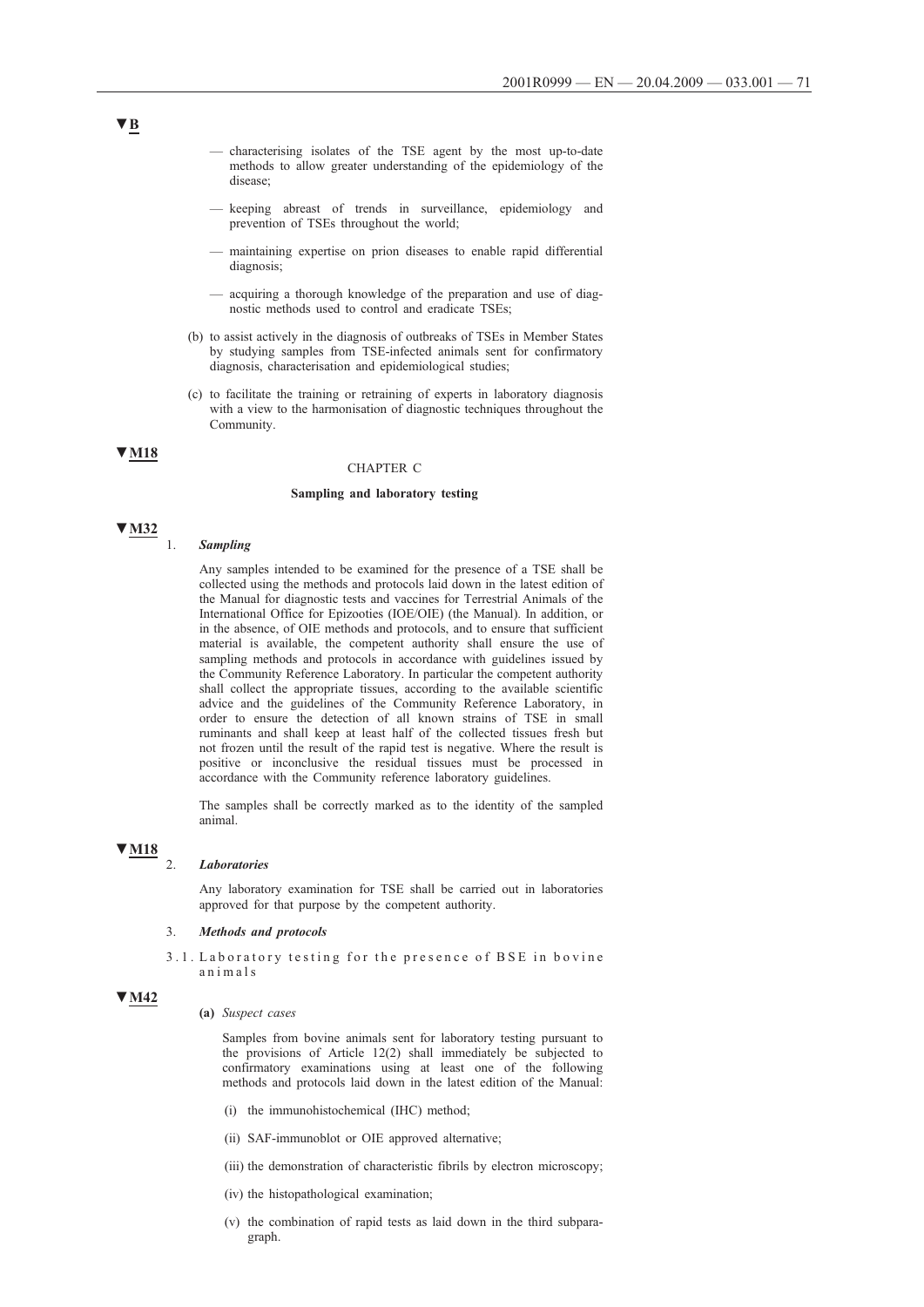In case the histopathological examination is inconclusive or negative, the tissues shall be submitted to a further examination by one of the other confirmatory methods and protocols.

Rapid tests may be used for both primary screening of suspect cases and, if inconclusive or positive, for subsequent confirmation, according to the guidelines from the Community reference laboratory and provided that:

- (i) the confirmation is carried out in a national reference laboratory for TSEs; and
- (ii) one of the two rapid tests is a Western blot; and
- (iii) the second rapid test used:
	- includes a negative tissue control and a bovine BSE sample as positive tissue control,
	- is of a different type than the test used for the primary screening; and
- (iv) if a rapid Western blot is used as the first test, the result of that test must be documented and submitted to the national reference laboratory for TSEs; and
- (v) where the result of the primary screening is not confirmed by the subsequent rapid test, the sample must be subjected to an examination by one of the other confirmatory methods; in case the histopathological examination is used for that purpose but proves to be inconclusive or negative, the tissues must be submitted to a further examination by one of the other confirmatory methods and protocols.

If the result of one of the confirmatory examinations referred to in points (i) to (v) of the first subparagraph is positive, the animals shall be regarded a positive BSE cases.

**(b)** *BSE monitoring*

Samples from bovine animals sent for laboratory testing pursuant to the provisions of Annex III, Chapter A, Part I shall be examined by a rapid test.

When the result of the rapid test is inconclusive or positive, the sample shall immediately be subjected to confirmatory examinations using at least one of the following methods and protocols laid down in the latest edition of the Manual:

- (i) the immunohistochemical (IHC) method;
- (ii) SAF-immunoblot or OIE approved alternative;
- (iii) the demonstration of characteristic fibrils by electron microscopy;
- (iv) the histopathological examination;
- (v) the combination of rapid tests as laid down in the fourth subparagraph.

In case the histopathological examination is inconclusive or negative, the tissues shall be submitted to a further examination by one of the other confirmatory methods and protocols.

Rapid tests may be used for both primary screening and, if inconclusive or positive, for subsequent confirmation, according to the guidelines from the Community reference laboratory and provided that:

- (i) the confirmation is carried out in a national reference laboratory for TSEs; and
- (ii) one of the two rapid tests is a Western blot; and
- (iii) the second rapid test used:
	- includes a negative tissue control and a bovine BSE sample as positive tissue control,
	- is of a different type than the test used for the primary screening; and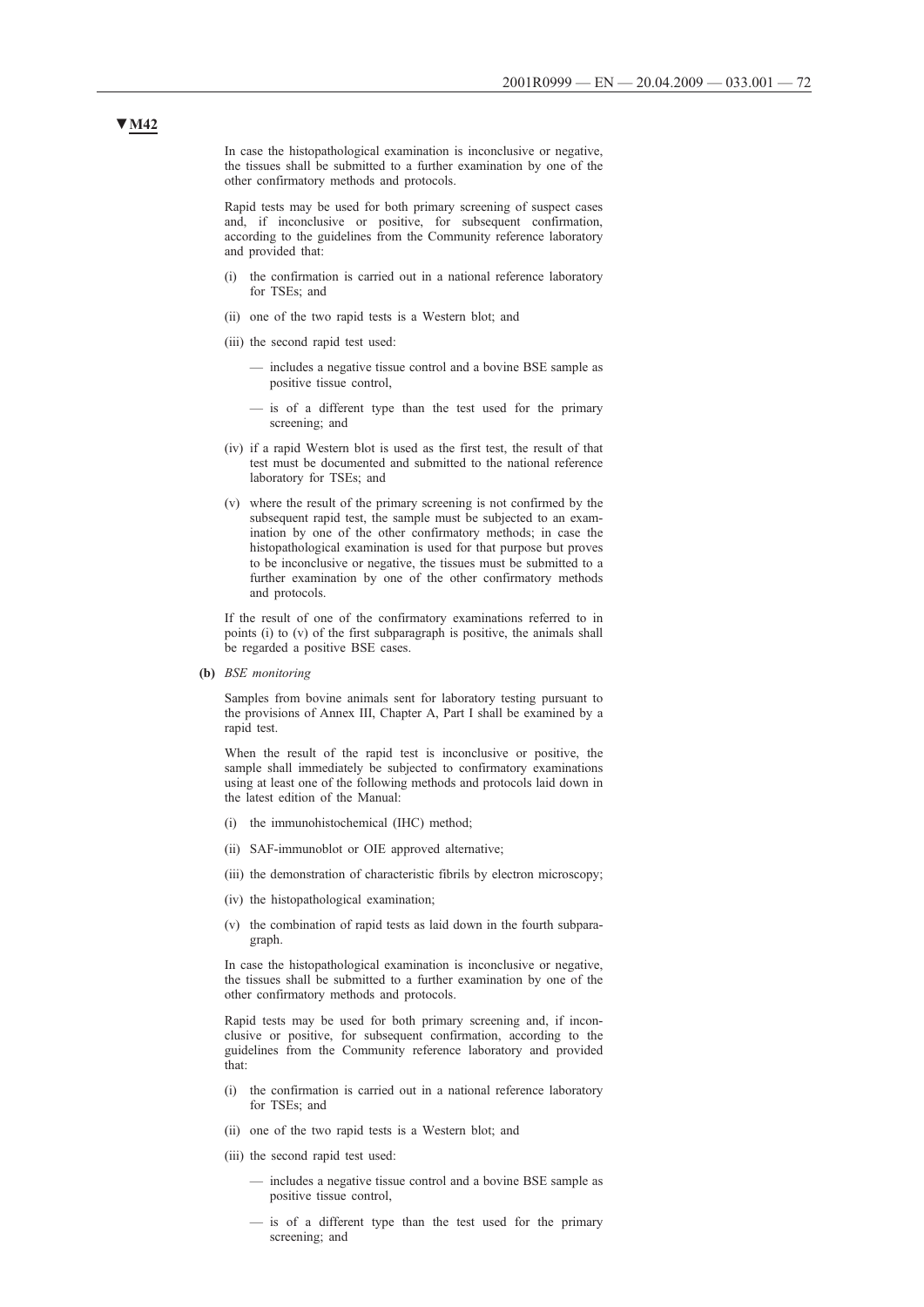- (iv) if a rapid Western blot is used as the first test, the result of that test must be documented and submitted to the national reference laboratory for TSEs; and
- (v) where the result of the primary screening is not confirmed by the subsequent rapid test, the sample must be subjected to an examination by one of the other confirmatory methods; in case the histopathological examination is used for that purpose but proves to be inconclusive or negative, the tissues must be submitted to a further examination by one of the other confirmatory methods and protocols.

An animal shall be regarded a positive BSE case if the result of the rapid test is inconclusive or positive, and at least one of the confirmatory examinations referred to in points (i) to (v) of the first subparagraph is positive.

# **▼M18**

3.2. Laboratory testing for the presence of TSE in ovine and caprine animals

#### **▼M42**

**▼M32**

**(a)** *Suspect cases*

Samples from ovine and caprine animals sent for laboratory testing pursuant to the provisions of Article 12(2) shall immediately be subjected to confirmatory examinations using at least one of the following methods and protocols laid down in the latest edition of the Manual:

- (i) the immunohistochemical (IHC) method;
- (ii) SAF-immunoblot or OIE approved alternative;
- (iii) the demonstration of characteristic fibrils by electron microscopy;
- (iv) the histopathological examination.

In case the histopathological examination is inconclusive or negative, the tissues shall be submitted to a further examination by one of the other confirmatory methods and protocols.

Rapid tests may be used for primary screening of suspect cases. Such tests may not be used for subsequent confirmation.

Where the result of the rapid test used for primary screening of suspect cases is positive or inconclusive, the sample shall be subjected to an examination by one of the confirmatory examinations referred to in points (i) to (iv) of the first subparagraph. In case the histopathological examination is used for that purpose but proves to be inconclusive or negative, the tissues shall be submitted to a further examination by one of the other confirmatory methods and protocols.

If the result of one of the confirmatory examinations referred to in point (i) to (iv) of the first subparagraph is positive, the animals shall be regarded positive TSE cases and further examination as referred to in point (c) shall be performed.

#### (b) *TSE monitoring*

Samples from ovine and caprine animals sent for laboratory testing pursuant to the provisions of Annex III, Chapter A, Part II (Monitoring in ovine and caprine animals) shall be examined by a rapid test using the appropriate methods and protocols, according to the available scientific advice and the guidelines of the Community Reference Laboratory, in order to ensure the detection of all known strains of TSE.

When the result of the rapid test is inconclusive or positive, the sampled tissues shall immediately be sent to an official laboratory for confirmatory examinations by immunocytochemistry, immunoblotting or demonstration of characteristic fibrils by electron microscopy, as referred to in (a). If the result of the confirmatory examination is negative or inconclusive, additional confirmatory testing shall be carried out according the guidelines of the Community reference laboratory.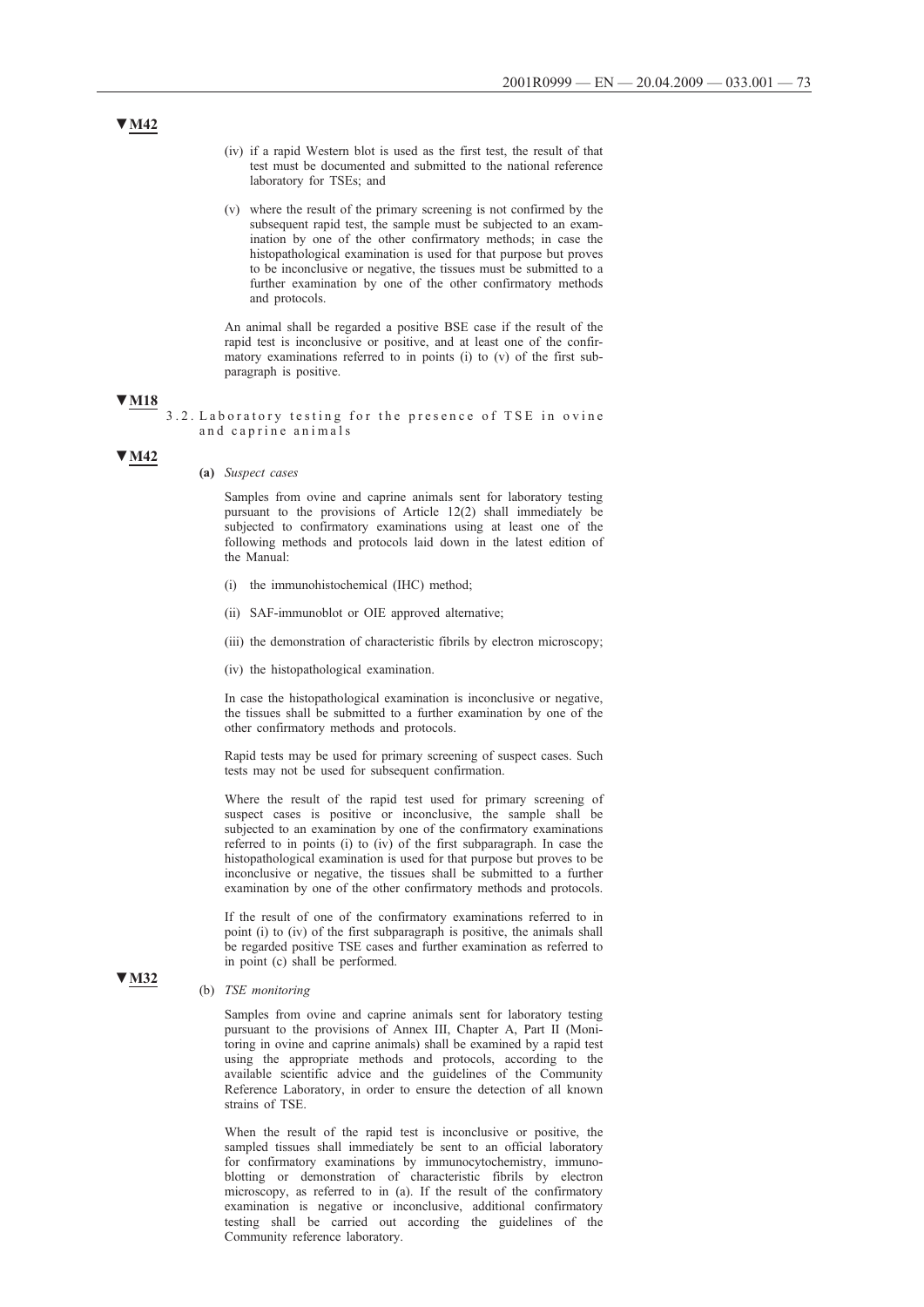If the result of one of the confirmatory examination is positive, the animal shall be regarded a positive TSE case.

**▼M42**

**▼M18**

- **(c)** *Further examination of positive TSE cases*
	- (i) Primary molecular testing with a discriminatory immuno-blotting

Samples from clinical suspect cases and from animals tested in accordance with Annex III, Chapter A, Part II, points 2 and 3 which are regarded as positive TSE cases but which are not atypical scrapie cases, following the examinations referred to in points (a) or (b), or which display characteristics which are deemed by the testing laboratory to merit investigation, shall be forwarded for further examination by a primary molecular typing method to:

- Agence Française de Sécurité Sanitaire des Aliments, Laboratoire de pathologie bovine, 31 avenue Tony Garnier, BP 7033, F-69342, Lyon Cedex, France,
- Veterinary Laboratories Agency, Woodham Lane, New Haw, Addlestone, Surrey KT15 3NB, United Kingdom, or
- to a laboratory, appointed by the competent authority, which has participated successfully in proficiency testing organised by the Community reference laboratory for the use of a molecular typing method.
- (ii) Ring trial with additional molecular testing methods

Samples from **►M42** TSE ◄ cases in which the presence of BSE cannot be excluded according to the guidelines issued by the Community Reference Laboratory by the primary molecular testing referred to in (i), shall be forwarded immediately to the laboratories listed in point (d) after consultation with the Community Reference Laboratory, and with all the relevant information available. They shall be submitted to a ring trial with at least:

- a second discriminatory immuno-blotting,
- a discriminatory immunocytochemistry, and
- a discriminatory ELISA (Enzyme linked ImmunoSorbent Assay)

carried out in the laboratories approved for the relevant method as listed in point (d). Where samples are unsuitable for immunocytochemistry, the Community Reference Laboratory will direct appropriate alternative testing within the ring trial.

The results shall be interpreted by the Community Reference Laboratory assisted by a panel of experts including a representative of the relevant National Reference Laboratory. The Commission shall be informed immediately about the outcome of that interpretation. Samples indicative for BSE by three different methods and samples inconclusive in the ring trial shall be further analysed by a mouse bioassay for final confirmation.

#### **▼M32**

Further testing of positive TSE samples detected in infected flocks on the same holding shall be carried out at least on the first two positive TSE cases detected every year following the index case.

**▼M18**

**(d)** *Laboratories approved for performing further examination by molecular typing methods*

The laboratories approved for further molecular typing are:

Agence Française de Sécurité Sanitaire des Aliments Laboratoire de pathologie bovine 31, avenue Tony Garnier BP 7033 F-69342 Lyon Cedex

Centre CEA Fontenay-aux-Roses, BP 6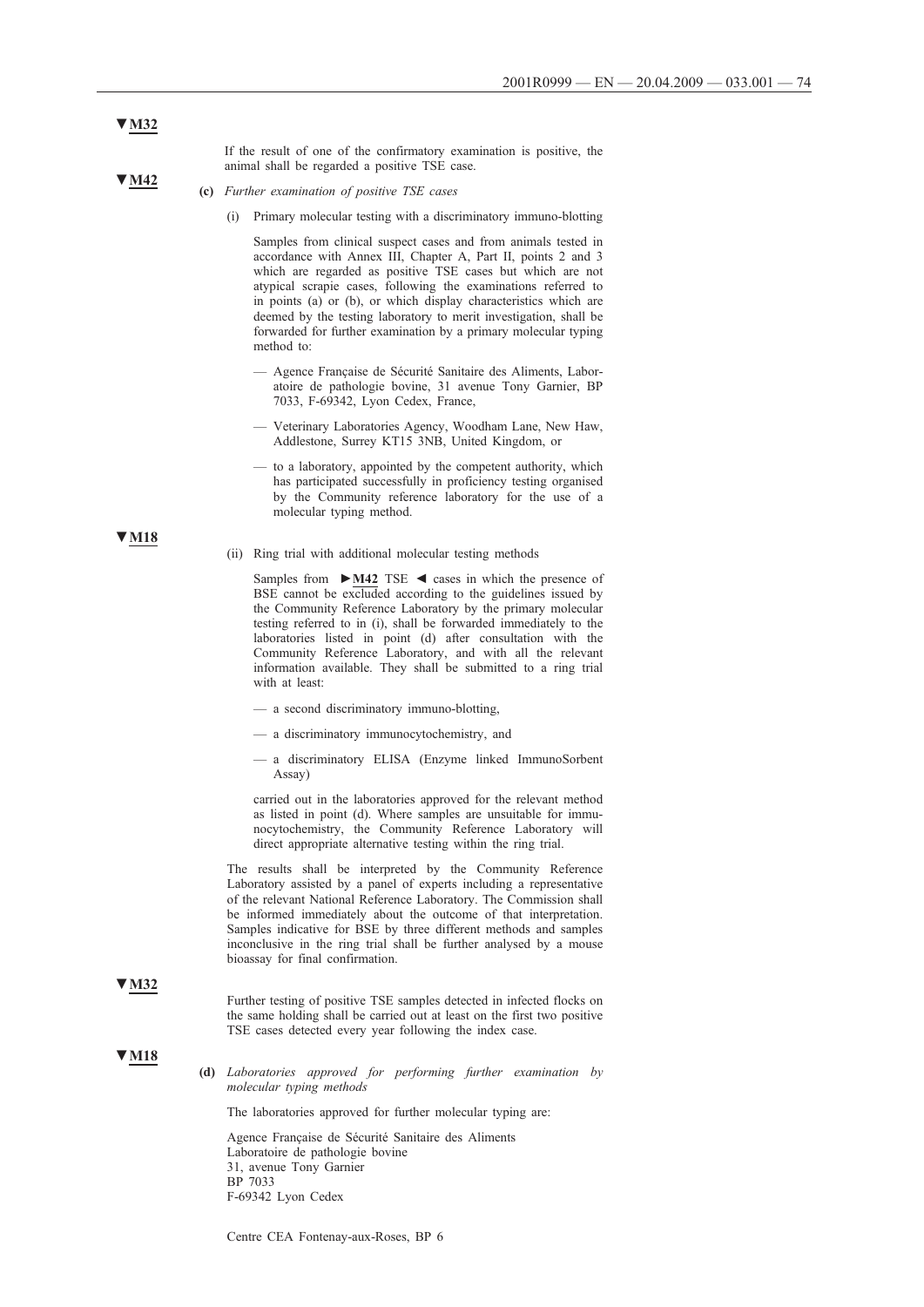F-92265 Fontenay-aux-Roses Cedex

Service de Pharmacologie et d'Immunologie Centre CEA Saclay, bâtiment 136 F-91191 Gif-sur-Yvette Cedex

Veterinary Laboratories Agency Woodham Lane New Haw Addlestone Surrey KT15 3NB United Kingdom

3.3. Laboratory testing for the presence of TSEs in species other than those referred to in points 3.1. and 3.2.

Where methods and protocols are established for tests carried out to confirm the suspected presence of a TSE in a species other than bovine, ovine and caprine, they shall include at least a histopathological examination of brain tissue. The competent authority may also require laboratory tests such as immunocytochemistry, immuno-blotting, demonstration of characteristic fibrils by electron microscopy or other methods designed to detect the disease associated form of the prion protein. In any case at least one other laboratory examination shall be carried out if the initial histopathological examination is negative or inconclusive. At least three different examinations shall be carried out in the event of the first appearance of the disease.

In particular, where BSE is suspected in a species other than bovine animals, samples shall be submitted for strain-typing, where possible.

## **▼M42**

### 4. *Rapid tests*

For the purposes of carrying out the rapid tests in accordance with Articles 5(3) and 6(1), the following methods shall be used as rapid tests for the monitoring of BSE in bovine animals:

- the immuno-blotting test based on a Western blotting procedure for the detection of the Proteinase K-resistant fragment PrPRes (Prionics-Check Western test),
- the chemiluminescent ELISA test involving an extraction procedure and an ELISA technique, using an enhanced chemiluminescent reagent (Enfer test & Enfer TSE Kit version 2.0, automated sample preparation),
- the microplate-based immunoassay for the detection of PrPSc (Enfer TSE Version 3),
- the sandwich immunoassay for PrPRes detection with the TeSeE SAP Detection kit carried out following denaturation and concentration steps with the TeSeE Purification kit (Bio-Rad TeSeE rapid test),
- the microplate-based immunoassay (ELISA) which detects Proteinase K-resistant PrPRes with monoclonal antibodies (Prionics-Check LIA test),
- the immunoassay using a chemical polymer for selective  $Pr^{Sc}$  capture and a monoclonal detection antibody directed against conserved regions of the PrP molecule (IDEXX HerdChek BSE Antigen Test Kit, EIA),
- the lateral-flow immunoassay using two different monoclonal antibodies to detect Proteinase K-resistant PrP fractions (Prionics Check PrioSTRIP),
- the two-sided immunoassay using two different monoclonal antibodies directed against two epitopes presented in a highly unfolded state of bovine PrP<sup>Sc</sup> (Roboscreen Beta Prion BSE EIA Test Kit),
- the sandwich ELISA for the detection of Proteinase K-resistant PrPSc (Roche Applied Science PrionScreen).

For the purposes of carrying out the rapid tests in accordance with Articles 5(3) and 6(1), the following methods shall be used as rapid tests for the monitoring of TSE in ovine and caprine animals:

- the sandwich immunoassay for PrPRes detection with the TeSeE SAP Detection kit carried out following denaturation and concentration steps with the TeSeE Purification kit (Bio-Rad TeSeE rapid test),
- the sandwich immunoassay for PrPRes detection with the TeSeE Sheep/Goat Detection kit carried out following denaturation and concentration steps with the TeSeE Sheep/Goat Purification kit (Bio-Rad TeSeE Sheep/Goat rapid test),